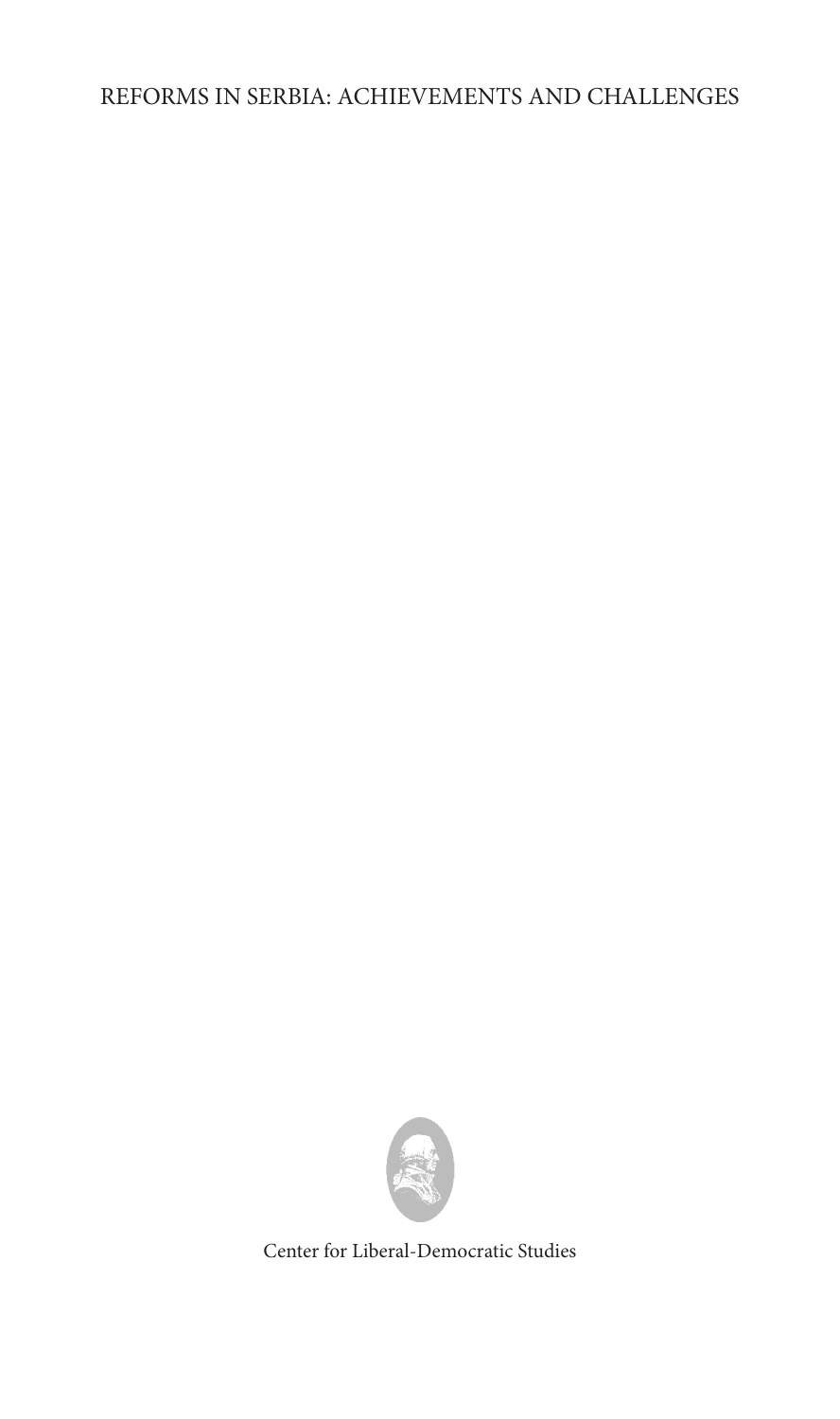#### Boško Mijatović (Editor) **REFORMS IN SERBIA: ACHIEVEMENTS AND CHALLENGES**

*Publisher* Center for Liberal-Democratic Studies

*For the Publisher* Boris Begović

*Printed by* Akademija, Belgrade

*Circulation* 500 copies

ISBN 978-86-83557-48-6

Belgrade, 2008

CIP – Каталогизација у публикацији Народна библиотека Србије, Београд

33 (497.11) 316.4 (497.11)

**REFORMS in Serbia**: achievements and challenges / Mihail Arandarenko … [et al.] ; editor Boško Mijatović. – Belgrade : Center for Liberal-Democratic Studies, 2008 (Belgrade : Akademija). – 108 стр. : tabele ; 21 cm.

Izv. stv. nasl.: Reforme u Srbiji. –Tiraž 500. – Str. 7: Foreword / Boško Mijatović. – Napomene i bibliografske reference uz tekst.

ISBN 978-86-83557-48-6 1. Arandarenko, Mihail [autor] 2. Mijatović, Boško [аутор] [уредник] [аутор додатног текста] a) Србија – Економске прилике b) Србија – Друштвене прилике

COBISS.SR-ID 151138828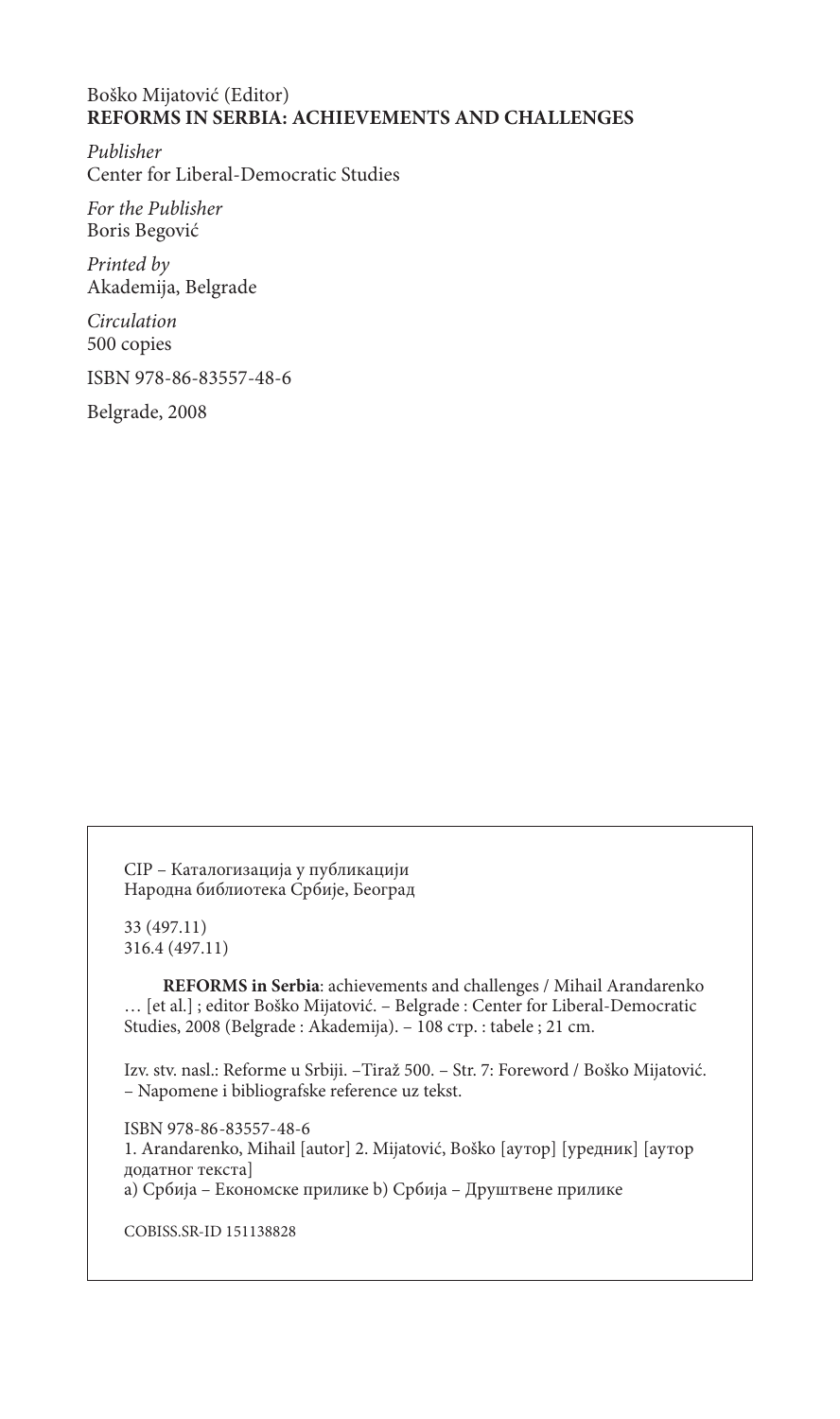# **REFORMS IN SERBIA: ACHIEVEMENTS AND CHALLENGES**

Mihail Arandarenko Boris Begović Tinde Kovač-Cerović Gordana Matković Boško Mijatović Marko Paunović Danica Popović Snežana Simić Goran Živkov Boško Živković

editor Boško Mijatović

June 2008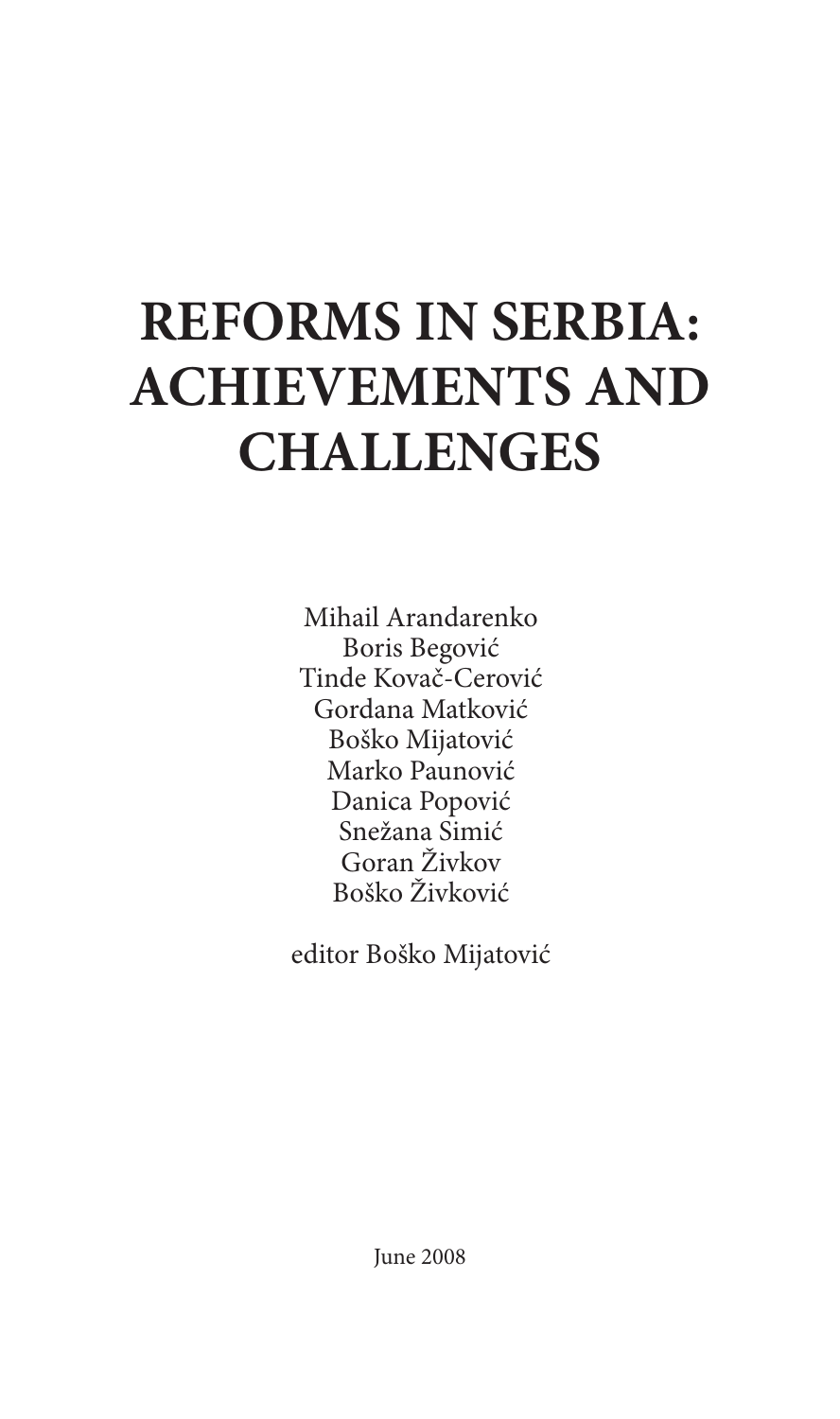*We are grateful for the support of the World Bank The opinion expressed in this book are those of the authors and do not necessarily reflect the views of the World Bank*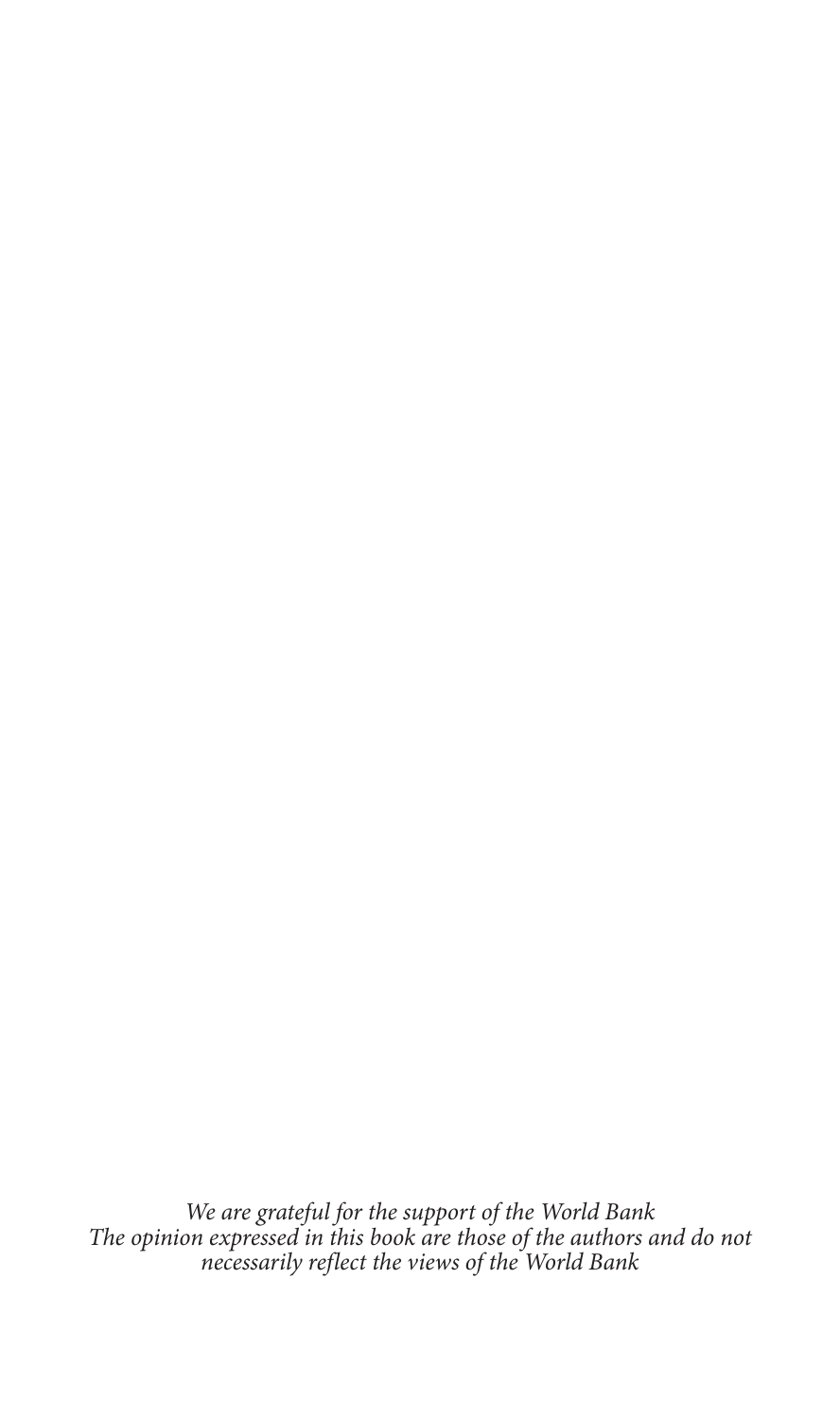## Contents

Foreword 7

Key Macroeconomic Imbalances and Risks 9

Real Sector 33

Financial Sector 39

Agriculture Sector 47

Infrastructure 53

Health Care System 63

Social Safety Nets 71

Education Sector 79

Pension Insurance 85

Governance in Serbia 93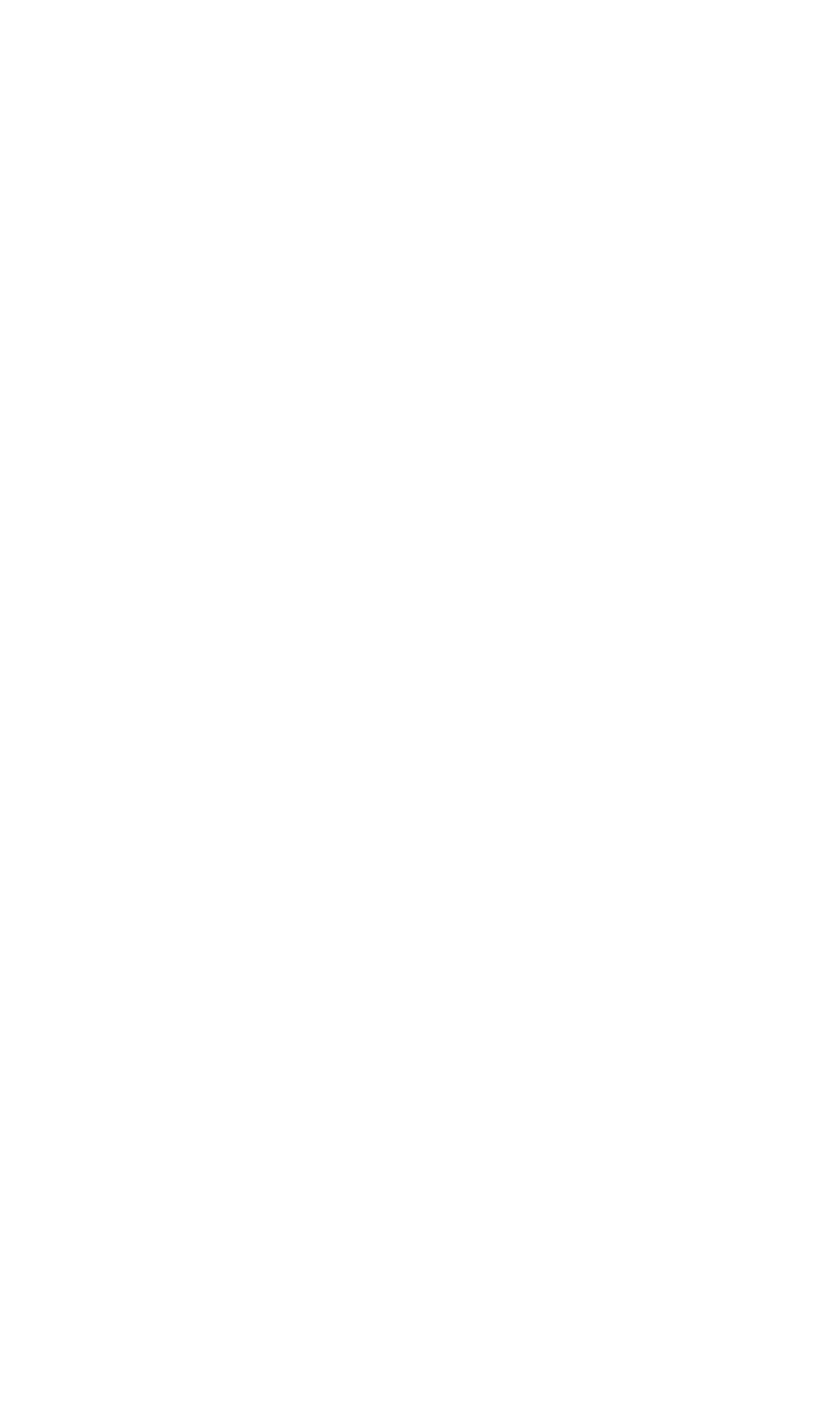### Foreword

The ship called Serbia is sailing through rough waters, as always. Economic and social situation has certainly been improved during the last decade, but dissatisfaction with the achieved results is widespread among both the general public and the experts. It is believed that many rocks lurk beneath the water and that caution is a reasonable strategy. The main reason for caution is that politics, both domestic and external, has more often than not been an obstacle to the economic and social progress.

The book in front of the reader represents an attempt by the CLDS team to show, in an unbiased way, where Serbia is in terms of economic and social situation, what the risks are and how could be proceeded with reforms. Therefore, short texts present and analyze the process of institutional reforms in Serbia, economic and social policies and their achievements, current problems and some proposals for remedying them.

It is our strong belief that difficulties can be overcome and that faster economic and social development is possible. It remains to be seen whether that will be accomplished.

*Boško Mijatović*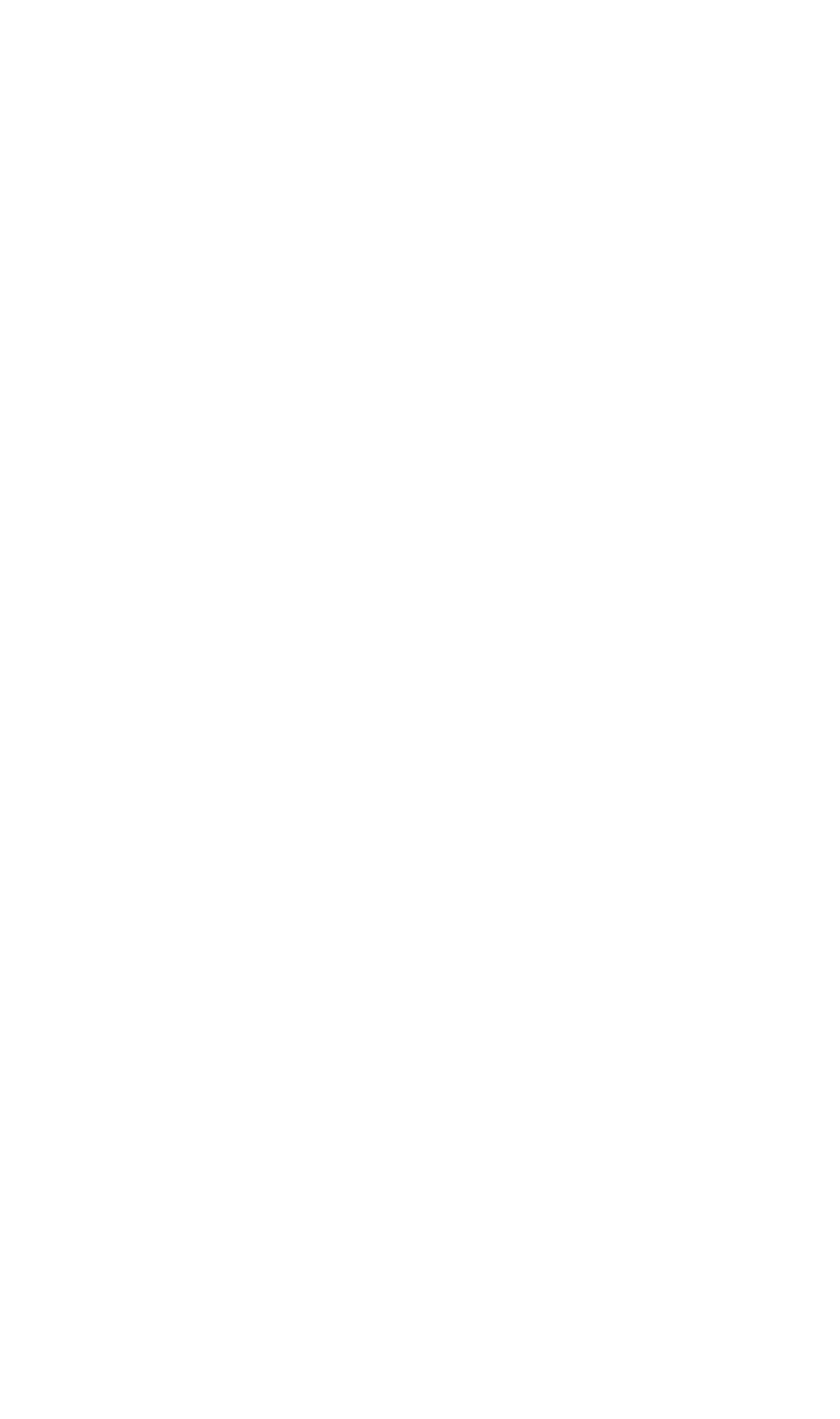### Key Macroeconomic Imbalances and Risks

High rates of economic growth recently recorded by the economy of Serbia have been achieved amidst increasing macroeconomic imbalances: dual deficit, rising inflation, low domestic savings and increasing external debt. Indicators of economic vulnerability of Serbia have far exceeded the level recorded in the countries that experienced financial crisis, which certainly presents a good cause for concern and for an assessment of the risk that the crisis may occur here as well. Certainly, this risk is mitigated by the EU convergence processes, as well as by the increase in foreign direct investments; however, poorly developed institutions and soft budget constraints, which is still predominant in the business environment of Serbia, maintain this risk at a rather high level. The purpose of this chapter is to examine the vulnerability indicators and provide an assessment of the level of risk Serbia is exposed to in this moment.

The vulnerability indicators show that Serbia is aggravating its position, primarily due to a strong increase in the current account deficit. Compared to other countries, the vulnerability indicators are still more favorable than in the region, but are dramatically deteriorating in Serbia, although they are still at a rather "safe" level.

#### **Increasing fiscal imbalance**

1. **For the last eight years of transition, Serbia has significantly improved its fiscal system.** Numerous quasi-fiscal activities of the central bank have been ended, special budgetary funds and "special" accounts eliminated and the Treasury formed, thus creating a basis for pursuing sound fiscal policy. Delays in the payment of pensions and children's allowances now belong to the past, and the outstanding payments and frozen foreign currency savings have gradually been almost completely repaid. (As late as) at the beginning of the fifth year of transition, the value-added tax was introduced as well, whereby the initial reform of Serbia's fiscal system was completed. In the 2000– 2005 period, the Republic budget was passed under the watchful attention of the International Monetary Fund (IMF) whose consent was one of the tacit but key assumptions for passing the budget. Since 2006 Serbia has had no arrangement with the IMF. According to the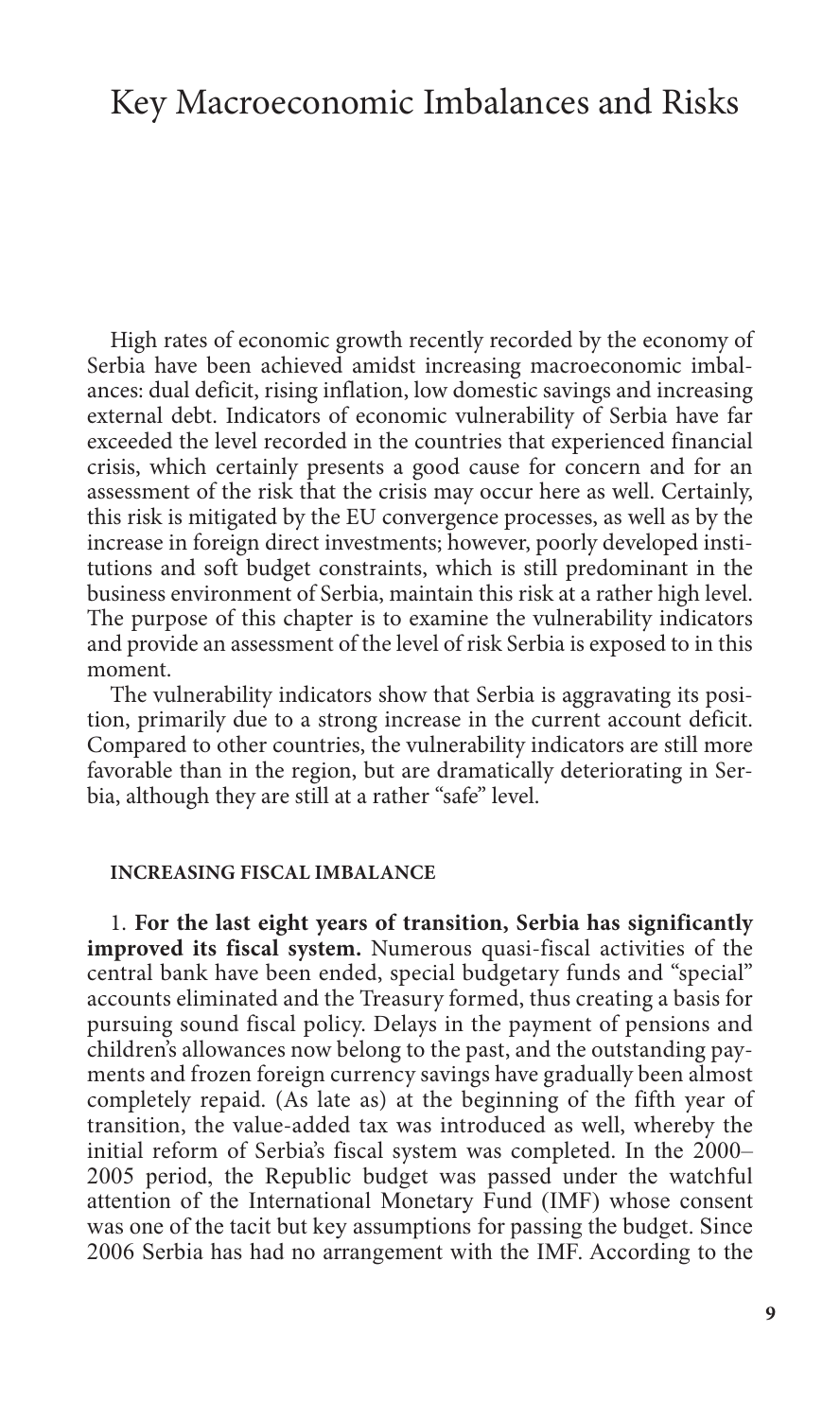|                                              | Asia 1996<br>Southeast | South-east<br>Europe |         | Bulgaria |                 | Croatia  |                 | Romania  |                | Serbia         |
|----------------------------------------------|------------------------|----------------------|---------|----------|-----------------|----------|-----------------|----------|----------------|----------------|
|                                              | 2006                   | 2006                 | 2006    | 2007     | 2006            | 2007     | 2006            | 2007     | 2006           | 2007           |
| Fiscal deficit                               | $\Xi$                  | $-0.7$               | 3.5     | 3.5      | $-3.0$          | $-2.8$   | $-0.5$          | $-2.3$   | $-1.5$         | $\overline{1}$ |
| Current account deficit                      | $-4.4$                 | $-11.3$              | $-15.5$ | $-20.2$  | $-7.8$          | $-8.5$   | $-10.3$         | $-13.9$  | $-12.4$        | $-16.5$        |
| External debt (total)                        | 49                     | 68                   | 78.4    | 87.6     | 89              | $\vdots$ | 42              | $\vdots$ | $\overline{6}$ | 65.1           |
| Public debt                                  | 24                     | $\overline{31}$      | 25      | 21.3     | $\overline{41}$ | $\vdots$ | $\overline{19}$ | $\vdots$ | 39.6           | 37.6           |
| Reserves/short-term debt                     | 59                     | 167                  | 135     | 138      | 100             | $\vdots$ | 125             | $\vdots$ | 717.3          | 729.7          |
| Reserves/(short-term debt plus c.a. deficit) | $\vdots$               | 85                   | 76      | 82       | 74              | $\vdots$ | $\mathcal{L}$   | $\vdots$ | 219            | 164.3          |
| GDP growth                                   | $\overline{ }$         | $\overline{61}$      | 6.3     | 6.1      | 4.7             | 5.7      | 7.9             | 6.0      | 5.6            | 7.5            |
| Inflation                                    | 5.9                    | 7.4                  | 7.4     | 7.5      | 3.2             | 2.8      | 6.5             | 4.4      | 12.7           | 10.1           |

Source: IME, WP/07/236, IMF Data and Statistics for 2007, IMF CR for selected countries for 2007, NBS for Serbia *Source:* IMF, WP/07/236, IMF Data and Statistics for 2007, IMF CR for selected countries for 2007, NBS for Serbia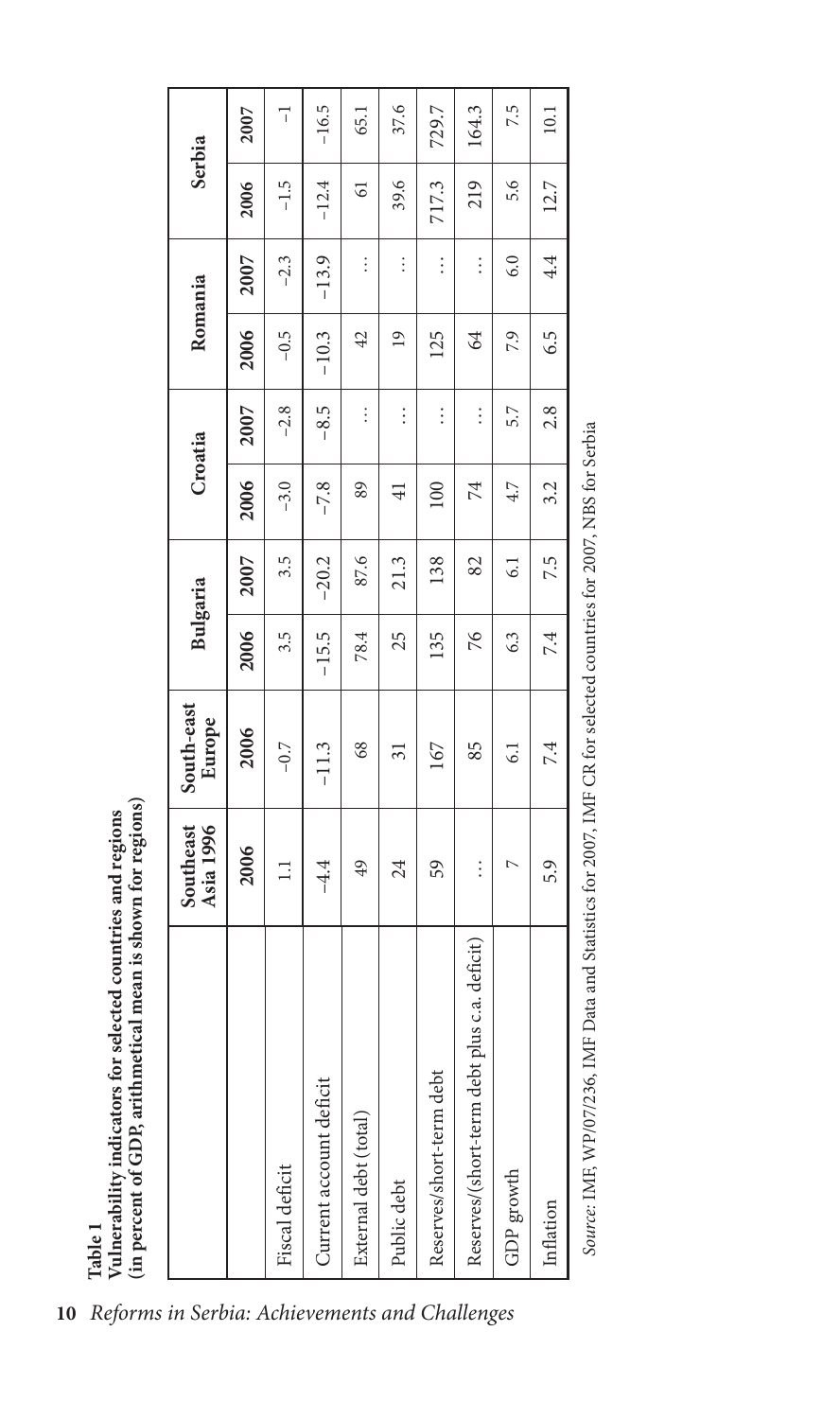official methodology of the Ministry of Finance, this has not caused loosening of fiscal discipline in Serbia. However, according to the IMF methodology, since the termination of the IMF arrangement, Serbia has been recording a fiscal deficit. 1

|                                                    | 2002     | 2003     | 2004     | 2005   | 2006   | 2007       | 2008<br>$I-III$ |
|----------------------------------------------------|----------|----------|----------|--------|--------|------------|-----------------|
| <b>Gross Domestic</b><br>Product                   | 1020     | 1171.6   | 1431.3   | 1747.5 | 2042.0 | 2393.0     |                 |
| PUBLIC REVENUES,<br>bln RSD                        | 407      | 472.7    | 589.4    | 701.7  | 846.9  | 988.6      |                 |
| Total revenues,<br>as % of GDP                     | 39.9%    | 40.3%    | 41.2%    | 40.2%  | 41.5%  | 41.3%      |                 |
| <b>PUBLIC</b><br><b>EXPENDITURE</b>                | 438.6    | 485.3    | 576.5    | 665.4  | 811.8  | 977.7      | 238.2           |
| Total expenditure,<br>as % of GDP                  | 43.0%    | 41.4%    | 40.3%    | 38.1%  | 39.8%  | 40.9%      |                 |
| Consolidated<br>deficit/surplus                    | $-31.6$  | $-12.6$  | 13       | 36.2   | 35.1   | 10.9       | 20.7            |
| Deficit / surplus<br>(MoF method.), in<br>% of GDP | $-3.1\%$ | $-1.1\%$ | $0.9\%$  | 2,1%   | 1,7%   | 0,5%       |                 |
| Deficit (IMF<br>methodology),<br>%GDP              | $-4,2$   | $-3$     | $\Omega$ | 0.7    | $-1.5$ | $-1^{*}$ ) |                 |

#### **Table 2 Consolidated public spending in Serbia, 2001–2008**

\*) estimate

*Source*: Consolidated General Government Revenues and Expenditures, 6.5.2008, MoF web page, IMF Country Report No. 08/55

2. **The existing share of public spending of over 40% of GDP is too high and unsustainable**, and the internal balance in the medium-term critically depends on fiscal sustainability. The expansionist fiscal policy from the previous years led to an accelerated increase in real wages (15.3% per year on average in the last five years, while the annual GDP growth in this period was about 5.6% on average).2

<sup>1</sup> The differences result from the different treatment of non-tax revenue originating from privatization, which the IMF does not include in tax revenue, while according to the IMF methodology the expenditure increases by the payment of debt to pensioners.

<sup>2</sup> At the same time, in the first three years (2001–2003) the average real increase in wages was 20%, while in the 2004–2007 period it decreased to 12%. A high increase was recorded in the sub-period May 2006–May 2007 (see Table 3).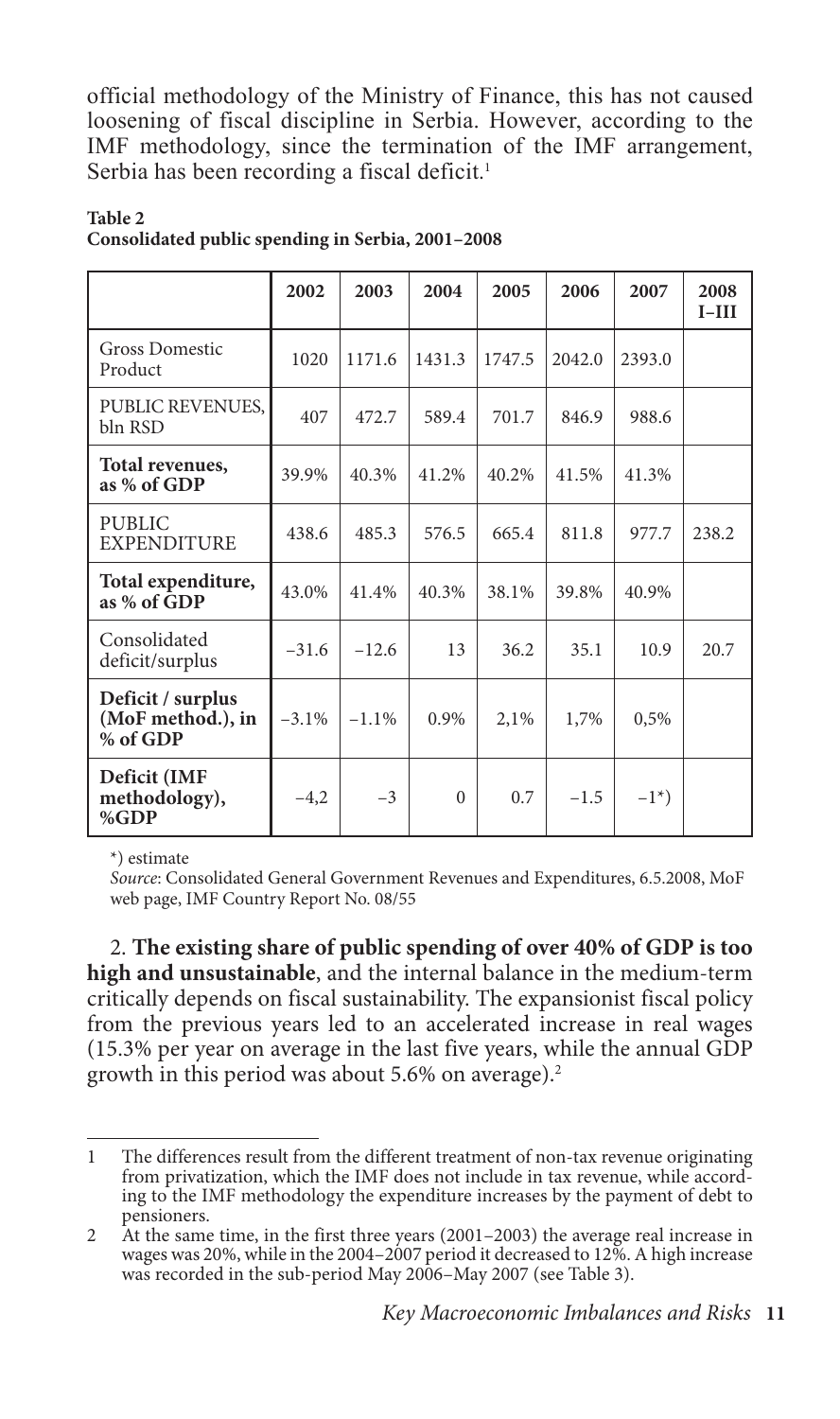Such an increase in wages and spending gave a significant contribution to the high foreign trade deficit, which was finally transferred to double-digit inflation and threatens to seriously endanger macroeconomic stability. The deficit itself was originally financed by grants and later by foreign borrowing and privatization proceeds.

The maintenance of oversized budget thus proves to be harmful in two ways: not only that it crowds out private investment and decelerates economic growth but also an excessive portion of privatization proceeds goes to consumption, which presents a classic example of disinvestment. In addition, the privatization proceeds are drying up, so there are announcements that a liquidity deficit could appear in September, which may only be avoided by a larger privatization.<sup>3</sup> For the time being there is not even a mention of reducing any expenditures for the purpose of avoiding the liquidity deficit.

3**.** A special vulnerability here is that the fiscal deficit would significantly endanger external macroeconomic stability. The IMF research shows that an increase in fiscal deficit in Serbia by 1% of GDP increases the balance of payments deficit by the same percentage, which makes the problem rather complex (IMF Country Report No. 08/55). Similarly, the expected decrease in the privatization proceeds and the consequent increase of the fiscal deficit would create a need for government borrowing for the purpose of covering the fiscal deficit as well as for the purpose of repaying the public debt. In that case, the absence of fiscal adjustment could result in a relatively rapid increase in Serbia's public debt.

4. The basic reason of maintaining high public spending and increasing fiscal deficit lies in the political situation in Serbia, where coalition governments do not last long, while spending a good portion of their term in searching how to increase political rating and prepare for the next election campaign. Even the surplus from the first half of 2007 was realized solely due to the regulation on provisional budget financing, which caused an (unintended) fiscal tightening. However, immediately after the government formation in the second half of the year the expenditure was more than compensated for. Like last year, a surplus of RSD 7 billion was recorded in the first four months of 2008 as well. It is realistic, however, to assume that after the government formation in the second half of this year the last year's scenario will be repeated and that the previous saving will rapidly melt away. In addition to that, the announcement of a "socially responsible government", which would have a task to make the average pensions reach 70 percent of the average wage would lead to a further increase in expenditure in 2009 by RSD 114 billion above the expenses specified for these purposes by current

<sup>3</sup> For example, according to the Minister of Finance, the sale of the NIS oil industry company by the end of the year would prevent that liquidity deficit.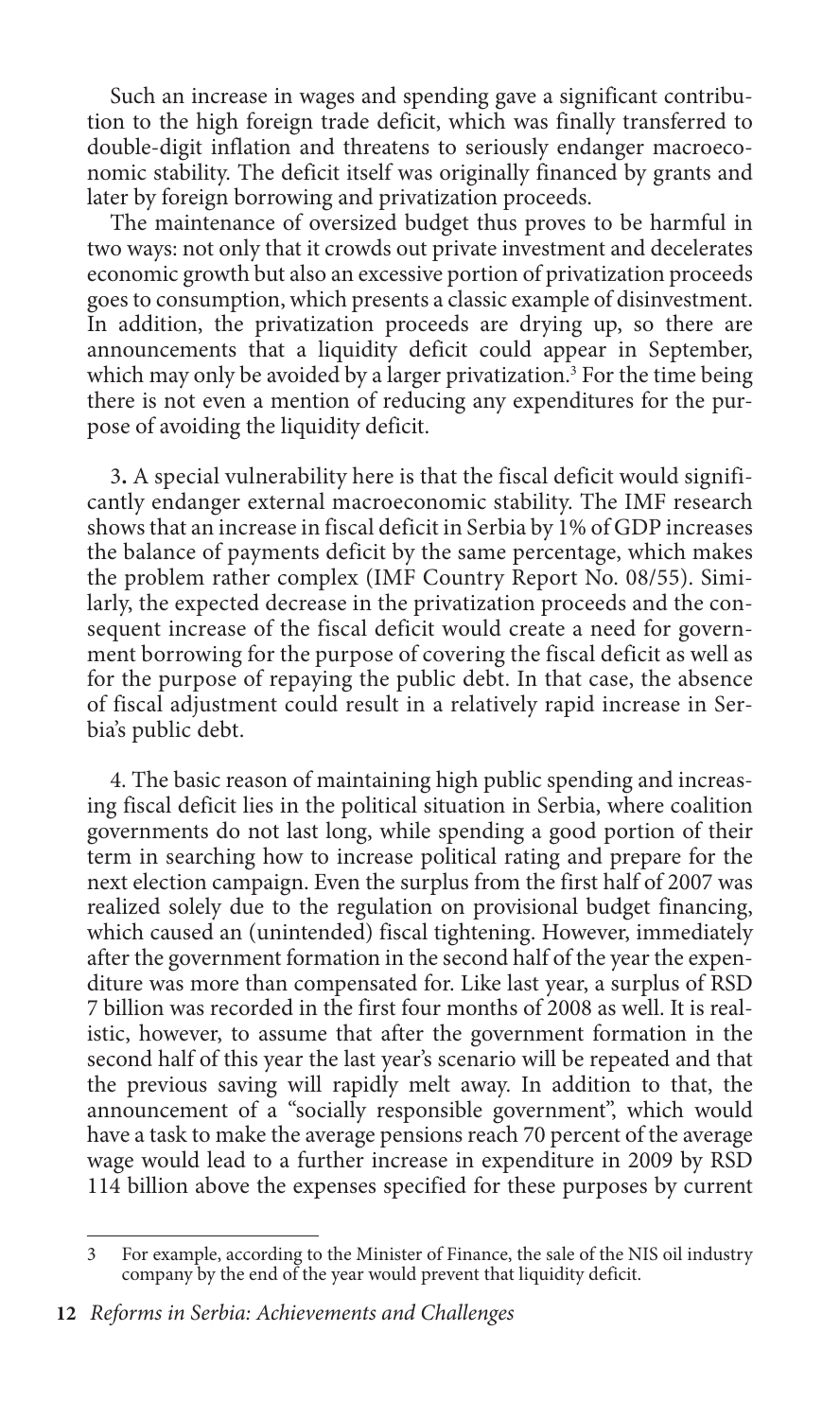regulations.4 In that scenario, every sixth dinar of the budget would go to pension increase, which would either require more considerable cuts in other budget expenditure or lead to government borrowing and further inflation increase.

5. In recent years, budget capital expenditure increased its GDP share from 1.9% in 2005 to 3% in 2006 and to 4% in 2007, which relates to the National Investment Plan. The initially prepared 2007 budget did not include expenditure related to the National Investment Plan, and when upon the IMF insistence this expenditure was included and the proceeds from the sale of the third mobile telephony license were excluded from the revenue side, the budget turned from the surplus of about 0.5% of GDP into a deficit of over 1% of GDP (according to the IMF methodology). Extra-budgetary public investments are planned as well: government external borrowing (EUR 740 million for the modernization of clinical centers, improvement of irrigation systems and similar), issuance of guarantees for borrowing by public companies (EUR 840 million primarily for JP Putevi Srbije – Public Road Management Company and JP Železnice Srbije – Public Railway Company). Increase in public investments (and spending) on this basis, according to rough estimates, will be about  $1-2\%$  of GDP<sup>5</sup>

6. Just like the increase in capital expenditure, the growth in nominal wages during 2006–2007 was primarily caused by political cycle and contributed to the previous government winning a new term. At the same time, the wage increase was not equal for all sectors. The lowest growth rate was recorded in the manufacturing industry (of about 20 percent), which is still higher than the productivity growth, which, according to the IMF estimate, was 13–14 % in the same period**<sup>6</sup>** . In the public sector, the increase in real wages in this period was almost 30 percent, while here the productivity growth almost exclusively due to layoffs, whereby the employment in this period decreased by two percentage points**. 7**

<sup>4</sup> The increase in expenses by RSD 114 billion relates to the increase in relation to pension expenditure under current regulations. It consists of two components: the first is (one-shot) increase in pensions by one fourth; the second is the changed indexation system, according to which future movement of pensions would be indexed solely to wage movement.

<sup>5</sup> Source : FREN http://www.fren.org.yu/docs/NDE\_Nova-inflacija\_DEC07pdf.pdf

IMF, Serbia's Unsustainable Wage Increases - Who Will Pay? September 2007, http://www.imf.org/external/country/SCG/rr/2007/090107.pdf

<sup>7</sup> According to the RSO data – Semi-annual report on employees and employee wages RAD-1/P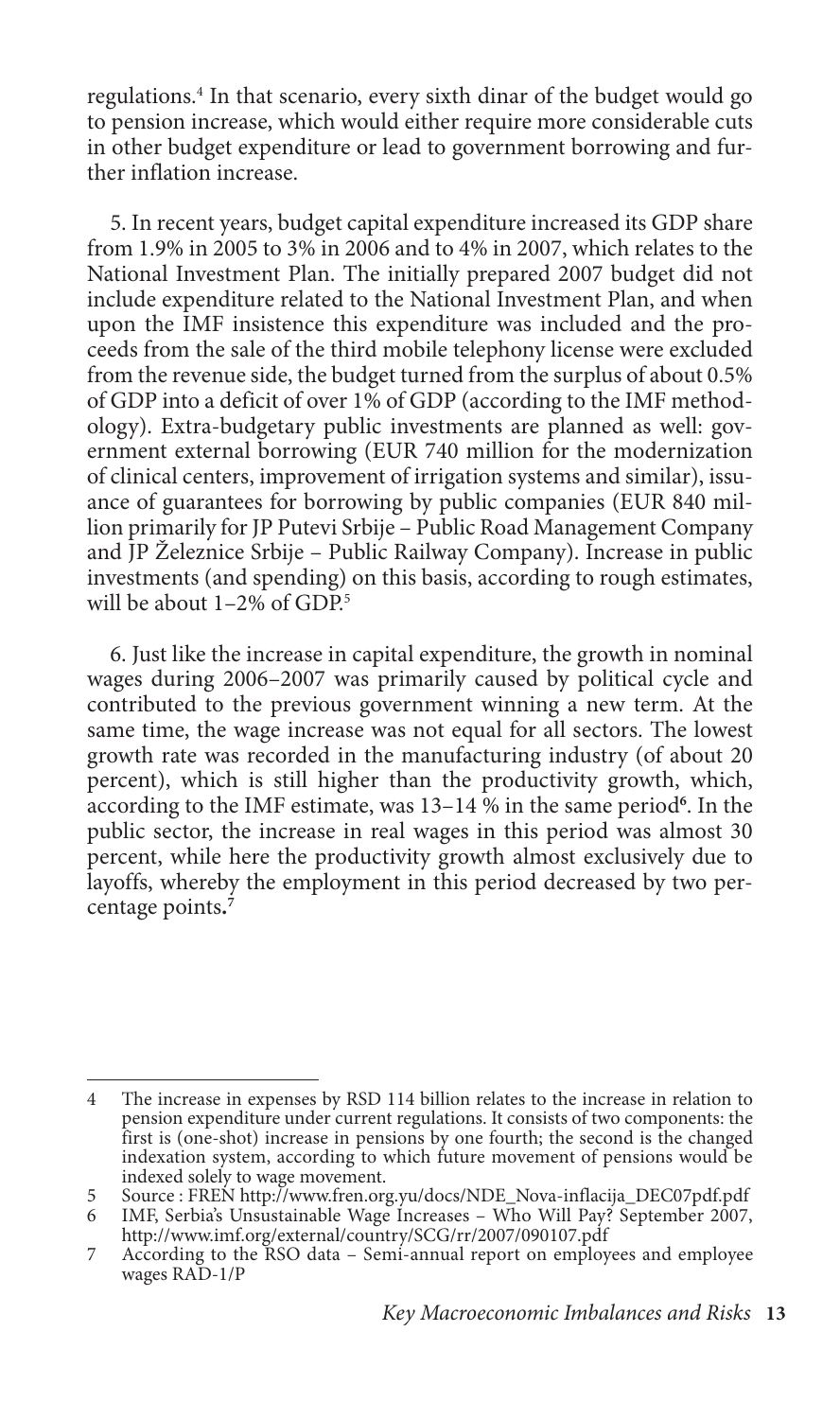#### **Table 3 Pre-election increase in real wages, May 2007–May 2006 (дванаестомесечни раст плата, у %)**

| All sectors            | 26 |
|------------------------|----|
| Insurance              | 55 |
| Health and social care | 42 |
| Post and telecom       | 42 |
| Electricity            | 39 |
| Construction           | 34 |
| Air transport          | 30 |
| Education              | 28 |
| Banking                | 26 |
| Manufacturing          | 20 |

*Source:* RSO (ZP11), IMF, Serbia's Unsustainable Wage Increases – Who Will Pay? September 2007

#### **Figure 1 Growth in real gross wages 2004–2007**



*Source*: RSO data. Wages in public sector are higher because part of the wages is financed from own income.

### **14** *Reforms in Serbia: Achievements and Challenges*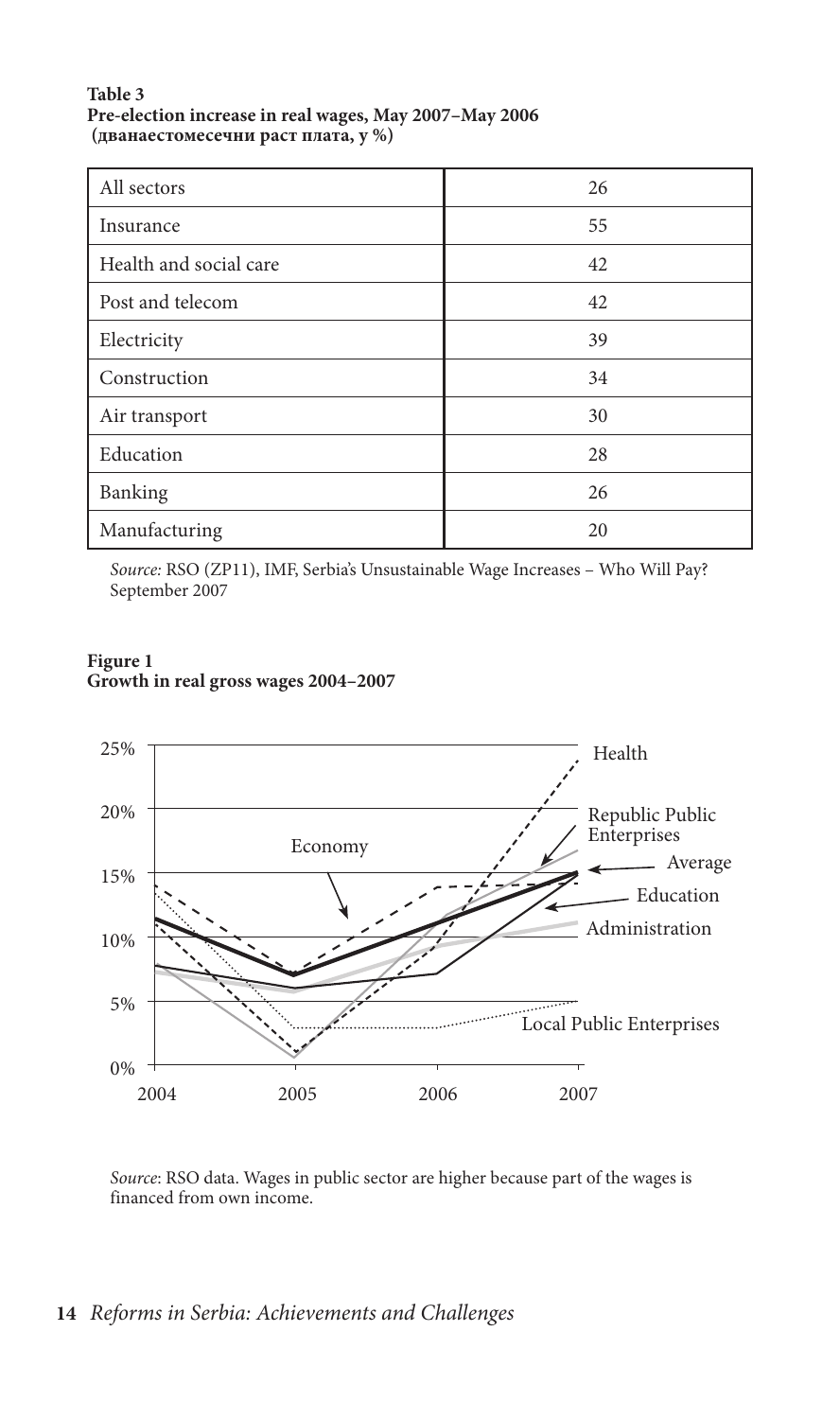However, their term lasted only one year, so in May 2008 the country faced a problem of sustainability of macroeconomic stability in near future. The double-digit inflation, the high balance of payments deficit, the appreciated dinar exchange rate and great political promises that they will continue with populist policy almost present an ideal recipe for liquidity crisis, which would distance foreign investors even more from the intention to invest in Serbia and thereby fill the budget (in the short term) and increase employment, income and possibly reduce the balance of payments deficit (in the longer term).

**Figure 2 Gross wages in dinnars, 2004–2008**



*Source*: RSO. Wages in public sector are higher than those presented because part of the wages is financed from own income.

7. Regardless of the official announcements of reduction of public spending share in GDP in 2008, the chances that it would be realized are poor. The reform of the pension system, health and public administration deeply infringes upon the acquired rights, so its implementation requires strong political will and at least a consensus of government, employers and trade unions in principle, which is currently unimaginable. The announcement of fiscal relaxation and full affirmation of the concept of welfare state in the election campaign leave little room for restrictive fiscal policy once after the government is finally constituted. However, it would be necessary to reduce the share of wages as well as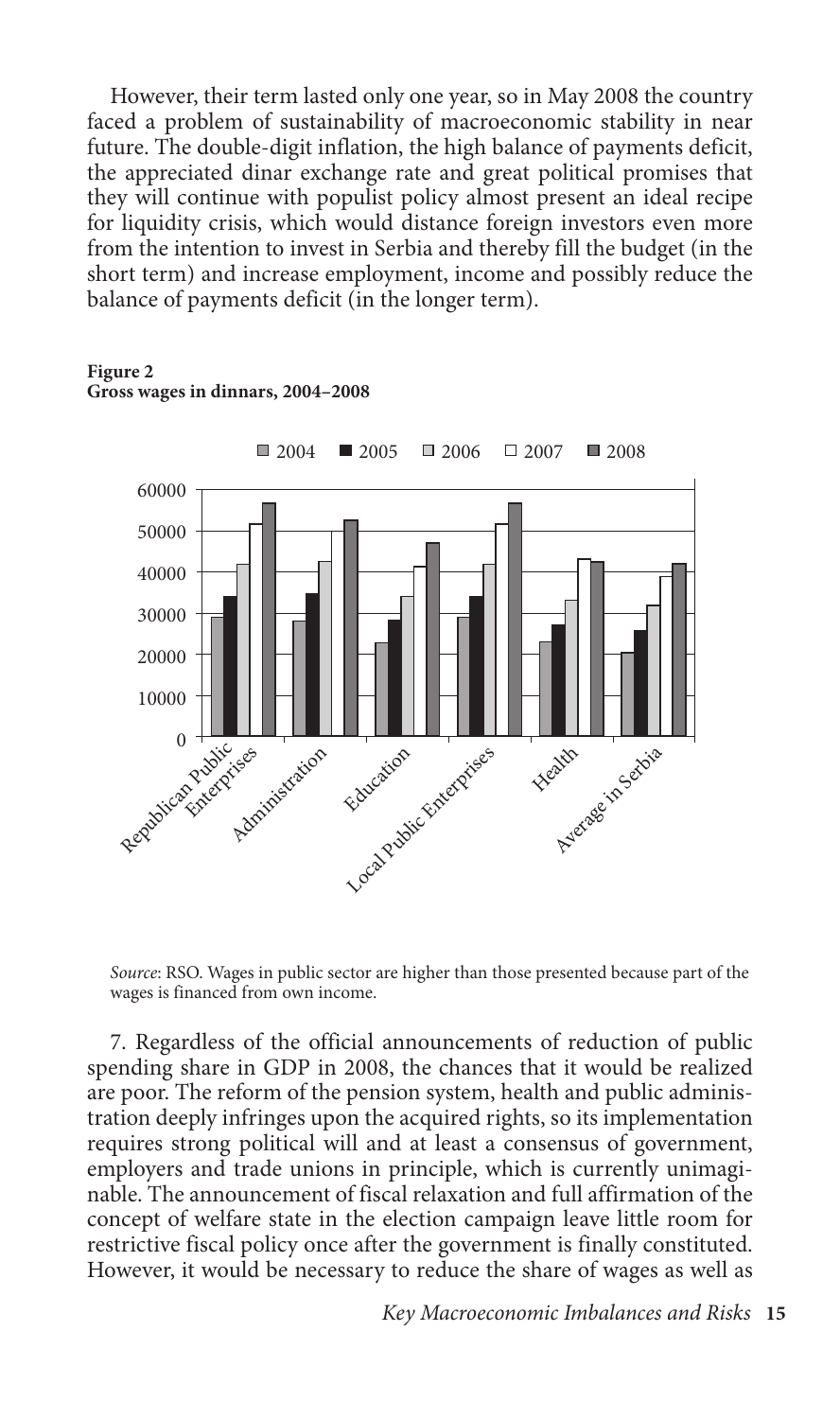the share of subsidies and expenditure for the purchase of goods and services in GDP. Elimination of hidden deficits and non-payments within public companies would also help further reduction of the share of public spending, which is necessary primarily because this policy permanently "dooms" the public spending to remain low in absolute amounts. Therefore, a reduction of budget spending presents an imperative, whose delay will be very expensive.

8. **Privatization of public enterprises** or introduction of hard budget constraint remains an imperative for sustainable development, observed from the macroeconomic level. Privatization is necessary because in Serbia there is a number of privileged state-owned companies that call themselves "strategic" and to which, as long as they are state-owned, the strict climate of bankruptcy and liquidation will not apply, while the culture of non-payment and "clientelism" may not be rooted out. Experiences of successful transition economies show that the soft budget constraint was not completely abolished until the privatization of large public companies. However, the privatization of these companies rises numerous questions related to the methods, procedure, scope and dynamics of privatization, pre-privatization restructuring, desirable industry structure and appropriate economic regulation, and the answers to these questions vary from one infrastructure activity to another. Furthermore, from the viewpoint of political economy of such privatization, the political parties that manage them at that moment become losers, and therefore party officials immediately react to any announcement of the possibility of privatization with explanations that such solutions are "bad for the country", whatever it may mean, so strong opposition to privatization of public companies may be expected.

#### **Increasing external imbalance and debt trend**

9. Since the beginning of transition, the **current account deficit** has increased from 10% (previously considered to be the critical mediumterm limit of sustainable current account deficit) **to 16.3% of GDP.** The coverage of imports by exports does not exceed 50% (during 2007 it decreased from 46.8 to 45.7 percent). Compared to other countries of similar size, Serbia obviously belongs to relatively closed economies: the total volume of Serbia's trade does not reach even 80% of GDP, while in the other countries it ranges between 130–170% of GDP. Except in the remittance account, where Serbia regularly achieves a high and increasing surplus, a deficit was recorded in all other accounts.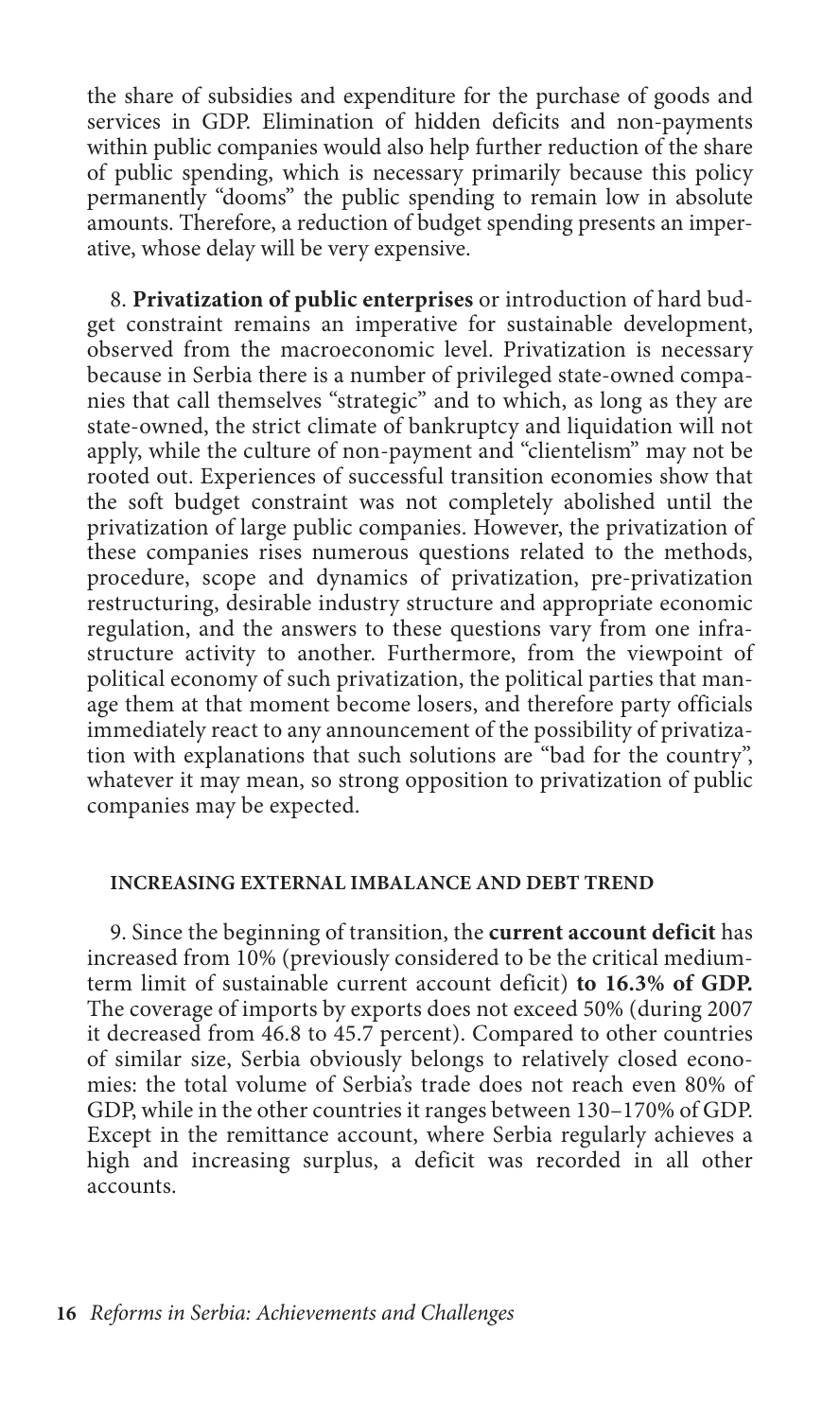|                                            | 2001    | 2002    | 2003    | 2004     | 2005     | 2006     | 2007              |
|--------------------------------------------|---------|---------|---------|----------|----------|----------|-------------------|
| Foreign trade<br>deficit, mil.€            |         |         |         | $-5311$  | $-4280$  | $-4982$  | $-6414$           |
| $(\% \text{ of GDP})$                      | $-24.5$ | $-25.2$ | $-23.6$ | $-26,83$ | $-20.39$ | $-20.01$ | $-20.91$          |
| Current account                            |         |         |         | $-2197$  | $-1805$  | $-3137$  | $-4999$           |
| $(\%$ GDP)                                 | $-4.6$  | $-8.9$  | $-7.3$  | $-11.1$  | $-8.6$   | $-12.6$  | $-16.3$           |
| Memo: Foreign<br>reserves, mil. $\epsilon$ | 1320    | 2175    | 2840    | 3117     | 4935     | 9025     | 9369 <sup>8</sup> |

**Table 4 Serbia's balance of payments current account balance 2001–2007**

*Source*: NBS and RSO

10. **The key source of large foreign trade deficit consists of (still) low exports**, which at the beginning of the transition were barely 15% of gross domestic product. In 2007 the exports reached a third of GDP, while the imports reached a half of GDP (normal values in the countries of similar size are between 50 and 80% of GDP), which means that the exports do not reach half the share in GDP that would be necessary in a growing, open economy. A positive tendency, however, is that the exports record a very rapid increase of over 20 percent per year, which constatnly increases the foreign currency inflow and has a favorable impact on the possibility of repaying increasing credit obligations in the following period. (compare the Table in Item 13), Exports underwent significant changes towards deindustrialization. The structure of the first ten products exported to the EU changed radically as well: the exports of machines and car parts decreased from over 15% to under 5%, while the agricultural products increased their share from 4.8 to over 20 percent. The leading export products have been iron, steel, tires, aluminum sheets, sugar, corn etc.

**The increase in exports** of agricultural products came as a result of a preferential status that Serbia has in the EU market, as well as a liberalization in trade with the West Balkan countries. The surplus in the trade in finished textile products is also a consequence of the signed Agreement with the EU and the preferential status our goods enjoy. However, the increase in the world prices of base metals and increase in the economic activity in the world also contributed to the accelerated increase of Serbia's exports. At the top of the list of imported products are oil and gas, passenger cars, medicines etc. The current poor exports structure is however helped by the fact that terms of trade are changing in favor of primary products, but unfortunately the most important imported product of Serbia – oil – will become more expensive by approximately

<sup>8</sup> In March 2008 foreign reserves amounted to 9.553 billion euros..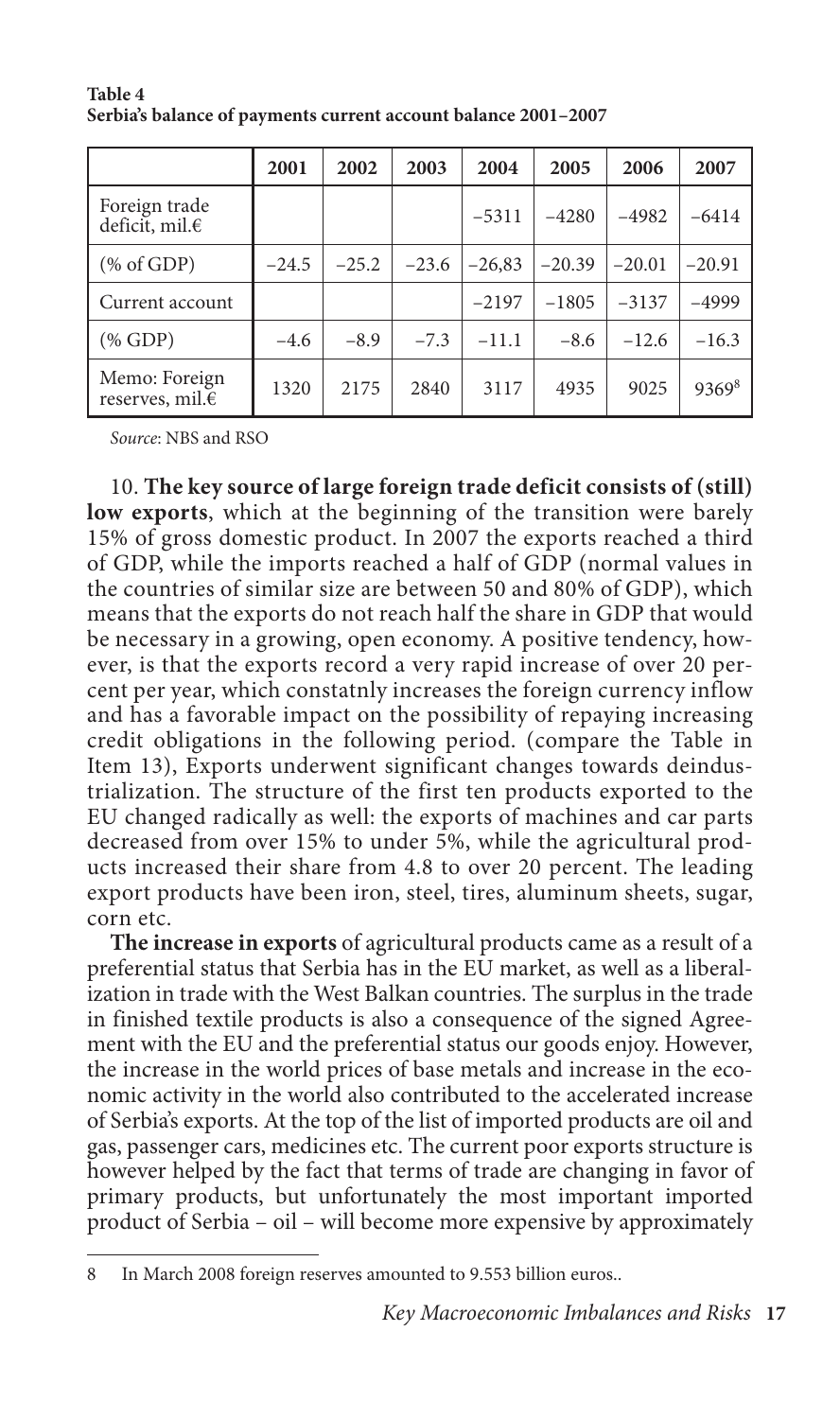the same percentage. The largest export markets of Serbia are Italy, Bosnia and Herzegovina and Montenegro. At the same time, the largest imports came from Russia, Germany and Italy.

11. The balance of payments current account deficit, which in the last twelve months increased from 3 to 5 billion euros (from 12.6% to 16.3% of GDP) does not need to be considered *a priori* an ultimate sign of economic performance deterioration.9 Although it is certainly clear that the balance of payments deficit implies that the economy invests more than it is possible to generate from domestic savings (whether private  $(S-I)$  or national  $(T-G)$ <sup>10</sup>, this relation cannot explain the dynamic connection between savings, investments, growth and debt. Therefore, in interpreting the balance of payments deficit in the transition countries, it is best to use the relation

 $CAD=(Y^*-Y)-(I^*-I)-(G^*-G),$ 

where the *Y* is gross domestic product (GDP) and where the *asterisk*  designates long-term level of the variable (compare Obstfeld and Rogoff, 1996). It may be expected that a country has a current account deficit (CAD) if either GDP or investments or public spending – or all of them – are above their long-term level. All three phenomena are in fact related to the first phases of transition, where both domestic product, investments and public consumption stay above their long term level. It becomes obvious also that a fiscal reform could well lead to a decrease in current account deficit. For all these reasons, a high level of current account deficit in the first phases of transition should not be considered an anomaly but a phenomenon that inevitably accompanies the process of catching up with developed economies.

Analyses of financial and currency crises in transition economies (Russia, the Czech Republic, Bulgaria, Romania, Albania) confirm such approach. As it turns out, the crises did not occur as a current account problem but as a result of insufficient supervision in the banking system (Albania, Bulgaria), or as a result of absence of reform of tax system and government spending (Romania, the Czech Republic), while Russia, even had a current account surplus, and the collapse did not occur as a balance of payments crisis, but rather as a the self-fulfilling prophesy that resulted from the expectation that the Russian state would eventually stop servicing the increasingly heavy burden of interest on debts. (compare Sanfey, FREN 10/08).

<sup>9</sup> It would have classified Serbia among the absolute record holders in terms of the level of balance of payments deficit in the region, if a record deficit of 30% of GDP had not been realized in the meantime in Montenegro.

<sup>10</sup> Current account deficit of a country equals the gap between domestic private savings and investments (S-I) on one side, and national savings, i.e. budget deficit (T-G), on the other. The deficit itself is financed by foreign savings, which may be in the form of inflows that increase capital (investment from abroad) or inflows that increase debts, i.e. from external borrowing.

**<sup>18</sup>** *Reforms in Serbia: Achievements and Challenges*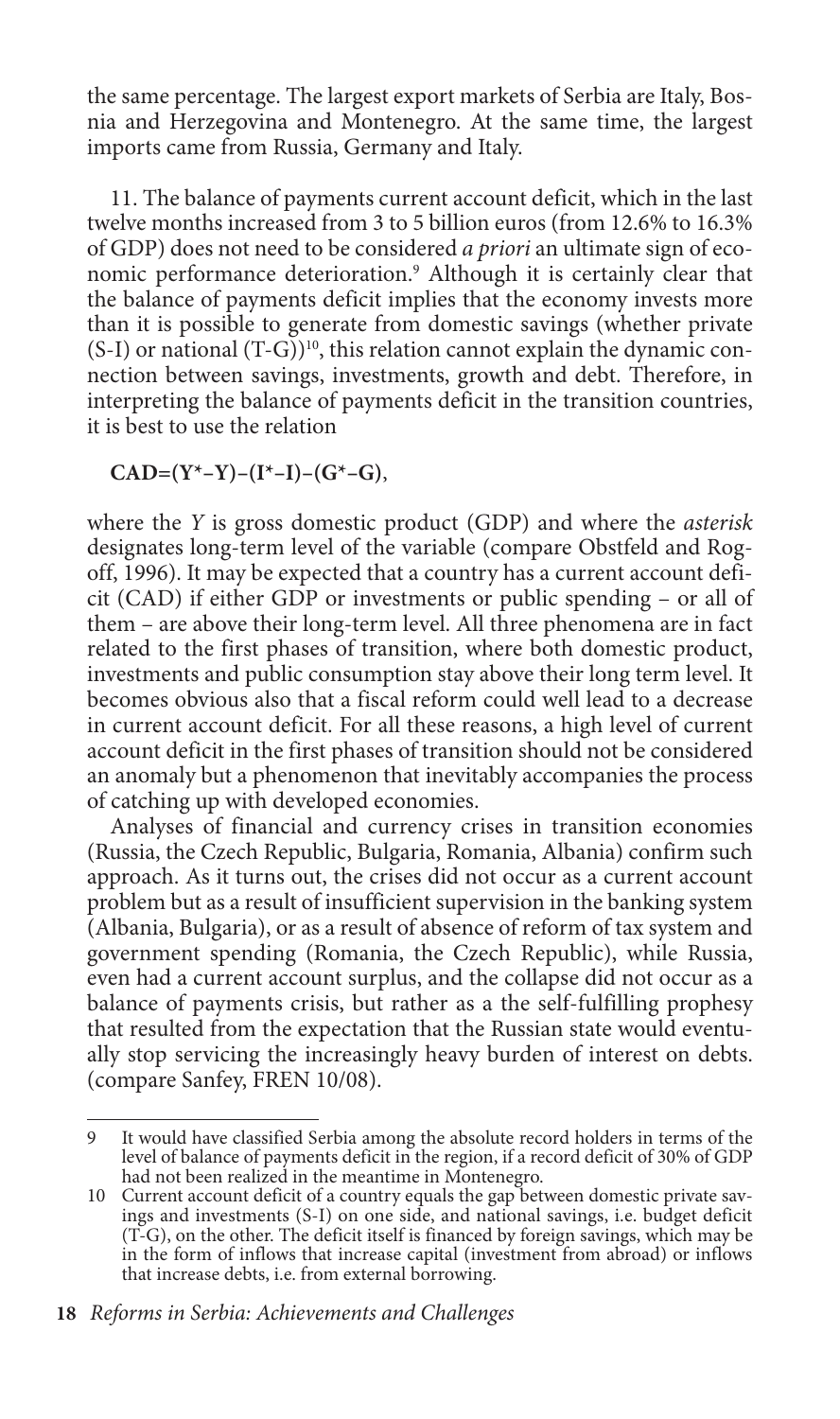12. The increasing current account deficit is financed from foreign savings, partly in the form of borrowing, and partly by foreign direct investments. **<sup>11</sup>** It is important to emphasize a constant increase in sum of medium-term and short-term loans, which in 2007 reached the level of over EUR 3 billion. The total debt of Serbia in May 2008 was EUR 17.6 billion, of which EUR 11.6 billion was private debt. At the same time, the private sector gradually shifts from official (government) to private sources, mostly to foreign banks that extend loans to their branches in Serbia. This trend causes an increasing concern and raises the issue of sustainability of Serbia's external debt.

|              |             | High indebtedness Average indebtedness Low indebtedness |        |
|--------------|-------------|---------------------------------------------------------|--------|
| Debt/GDP     | $x > 80\%$  | $48\% < x < 80\%$                                       | x≤48%  |
| Debt/Exports | $v > 220\%$ | 132% <y<220%< td=""><td>v≤132%</td></y<220%<>           | v≤132% |

| Table 5                                                    |  |
|------------------------------------------------------------|--|
| Indebtedness level criteria and Serbia's debt in 2001–2007 |  |

|              |       |       |      | Serbia |       |       |       |
|--------------|-------|-------|------|--------|-------|-------|-------|
|              | 2001  | 2002  | 2003 | 2004   | 2005  | 2006  | 2007  |
| Debt/GDP     | 94.2  | 70.9  | 66.7 | 57.5   | 59.1  | 64.5  | 64.5  |
| Debt/Exports | 456.9 | 379.5 | 343  | 253.6  | 234.2 | 228.1 | 222.5 |

*Source*: NBS, Inflation Report, Indicators of Serbia's external position, May 2008

However, according to the World Bank criteria, after 2005 Serbia no longer belongs to highly indebted countries. Despite the still relatively low exports, the capacity of debt repayment has increased sufficiently to classify Serbia among averagely indebted countries. However, attention should also be drawn to the fact that the due obligations have been increasing heavily since 2007, and that this inevitably leads to the deterioration of the external liquidity indicators (debt repayment share in GDP and debt repayment share in the annual exports of Serbia). The estimates of sustainability of external liquidity show that Serbia's exports must increase at a rate higher than 15% per year in order to generate enough funds for servicing due repayments.<sup>12</sup>

13. **Liquidity risk** In addition to total debt, when examining vulnerability of an economy it is of interest to determine the liquidity risk, primarily because the economy that faces a high bill in near future will more probably fall into a crisis than the economy that

<sup>11</sup> During 2006, foreign investments more than covered the deficit, so the room for borrowing was thus significantly expanded.

<sup>12</sup> So far, exports were growing by 20%, and same growth is estimated in future.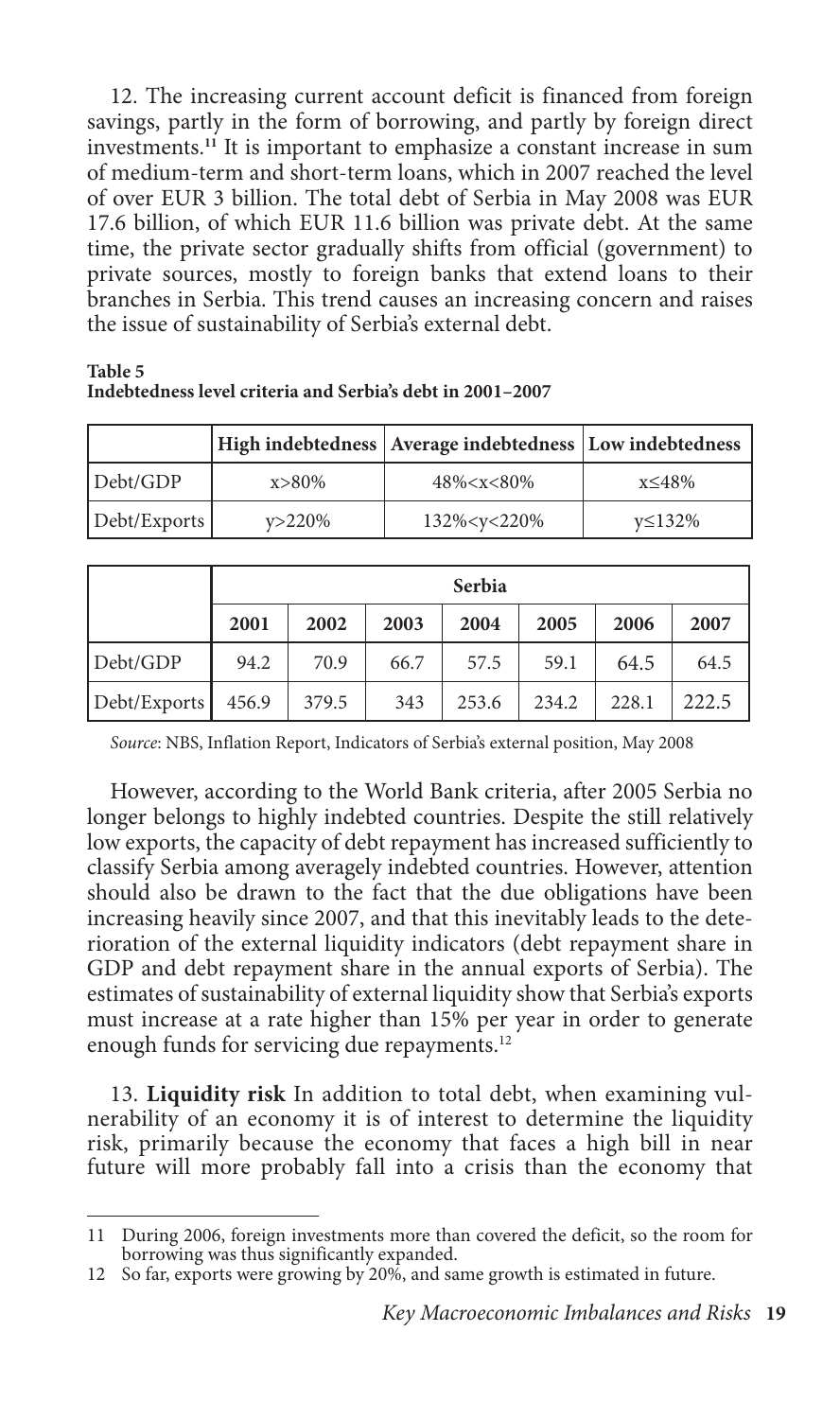#### **Figure 3 Current account deficits in selected transition economies, in % of GDP, 2006**



*Source:* EBRD (taken from QM no. 10, text Spotlight on 1, P. Sanfey, "Current account deficit in Serbia: Causes, Concerns and Consequences", December 2007

should repay the same level of debts in a longer term. However, as shown by Tables 1 and Table 5, Serbian foreign reserves exceed many times the amount of short-term debt (the situation is at least three times worse in all other countries observed), and foreign reserves are higher by as much as 25% than the sum of the short-term debt and total current account deficit. Therefore, this risk may not be considered significant in Serbia, although any further deceleration of foreign reserves growth would present a very serious signal of increase in vulnerability of the Serbian economy.13

14. Most foreign direct investments in Serbia come through privatization. The FDI level reached a record USD 5.5 billion during 2006, and then (for the first time) exceeded the amount of the current account deficit, but the situation may hardly be repeated in future years without an increase in the share of greenfield investments. The investment structure is also important – namely, whether these investments are directed to the tradables sector (where they increase productivity and exports) or to the non-tradables sector. Although productivity gains do happen in nontradables sector sector as well, no

<sup>13</sup> Foreign trade imbalance is still covered by external borrowing and foreign direct investments, so the NBS foreign reserves continued to increase. However, the increase in the NBS foreign reserves in 2007 was four times lower in the absolute amount than in 2006, which may indicate future problems in covering the current account deficit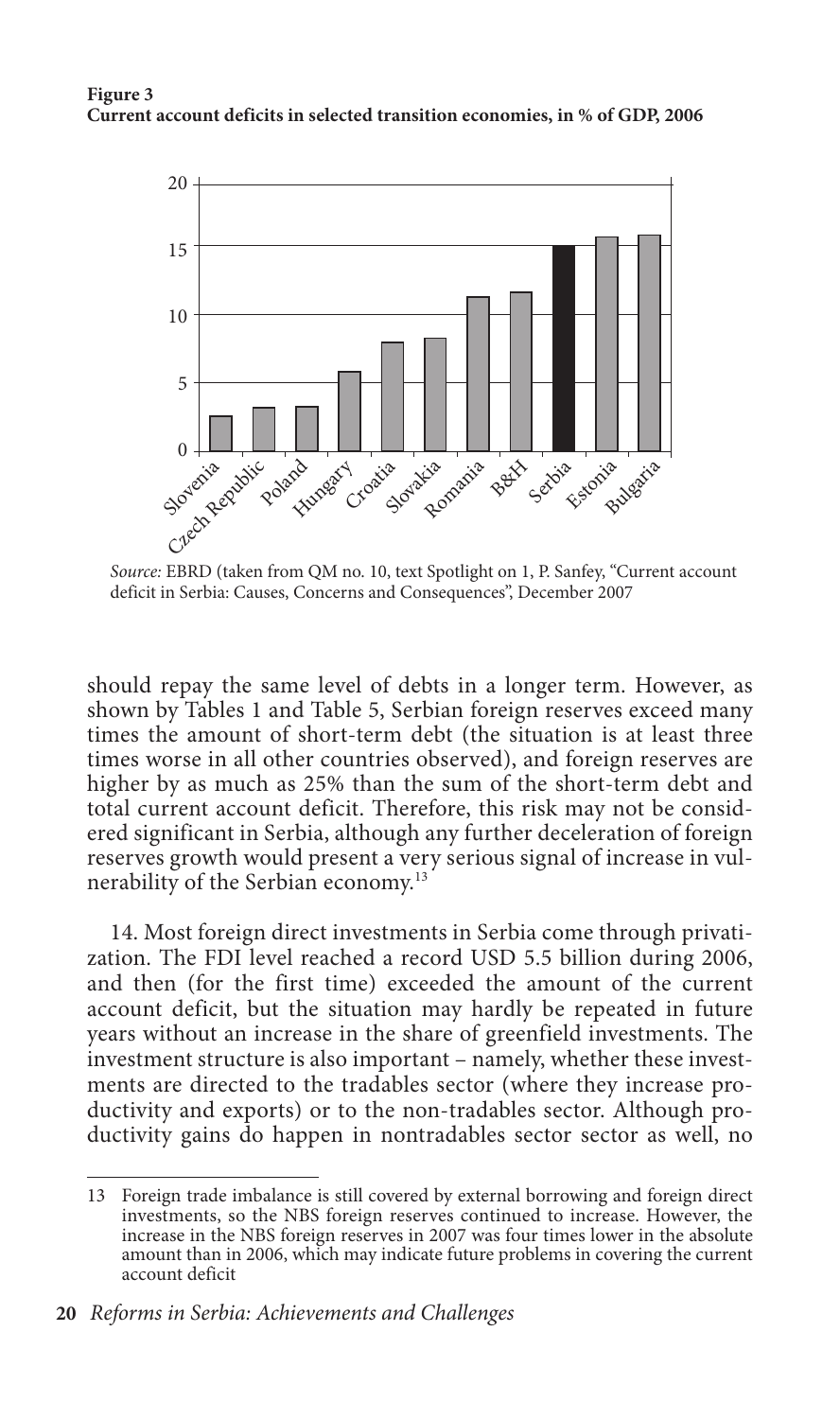| ς<br>ś |
|--------|
|        |
| d      |
|        |
|        |

 $\cdot$ a

|                                                              | 2001  | 2002                     | 2003  | 2004                                  | 2005                                                     | 2006  | 2007                                      | Q1 2008 |
|--------------------------------------------------------------|-------|--------------------------|-------|---------------------------------------|----------------------------------------------------------|-------|-------------------------------------------|---------|
| EXTERNAL LIQUIDITY INDICATORS (IN %)                         |       |                          |       |                                       |                                                          |       |                                           |         |
| Foreign reserves / Imports of goods and services (in months) | 3.1   | 4.5                      | 5.3   | 4.5                                   | 5.9                                                      | 9.6   | 8.3                                       | 8.0     |
| debt<br>Foreign reserves / Short-term                        | 114.1 | 223.5                    | 336.3 | 424.9                                 | 385.9                                                    | 717.3 | 729.7                                     | 892.0   |
| Foreign reserves / GDP                                       | 9.9   | 14.4                     | 17.5  | 17.3                                  | 22.2                                                     | 39.1  | 34.9                                      | 34.6    |
| Debt repayment / GDP                                         | 0.8   | 1.3                      | 2.0   | 3.8                                   | 4.5                                                      | 6.6   | 9.8                                       | 18.0    |
| Debt repayment / Exports of goods and services               | 3.7   | 7.1                      | 9.1   | 16.8                                  | 17.9                                                     | 23.5  | 33.7                                      | 50.7    |
| EXTERNAL SOLVENCY INDICATORS (IN %)                          |       |                          |       |                                       |                                                          |       |                                           |         |
| External debt / GDP                                          | 94.2  | 70.9                     | 66.7  | 57.5                                  | 59.1                                                     | 64.5  | 64.5                                      | 65.1    |
| Short-term debt / GDP                                        | 8.7   | 6.4                      | 5.2   | $\frac{1}{4}$                         | 5.8                                                      | 5.4   | 4.8                                       | 3.9     |
| External debt / Exports of goods and services                | 456.9 | 379.2                    | 343.0 | 253.6                                 | 234.2                                                    | 228.1 | 222.5                                     | 220.2   |
| INDICATORS OF FINANCIAL RISK EXPOSURE (IN %)                 |       |                          |       |                                       |                                                          |       |                                           |         |
| Foreign reserves / M1                                        | 135.9 | 143.3                    | 195.3 | 221.0                                 | 291.1                                                    | 356.5 | 306.9                                     | 346.1   |
| Foreign reserves / Reserve money                             | 136.3 | 132.0                    | 168.0 | 166.2                                 | 170.3                                                    | 177.8 | 173.9                                     | 185.8   |
| ロ<br>ECONOMY OPENNESS LEV                                    |       |                          |       |                                       |                                                          |       |                                           |         |
| (Exports - Imports) / GDP                                    | 58.7  | 56.9                     | 61.6  | 71.0                                  | 70.7                                                     | 78.4  | 79.7                                      | 88.8    |
| <b>CREDIT RATING</b>                                         |       | $\frac{Now}{S \& P: B+}$ | July  | Standard &<br>Poor's and<br>Fitch: BB | positive: Fitch:<br>BB-/stable<br>$S \& P$ : BB-/<br>Feb |       | BB-/stable<br>S & P and<br>Fitch:<br>June |         |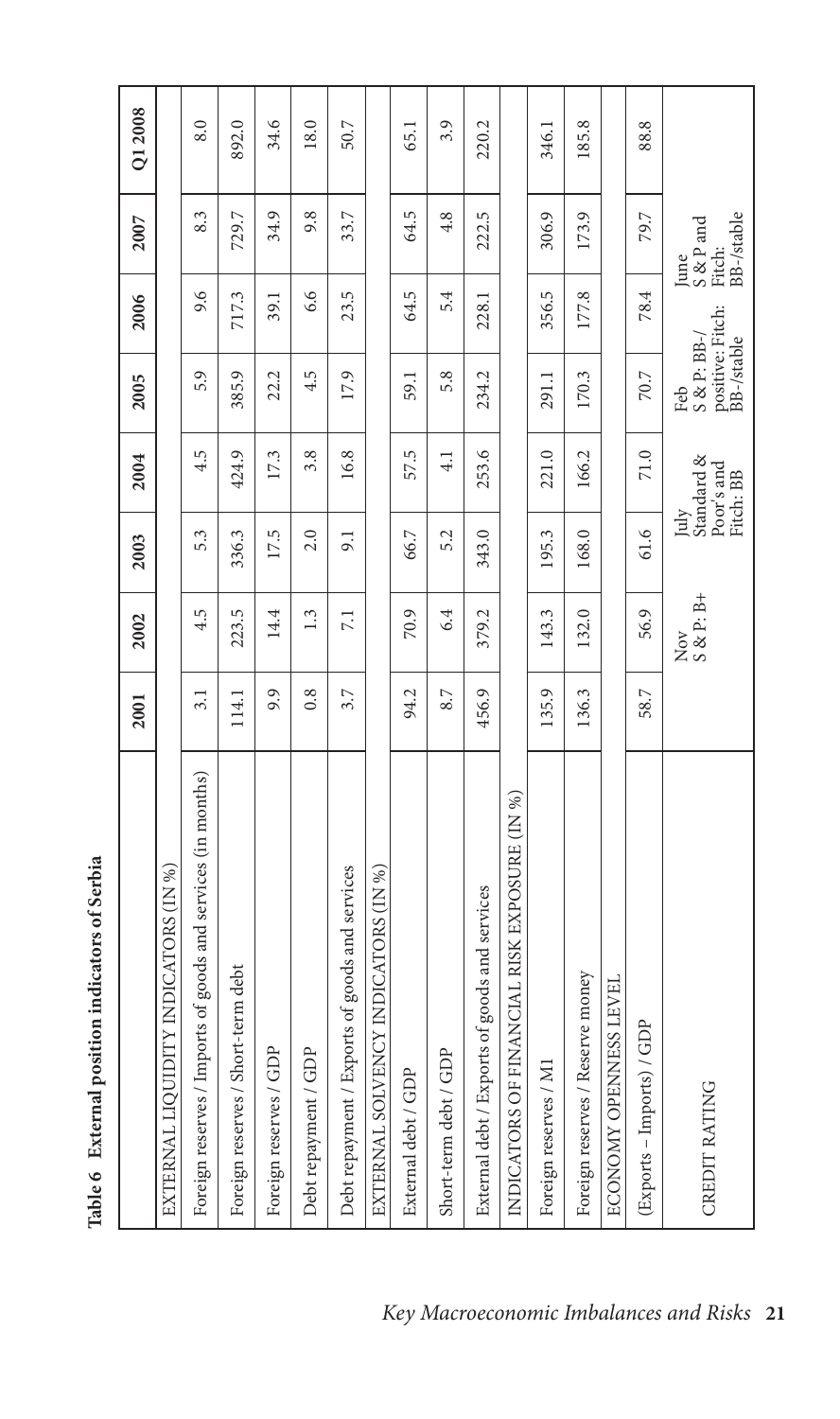current foreign currency inflow is generated here, which may generate problems in the future. Experiences in transition countries show that investments in the nontradables, particularly in real property, often lead to credit expansion, increase in wages and prices of real property, which leads to further growth of this sector (the so-called Dutch disease). With a consequently increasing imports demand and decreasing exports supply, the current account deteriorates inevitably.

|                             | <b>Bulgaria</b> | Romania | Croatia        | Србија | <b>CEE</b> | <b>Baltics</b> |
|-----------------------------|-----------------|---------|----------------|--------|------------|----------------|
| <b>Tradables</b>            | 22              | 46      | 36             | 42     | 42         | 20             |
| <b>Nontradables</b>         | 78              | 54      | 64             | 58     | 58         | 80             |
| Trade                       | 13              | 15      | 8              | 14     | 14         | 14             |
| Transport                   | 26              | 12      | 16             | 7      | 7          | 9              |
| Financial<br>intermediation | 20              | 11      | 28             | 18     | 18         | 27             |
| Real property               | 9               | 6       | $\mathfrak{D}$ | 11     | 11         | 15             |

**Table 7 Share of foreign direct investments in the tradables sector**

*Source*: IMF WP/07/236 Vulnerabilities in Emerging Southeastern Europe—How Much Cause for Concern?

15. In analyzing the favorableness of foreign investment arrival – whether through privatization or as a greenfield investment – it must also be taken into account that, from the aspect of external vulnerability, a large inflow of investments into the nontradables sector may be counterproductive in the long term, because it itself may cause an even larger increase in the deficit, although it will certainly be favorable in the short term. Examples of Ireland and Portugal are frequently mentioned in the literature, where Ireland, by attracting foreign investments into the tradables sector (electronics and medicines) increased significantly first the exports and productivity, while wages always lagged behind factor productivity growth. With a decrease in public spending, the investment expansion did not increase the balance of payments deficit – because the savings increased faster than investments, and even a current account surplus was recorded! In contrast to that experience, the large inflow of capital into Portugal went to the nontradables sector, mostly to real property. Since the wage growth exceeded factor productivity growth, the profit margin in the exports sector constantly decreased, and so did the exports sector. With an increasing fiscal deficit, the savings decreased, while the current account recorded an increasingly high deficit and at one moment became unbearably high, so its decrease had to be followed by recession. The experience of Portugal may be very indicative in analyzing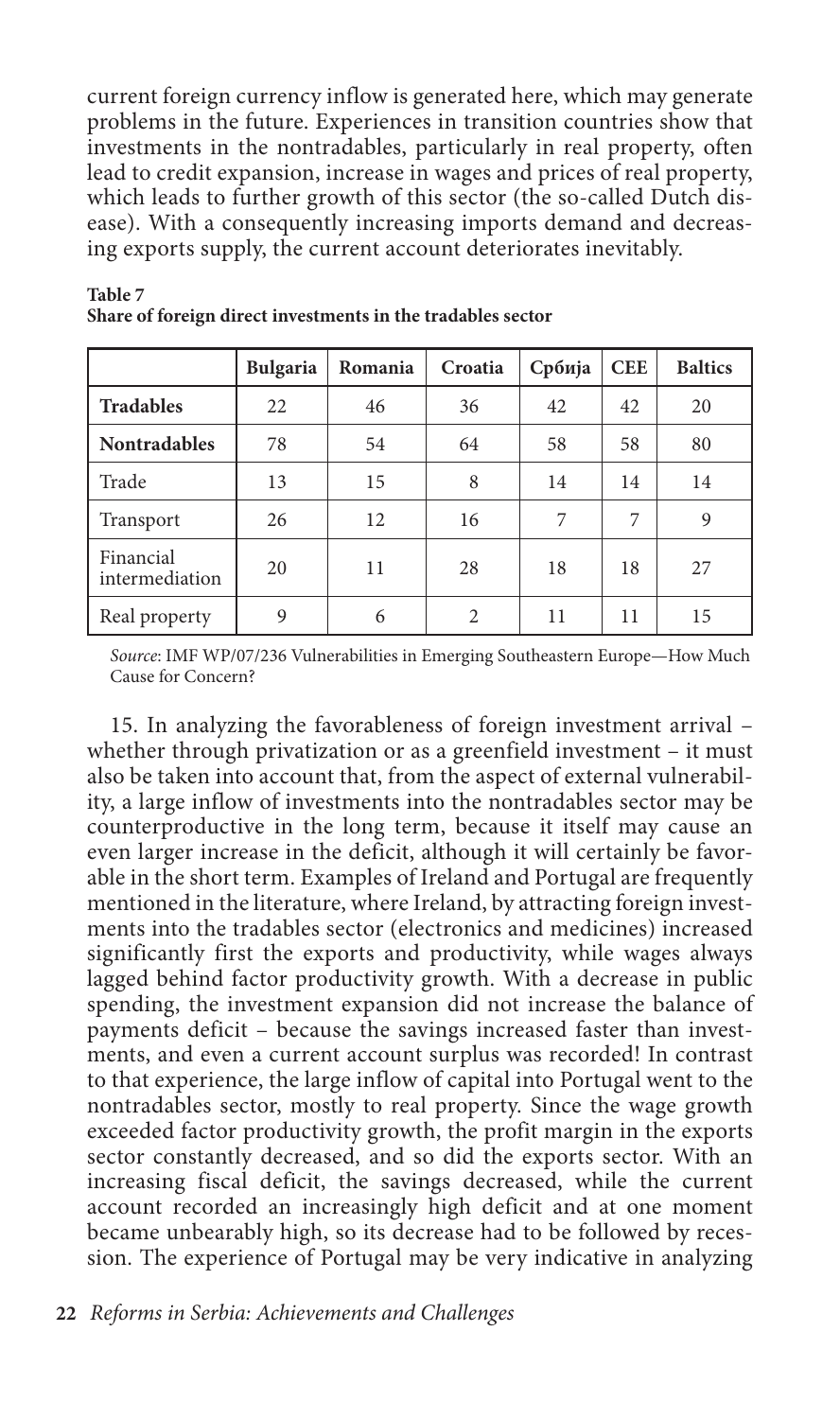the vulnerability of the Serbian economy, which, like Portugal, constantly pursues the policy of wage increase above TFP, does not reduce public spending, while foreign investments are directed primarily to the nontradables sector.

16. **The problem of external deficit vulnerabilities** will certainly remain topical in Serbia in the following years as well. Among the key hard decisions is the reduction of public spending, i.e. ahceivement of fiscal surplus and attraction of greenfield investors in the tradables sector. The political instability, however, leads Serbia in a totally different direction, towards an increase in public spending and deficit, with an increasingly uncertain inflow of foreign investors. That would hamper the first recorded trends of increase in exports of machinebuilding and electrical manufacturing industry, which are a result of greenfield investments, such as the Gorenje factory in Valjevo, as well as of earlier privatizations. At the same time, the investment environment itself, according to the report "Doing Business in Serbia", ranks Serbia 68th among 175 countries in terms of business conditions, only two places below Hungary, but above Russia, Turkey, some EU countries, Poland, Italy and Greece, as well as Montenegro, Macedonia and B&H, which is certainly a result that would be considerably hampered by a longer political instability.

#### **Inflation and exchange rate appreciation**

17. Unlike most of the former socialist countries, **Serbia did not manage to achieve a single-digit inflation rate even after eight years of transition**. The largest contribution to that in the earlier periods was given by election campaigns, while the greatest barrier to inflation was the IMF arrangement, with constant insistence on greater restrictiveness of fiscal and monetary policy, which certainly contributed more moderate inflation trend then it otherwise would have been.

18. Inflation in 2007 was double-digit (10.1%) and may be attributed to the increase in non-core inflation (electricity, utility services, tobacco products, oil products), exogenous shocks – the world trends of increase in the prices of food products and energy raw materials, but also to the increase in aggregate demand which accommodated these shocks. However, despite the double-digit total inflation, core inflation was 5.4%, hence it remained within the planned range of 4–8%. Deceleration of inflation was primarily caused by the active policy of the NBS aimed at the stabilization of nominal exchange rate, which was conducted more or less successfully during the entire previous year. As a consequence of conducting this policy, the dinar became increasingly overvalued (paragraph 20).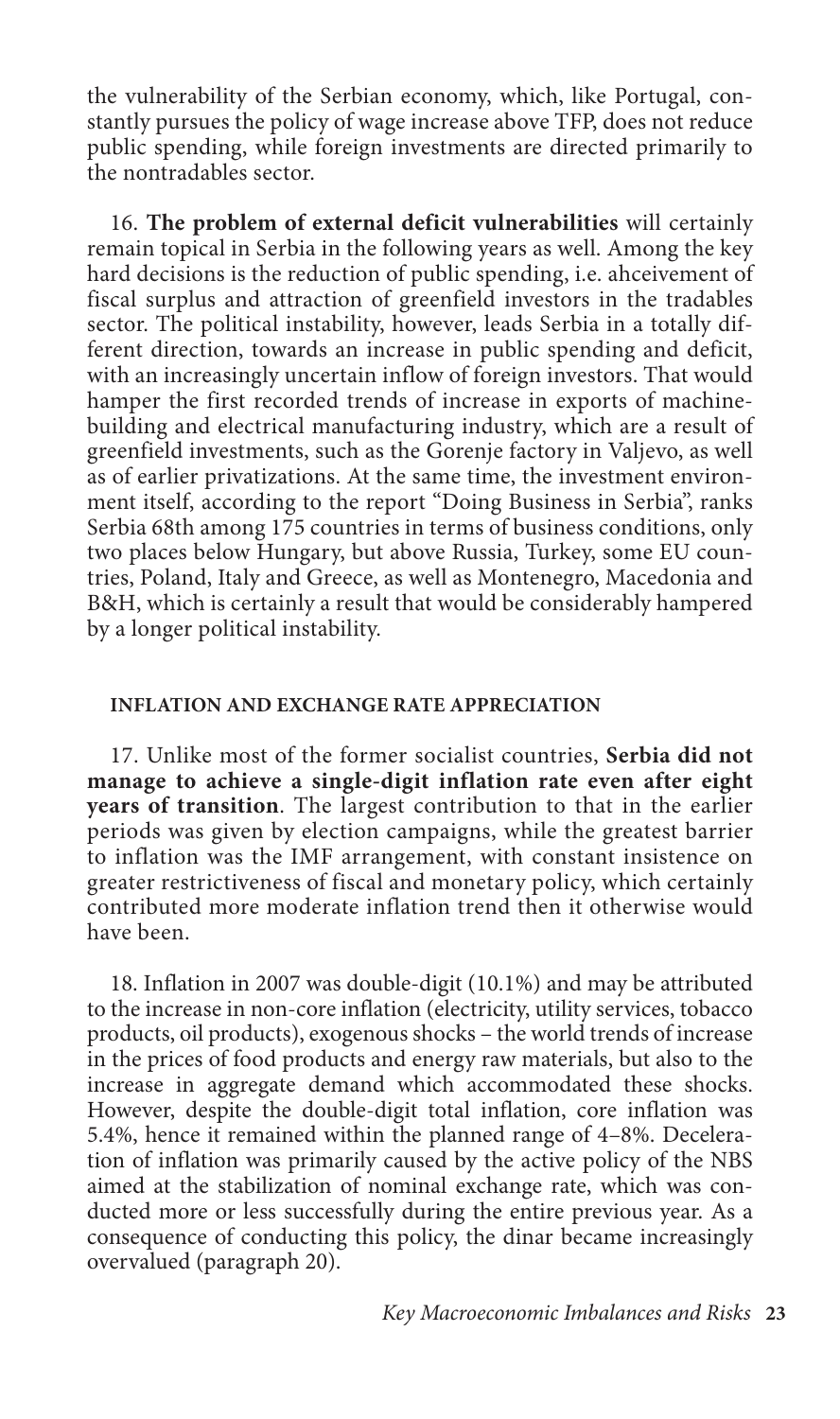19. Expenditure shocks were registered in the first five months of 2008 as well – the increase in the prices of oil, electricity and food. However, the expenditure increase will not generate inflation if the demand remains inactive. As shown by the example of developed countries, the impact of expenditure shocks on inflation in the absence of demand increase is minimal. The very high demand increase at the end of 2007 was caused by the high increase in public spending in the second half of the year as well as the significant credit expansion, which thus "feeds" inflation generated by the expenditure shocks described.

The NBS tries to hold inflation by sharp increases in the reference rate from 10.75% in January to 15.75% in late May and reducing the money supply (M2) by 7.5% since the beginning of the year. Another mechanism remains for reducing the aggregate demand and that is public spending reduction, which would partly hold credit expansion as well. This is in fact registered in the first months of 2008, when Serbia achieved a surplus in the fiscal account, but concerns remain that 2007 may be repeated, when initial fiscal surplus in the first half of the year turned out to be a deficit by the end of the year.

20. Since food prices will certainly continue growing in 2008, and so will credit expansion, **it is to be expected that inflation in Serbia will accelerate.** However, the increase in food prices in Serbia certainly may not be justified by the increase in the world prices in this area, because the increase in food prices is several times lower in all other neighboring countries (except in Bulgaria). Therefore the causes of price increase in this area are primarily in the area of aggregate demand expansion, and the high level of prices of food products may primarily be explained by the existence of monopolies, especially in retail chains, which again shows that investments in retail trade in Serbia, although belonging to the nontradables sector and being a potential threat in terms of the balance of payments crisis, are very welcome because they may increase competition and lead to a decrease in retail prices to the level in the neighboring countries, where lower prices of food products than in Serbia are constantly recorded. An additional danger is potential wage indexation to the accelerated increase in imported inflation. Since the NBS announced further reduction of inflation in 2008 (with a 3–6% core inflation), the NBS will most likely pursue a restrictive monetary policy, with further appreciation of the dinar. At the same time, one may not exclude new episodes of nominal appreciation, either, which is everything else but a useful move of the Serbian monetary authorities. At the same time, the statements regarding the "market-based fluctuation of exchange rate" contradict sharply the NBS practice by which any exchange rate movement in undesirable direction (depreciation) was immediately interrupted in an efficient manner, with praise and selfpraise of the monetary authorities' efficiency in these situations.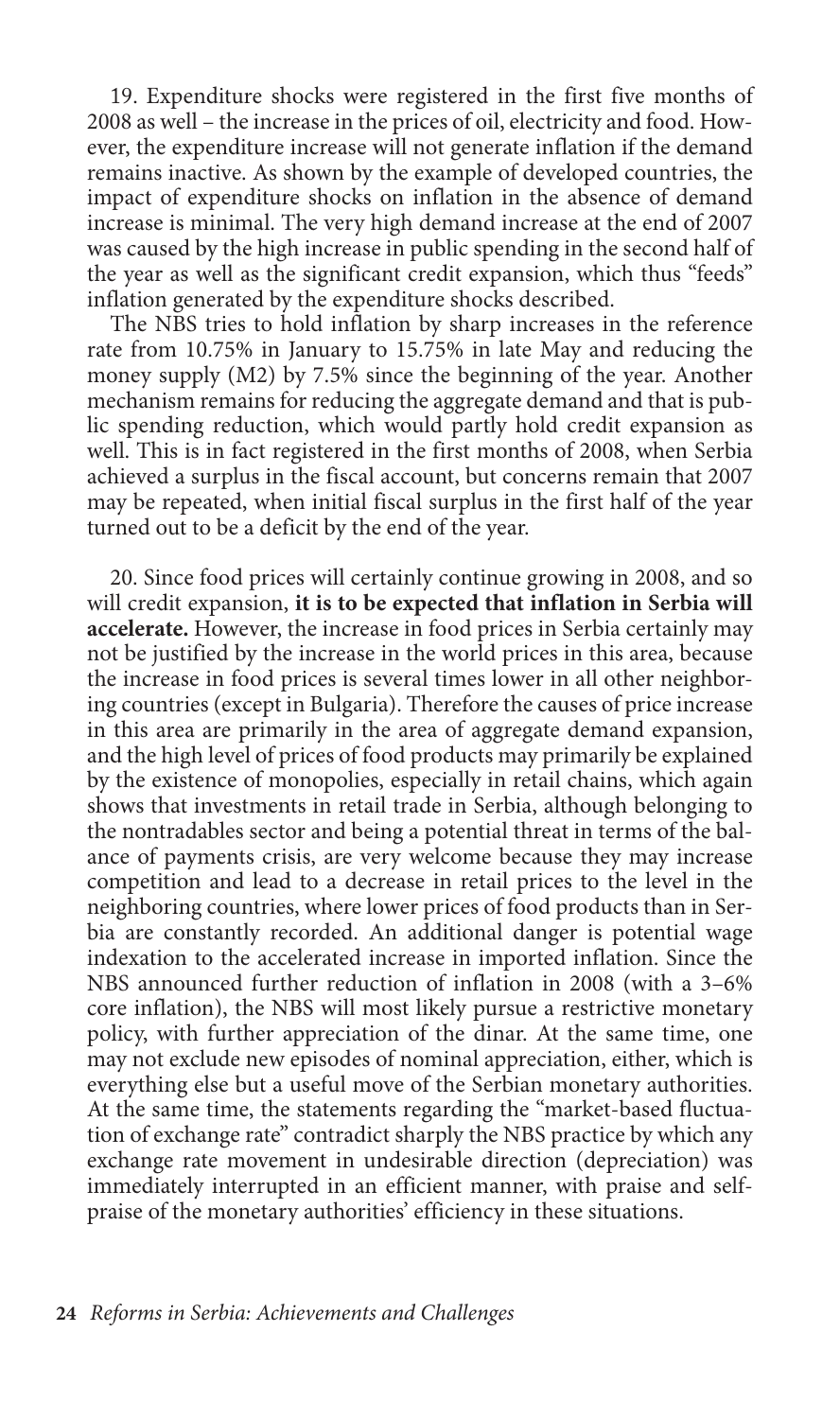21. One of the important experiences of all successful transition economies is that **acceleration of economic growth cannot be "bought" with high inflation**. It was also confirmed that inflation curbing does not cause recession and that it is precisely the other way round. Numerous researches confirm that the basic determinants of growth were the low inflation rate, public spending reduction and resolute implementation of institutional reforms. What may be a surprise is that the countries that realized better economic results in terms of growth and inflation also record greater equality in distribution.14. It turns out that the sustainable economic growth is primarily based on macroeconomic stability, inflow of foreign investments and increase in domestic investments, rise in competition and exports and consequent (rather thab *ex ante*) increase in income and the standard of living.

22. In mid-2006, as the framework for implementing the monetary policy, the National Bank of Serbia used the **inflation targeting regime**. 15 In addition to the repo interest rate, which is the basic instrument of this regime of monetary policy, the NBS also uses (1) the rate of required reserve and (2) interventions in the foreign exchange market.<sup>16</sup> Experiences of the other countries in transition that use inflation targeting regime show that the strongest impact on inflation is made by the *exchange rate channel,*<sup>17</sup> *while the effect of the interest rate channel and the credit channel has not been empirically confirmed so far in Serbia (Fren QM11).* The use of high rates of required reserve or macro-prudential measures for the purpose of decelerating bank loans was often of short duration. This isbecause the high demand for loans found direct credit channels from abroad. Therefore it turns out that credit increase is determined primarily by the demand for loans, which is still high, while the room for influencing this increase with monetary policy is rather limited. In these conditions, expansionist fiscal policy may strongly hinder the monetary policy in its effort to keep the prices under control, which in the conditions in which the exchange rate presents the

<sup>14</sup> Compare Balcerowicz, WB (2003). In Poland, the Gini ratio increased from 28 to 31, but in Russia the Gini ratio increased from 26 to 51, in Azerbaijan it rose from 29 to 50 and in Ukraine from 24 to 46. Therefore there are grounds for saying that inequality increases faster when the reforms are absent than when they are implemented in an accelerated manner.

<sup>15</sup> This regime was introduced by almost all transition countries in Europe. The central bank announces in advance the defined inflation target for the following period, while the key instrument of monetary policy is the reference (repo) interest rate.

<sup>16</sup> Although the regime of free-floating exchange rate was introduced, the central bank intervenes in the foreign exchange market each time it estimates that the fluctuations threaten to endanger the financial stability of the market in the short term, because of which it may not be said that there is a free-floating exchange rate nor that there is a predominant role of market forces in exchange rate formation.

<sup>17</sup> Admittedly, the exchange rate may be influenced in the very short term by the repo rate level itself, because the banks will place the capital they import from abroad in the repo market whenever the return becomes attractive to them. The exchange rate changes are further transferred through the exchange rate channel to prices.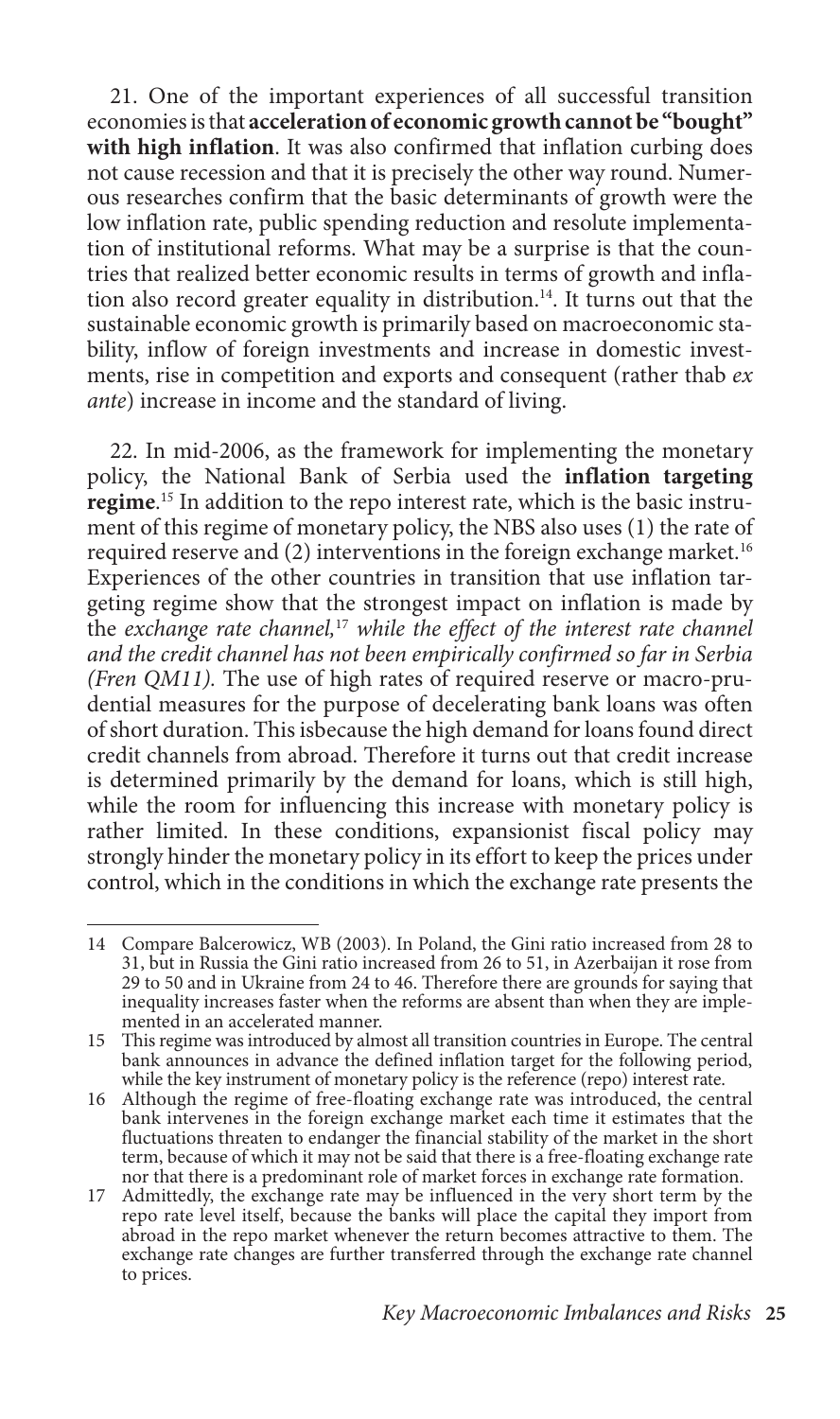key pillar of the monetary policy not only results in a more expensive monetary policy (expressed by high interest paid on the NBS repo operations), but also causes a high exchange rate appreciation in order to decrease the prices in the short term for the purposes of consistent realization of the NBS target in terms of annual inflation. A strong appreciation, which separates the real exchange rate from its fundamental determinants, decreases the competitiveness of the Serbian economy, discourages exports and causes an increase in the balance of payments current account deficit.

23. Practically all relevant institutions estimated that **the dinar is overvalued**, which is the only logical outcome whith expansionist fiscal and moderately restrictive monetary policy. The estimates of overvaluation of real effective exchange rate range in the interval from 5% to 25%.18 However, since a significant part of the expenditure is indexed in foreign currency, a real depreciation would mean that expenditure not indexed in foreign currency must be considerably lower than the general rate of inflation or, in other words, that they have to be frozen in nominal terms. That would mean a real decrease in that expenditure, with its largest items being net wages and pensions. Experience of the countries that successfully pursued the floating rate policy show precisely that: the increase in real wages in the entire period of intensified exchange rate depreciations was minimal or did not exist at all. It is not probable that there is any political will to start pursuing such a policy in a short-term period in Serbia, so a possible depreciation must be viewed in that light.

24. A depreciation would also significantly worsen the existing unfavorable currency mismatch, i.e. it would significantly decrease the value of (dinar) assets and increase the value of (foreign-currency indexed) liabilities, whereby room would be created for a currency crisis (compare IMF, 2007). Therefore, a sustainable solution for a reduction of currency overvaluation should rather be sought in the continuation of structural reforms, increasing the competitiveness of domestic economy (which is closely tied to FDI) and in a more restrictive fiscal policy, which would lead to the calming of the balance of payments deficit according to the mechanism described in Item 11. Otherwise, the dinar depreciation that would be accompanied by accommodation of aggregate demand could easily cause currency crisis and thereby, in the short term, only worsen the economic environment instead of improving it. On the other hand, it should certainly also be emphasized that the policy of overvalued dinar not only harms present exporters but also destimulates the arrival the potential ones, thus endangering future external liquidity, new jobs as well as future economic growth.

<sup>18</sup> IMF Country Report No. 08/54, *Roundtable: Inflation Targeting, Dinar Appreciation and External Imbalance: 2006 and Prospects For 2007*, Scientific Association of Economists and FREN,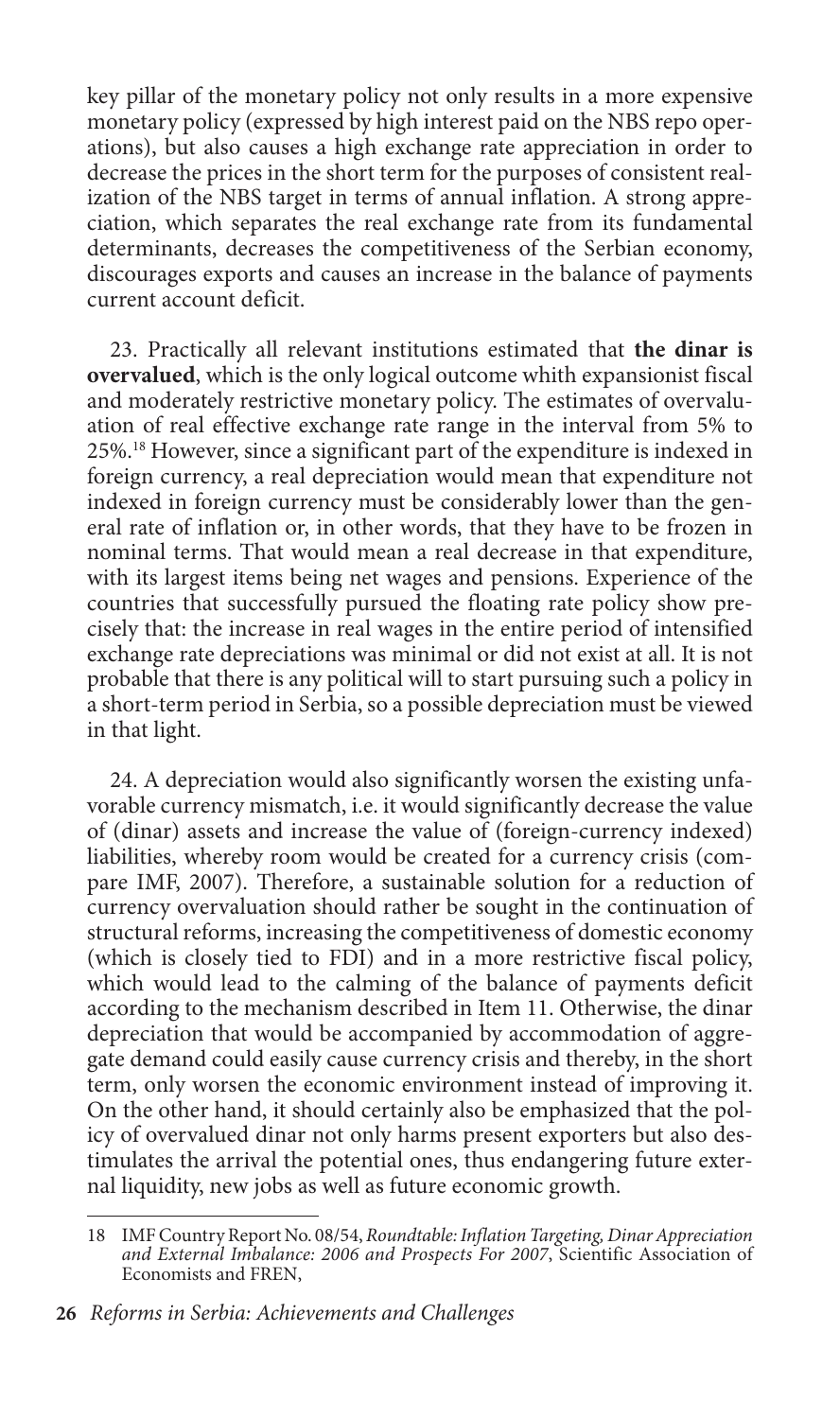



#### **High real and hidden unemployment and wages**

25. Although both GDP and industrial production are still far from the "golden" 1989, wages reached that level in 2007. With the help of abundant initial foreign grants as well as by the already mentioned policy of the dinar appreciation and subsidizing domestic aggregate demand, shortly after the start of the transition in Serbia the population became able to finance the minimal consumer basket with one average wage. In the entire period, **the wages increased quickly in real terms,**  quadrupling in the period of seven years.

26. With such a rapid increase in real wages, an inevitable **trade-off emerged between wage rises and absence in new employment.** However, the number of unemployed decreased partly due to better record keeping of the real number of employees. The official data (RSO and National Employment Service) show that there are 2,488.8 thousand employed persons and about 795 thousand unemployed. At the same time, the number of employed decreased slightly and the decrease is primarily recorded in the tradables sector, while the increase is reacorded in the service sector (commerce, financial intermediation, real property business, education and culture and health and social work). In trade, an increase in the number of employed persons was realized despite a slight deceleration of economic activity.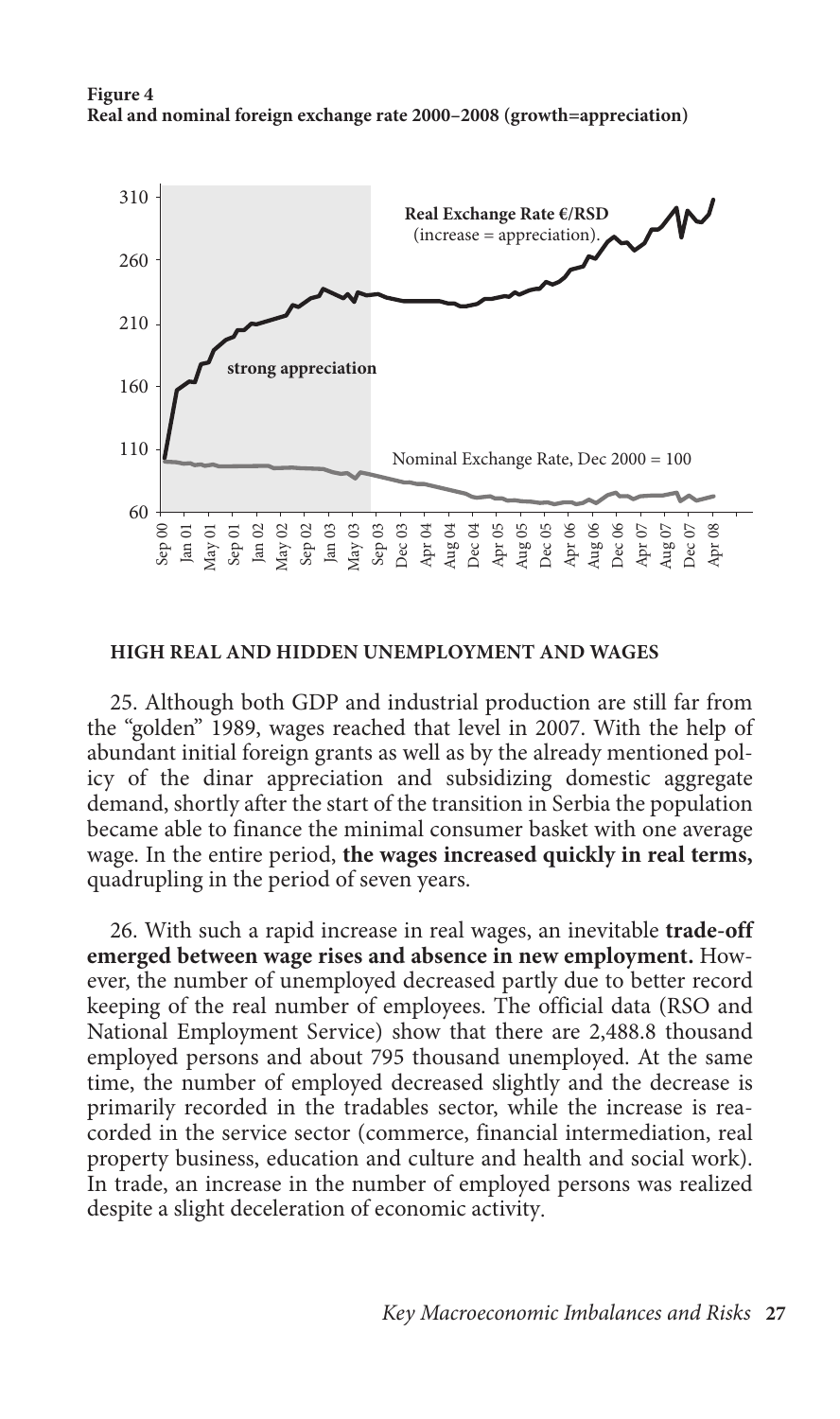| Republic of<br>Serbia                                   | 2000  | 2001  | 2002  | 2003  | 2004  | 2005  | 2006  | 2007 |
|---------------------------------------------------------|-------|-------|-------|-------|-------|-------|-------|------|
| Unemployment<br>rate – total                            | 12.09 | 12.23 | 13.28 | 14.63 | 18.50 | 20.8  | 20.9  | 18.1 |
| Unemployment<br>rate $(15-64 \text{ years})$<br>of age) | 13.26 | 13.36 | 14.47 | 16.00 | 19.53 | 21.83 | 21.56 | 18.8 |

**Table 8 Population of 15 years of age and over**

*Source*: Labor force survey, Press Release no. 29 from 2008, RSO

The growth deceleration in employment and growth acceleration in vacant jobs indicate a gap between the number of vacant jobs and the number of new employment contracts. At the same time, a deceleration of the growth rate of employment termination was recorded.

27. In addition to hindering the increase in new employment, the high wage increase significantly diverts investments to the nontradables sector and therefore presents a source of high vulnerability of the Serbian economy in the medium term. The golden rule for is that the productivity increase must cover the real wage increase as well as the currency appreciation, which regularly fails to happen in Serbia (compare Fren QM11). Therefore, the policy of financing the balance of payments deficit and filling the budget with privatization proceeds, coupled with further generous rises in wages and consequential crowding out investments from the tradables sector may indeed be called a policy of "selling the family silver", which has never led to a creation of a sound and competitive economic environment, so there is no reason to believe that it could even happen at all.

#### **Figure 5 Wages in Serbia 1987–2007.**



**28** *Reforms in Serbia: Achievements and Challenges*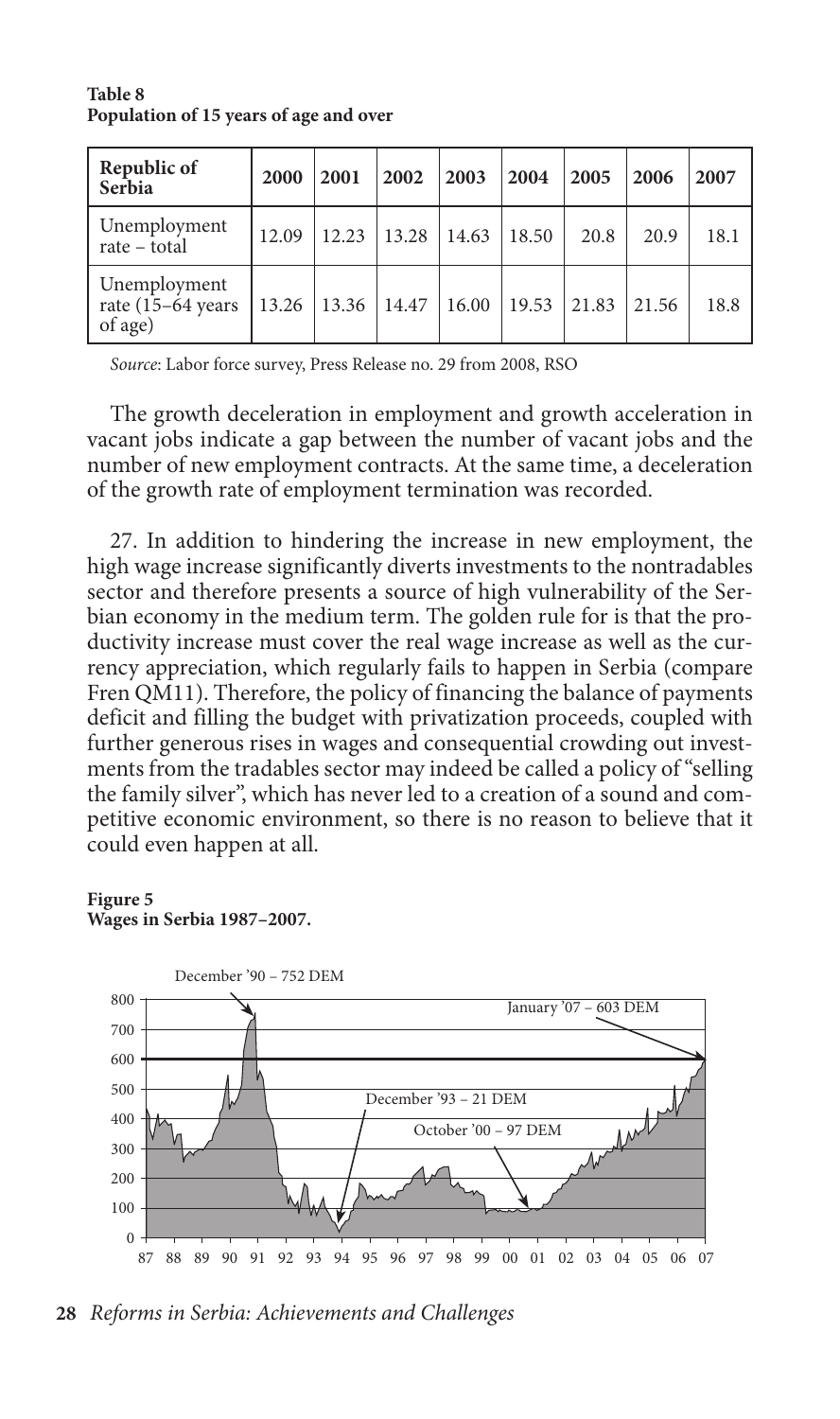#### **Economic activity**

28. **Serbian economy has been recording positive growth rates in the entire period of transition**. There are two reasons for which in the first four years Serbia did not experience the so-called transition recession, which was experienced twice by some countries (Bulgaria, Romania, the Czech Republic etc). The first reason lies in the drastic decrease in economic activity throughout the entire decade preceding the start, which already led to the closing of many unprofitable companies. However, the second, decisive reason for avoiding transition recession lies in the active subsidizing of state-owned and sociallyowned companies. Owing to numerous structural reforms, the restructured banking sector, well selected privatization model and increasingly fast arrival of foreign investments, the rates of growth are high. Owing to these reforms the corporate sector started to record aggregate profit.

29. **The population's standard of living in the observed eight years of transition has improved significantly**, GDP *per capita* increased from about USD 1000 to over USD 5600, not only owing to the weakening dollar. The Serbian economic policy seems to have adjusted the entire set of measures precisely to populist goals: (i) the overvalued exchange rate enabled higher imports of consumer goods and a higher standard of living, (ii) high public spending, which enabled to a great extent the wage increase to exceed by far the increase in labor productivity and (iii) delay in implementation of bankruptcy legislation enabled a number of unproductive jobs, at which unearned wages are received, to be kept.

# **Figure 6**

| $2007*$      | 7,5% | 2007 |      |
|--------------|------|------|------|
| 2006<br>5,8% |      | 2006 | 4207 |
| 2005<br>6,2% |      | 2005 | 3526 |
| 2004         | 8,4% | 2004 | 3285 |
| 2003 2,5%    |      | 2003 | 2720 |
| 2004<br>4,2% |      | 2004 | 2112 |

#### **GDP Growth Rate GDP** *per capita* **in \$**



\*) Estimation

*Source:* Statistical Office of the Republic of Serbia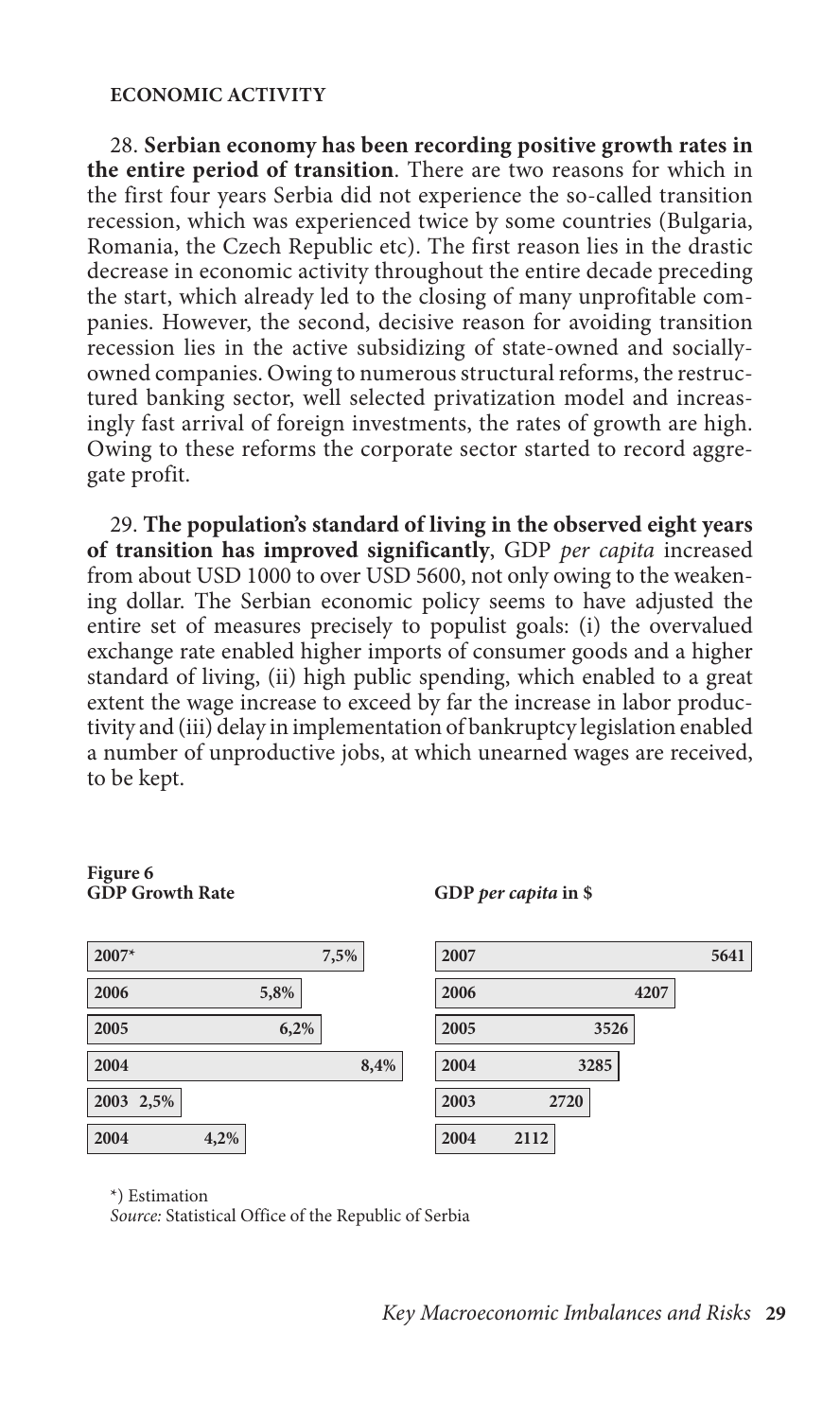



30. In such conditions and primarily owing to the significant rise in wages and pensions as well as social transfers, **poverty in Serbia was halved** in the period from 2002 to 2007. According to the data of the 2007 Survey of the Standard of Living, 6.6% of citizens in Serbia, or approximately 490 thousand, are poor. Perceived poverty decreased as well, in particularly among those who estimate their financial position as very poor (the share decreased from 23.5% in 2002 to 15.4% in 2007). The poverty structure did not change substantially, so also today the poorest are the uneducated population and unemployed persons as well as the elderly and multimember households. Regional differences and rural-urban differences are very pronounced and do not decrease. Still the most vulnerable is the population of the rural area of Southeast Serbia (RSO, World Bank, DIFID *Standard of Living Study Serbia 2002–2007)*

31. Due to political turbulence, **the economic reforms were practically halted in the 2006–07 period**, while the state-owned and socially-owned companies still drain domestic savings and investments remain very low. In spite of that, the economy of Serbia recorded a very high GDP growth in 2007 (about 7.5%). In addition, this growth coincided with a fall in agricultural production. This increase was primarily realized due to the rapidly increasing aggregate demand stimulated by strong credit expansion as well as pre-election fiscal expansion from the last quarter of 2006. Onse these expenditures for the National Investment Plan were included in the budget, it became obvious how expansionist the fiscal policy really was. With the absence of a serious fiscal reform, such an increase certainly may not be sustainable in a longer term.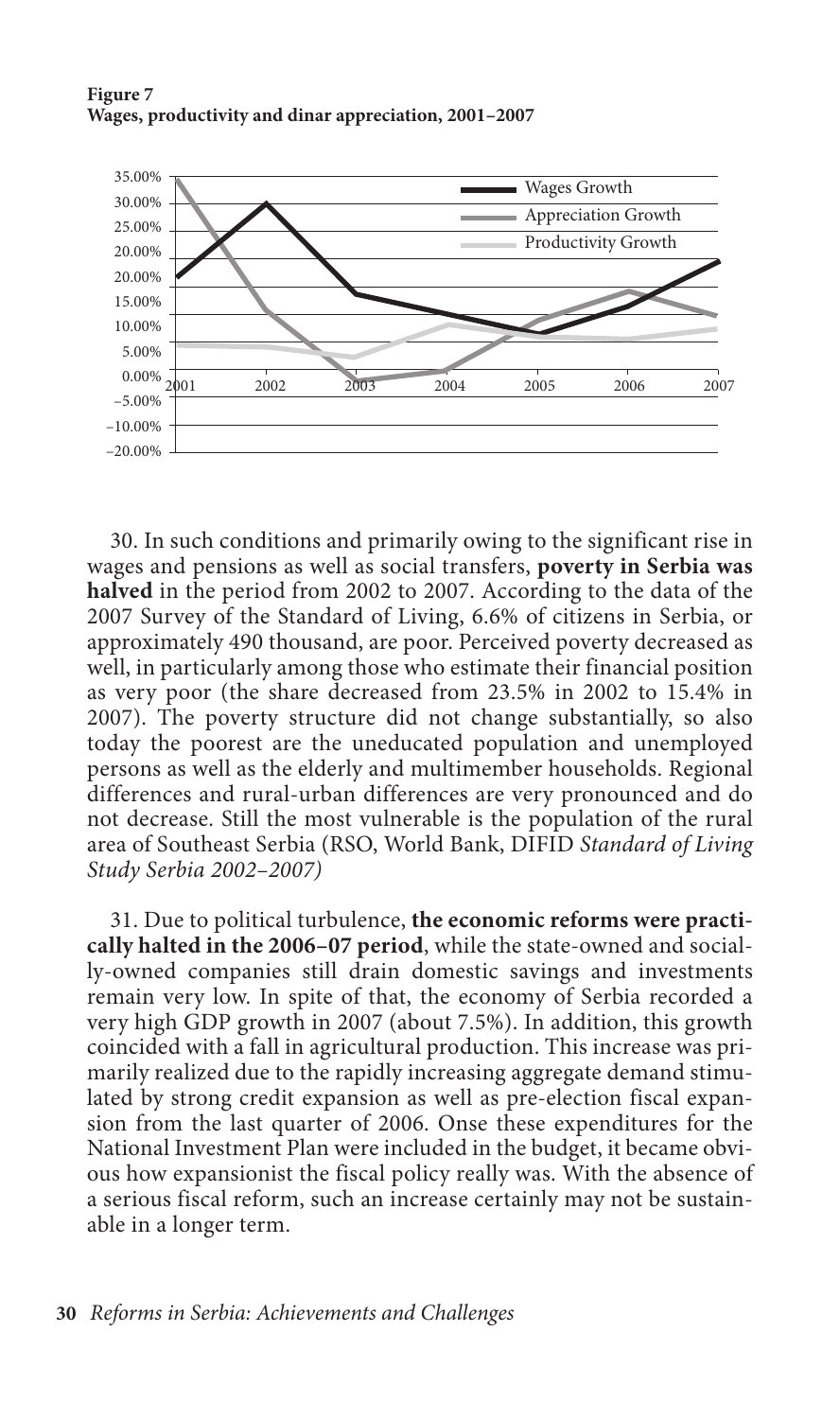32. Conclusion. **Macroeconomic imbalances in the economy of Serbia threaten to hinder further accelerated economic growth**. For the purpose of lessening the key vulnerabilities, it is therefore necessary to: (1) reduce public spending, especially current expenditure, which would make room for an increase in capital expenditure at the expense of subsidies and wage increases in the state sector, (2) privatize public companies and, wherever possible, stimulate new entries in order for the party-based management structure of these companies to be replaced with private owners, and for the competition to enable an increase in the quality of their products and services along with a price decrease, (3) continue attracting foreign direct investments to the tradables sector, primarily by controlling wages in the state-owned sector, by avoiding any further appreciation of the dinar and by continuing the reforms that will increase the competitiveness of the economic environment in Serbia. In addition to reducing public spending, most of the conditions that should be met for the maintenance of macroeconomic stability are clearly in the area of microeconomy and reform of government administration.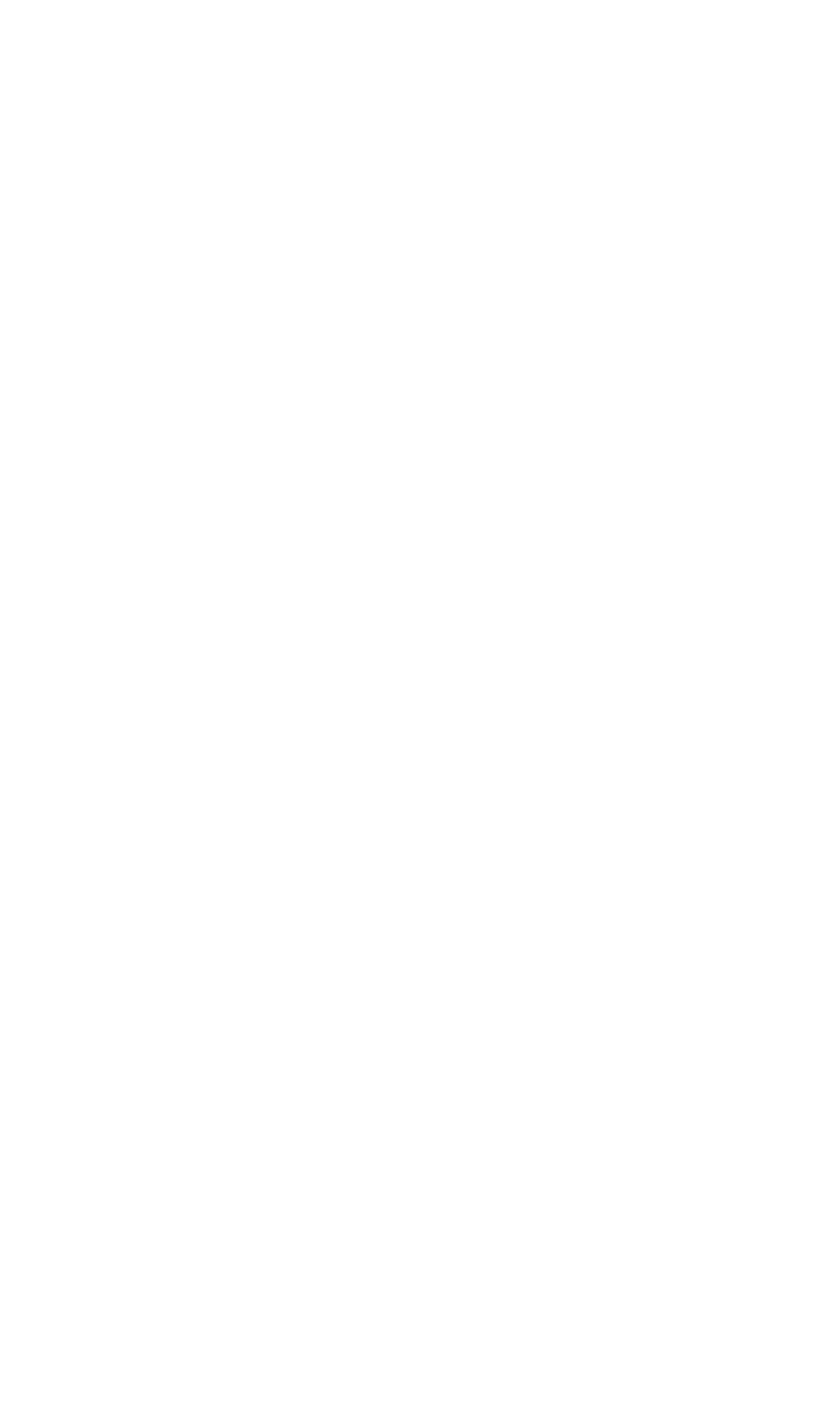### Real Sector

#### **Privatization of socially-owned companies**

1. In the 2001–2007 period, , 1,632 companies were sold by tender and auction privatization, and a total of EUR 2.1 billion of proceeds were realized. In addition, EUR 1.2 billion of additional investments have been secured and EUR 276.7 million for social program. In 2007, 299 companies were sold, for a total ofEUR 481.8 million and EUR 134.2 million were provided for investments. Most of the privatized companies (112 or 49%) were from the manufacturing industry sector, whose sale brought 39.3% of proceeds and 54.7% of investments in 2007.

2. In the 2002–2007 period, from the Share Fund portfolio, about 1.220 blocks of shares were sold and proceeds of EUR 613 million were realized. In 2007, the **Share Fund** sold minority blocks of shares of 420 companies and realized privatization proceeds of EUR 162.8 million. Minority blocks of shares of 348 companies were sold for the first time in the capital market.

3. Due to the privatization and new entries, there was a relatively significant change in the employment structure:

4. It may be seen from the table that there was an increase in employment in the private sector by about 300 thousand people, with a decrease in employment in the non-private (socially-owned and state-owned) sector by about 750,000 people.

5. The conduct of privatization so far may be characterized as relatively good, with no major scandals. The scandals that did occur in the previous period were mostly related to the enforcement of the old Privatization Law or to the bankruptcy procedure.

6. The concept of privatization that was based on the sale of majority of shares of companies to strategic investors, with distribution of a smaller number of shares to the employees and with a mandatory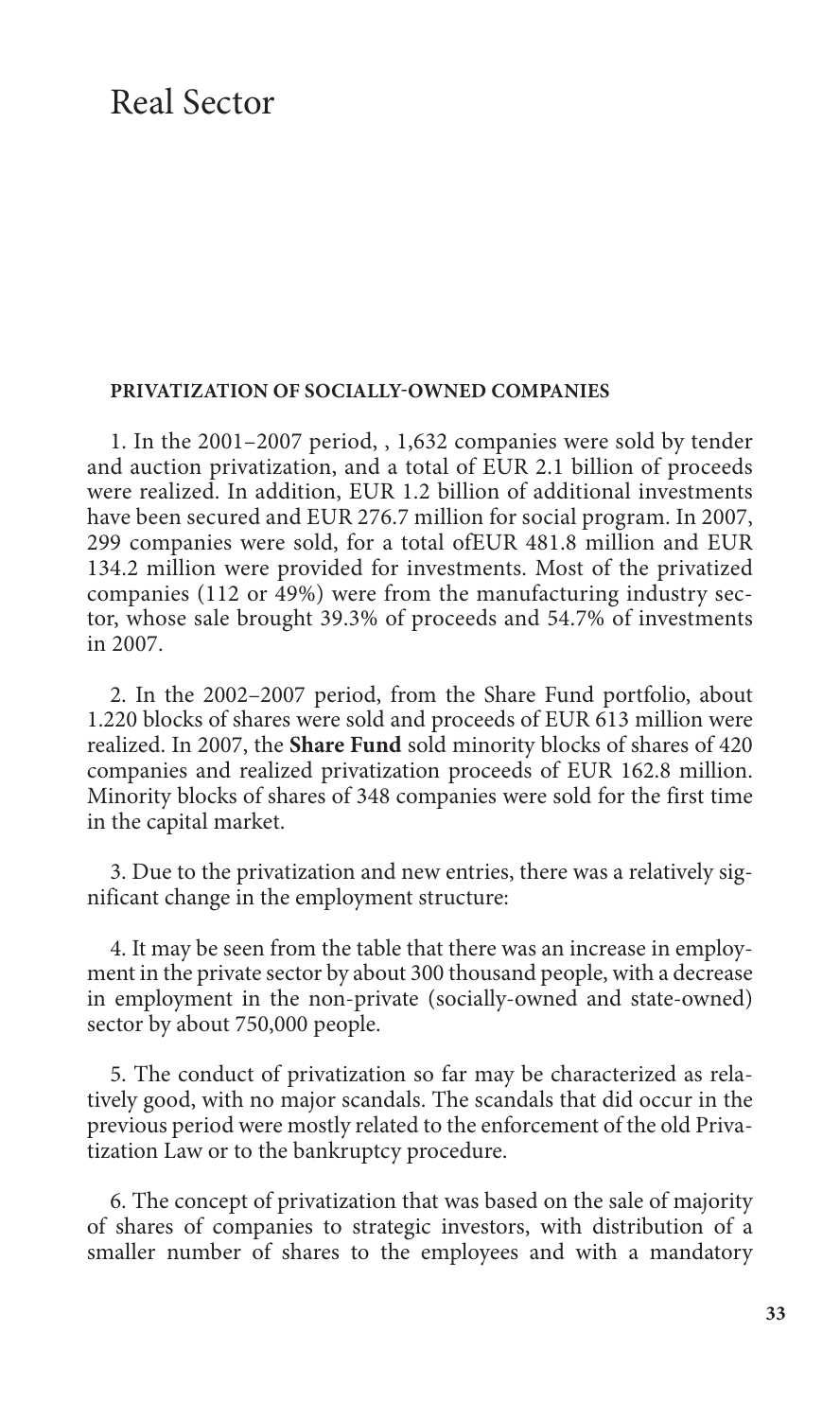|                                                        | 2001      | 2002      | 2003      | 2004      | 2005      | 2006      | 2007      |
|--------------------------------------------------------|-----------|-----------|-----------|-----------|-----------|-----------|-----------|
| Total number of employees                              | 3,105,598 | 3,000,220 | 2,918,589 | 2,930,846 | 2,733,412 | 2,630,691 | 2,655,736 |
| uding<br>In private sector (incly<br>agriculture)      | 1,430,430 | 1,427,126 | 1,540,489 | 1,667,767 | 1,640,139 | 1,632,617 | 1,730,861 |
| In non-private sector                                  | 1,675,678 | 1,573,064 | 1,378,100 | 1,263,079 | 1,093,273 | 998,074   | 924,875   |
| luding<br>In private sector (incl<br>agriculture) $\%$ | 46.1%     | 47.6%     | 52.8%     | 56.9%     | 60.0%     | 62.1%     | 65.2%     |
| %<br>In non-private sector                             | 54.0%     | 52.4%     | 47.2%     | 43.1%     | 40.0%     | 37.9%     | 34.8%     |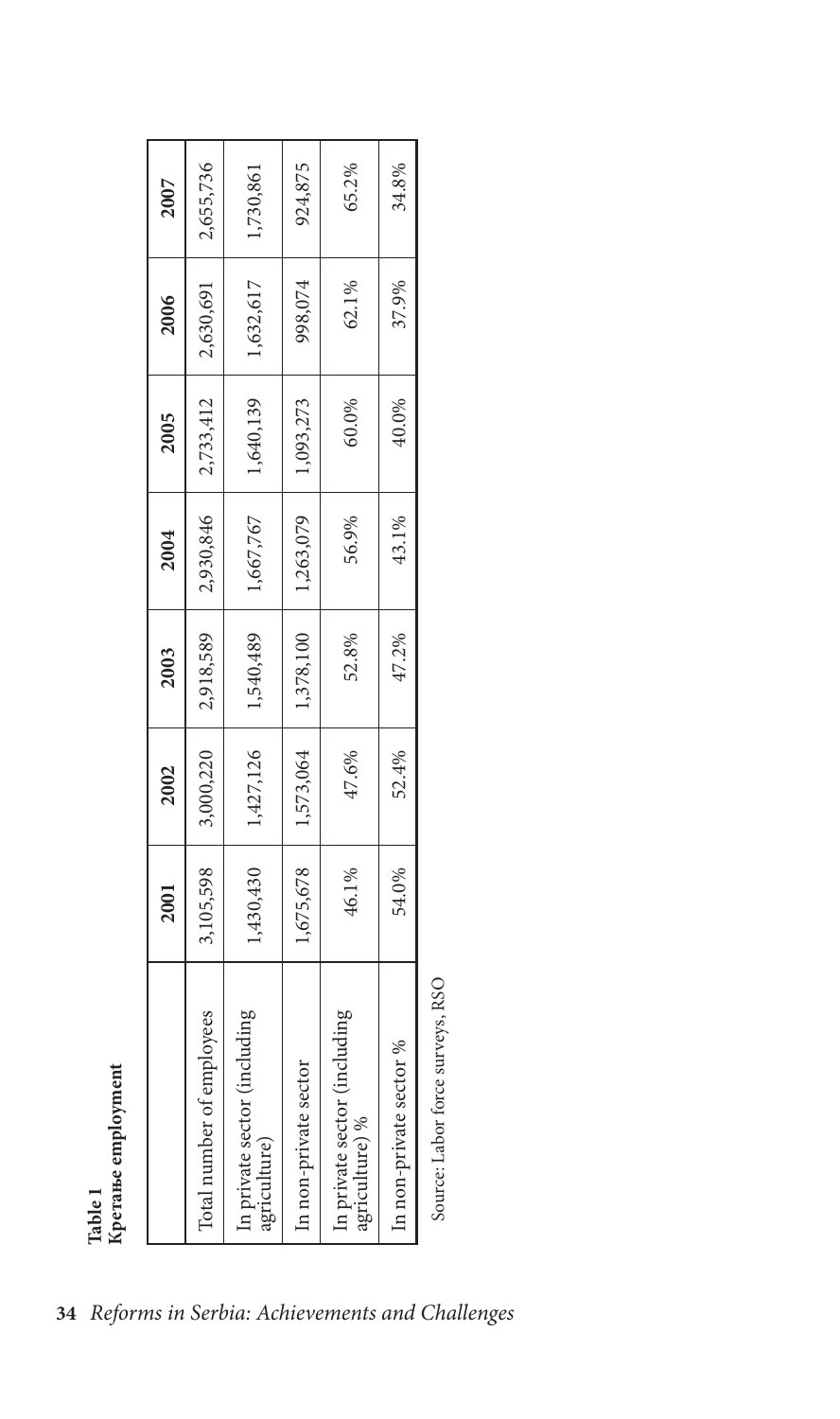competitive method of sale proved to be very good. However, one of the shortcomings of the adopted model became apparent in Serbia as well – the model is very slow and demanding in administrative terms. Thus the deadline for privatization completion has been extended to the end of 2008. Such delay was also caused by the strategy of selling the best companies first and leaving the worst, the ones on the verge of bankruptcy, for the end.

#### **Restructuring**

7. In parallel with the decision on the privatization model, a strategic decision was also made to leave the restructuring of the real sector mostly to private owners after the privatization. However, in a limited number of cases (about 80 companies) decision was made that the state should perform the pre-privatization restructuring. The mentioned restructuring, if a suitable solution is found for the companies' debts, may perhaps be called a substitute for bankruptcy or for liquidation of the companies through bankruptcy.

8. The pre-privatization restructuring process may hardly be rated as good. Although it is evident that it is a very large economic and even political problem, one gets the impression that the entire process was conducted relatively poorly. In contrast to that, the post-privatization restructuring, the one conducted by new, private owners, led to favorable results in a great majority of cases, although it was inevitably accompanied by workforce layoffs or reduction of employment to the sustainable level. Today, such companies, together with green field foreign direct investments, are the drivers of the economic growth and exports of Serbia.

9. It is certain that three main technical problems have arisen relating to carrying out the pre-privatization restructuring. The first is the problem of identification, separation and verification of the claims that various creditors have against the mentioned companies, since their due obligations have not been settled for years and even decades. That problem is intensified by the problem of debt towards the state for the write-off of which, whether conditional or unconditional, independently of the government policy, there were no legal grounds in certain situations. The second problem is the relatively complex and rather senseless organizational structure of these companies, primarily the cases of socially-owned holding company created by a transformation of the so-called composite organizations of associated labor. This second problem was compounded by the engagement of foreign consultants, which was mandatory in some cases, where grants of large multilateral donors were used. The foreign consultants, unused to such organizational solutions, wasted time searching for sense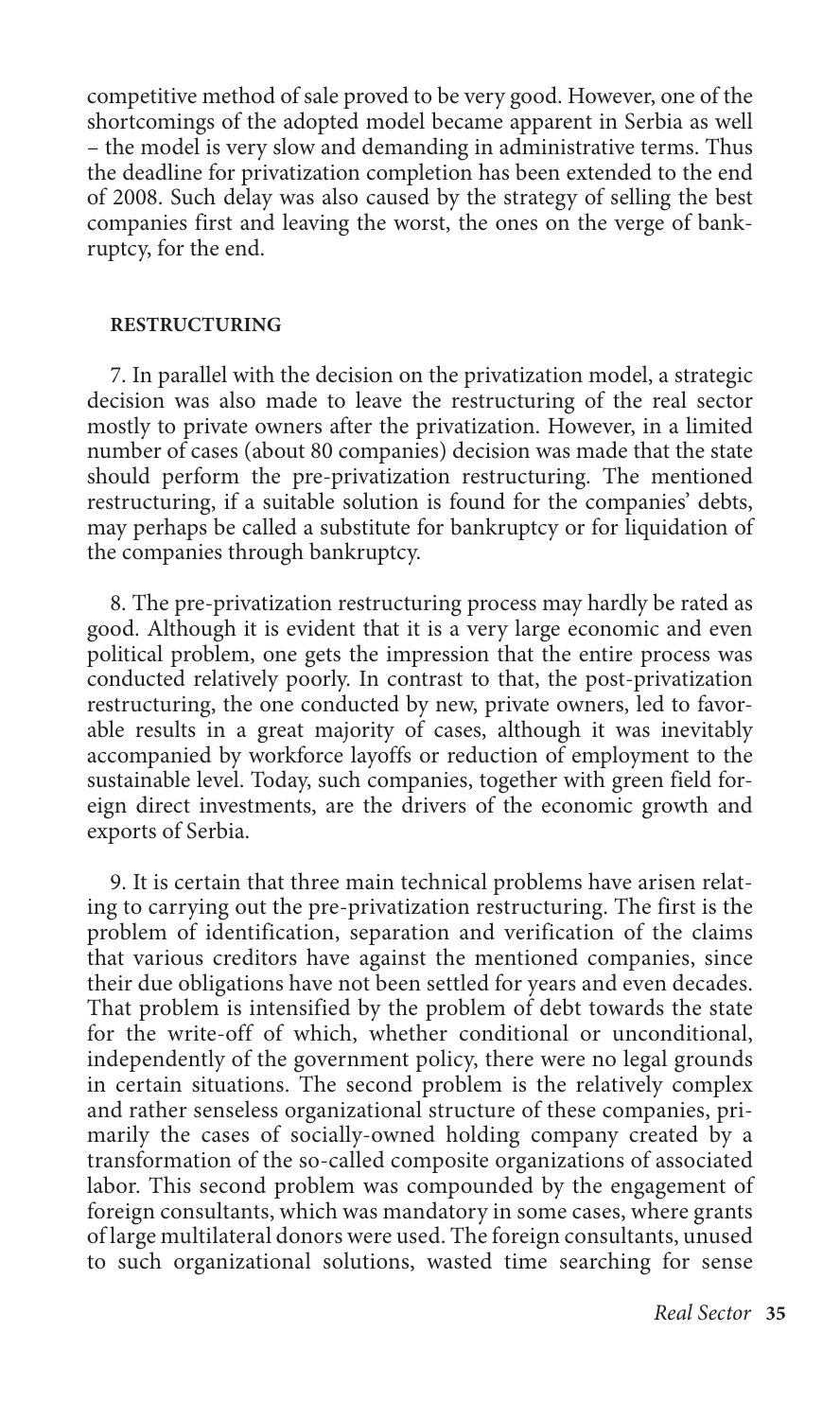where there is none nor has there ever been. The third problem was the debt of those companies towards the government, which led to the negative value of capital and rendered privatization after restructuring impossible. As late as in mid-2005, legal grounds were created for a "release" of debts i.e. for payment to the state-owned creditors from privatization proceeds, which accelerated the restructuring and privatization of these companies.

10. However, the key reason for the absence of activity in the sphere of pre-privatization restructuring of this group of companies lies in the lack of political will to do it. The surplus labor in these companies presents the basic reason for the lack of that will. Namely, restructuring of those companies would inevitably lead to a layoff of a large number of current employees, whether directly, during the pre-privatization restructuring, or indirectly, after the privatization, as part of the new owner's effort to restructure its own company and increase its economic efficiency. The total number of those that will lose their jobs in the restructured companies varies from one company to another, but it may generally be said that they are older employees, those having lower skills and relatively low capacities to learn and change their working habits and for whom, because of that, it would be relatively hard to find a new employment.

#### **Business environment**

11. In addition to the activities on the privatization of the sociallyowned sector, in the past eight years the Government also put a lot of effort into the **improvement of general business environment**, with the basic aim of attracting foreign direct investments but also with the aim of establishing new domestic companies, which were expected to employ all of those left jobless. In 2006, Serbia was even declared a leader in reforms. Unfortunately, the pace of reforms decreased in the following years.

In that regard, it is worth reviewing the findings of the "Doing Business" report regularly published by the World Bank, in which the countries of the world are ranked according to various indicators (Table 2).

12. It may be concluded that by far the greatest progress was achieved in obtaining loans and financing business activities. Serbia is ranked very poorly in the areas of judiciary (contract enforcement) and bureaucracy (obtaining permits, property registration), and the labor legislation is also very inflexible.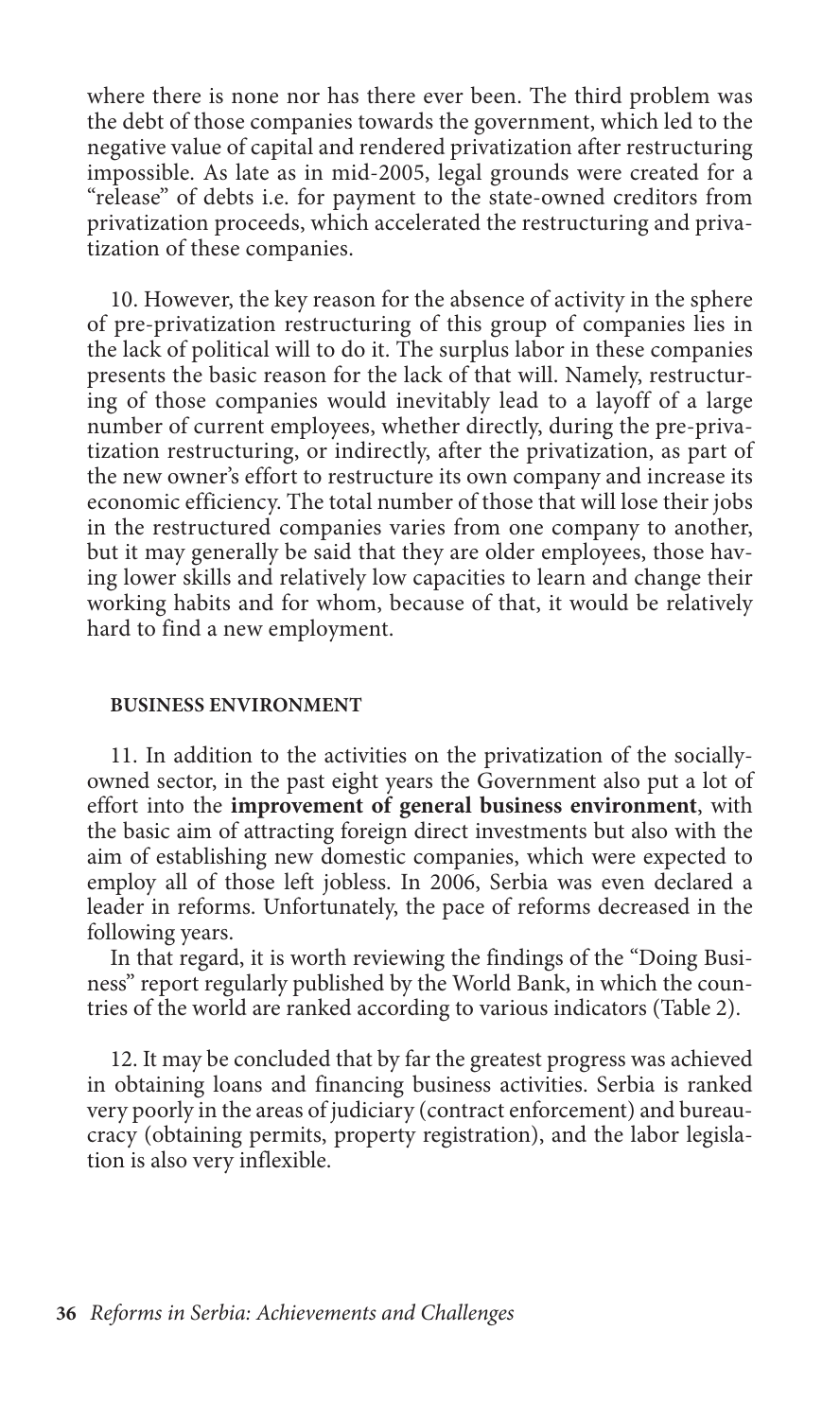#### **Table 2 Business enviroment**

| Category                             | "Doing Business"<br>ranking for Serbia in 2008 |
|--------------------------------------|------------------------------------------------|
| General ease of doing business index | 86                                             |
| Starting a business                  | 90                                             |
| Dealing with licenses                | 149                                            |
| <b>Employing workers</b>             | 110                                            |
| Registering property                 | 115                                            |
| Getting credit                       | 13                                             |
| Protecting workers                   | 64                                             |
| Paying taxes                         | 121                                            |
| Trading across borders               | 58                                             |
| Enforcing contracts                  | 101                                            |
| Closing a business                   | 103                                            |

### **Challenges and dilemmas**

13. The biggest problem related to the completion of privatization in Serbia is the fate of the companies that are still in the restructuring procedure. The key issue is the lack of political will to complete the privatization, but one gets the impression that, even if the political will existed, the process of bankruptcy of these companies could last long. Namely, the administrative capacity for carrying out complex bankruptcies in Serbia still does not exist, although significant progress was made with the passing of the new Bankruptcy Law and initiation of licensing of bankruptcy administrators.

14. Also, in recent months it may be noticed that the government is inclined to consider alternative methods of privatization as well, such as the one planned for the Zastava Automobili company. Although a *joint venture* with a strategic investor may be a good option in a very limited number of cases, it should not be applied as a substitute for bankruptcy of collapsed firms or tender sale.

15. One of the most valuable resources that is not privatized in Serbia and will probably be privatized in a relatively near future is **urban land**. The new Constitution, passed in 2006, enables private ownership over urban land, while the privatization procedure has not been defined yet.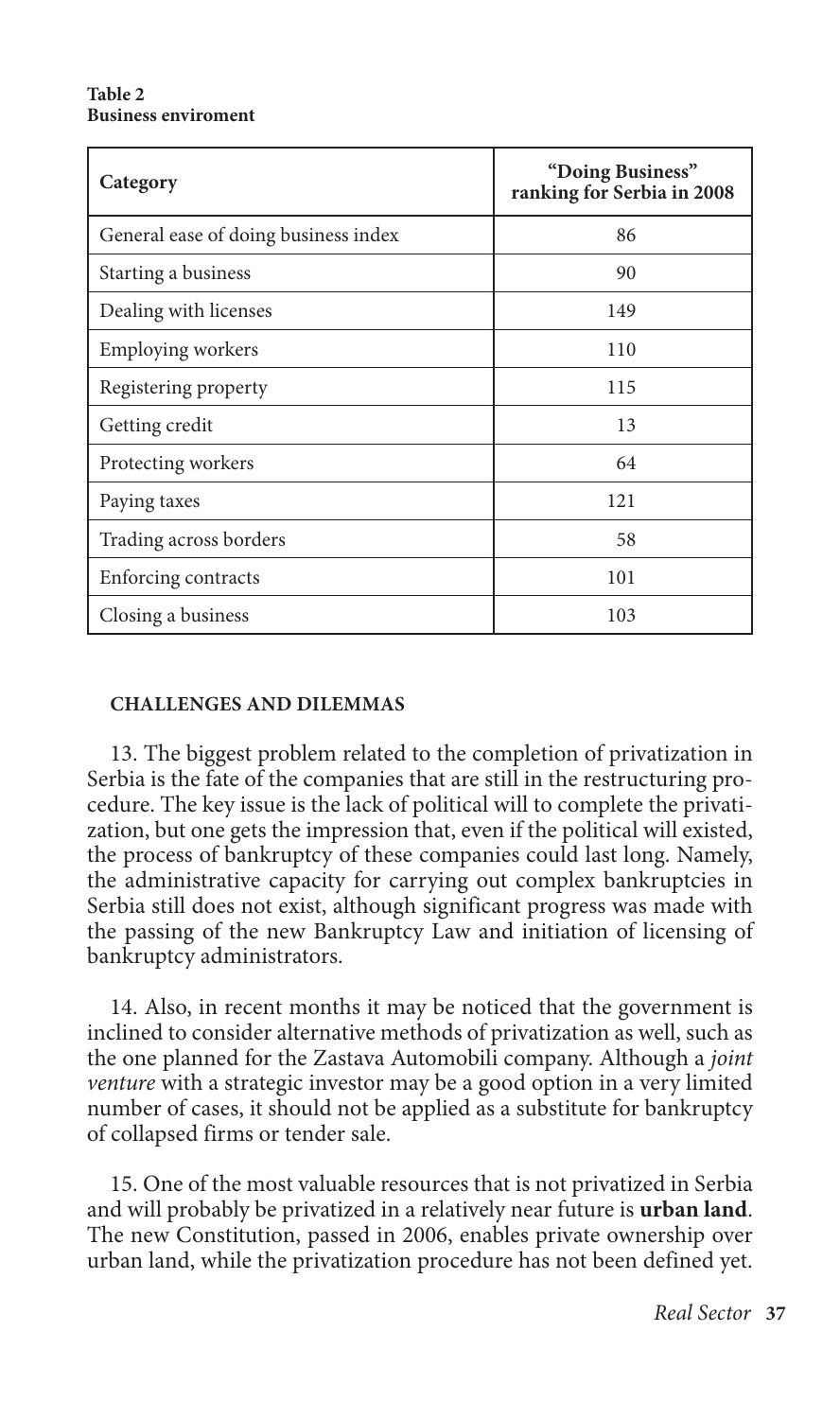Several dilemmas appear regarding this issue. The basic issue is the connection between privatization and restitution. The existing Draft Denationalization Law provides for land restitution in kind to previous owners while keeping the current owner's ownership over the real property but not over the land. Such a solution is inadequate and may lead to big problems in the future. One gets the impression that, when it comes to urban land, financial compensation would be a better solution.

16. Privatization of public companies is another big issue, but we mostly deal with it in the section on infrastructure. If we confine ourselves to the public companies that are not involved in infrastructure and utility areas, we may identify several types of companies. The first type is represented by the public companies managing natural resources (the Srbijašume Forest Management Company and the Srbijavode Water Management Company, before all). The second type consists of the economic entities organized as public companies but essentially performing functions of government authorities, such as the public companies for urban planning or so-called urban development agencies. Regarding these companies, several options are possible. The first option is to reintegrate part of these companies in the government administration again, particularly those company parts essentially engaged in making regulations and to delegate parts of their activities to private companies wherever possible. The second option is for them to remain in the current public company regime.

17. As regards the business environment, the first and largest problem is related to acquiring land and obtaining construction/development permits and licenses. The basic issue is urban land privatization, which has already been discussed. The second problem is the urban planning regime, which has not undergone sufficient reforms. Although the Law on Planning and Construction, passed in 2003, improved the situation to some extent, it is still rather poor. The manner of planning to service the land with utilities and its financing should be changed as well. The present system places the entire burden on the investor (which is good), but does not guarantee in any way that he would get what he paid for. It is also worth mentioning that, at the initiative of the international community, environmental laws have been passed, which made obtaining the necessary construction permits considerably more difficult, particularly for manufacturing facilities. A special problem, based on the World Bank analysis, is a relatively poor situation regarding the flexibility of the Serbian labor market. The situation in this area deteriorated compared to the period 4–5 years ago, after the passing of the new Labor Law. With the formation of the new government, which, however formed, will insist on "social justice", it is hard to expect significant progress in this area. Finally, a significant barrier to business is the unreformed and inefficient judiciary and low efficiency in terms of contract enforcement.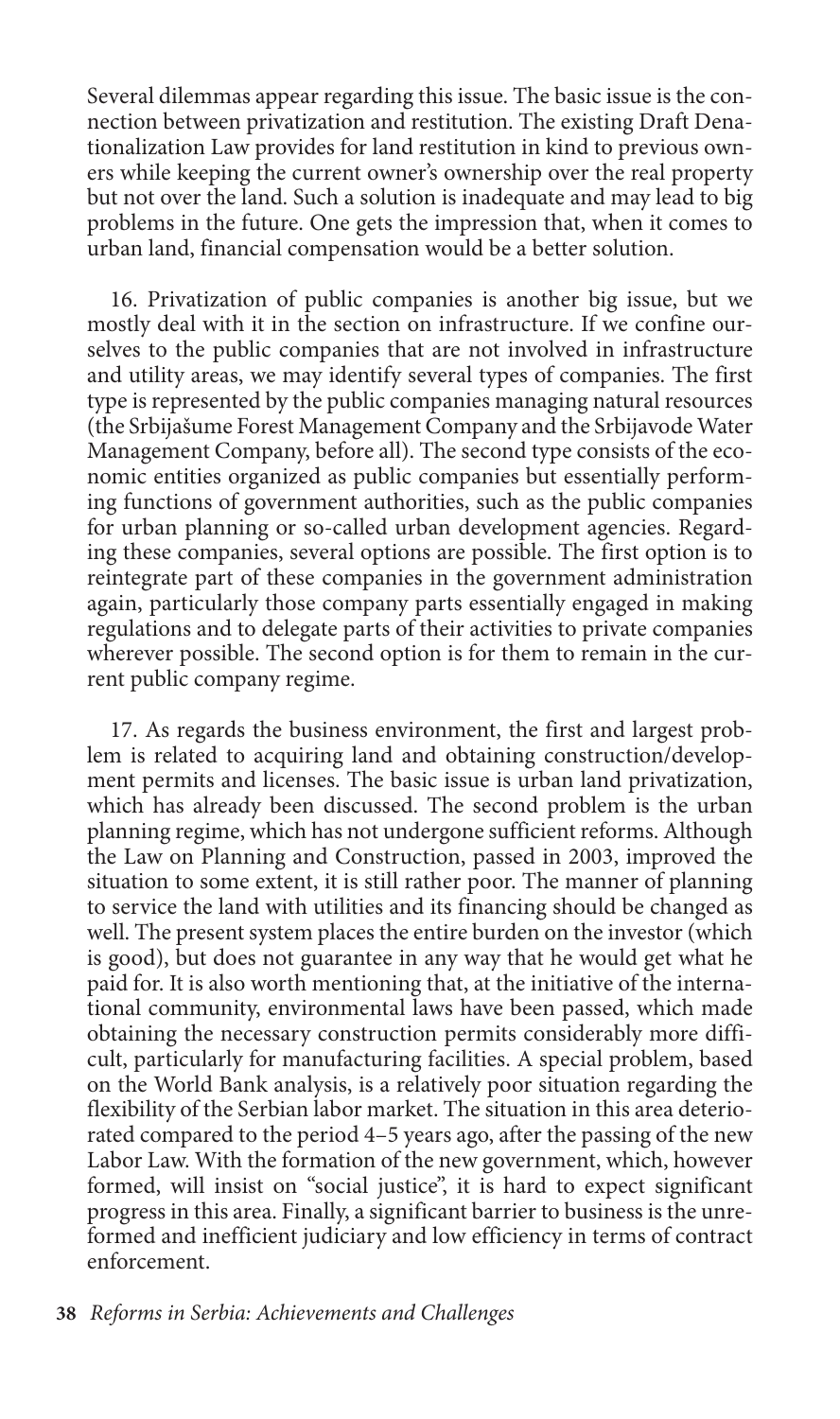## Financial Sector

#### **Banking**

1. The banking system of Serbia, after the radical structural changes, is recovering rapidly. The credit supply increases, interest rates decrease, although the interest margins are still relatively high. In late 2007 a total of 35 banks operated in Serbia with a total of 2,435 operational units (branches, sub-branches, counters as well as agencies and exchange offices) and a total of 30,246 employees. The sector ownership structure is currently the following: the majority owners of 21 banks are foreign shareholders, the majority owners of 6 banks are domestic natural and legal entities and the majority owner of 8 banks is the state. Five banks with the highest total assets at the end of 2007 account for 45.9% of the total assets of the banking sector. The HH index of total asset concentration is 606 and exhibits an upward trend. The banks with foreign entities as majority owners account for 75.5% of the total assets, the banks with the state as majority owner account for 15.7% and the banks with predominantly private domestic ownership account for 8.8%.

2. **The increase of credit supply has been high** during the entire period and has exhibited an accelerating trend during the last three years. For that reason, the Central Bank was forced to decelerate the bank credit activity, particularly towards the retail sector. The increase in loans for 2007 was RSD 215.4 billion or 39.5%. Corporate loans are still predominant (57.5% of the total loans). Retail loans, from nearly a zero share in 2001, reached 39.8% of the total loans in late 2007. During 2007, the total absolute increase in corporate loans (RSD 114.4 billion) became almost equal to the absolute increase in retail loans (RSD 106.7 billion). Therefore, the credit activity towards this sector was the most dynamic form of bank activity during the previous years. Admittedly, the balance sheet amounts of loans to companies underestimate their real level, because during the last two years a part of these loans were realized as the so-called cross-border loans that are not recorded in the balance sheet but as the off-balance sheet items.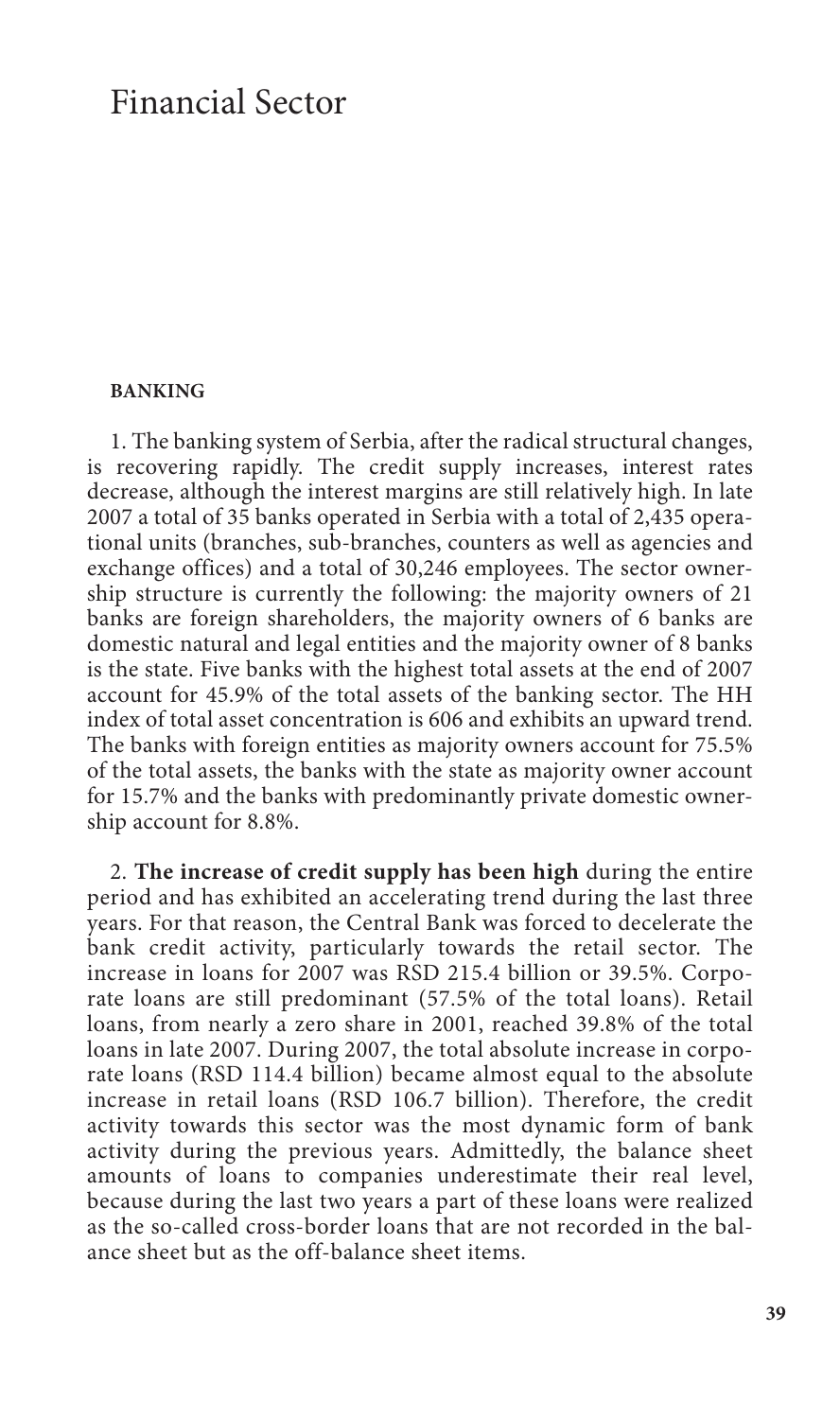| ֚֓<br>co finanza esta il listo es<br>l             |
|----------------------------------------------------|
| ı                                                  |
| くちじゅう こうこうしょう サイト                                  |
| i                                                  |
| <b>Control Control</b><br>$\overline{\phantom{a}}$ |
|                                                    |
| ¢                                                  |

| Growth rate in 2007. Crowth rate in 2006. |           | 115         | 157               | 203                      | $\overline{91}$<br>84 | 125     |                                                                                                                                                                     | Growt rate<br>Growt rate | in 2006.<br>in 2007 |
|-------------------------------------------|-----------|-------------|-------------------|--------------------------|-----------------------|---------|---------------------------------------------------------------------------------------------------------------------------------------------------------------------|--------------------------|---------------------|
|                                           |           | 135         | 155               | 189                      |                       | 139     |                                                                                                                                                                     |                          | total               |
|                                           | $\sin \%$ | 57.5        | 39.8              | 11.8                     | 1.8                   | 100.0   |                                                                                                                                                                     | 31.12.2007               | foreign             |
| 31.12.2007                                | amount    | 437,387     | 302,543           | 89,434                   | 13,928                | 760,905 |                                                                                                                                                                     |                          | dinars              |
|                                           | in %      | 59.2        | 35.9              | 8.7                      | 4.0                   | 100.0   |                                                                                                                                                                     |                          | total               |
|                                           |           |             |                   |                          |                       |         |                                                                                                                                                                     | 31.12.2006               | foreign             |
| 31.12.2006                                | amount    | 322,972     | 195,873           | 47,334                   | 21,644                | 545,481 |                                                                                                                                                                     |                          | dinars              |
|                                           | in %      | 64.8        | 28.7              | 5.4                      | 5.5                   | 100.0   |                                                                                                                                                                     |                          | total               |
| 31.12.2005                                | amount    | 855<br>281, | 651<br>124,       | 23,289                   | 812<br>23,8           | 434,527 |                                                                                                                                                                     | 31.12.2005               | foreign             |
|                                           |           |             |                   |                          |                       |         |                                                                                                                                                                     |                          | dinars              |
| Sector                                    |           | ECONOMY     | <b>HOUSEHOLDS</b> | for housing construction | PUBLIC SECTOR         | TOTAL   | Source: National Bank of Serbia, Bank Operations Inspection Activities, Q4 2007 Report.<br>Table 2 Sector structure and dynamics of deposits, in millions of dinars |                          |                     |

| in 2006.                         |                     | 137                                                                            | 148                                            | 145           | 125             | 139                        |
|----------------------------------|---------------------|--------------------------------------------------------------------------------|------------------------------------------------|---------------|-----------------|----------------------------|
| Growt rate Growt rate<br>in 2007 |                     | 144                                                                            | 163                                            | 126           | 139             | 146                        |
|                                  | total               |                                                                                |                                                | 27,435        | 31,007          |                            |
|                                  | foreign<br>currency | $342,472$ $484,683$ $27,382$ $438,908$ $666,290$ $343,997$ $616,164$ $960,161$ | 72,489   177,833   185,090   105,610   290,700 | 883           | 24,580          | 46,781 381,439 428,220     |
| 31.12.2007                       | dinars              |                                                                                |                                                | 26,552        | 6,427           |                            |
|                                  | total               |                                                                                |                                                | 21,826        | 22,375          |                            |
| 31.12.2006                       | foreign<br>currency |                                                                                |                                                | $723$         | 19,639          | 33,523   260,746   294,269 |
|                                  | dinars              |                                                                                |                                                | 21,103        | 2,736           |                            |
|                                  | total               |                                                                                | 53,928   119,862   105,344                     | 15,028        | 17,912          | $190,025$   212,293        |
| 31.12.2005                       | urrency<br>foreign  |                                                                                |                                                | 946           | 16,334          |                            |
|                                  | dinars              | 142,211                                                                        | 65,934                                         | 14,082        | 1,578           | 22,268                     |
|                                  |                     | Total                                                                          | Companies                                      | Public sector | Foreign persons | Households                 |

Source: National Bank of Serbia, Bank Operations Inspection Activities, Q4 2007 Report. *Source*: National Bank of Serbia, Bank Operations Inspection Activities, Q4 2007 Report.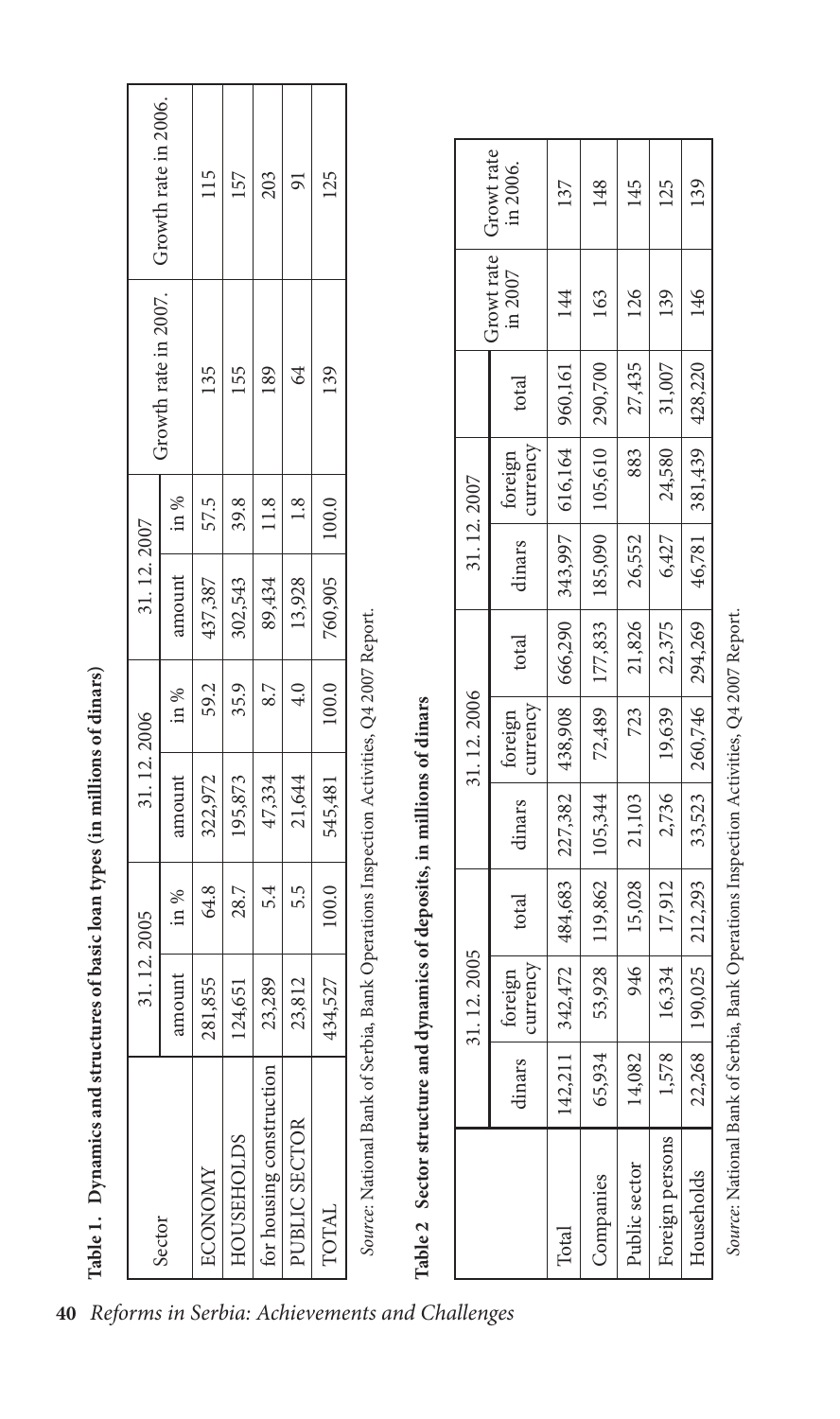3. **The total deposits in the banking sector increased rapidly as well.** During the last two years, the predominance of foreign currency deposits in the total deposits has been decreasing gradually, and now they account for 64.2% of the total deposits. The maturity structure of deposits is still dominated by short-term deposits (53.3%) and demand deposits (42.0%). In the initial phase of recovery, the maturity structure of domestic savings was of a noticeably low quality, with the demand deposit share at the level of about 70%. This problem has been solved in two basic ways during the last three years: by importing foreign savings and by increasing interest rates on longer-term deposits. The first solution, which was predominant during 2005 and 2006 was discouraged by high required reserves on these types of sources. The second solution was used by banks, especially those that are not parts of large European bank holdings, during 2007.

4. Increasing the size (of total assets) remains the first goal of the economic policy. This goal is achievable in the medium term because the banking sector of Serbia still has high growth potential. And this means that the present model of regulation should not be changed in conceptual terms but developed further. In order to maintain the dynamics of the banking sector recovery it is necessary to maintain a high dynamics of savings increase. The monetary stability remains the primary condition for achieving this goal, but also for further improvement of competition in the deposit market. The second condition is an increase in the level of quality (maturity structure) and utilization of domestic savings. The central bank may, if the goals of sustaining the monetary stability allow it, gradually reduce the rate of required reserve on domestic savings.

5. The second basic strategic goal is an increase in the banking sector efficiency and reduction of financial intermediation costs. The intermediation costs (net interest margin) of banks in Serbia are still high. Competition increase in the banking sector is possible by a) developing regulatory framework for micro-financing and b) regulatory framework for mutual financing (savings banks, savings-loan cooperatives).

6. It is desirable to **formulate very soon a strategy of continuation of banking sector privatization**, which should define in which banks the state will keep its ownership and in which not. A desirable solution is the privatization of small banks as quickly as possible and keeping of state ownership in one or two banks. Another important issue is the privatization method. It is desirable to explore the possibility of applying the public offer (IPO) model in one of the two large stateowned banks. It is also desirable to solve in a short time the problem of managing the assets of banks in bankruptcy and to focus the activity of the Deposit Insurance Agency on the basic area of deposit protection.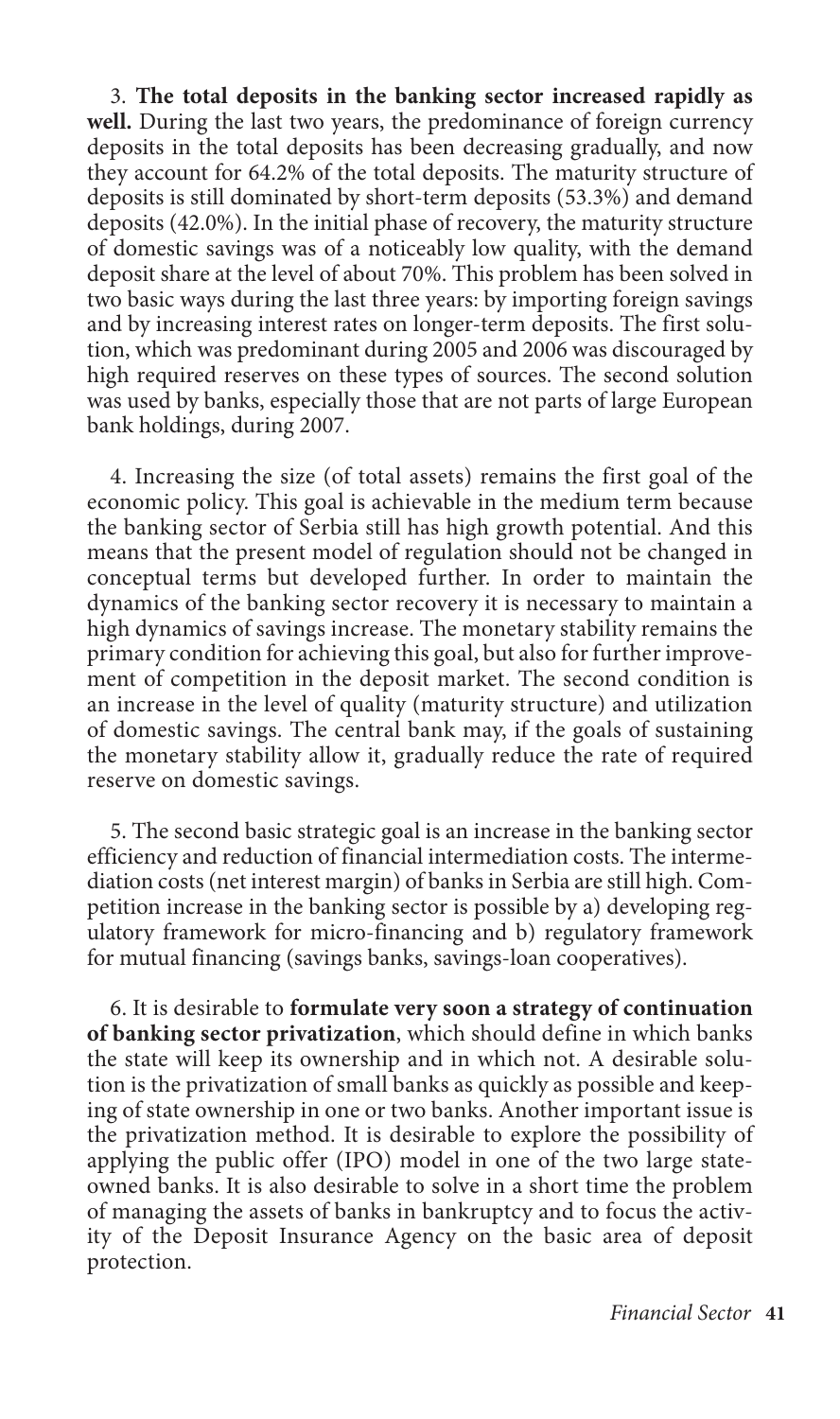6. Increasing the safety level of the banking and financial system and reducing the level of its risk should enable its easier integration into the European processes and reduce the transfer costs. The supervision over operation of banks and other financial institutions should be further modernized in institutional and technical terms. The new secondary legislation, which comes into effect as of 1 July this year, fully implement the Basel I standards. The next step is the preparation and implementation of the Basel II standards. It is desirable for the central bank to prepare and publish, as soon as the conditions are created for this, a plan of implementation of the Basel II standards.

7. Taking into account the extent of interconnection of banks, insurance companies and brokers, the experiences of some EU countries that have a single institution for the supervision over all financial activities should be considered.

#### **Financial markets**

8. **The basic assets** traded in the financial market of Serbia during the last six years are mostly the **shares issued in the privatization procedure under the 1997 Law** and, to a lesser extent, the bonds of the Republic of Serbia issued for the purpose of settling foreign currency savings deposits. The total, especially liquid, market capitalization fluctuated wildly. During the last three years, the trends of ownership concentration and market emptying on the supply side have been observed. The number of shares traded decreased due to the concentration and withdrawal of blue-chip shares from the trading. The growing demand was concentrated on a relatively small number of securities. During 2006 and 2007, an upward trend was observed in the volume of trading, especially in the continuous trading segment. This process was a consequence of the entry, on the demand side, of a large number of individual investors and activation of additional sources of institutional demand (investment and pension funds). The process of market emptying decelerated, but did not stop. The two formal listings of the Belgrade Stock Exchange (A and B) were empty for years. Currently, three shares are on Listing A, while Listing B is empty. All other shares traded on the Stock Exchange are listed on the so-called free stock exchange market. Shares of as few as some one hundred companies are actively traded, while there was no trading in shares of about 1.200 listed companies in the observed period. The free stock exchange market is regulated by the Stock Exchange internal rules and observed in strictly formal and legal terms, the companies on that market are not public joint stock companies.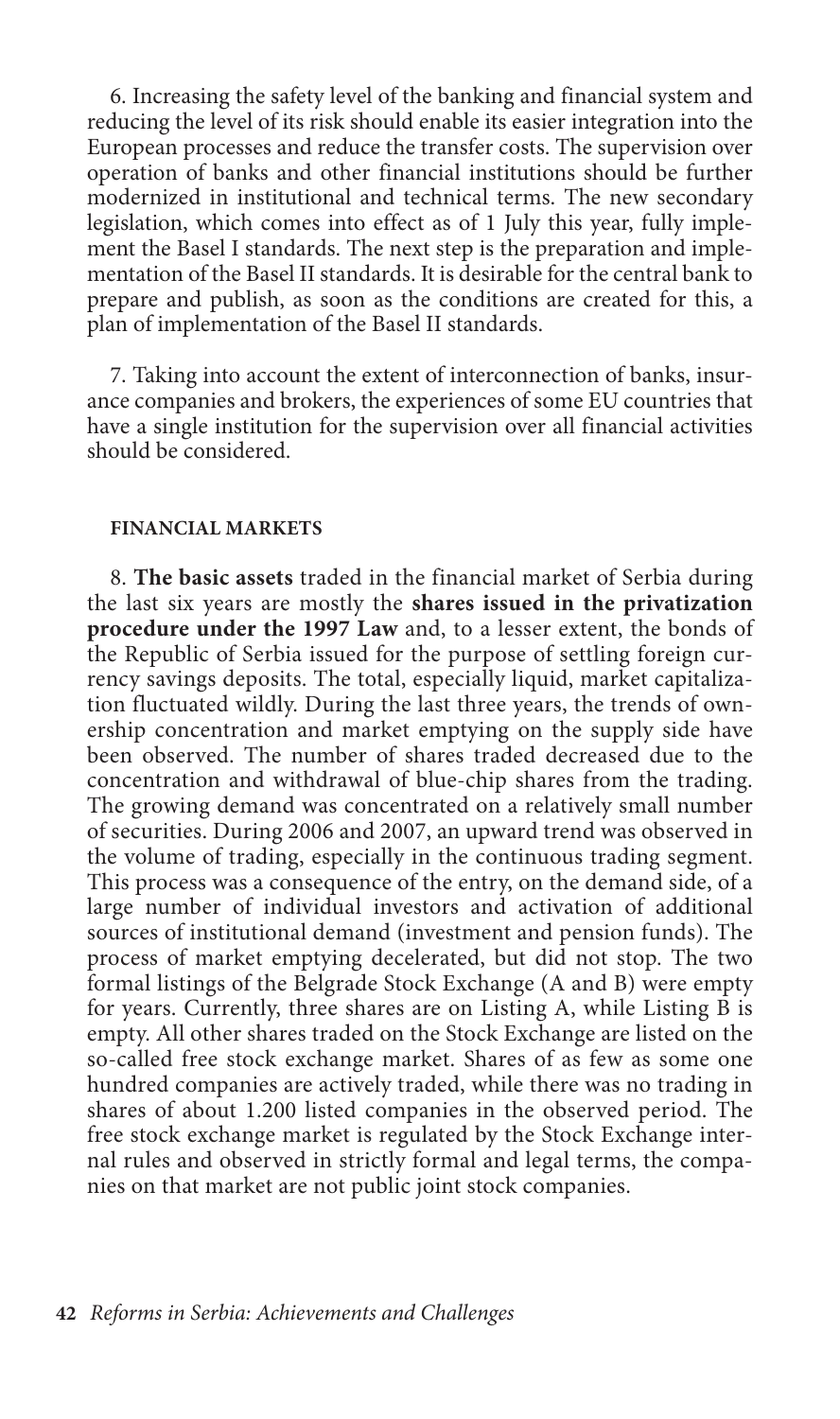9. Since its origination until today, the financial market has predominantly been a **mechanism of ownership right redistribution and to a lesser or almost negligible extent a mechanism of financing the corporate sector and public sector.** The basic (strategic) goal of financial market development is its preparation for that basic function. It is possible to do this with a fundamental reform of the regulatory framework that would enable the issuance of securities of corporate and public sector. Within this reform, it is necessary to a) revise the basic laws on securities (IPO procedure, authority of the regulatory body, protection of investors and market integrity), b) harmonize them with the legislation on economic associations (company opening and closing, public offer of securities) and c) improve the secondary regulations and efficiency of the regulatory body (procedure of protection against price manipulation, budget and tariffs).

10. In addition to the Law on the Market of Securities and Other Financial Instruments, which is partly harmonized with some EU directives, **it is necessary to reconstruct radically the Takeover Law**, which, in its current version, practically suspends competition in the takeover market. The basic direction of the law revision should be harmonization with the EU standards. Significant issues that present an integral part of the regulation of this area in the EU are not covered by this law or are insufficiently regulated (public offer announcement, binding public offer, competitive public offer). Some solutions are vague so their application is almost rendered impossible (competitive public offer, supervision). Some these solutions are included in the existing draft amendments to the Securities Law, which were prepared by the Ministry of Finance.

11. In parallel with risk reduction, which would be achieved through a revision of basic laws, a reduction of expenses accompanying the issuance of new instruments is possible in a short time. These fiscal and regulatory expenses (fees of the Securities Commission, the Central Registry and other related institutions) increase the expenses of issuing securities from both the corporate and the public sector. Along with new regulations, these measures should encourage the issuance of new securities, which would lead to the expansion and deepening of the market. Otherwise, the activation of new sources of demand in the financial market from the sector of investment and pension funds could lead to an appearance of an accelerated increase and an equally fast decrease in the value of indices, such as the one registered during 2007.

12. In addition to a revision of basic laws, a special law on mortgage securities or on securitization is necessary as well. Issuance of low-risk mortgage-based securities would be enabled by this law.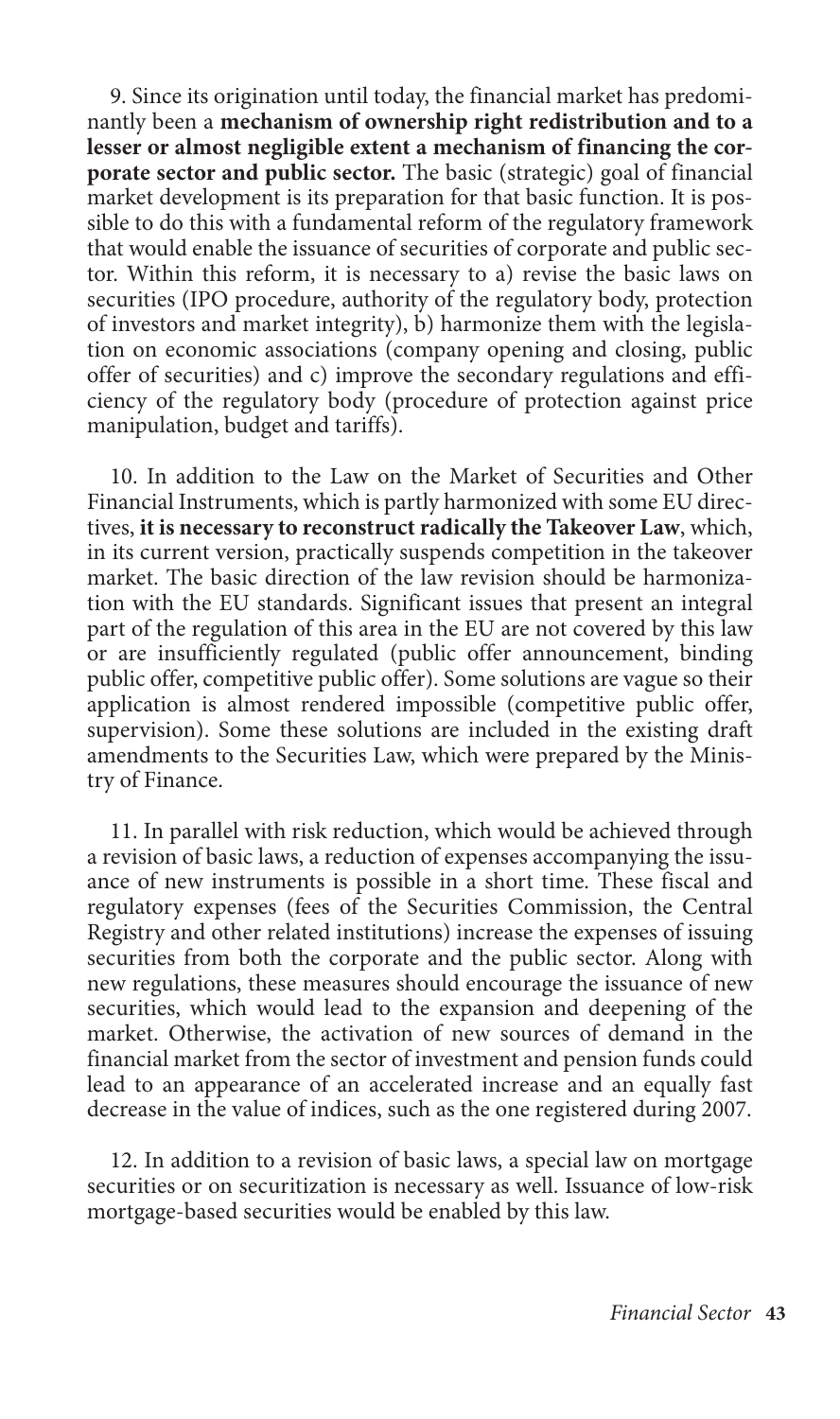13. Strengthening the regulatory and supervisory function in the financial markets may also be considered a strategically important goal. It is necessary to redefine the authority of the regulatory body and increase its real capacity of regulation and supervision by defining its status as a clearly and practically independent regulatory body, from the Government as well as from market participants. It is possible to achieve these goals either by strengthening the existing institution (the Securities Commission) or by forming a new institution for supervision over all financial activities (banking, insurance, funds, financial market (integrated supervision concept), while taking into account the experiences of other countries. An important goal is also the strengthening of the self-regulatory bodies and professional associations that enable an increase in the market discipline and improvement of ethical standards of professions, increase in the level of professional knowledge and skills and creation of confidence of the investment community and general public in the institutions.

#### **Insurance**

14. **The insurance activity is underdeveloped** compared to most European countries. Such an estimate refers particularly to the life insurance area. The premium *per capita* (so-called insurance density) is close to the European minimum. The insurance sector restructuring started in June 2004 with the implementation of the new legal authority of the NBS in this activity (the functions of supervision, normative regulation of business operations, issuance of business licenses and other forms of supervision). Separation of life and non-life insurance activities, as well as a strict separation of insurance from reinsurance were made by legal regulations. Also, the cash capital threshold by insurance type was increased significantly and free entry of foreign investors was enabled. Since June 2004, the number of insurance companies has been halved, while the number of reinsurance companies has remained the same. Two insurance companies dominate the insurance market. The majority share of one of them is socially-owned. The other companies are privately-owned.

15. The regulatory reform essentially normalized the property insurance as a traditional form of insurance in Serbia. The remaining activities in this area involve the regulation of the area of TPL and secondary regulations relating to the implementation of basic legislation: the Insurance Law, the Law amending the Law on the National Bank of Serbia, the Law on Bankruptcy and Liquidation of Banks and Insurance Companies and other relevant legal regulations. Particularly urgent are the problems related to the obligations of insurance companies in which bankruptcy proceedings have been initiated and the problem of the guarantee fund.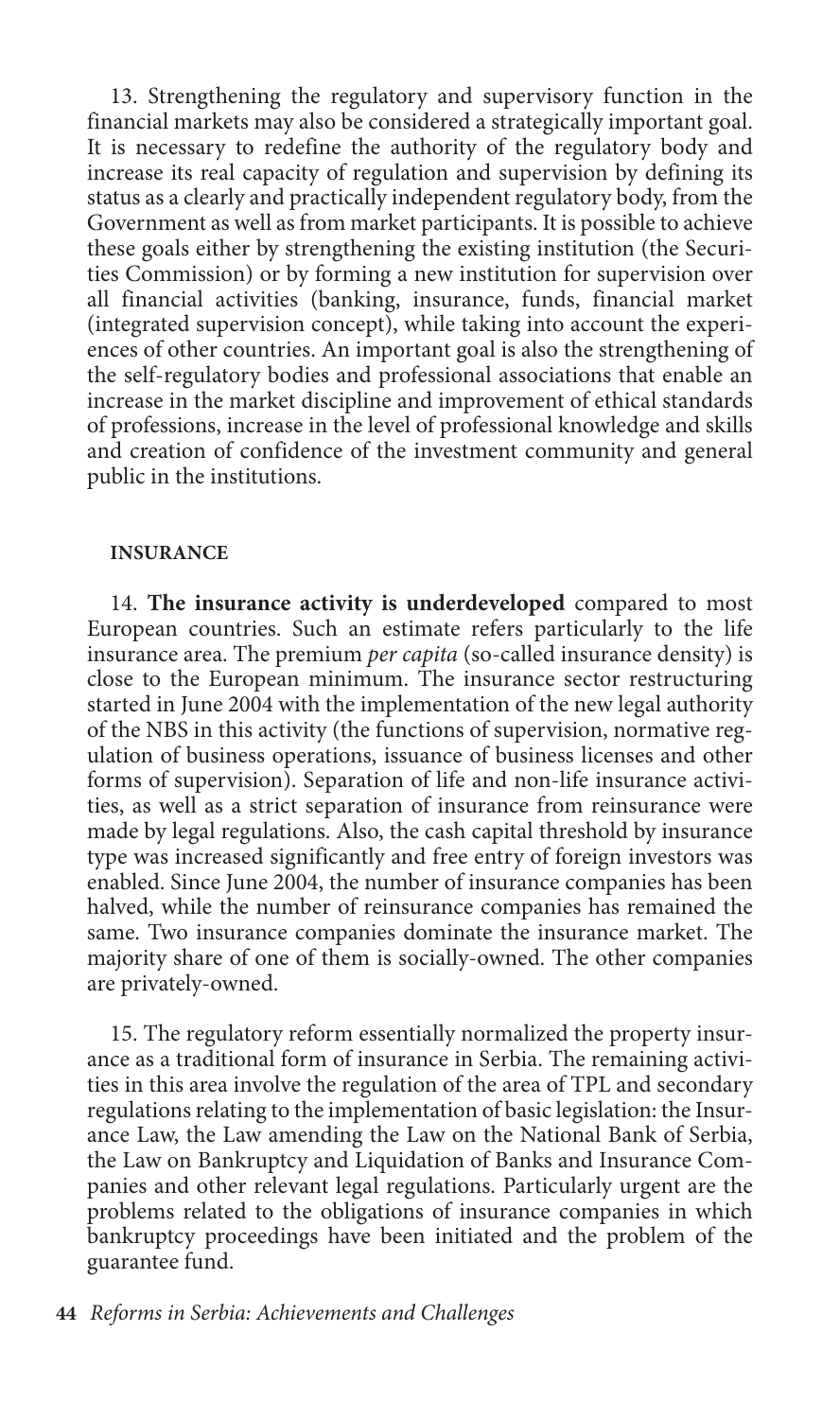16. The inherited duopolistic market structure will be maintained in the circumstances when the second largest insurance company has been privatized. Because of that, it is important to define, in a short time, a strategy of privatizing the first insurance company. The process of restructuring this company is under way and the selection of privatization method to be applied depends on its results. If there is a high probability that the company value will increase, it is desirable to apply the initial public offer (IPO) method. However, if it turns out that the company's value will decrease, the solution of one-time privatization by public tender method is recommendable.

17. Enforcement of the Decision on the Manner of Protecting the Rights and Interests of Policy Holders, Insurance Beneficiaries and Third Parties has a special importance for gaining confidence and for the development of domestic insurance.

18. Stimulating fiscal policy measures in the area of personal income taxation that may accelerate the development of voluntary pension insurance are desirable. In addition to tax incentives, it is desirable also to create other incentives for the development of life insurance services.

19. Depending on the basic strategy of further development of supervision, a strategy of insurance supervision should be formulated as well. If the solution of integrated supervision is not accepted, it is desirable to form a separate insurance regulatory body within the National Bank of Serbia. If the idea of integrated supervision is accepted, a process should be initiated of gradual unification and integration of insurance supervision into a single institution for the supervision of the non-banking financial sector and then the financial sector as a whole within the NBS.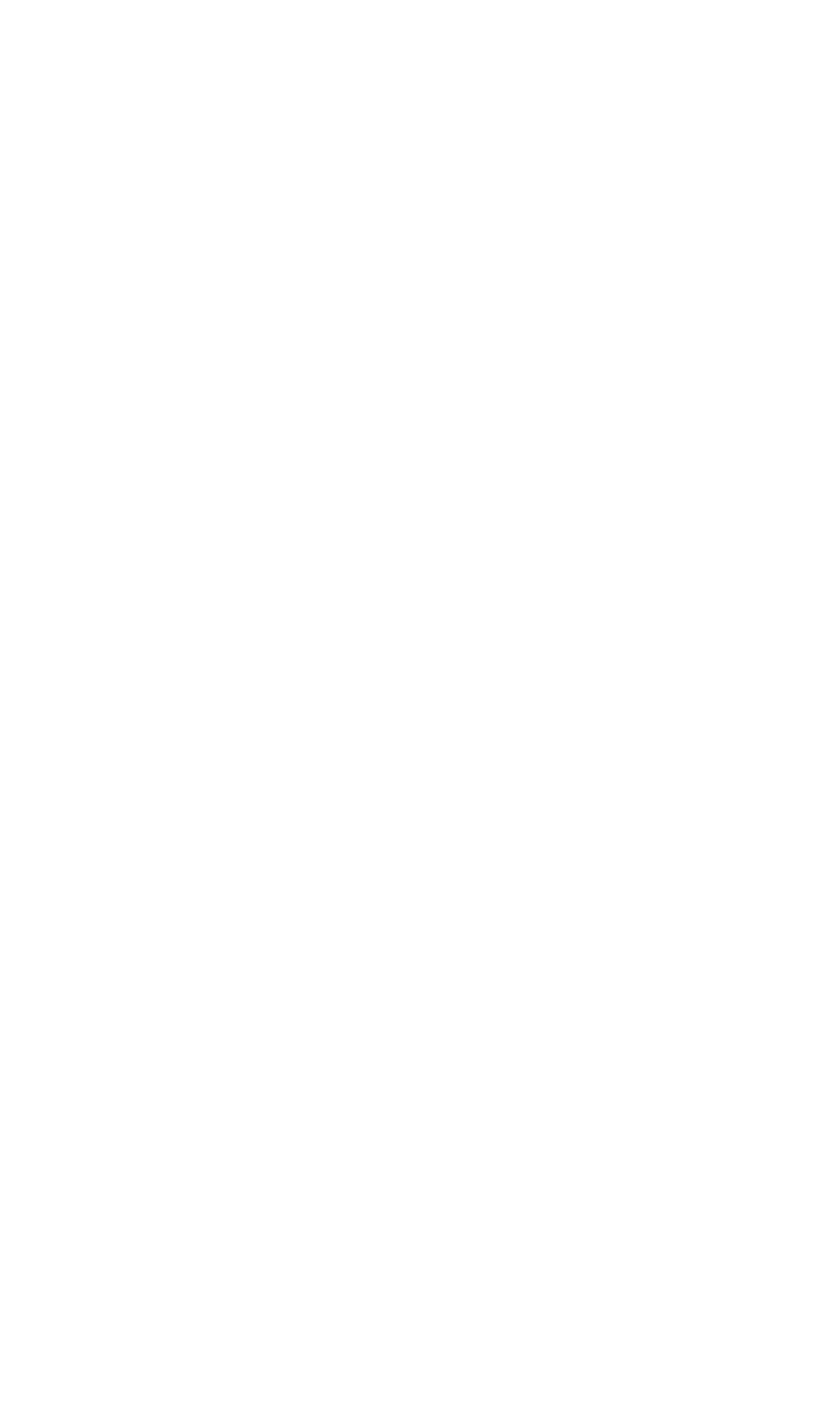# Agriculture

1. In Serbia, agriculture is not considered an ordinary industry, primarily due to the specific character of this production, as well as due to the tradition and great expectations associated with it. In all municipal and regional strategies, agriculture is recognized as one of the basic strategic directions of development, and a large part of the population, rural as well as urban, sees the greatest developmental opportunity of Serbia in it. Agriculture is indeed an industry that may produce more wealth than it does now and thus contribute to the development of the country. It may also present a short-term buffer for facilitating transition processes, but it may not continue to employ the number of people currently employed in it and be competitive in the region Serbia strives to join through integration processes. The conflict of the role of agriculture in the economic development and its social component is what characterized the past period. Changes in the agriculture are happening, albeit slowly, and rather as a response to the market processes and not as a clear Government strategy for sector development, while the institutional and legislative reforms have been initiated but not completed. Several clear characteristics and trends may be observed in the previous eight years:

2. **Change in ownership structure and land consolidation.** Although the privatization of the whole sector is not complete, because a certain number of agro-industrial complexes have not been privatized yet and most of the "old cooperatives" do not have a resolved status but still operate according to the principles of socially-owned capital in which the employees manage the cooperative, it may be said that this process is nevertheless being brought to an end. It was determined by the Law on Agricultural Land that privatization of the state-owned land should wait for restitution and that, in the meantime, the land should be leased through auction to the highest bidder. Unlike previously , this time the lessee pays a rent, and a novelty is that the lessee may be a natural person as well. Also, the Law left to the municipalities to prepare a program of use of state-owned land as well as to organize auctions. Unfortunately, in many cases the municipalities had neither the capacity nor the will to implement the legal solution, nor did the Ministry of Agriculture, as the institution in charge of the management of state-owned land, observe the Law regarding the assumption of a more active role in cases when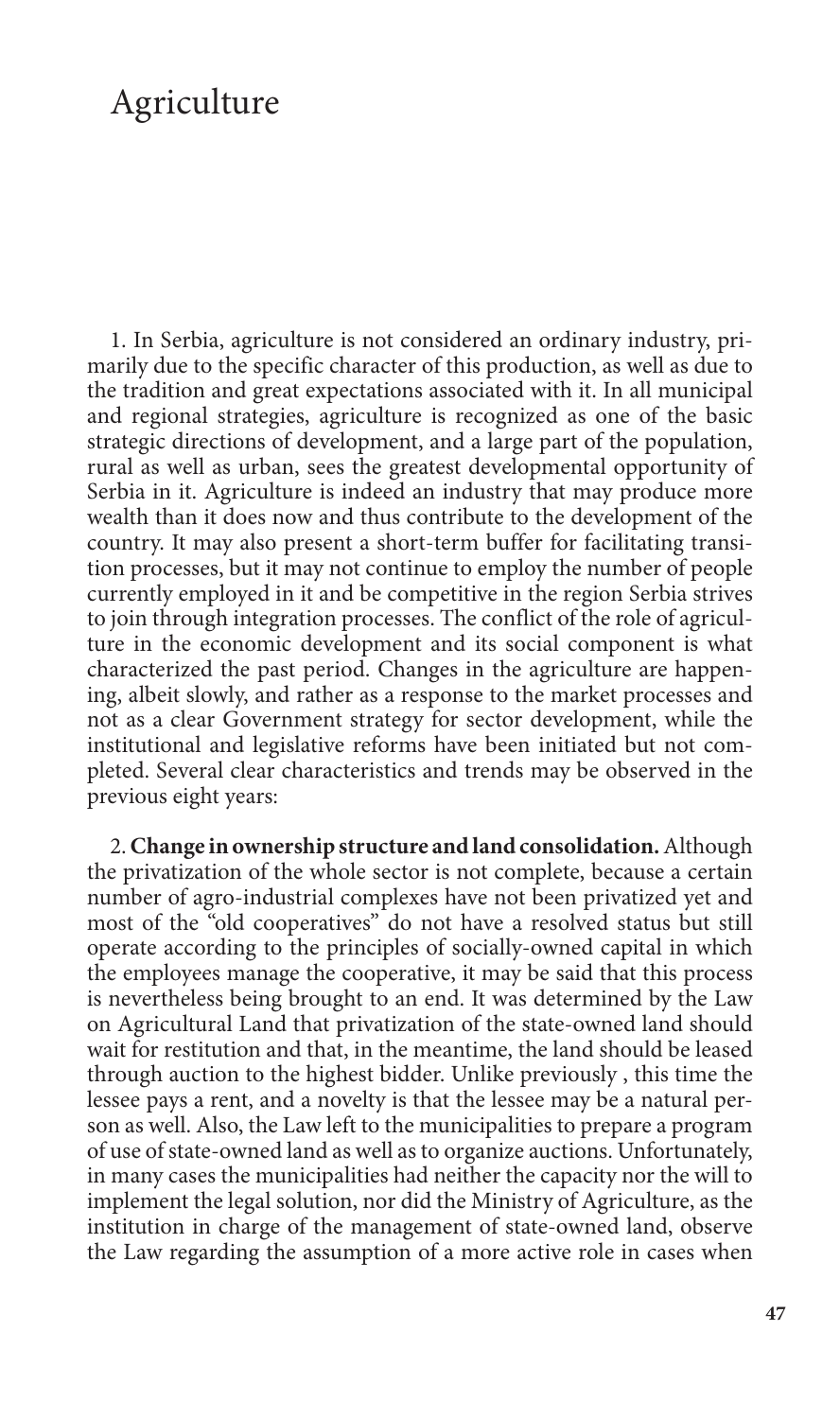the municipalities fail to observe the Law. Nevertheless, the implementation of the Privatization Law and the Law on Agricultural Land, although accompanied by big problems, has now led to a situation that a large part of the land and resources is used by private producers that are capable of making larger profit.

3. **Instability of agrarian policy.** Three phases may be identified in the agrarian policy in the past eight years. The first (2001–2003), oriented towards price support for certain crops (soybean, sunflower, sugar beet, wheat) and absence of other agricultural policy measures, the second (2004–2006), in which price supports were abolished and there was a shift to support of investments and rural development, and the third (2007–2008), characterized by the establishment of payment per area and head of cattle and adoption of numerous *ad hoc* non-market measures. Such unpredictability of the policy reduced the possibility of long-term planning that resulted in an investment decrease in the sector and non-market transfer of profit between the participants in the market chain.

4. **Slow adjustment to food safety standards.** Failure to adopt the Food Safety Law and a number of accompanying laws as well as a failure to establish efficient institutions for their enforcement is one of the greatest failures of the agriculture policy makers in the previous period. The expensive and inefficient system is maintained because of the lack of readiness of the governmental institutions for reform in this sector, which presents one of the most significant problems in the integration into the EU and the WTO and may decelerate these processes to a large extent.

5. **Slow development of support institutions and legislative framework.** The Republic Commodity Reserves Directorate has not yet been reformed and the Advisory Service and water management organizations still operate as socially-owned companies. Also, the unestablished National Laboratory as well as the unimplemented reform of scientific institutions for agriculture support are some of the unfinished tasks in establishing the institutional framework for agriculture development. Also, cooperative unions, the Chamber of Commerce and professional organizations present big obstacles to reforms in the sector. On the other hand, several significant institutions were established in this period, such as: administrations for veterinary medicine, plant protection, water management and forest management, farm registry and the Secretariat of Agriculture of the Province of Vojvodina. Also, several important laws have been adopted, such as the Law on Agricultural Land, Law on Forest Management and Law on Plant Protection, which provided the basis for the implementation of reforms.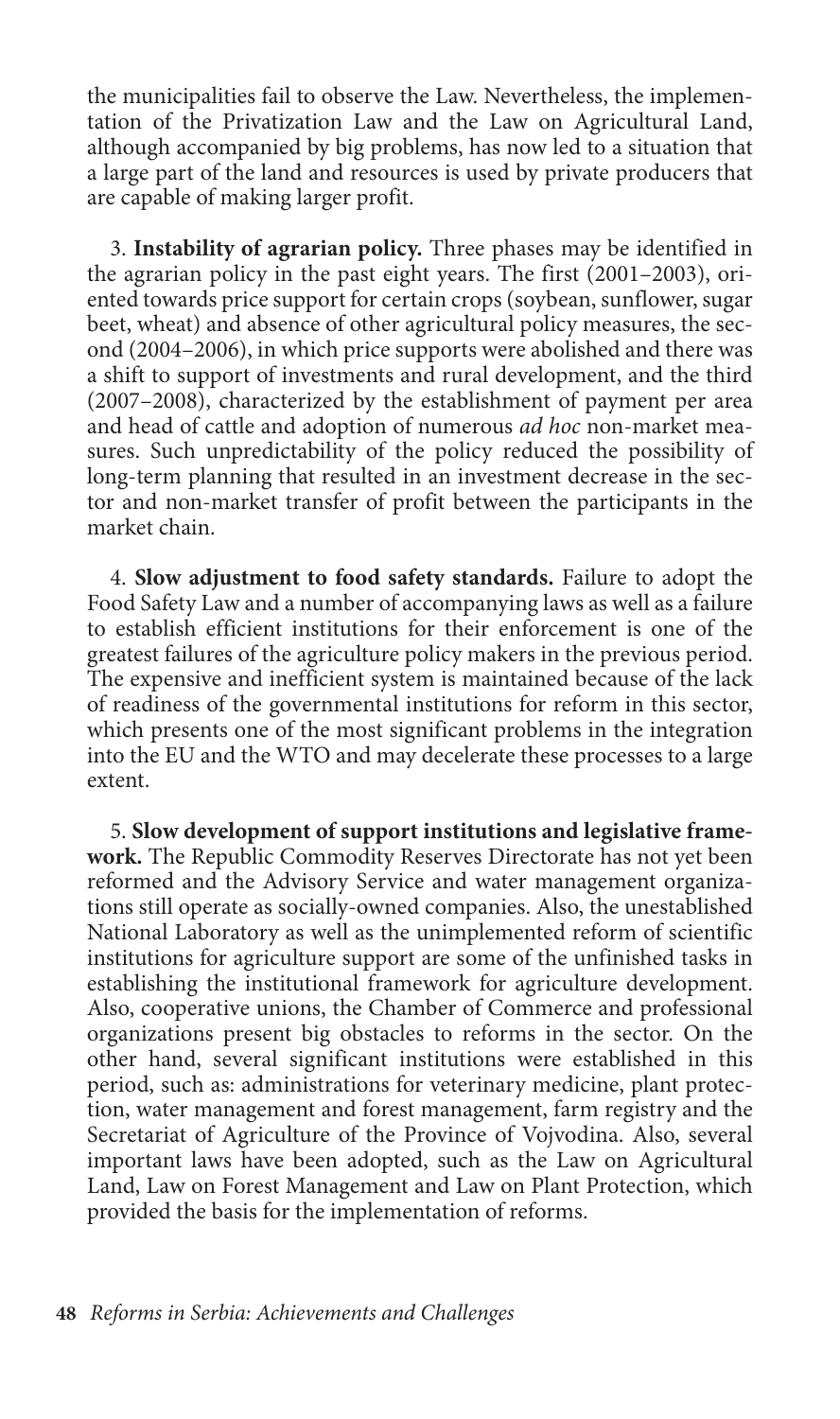6. **Initiated development of loan market and land market**. Successful agricultural sector is unimaginable without a developed credit market and land market. The reform of the banking sector, establishment of the registry of farmers with an obligation to open bank accounts, the Ministry's measures for promoting the credit market development and similar contributed to a decrease in specific risks related to farmer lending. Owing to this, the banks are increasingly willing to lend to farmers, which opens a possibility for the development of the land market, lease market as well as the sales market. Trade through barter arrangements in which the interest is presented in a very nontransparent manner have decreased as well.

7. **Decrease in the agriculture share in GDP**. The constant trend of decrease in the agriculture share in GDP is not caused by a decrease in the value of agricultural production (VAP) but by the development of other sectors. Thus in 2001 the total VAP was RSD 135.08 billion (in constant prices of 2002) which accounted for 15.7% share in GDP, while in 2006 a VAP of RSD 137.8 billion was recorded, which accounted for 10.7% of GDP.

8. **Significant increase in the exports value.** The opening of the EU market for agricultural-food products from Serbia (Autonomous Trade Preferences from 2000) but also the whole networks of bilateral trade agreements with the neighboring countries (now enshrined in the CEFTA Agreement) created conditions for a transformation of Serbia into a net food exporter. It became this for the first time in 2005, with a surplus of about USD 255 million. High domestic protection, reestablishment of severed trade connections, exports subsidies, but also numerous comparative advantages, lead to a further increase in the foreign trade deficit in this area, which was over USD 600 million in 2007.

9. **Gradual market opening**. Despite the liberalization in 2001, the agriculture of Serbia still has the highest tariff protection in the region (the average tariff equivalent is about 21%). By negotiations within the WTO and the SAA, this level of protection will be reduced in phases (the SAA within 6 years to the level of 3.1% of the average tariff equivalent). However, almost a whole decade with a high protection, which is primarily a result of active lobbying, has made it impossible to perceive fully the competitiveness levels of domestic products.

10. **Undeveloped modern market chains operating in legal area**. There are two basic challenges in establishing market chains. The first challenge is – how to include small producers in a modern market chain because they are uncompetitive to a large extent, they operate through informal channels and their cost of complying with standards is high. The second – how to increase the competitiveness at the level of manufacturing capacities that will be able to increase spending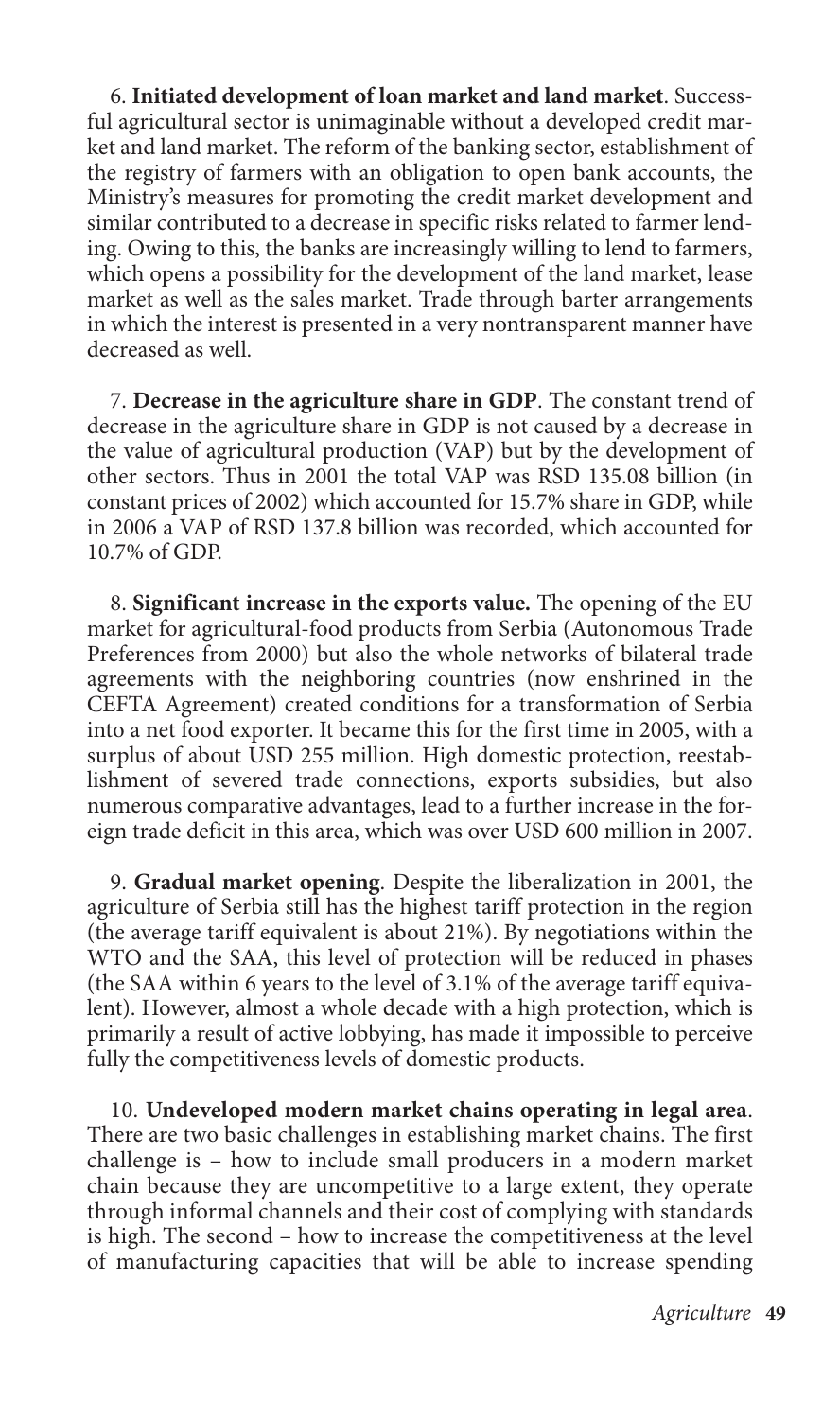through finding new markets. A high competition at the level of primary production and a low level of competition at the level of manufacturing are obvious, which is primarily caused by low attractiveness of the area for investment due to non-compliance with the EU exports standards for a large group of products, by unpredictability of the support policy, underdevelopment of institutions, absence of knowledge of real competitiveness due to high tariff protection and similar.

11. The agriculture policy makers face numerous challenges that should be solved. The restructuring may be delayed. However, the longer the delay, the lower the foreign investments, and a higher economic cost of resisting is unavoidable. The most important activities that should be undertaken may be classified into several groups:

12. **Completion of transition processes of social ownership to private or state ownership.** Completion of privatization of socially-owned capital in the agriculture and passing the Law on Agricultural Cooperatives, which is expected to solve the issue of property and management of "old cooperatives", will enable the allocation of resources to those that will be interested in investing in the improvement of agricultural production. At the same time, it is necessary to return the agricultural land, as one of the greatest resources owned by the state, to its owners through the restitution process, and allocate the remaining state-owned land to those who are able to get the highest yield from it. Until the restitution process is completed, the land should be leased by means of auctions to the highest bidders, and in later stages sold by auction while observing the pre-emption rights of lease/sale defined by applicable Law on Agricultural Land (the right of paying the highest bid for: owners of irrigation systems and perennial plants on the auctioned land, owners of bordering plots and registered farmers).

13. **Creation of agrarian policy directed towards market development, competitiveness increase and food safety.** The key precondition of agriculture improvement must be the implementation of a consistent and predictable agrarian policy defined by adopted strategic documents. By passing the Law on Agriculture and Rural Development the forms of support to agriculture should be further specified, but the beneficiaries of particular measures should be precisely defined as well. The country's agricultural policy should have as its basic goal the improvement of production competitiveness, food safety and increasing the share of the funds intended for rural development in the agrarian budget. This means that the funds of the agriculture budget should be used for support to investments in equipment as well as in knowledge, and for building the rural infrastructure for the purpose of improving competitiveness but also developing rural areas into environments attractive for living and work. The legislative activity should be directed towards achieving compatibility with the EU's *acquis communautaire*, the SPS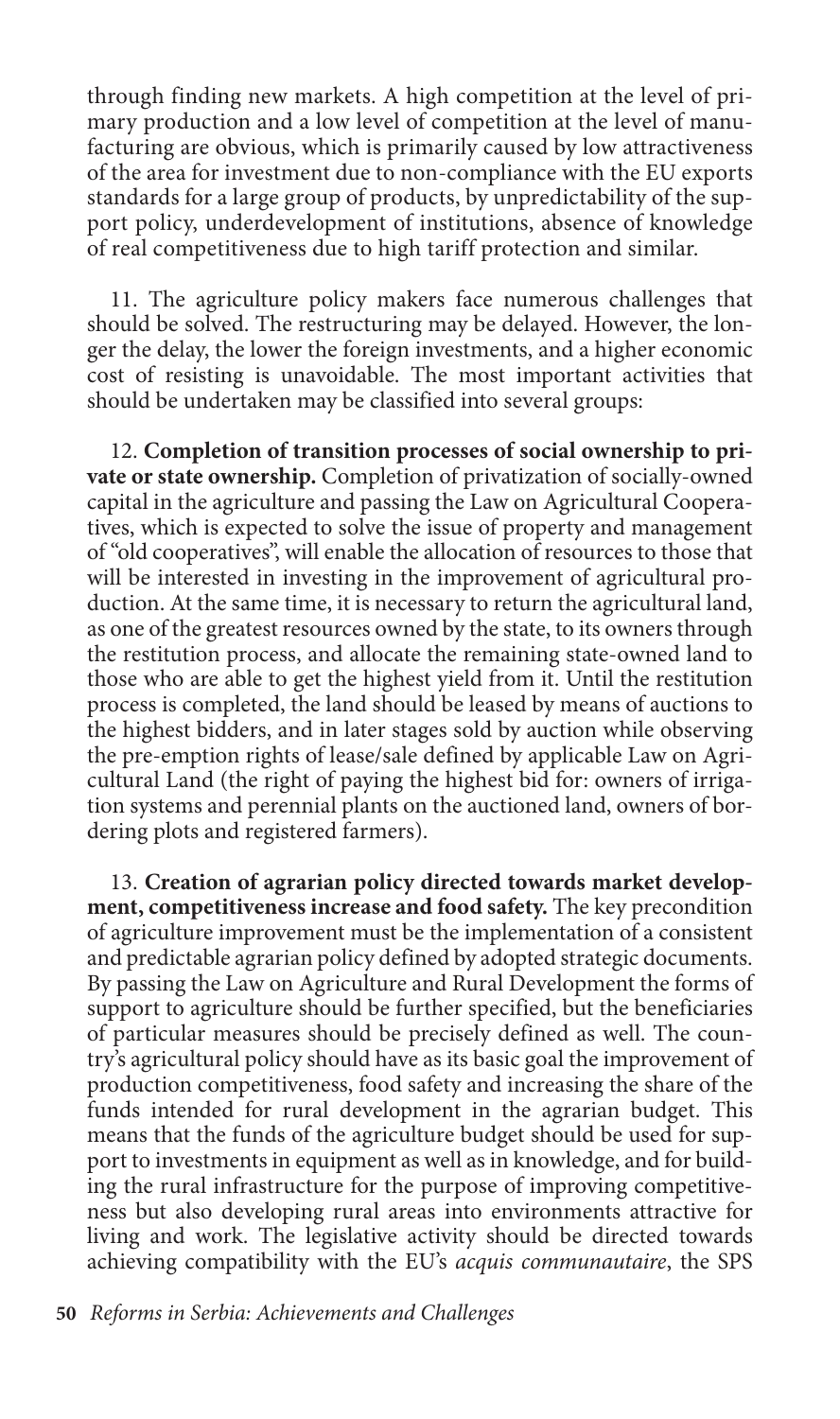and TBT agreements within the WTO but also to creating conditions for institutional changes in the domestic agro-economic system for the purpose of its successful integration into the EU (CAP). In that regard, it is necessary to pass as soon as possible the Law on Food Safety, which will ensure, with as low expenses as possible, that the food produced in Serbia will meet the consumer needs in terms of safety and quality.

Liberalization of the closed domestic market will enable the market allocation of land and other resources and thereby improve competitiveness and provide investments. Taking into account the limitation of the domestic market in terms of area and purchasing power, the driver of development should be an increase in demand through an increase in exports, but stimulated by an improvement of competitiveness and by measures in accordance with the WTO principles. In addition to the traditional exported products (fruit, vegetables, sugar...), the potential lies in organic and integral products as well as the products of protected geographical origin, with a condition of previous legal regulation of these productions (although there are laws defining these areas, it is necessary to improve them).

Development of the financial market and rural loan market as well as building of a functional land market (as regards purchase as well as leasing) must be the basis of agriculture development, so it is necessary for the state to address all obstacles on that path (title over land, contract observance, building the agricultural insurance system, building the system of warehouse receipts etc.). Improvement of the existing market information system in agriculture (STIPS), which will provide producers with timely information about prices and trends in the domestic and international market, should enable development of market chains in agriculture. Association of farmers is the best way of protecting common interests on the both sides of the market, so incentives to associations, cooperatives, chambers and other forms of association should be provided by creating a legal framework but also by financial incentives for collective activities. Although the agricultural policy should not be socially but developmentally oriented, it is necessary to recognize the vulnerable groups of farmers who, with their physical abilities or because they work in the areas less suitable for agricultural production, cannot be competitive and enable them, through the agrarian policy measures, to contribute to the rural development.

14. **Development of support institutions**. It is necessary to accelerate the initiated reform of institutions, because the upcoming challenges of joining the EU and the possibility of using the EU funds intended for rural development require new and/or much more efficient institutions. At the same time, the increasingly high demands for food safety from domestic producers as well as in exports require the institutions that will be able to guarantee that in an efficient manner. Also, the farmers need for their development the institutions that are capable of making, implementing and controlling the policy in an efficient manner. The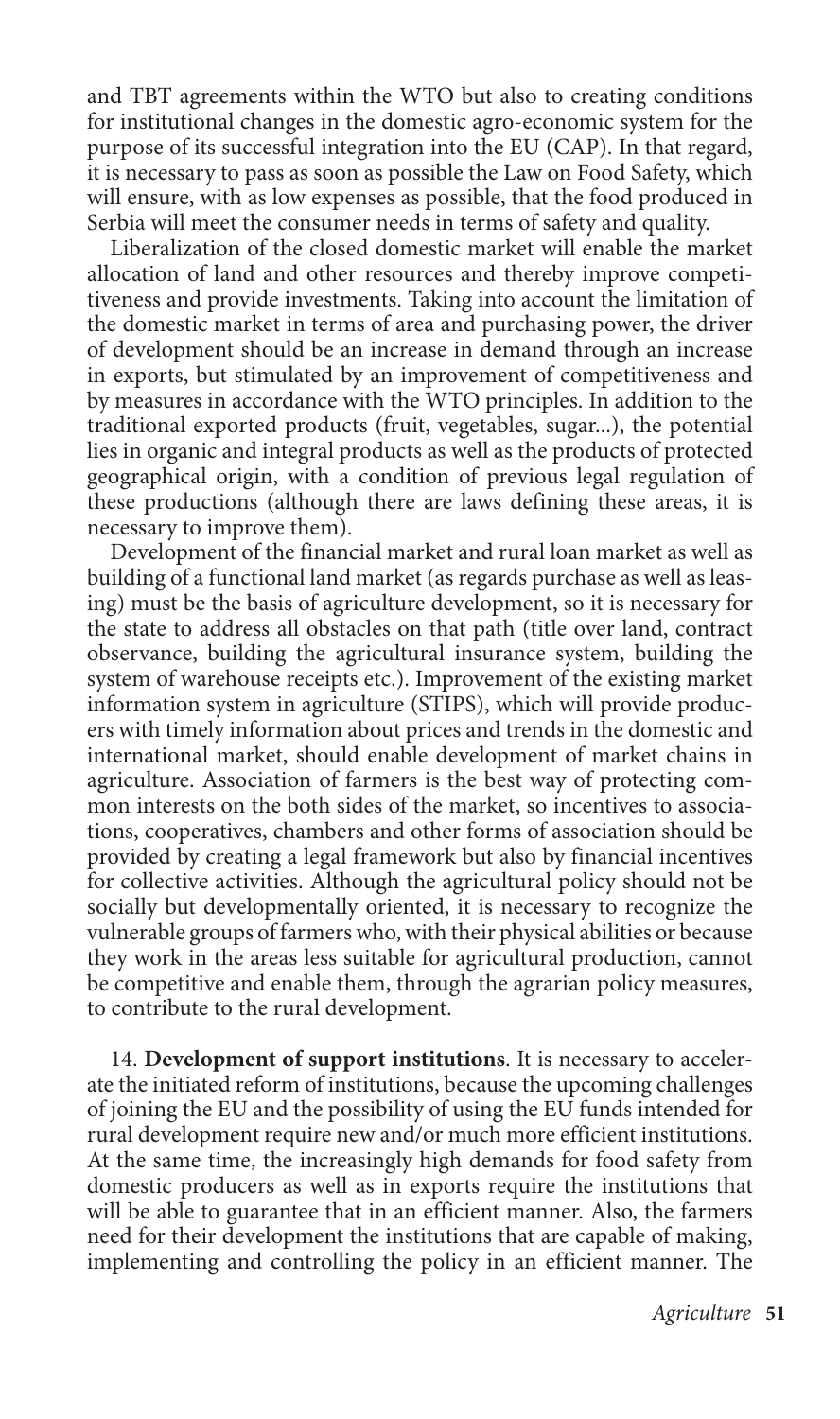primary goal should be the strengthening of capacities of the Ministry of Agriculture, Forestry and Water Management itself, but also separating its certain functions and delegating them to independent bodies (for example, transformation and strengthening of the Department for Agrarian Implementation into an independent Payment Agency for the purpose of receiving the EU funds intended for agriculture and transferring them to the end users). The newly established Agency should also assume the function of the stabilizer of agricultural market from the Commodity Reserves Directorate, which should be reformed in the direction of replenishing the food stockpiles in case of emergency, as well as by introducing transparency in the work. Implementation of the EU-compatible agrarian policy will be facilitated by introducing specific administrative systems (Land Parcel Identification System – LPIS and Integrated Agricultural Control System – IACS). Food safety must be supported by establishing and putting into operation the National Food Control Laboratory.

It is necessary for the agricultural technical service to undergo ownership transformation through the abolishment of the current social ownership and making its management possible to those that will be interested in its development. In the coming period, in addition to its existing functions, it will get several new functions, such as implementation of the system of economic-accounting indicators of agricultural production according to the EU model (Farm Accountancy Data Network), preparation of business plans for IPA funds and similar. Already now the technical service does not meet the existing tasks, and it will not be able to meet new challenges without a serious reform of its functioning.

A special area of work should be the reform of education and scientific institutions in agriculture, with an emphasis on the EU CAP, farm management, modern techniques of food production, manufacturing and sales, market trends in agriculture, "new" aspects of agriculture (rural development, multifunctionality, environment...). However, before that it is necessary to solve the status of the science institutes that are scientific institutes by their legal status and seed production companies by their function. For that reason it is necessary to form one state scientific institute and privatize the others.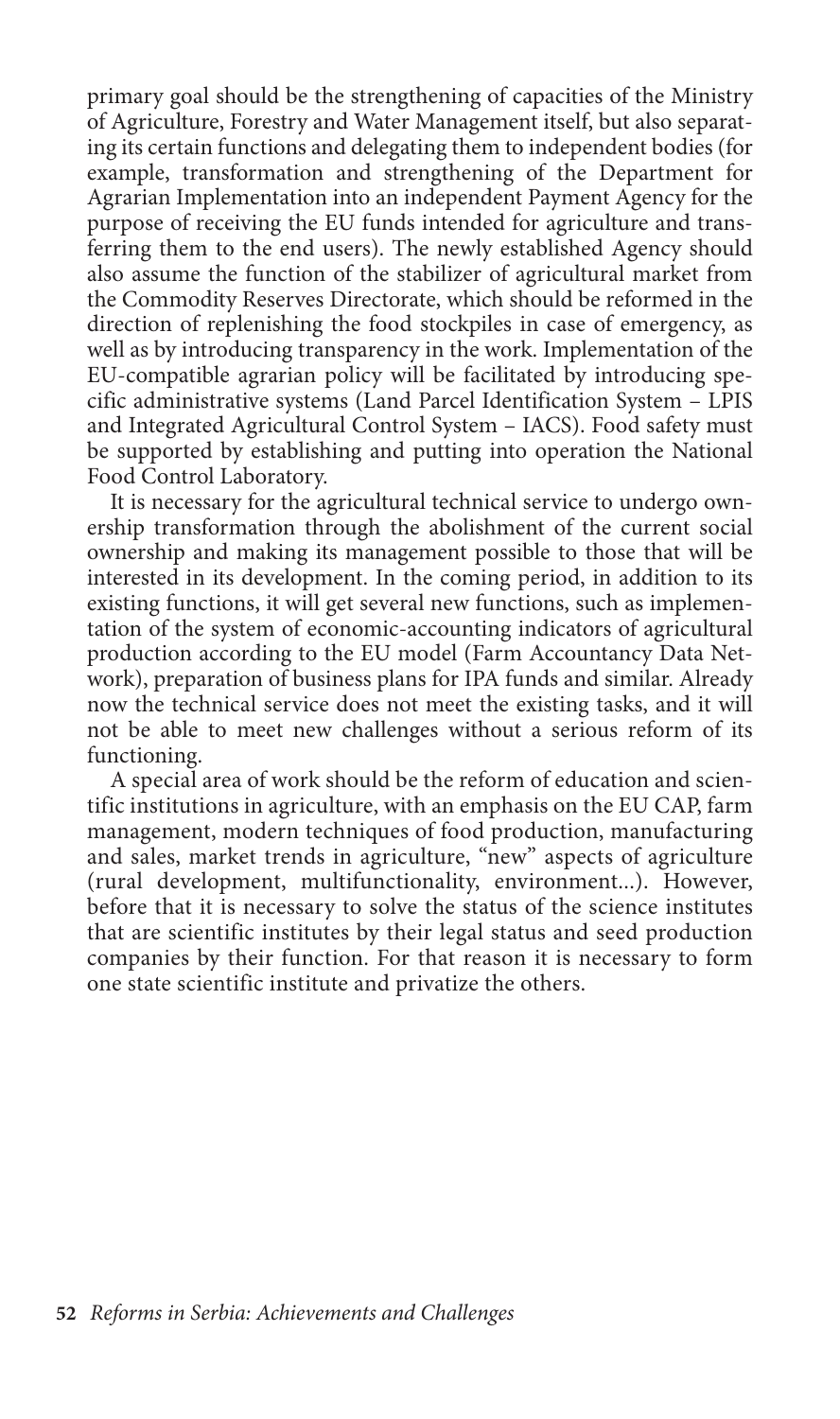### Infrastructure

#### **Energy**

1. Since 2000, **the electric power system** of Serbia has undergone a thorough rehabilitation and revitalization of almost all existing production and transmission facilities. Most of the investments based on which the rehabilitation was conducted were financed by donor funds. Also, there was a radical change in the price policy, so the electricity price was increased several times and a block tariff was introduced, which led to positive effects on electricity demand management. Introduction of regional electricity market was initiated in order to promote the trade between the electric power industries in the area of Southeast Europe.

2. The attained price of electricity is already rather high so the issue of further price policy arises. Namely, although there is still a lag behind the prices in some neighboring countries, if the electric power industry cannot cover its average expenses with such price, then it is obvious that it is a matter of low production efficiency. The new price increase, which is constantly considered in order to cover the average expenses, does not present by any means an incentive for their control or reduction. In that regard, an urgent introduction of economic regulation that is based on incentives (RPI-X type) should be considered, in order to create incentives for the control or reduction of operating expenses of electric power companies.

3. A process of vertical separation of the electric power system was started by forming a separate public company for electricity transmission, while the production and distribution of electricity was allocated to the Elektroprivreda Srbije Public Company, which has eleven subsidiaries within it. The production company includes all production facilities including the coal strip mines that supply the power plants. The mentioned companies still include a large number of non-core activities, so they are characterized by inefficiency in the performance of the core activity and a rather large surplus labor, which affects the average expenses.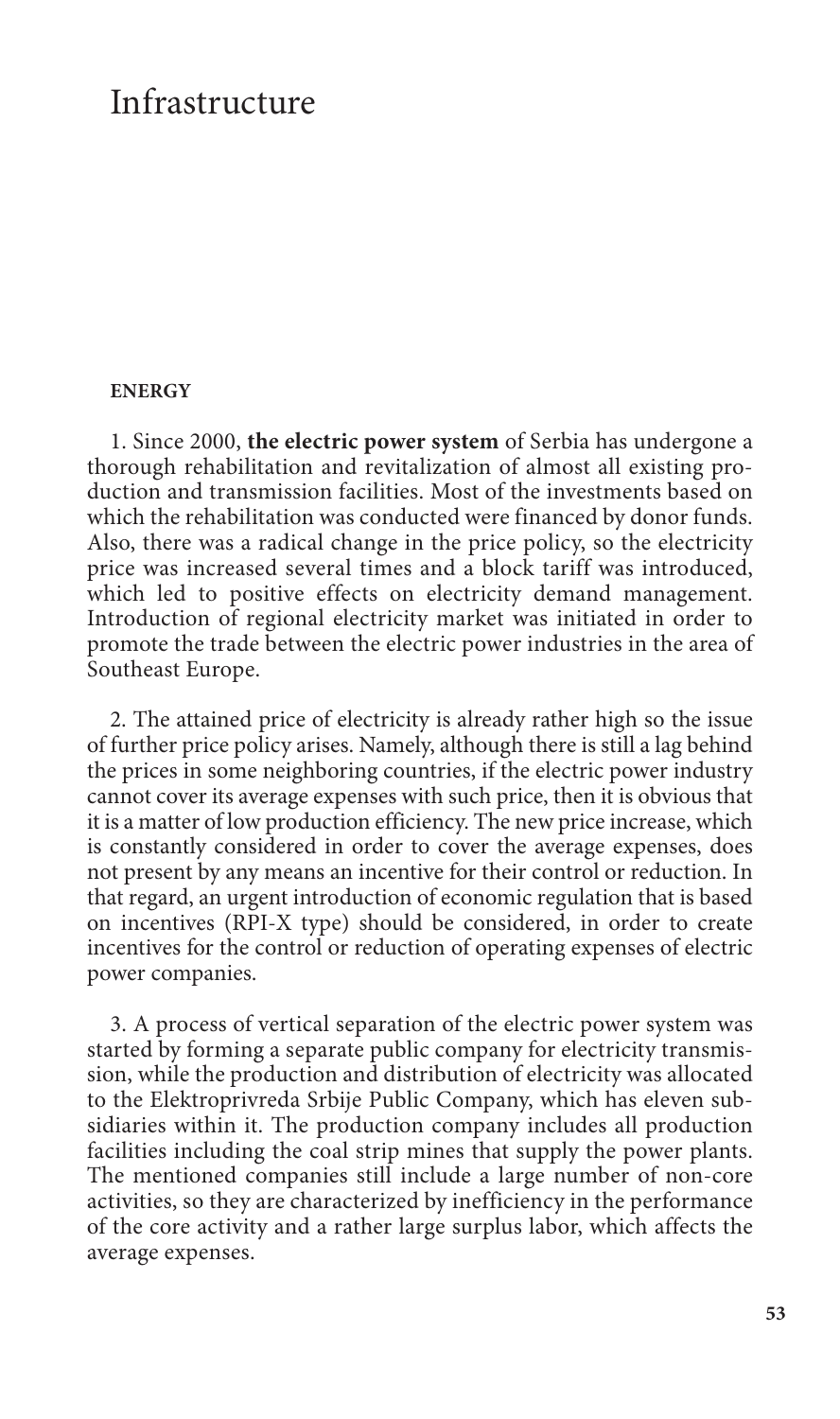4. There are no clear plans for privatization of the electric power system from the aspect of privatization scope (what will be privatized) as well as from the aspect of privatization method and dynamics (how and when it will be privatized) and also an appropriate pre-privatization restructuring. The idea of free distribution of shares of public companies that appeared during last year is not explained nor developed in detail.

5. The rehabilitation of the electric power system led to an increase in its effective capacity, but the increase in demand caused by economic recovery and economic growth during the last decade led to the lack of available capacity. Therefore, a question arises of the need for building new production capacities (in the light of the question: own production or supply from abroad), primarily of the "Kolubara B" power plant, but also the TENT 3 capacities, or a question of the manner of financing such an investment. The answer to this question inevitably has implications on the organizational and management structure of the electric power system. If such an investment were financed by loans that would burden the public company, nothing would change in the existing organization of the electric power system. If a concession were granted, and then this concession were financed by private capital of concessionaries, a horizontal separation of production would thus be *de facto* started and a question would arise of a single (uniform) price of electricity on the threshold of transmission, i.e. the price at which electricity is sold to the electricity transmission company.

6. Underground **coal mines** have been spun off into a separate public company. Taking into account the quality of supplied coal as well as the high expenses of mining it, the imported coal presents a more economic option to the consumers, so it may not be expected that this company will be sustainable such as it is in this moment. It is probable that the only reasonable option is the privatization of this company (the strategy exists, the Government adopted it in 2007). The private owner will be in the position to restructure this industry radically, which probably implies a closure of certain coal mines and an alternative use of their assets.

7. **The oil industry** is still a vertically integrated monopoly (NIS), which combines the production (exploitation of its own deposits) of crude oil, its refining and production of oil products, as well as the distribution network and retail sale of oil products. By the Regulation of the Government of Serbia, the importation of oil products has been prohibited ever since 2001, so the whole supply of fuel is based on the crude oil refined in the NIS refineries (the exception are those oil products that cannot be produced in the mentioned refineries for technical reasons). There is no monopoly in the oil retail trade, since there is a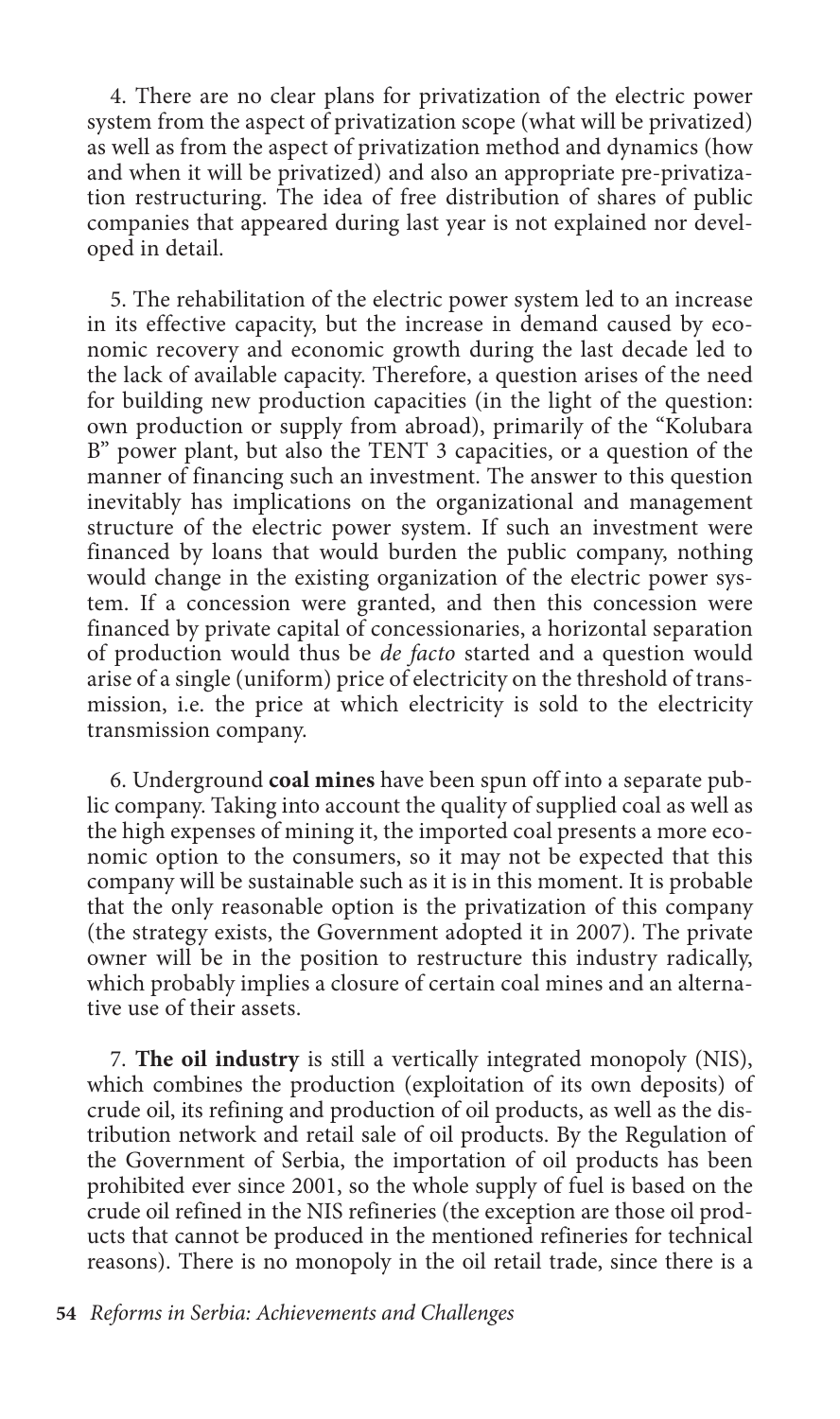large number of companies (some of them foreign owned) that are involved in this activity, but all of them have to buy the oil products solely from the NIS.

8. The price of oil products is regulated directly by the executive power (the Government of Serbia, or the Ministry of Mining and Energy) on the basis of average price of crude oil. The average price of crude oil is in fact the only variable in forming the price, since all of the other price components are fixed and expressed in a physical unit of measure (barrel or ton) including also the refining expenses and importation expenses. Further, the trade margin is limited and this limitation is specified according to the physical unit of measure. Since all of the mentioned parameters are defined by the Government Regulation, they may be changed by changing the regulation as well, which leads to uncertainty regarding the business conditions for all players in the oil product retail market, while the NIS may rely on the transfer of possible increase in its expenses to consumers by exerting pressure on the Government, which means that it has no incentive for expense control. The increase in the prices of crude oil also raises a question of excise duty policy, or whether the whole increase in the prices of crude oil should be transferred to consumers, although no public discussion has taken place about this so far.

9. In early 2008, a comprehensive intergovernmental agreement was concluded between Serbia and Russia by which NIS, with the existing industry structure, will be sold to the Russian state company Gazpromneft. The selling price was EUR 400 million, while the agreement stipulates that the buyer should invest another EUR 500 million during the following five years. The Agreement conditions were not obtained in a transparent manner, for example through an auction or tender, and it is a framework agreement that does not define all details of this transaction. It may be estimated that this agreement also had a significant foreign policy component relating to Russian support to Serbia regarding Kosovo. The Agreement has not been ratified yet by the National Assembly.

10. Gas supply, except for low-pressure gas distribution that belongs to utility activities, is within the competence of the Srbijagas Public Company. In technical terms, the biggest problem of gas supply is the regularity of supply, which may be solved by completing the construction and putting into operation the gas storage facility Banatski Dvor.

11. Further prospects of the gas supply activity depend on the South Stream project and its implementation. Although the intergovernmental agreement was signed, there are still many uncertainties in this area.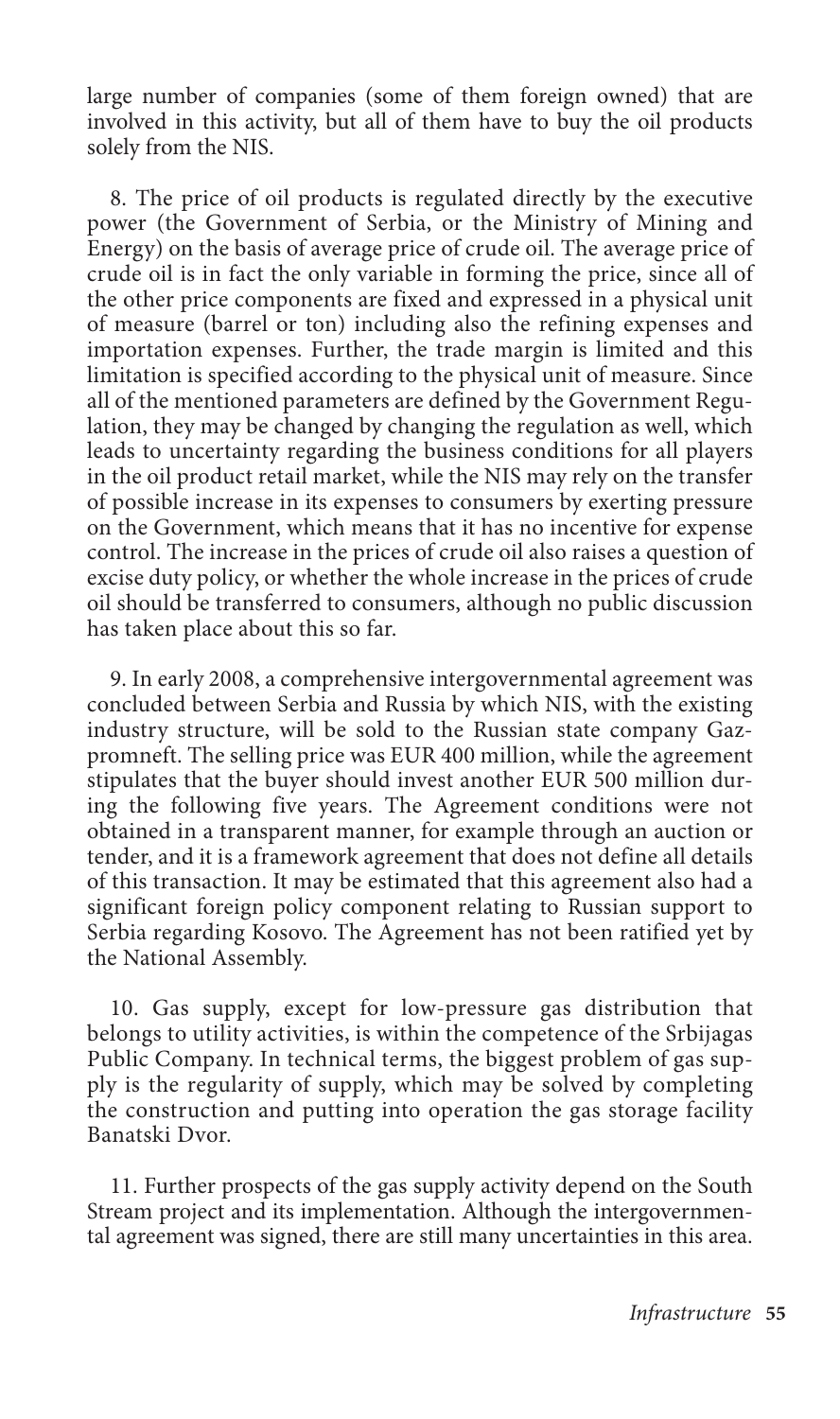12. **The Energy Agency of the Republic of Serbia** is an independent regulatory body established in 2005 with extensive authority in the whole energy sector (electric power industry, oil industry, gas and district heating). A certain part of that authority (price control, for example) is not exercised because the Government still makes decisions on the price of oil products and the price of electricity. The Government does it on the *ad hoc* basis, taking into account the elements that are not of priority to the energy sector (political elements, macroeconomic stability etc.), so the regulatory risk the companies face in this industry increases significantly. At the same time, it turned out that the risk is not distributed equally and that it may be expected that big public companies will have an opportunity to transfer the regulatory risk to other participants in the market.

#### **Transport**

13. **The road network and road transport,** starting from 2001, has seen great endeavors in the sphere of rehabilitation of the road network, which was heavily damaged by inappropriate maintenance during the 1990s. A certain part of the rehabilitation was financed by grants, but a larger part was financed by international loans.

14. The financing system has been changed several times, and current system is based on the principle that 10% of the excise duty on liquid fuel goes to road maintenance, while the whole amount of the road maintenance tax that is paid upon vehicle registration and that equals the total amount of toll is allocated to this purpose. The funds flow into the public road maintenance company Putevi Srbije, which is responsible for the maintenance, development and management of Class I and Class II roads.

15. The amount of the part of liquid fuel excise duty that should be directed to road industry is a controversial issue, which indeed was the subject of political debates and even conflicts during the previous period. Another open issue is the question whether the financing of road industry should be performed through the "road fund" completely independently of the budget or the transfers should go through the budget. Furthermore, a question may also be asked whether the motorway toll proceeds should be used for the purposes of the whole road network (the existing solution) or whether they should be directed solely to the maintenance of the existing motorways and construction of new ones. Finally, another open question is the one of transparency and efficiency of operation of the Putevi Srbije public company, as well as the process of deciding on priorities regarding the construction, rehabilitation and maintenance of the road network.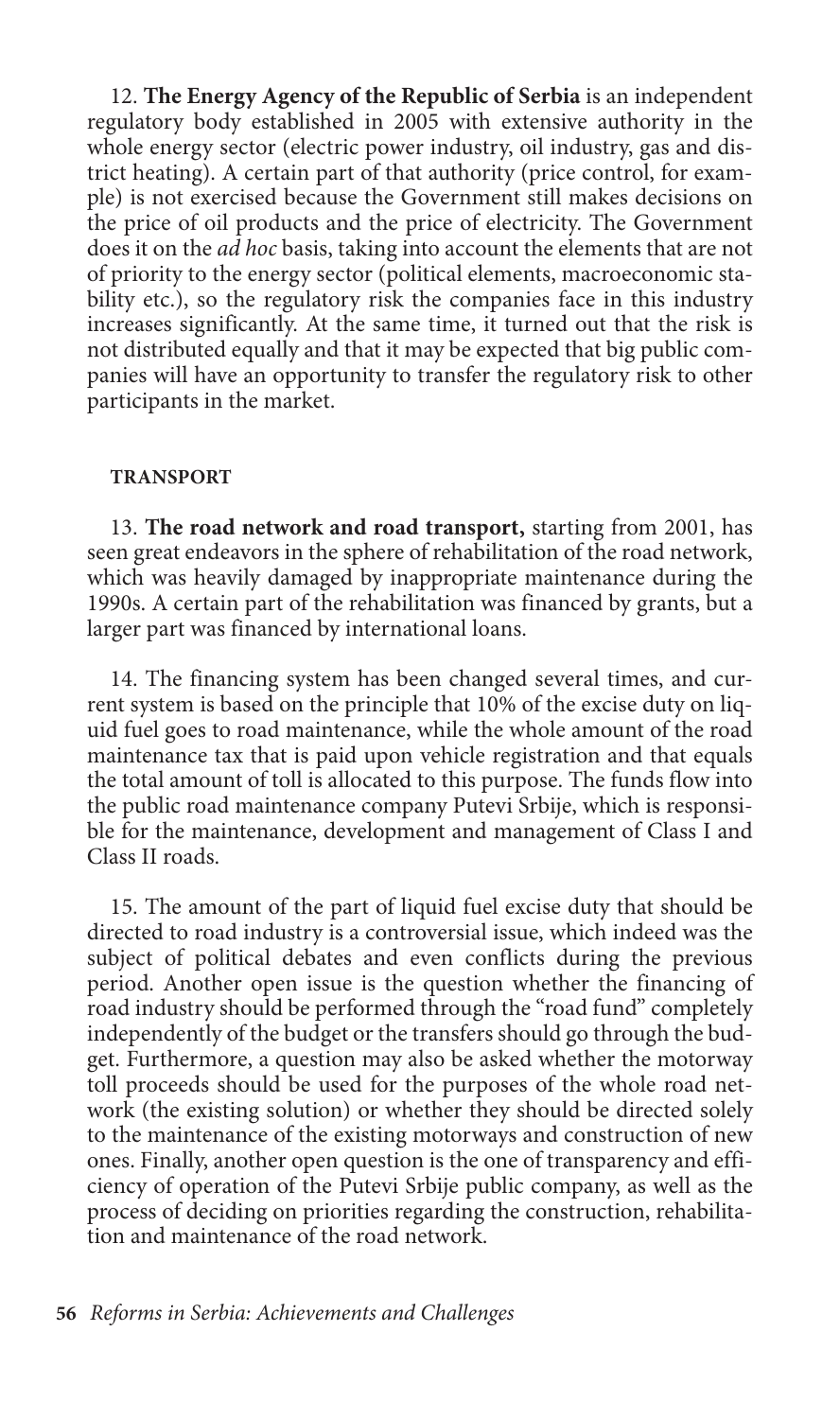16. The Government of Serbia made a decision to engage private capital through the concession for construction of the Horgoš-Požega motorway. It was decided also to give over the sections already constructed (the motorway and the semimotorway) to the future concessionary for operation, which it could operate (charge toll) during the construction of the missing sections. The available results of the traffic frequency research show that a certain number of sections south of Belgrade do not have a traffic frequency that justifies the motorway existence. Numerous weaknesses in the procedure of concession announcement, specification of its conditions and selection of concessionary were observed, and then problems also appeared in the conclusion of the concession agreement. Finally, the concessionary failed to fulfill the contractual obligations in terms of delivering a bank guarantee, so by the Government decision it was not allowed to enter into the transaction and start the road construction. The fate of this concession remains unclear but already the experience so far is sufficient for amending the concession regulations, whose weaknesses led to the mentioned problems in the first place.

17. **The railway transport** in Serbia is performed within the monopoly of the Železnice Srbije Public Company. This company is the largest individual beneficiary of subsidies from the budget of Serbia and in 2007 they were about EUR 120 million. Even with such subsidies, the company records losses due to high unit costs as well as due to insufficient demand for transportation services.

18. A large part of domestic freight transport is now directed to road transport or truck transport including also the transport for own purposes, which is far faster, more efficient and more flexible, especially taking into account the increased demands for quality transport services. Furthermore, observed in geographic terms, Serbia is a small country with a small average length of transport, which certainly does not favor railway transport, so the high share of transit (about 50% measured by ton-kilometers) in the total volume of railway operation is not surprising. Over 50% of the total quantity of transported goods without transit is accounted for by only one user (*USS Serbia*, Smederevo) and it is very likely that, when institutional conditions are created, this operator will be able to form its own company or a company under its own control. Similar arrangements may be expected in the case of transit as well.

19. The passenger railway transport faces high demand elasticity, since the competition by the road transport is extremely high. In the given conditions, it is very likely that the passenger transport may not be expected to be profitable.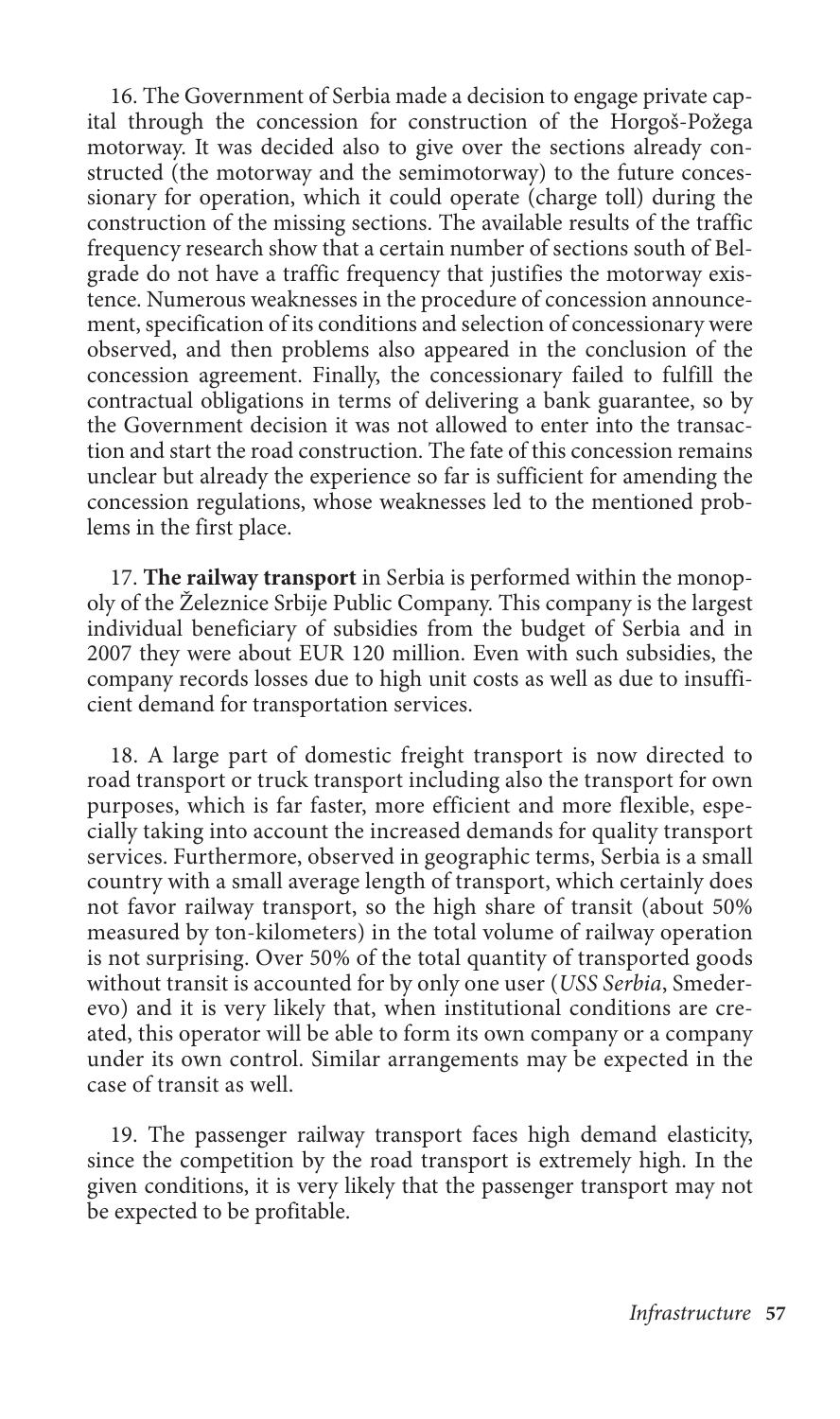20. The first step towards the separation of transport activity from the railway infrastructure was made, but there was a slowdown in the application of this concept, since there is a lack of all those secondary regulations that would enable the real separation and introduction of competition or more operators in the freight transport. The regulatory function in this area is still completely in the hands of the Ministry.

21. **The flag carrier** is organized as a public company and it is still not adjusted to the new situation resulting from the disappearance of the market of former SFRY. Such an adjustment may not be expected before the privatization, which had been postponed for a long time and finally announced for 2008. In the preparation for privatization, the maintenance sector was spun off and it should be privatized in a separate procedure, in all likelihood simultaneously with the airline company.

22. The Belgrade Airport is organized as a public company. It provides services to all interested companies, although the flag carrier enjoys a privileged status in terms of service price and payment terms. It remains unclear whether, when and how it will be privatized.

23. The competent ministry deals with the regulation of the air transport activity and practically has a discretionary right to grant individual transport licenses. The "Open Sky" agreement with the EU was signed but not ratified and has not come into effect.

### **Telecommunications**

24. In the area of fixed telecommunications there is only one operator. Although there are no legal barriers to the entry of new operators, not all regulations (sub statutory texts) have been prepared that are necessary in order to grant licenses to new operators. The penetration level in fixed telecommunications is just over 30%.

25. In the area of mobile telecommunications there are three operators with the penetration level of just over 72% (when taking into account the subscribers with several subscriber numbers). This penetration level is at the level of the regional average.

26. The Internet penetration level is relatively low (penetration level of 23.4%, while it is as low as 1.6% in the case of broadband Internet).

27. An independent regulatory agency was formed (RATEL), which has a large authority in the sphere of communications and radio communication, but not all secondary regulations have been prepared yet that are necessary for its smooth operation.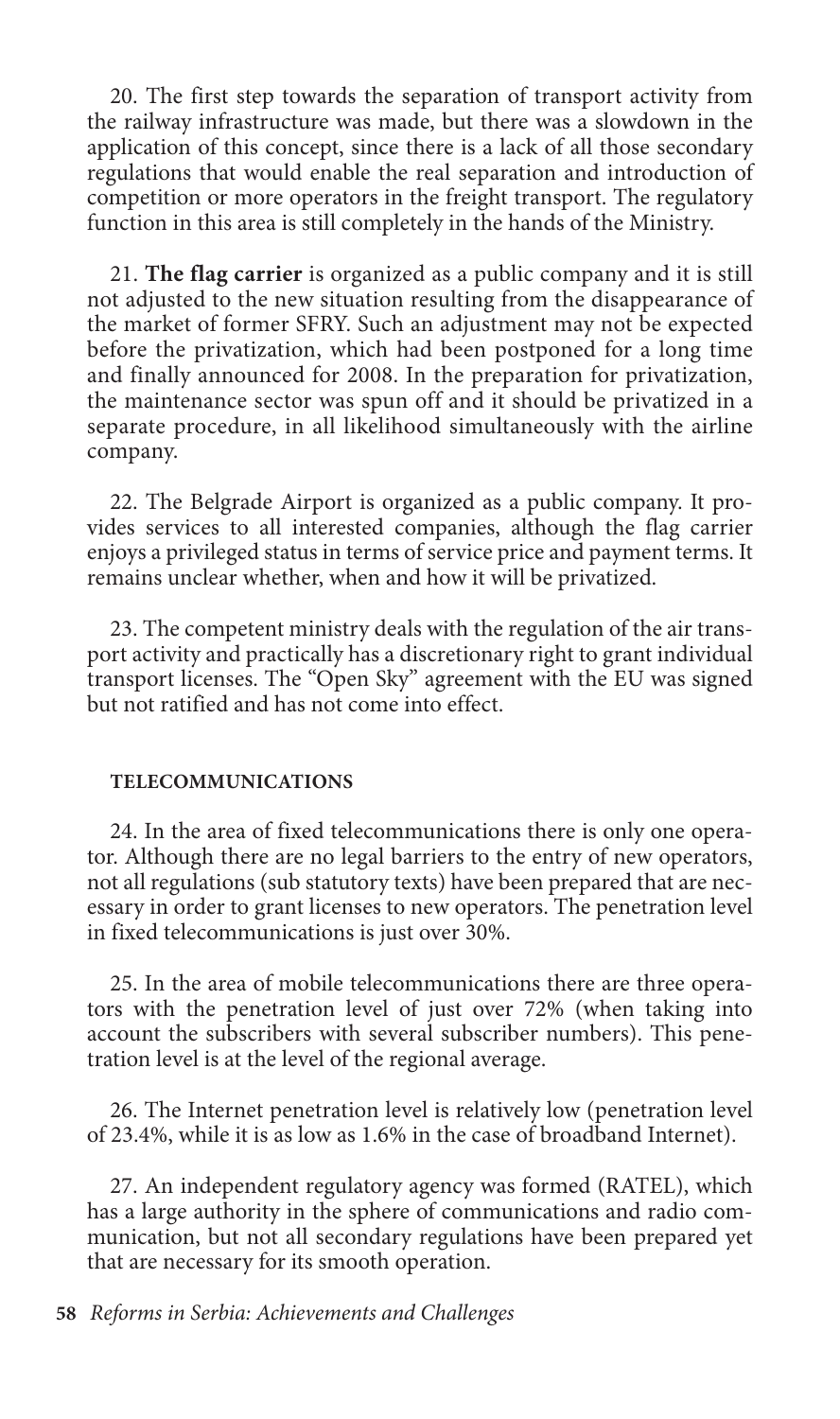28. Telekom Srbije is the only telecommunications company in which there is state ownership (80%). Different ideas appear as to what should be done with the state-owned capital, but it seems that the discussion in this sphere is not linked too much to the future development of telecommunications in the country.

#### **Municipal Infastructure**

29. Municipal infrastructure and local utilitties in Serbia are performed by local public utility companies that are controlled by local authorities. These authorities, in addition to the decisive control over operation of public utility companies, also have the authority for their regulation by means of giving approval to each price change. The utility companies are very often fully integrated monopolies that, in addition to their core activities, perform numerous non-core activities as well. The legal provision regarding the contracting-out of certain utility activities is practically not applied.

30. **Water supply,** as the most important utility activity, is characterized by still relatively low selling prices, which in most cases do not enable the covering of operating expenses (including amortization).

31. **Garbage removal** is organized either within separate utility companies or within integrated utility companies providing all utility services except for water supply.

32. **Privatization** of public utility companies has not been considered seriously so far, especially considering the complexity of this operation and diversity of the utility companies existing in the towns of Serbia, as well as a large number of privatizations and PPP models. The question of uniform economic regulation of these activities has not been considered seriously so far, either. The future development of utility activities in Serbia depends on the answer to these questions.

\* \* \*

33. The public policy in the infrastructure in the last eight years has been characterized by a lot of indecisiveness regarding privatization, its scope and procedure, industry structure and economic regulation. While in the first years of the transition most of the attention was directed towards the rehabilitation of the existing infrastructure, which was heavily damaged primarily due to poor maintenance during the previous decade, the completion of the first phase of rehabilitation (largely with the funds of international financial institutions) led to numerous dilemmas relating to institutional reforms in these industries. Discussion still continues about the desirability of keeping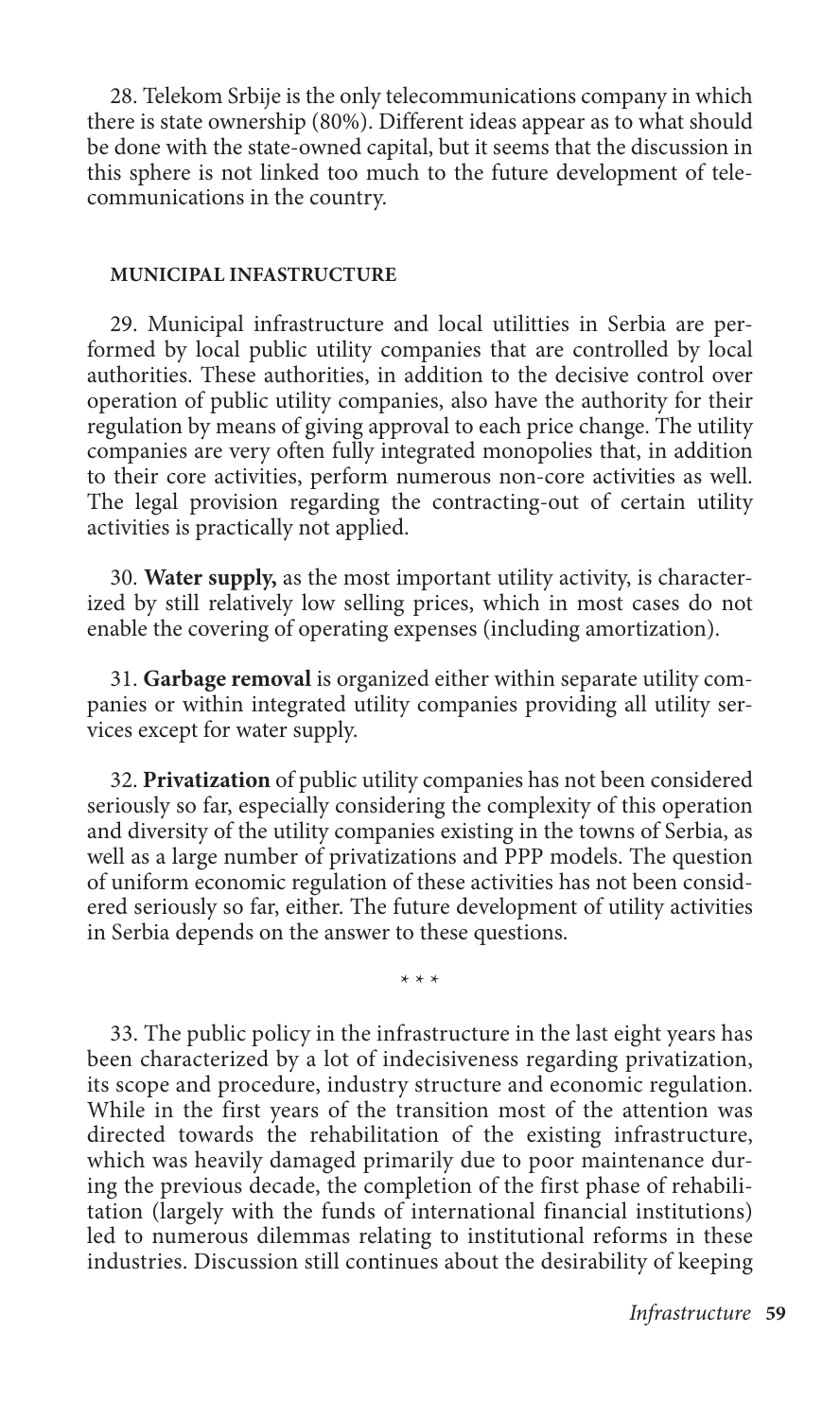the monopoly in the oil industry, the level of vertical integration of electric power industry and introduction of competition in fixed telephony (telecommunications), regional networking etc.

34. Since most of the infrastructure is still linked to public companies, the data about the largest public companies in Serbia are given in the Table 1.

According to the data of the National Bank of Serbia's Solvency Centre, Press Release on the realized business results of business entities and cooperatives in the Republic of Serbia, the share of public companies in the total fixed assets is 27.7% and 28.6% in the total capital.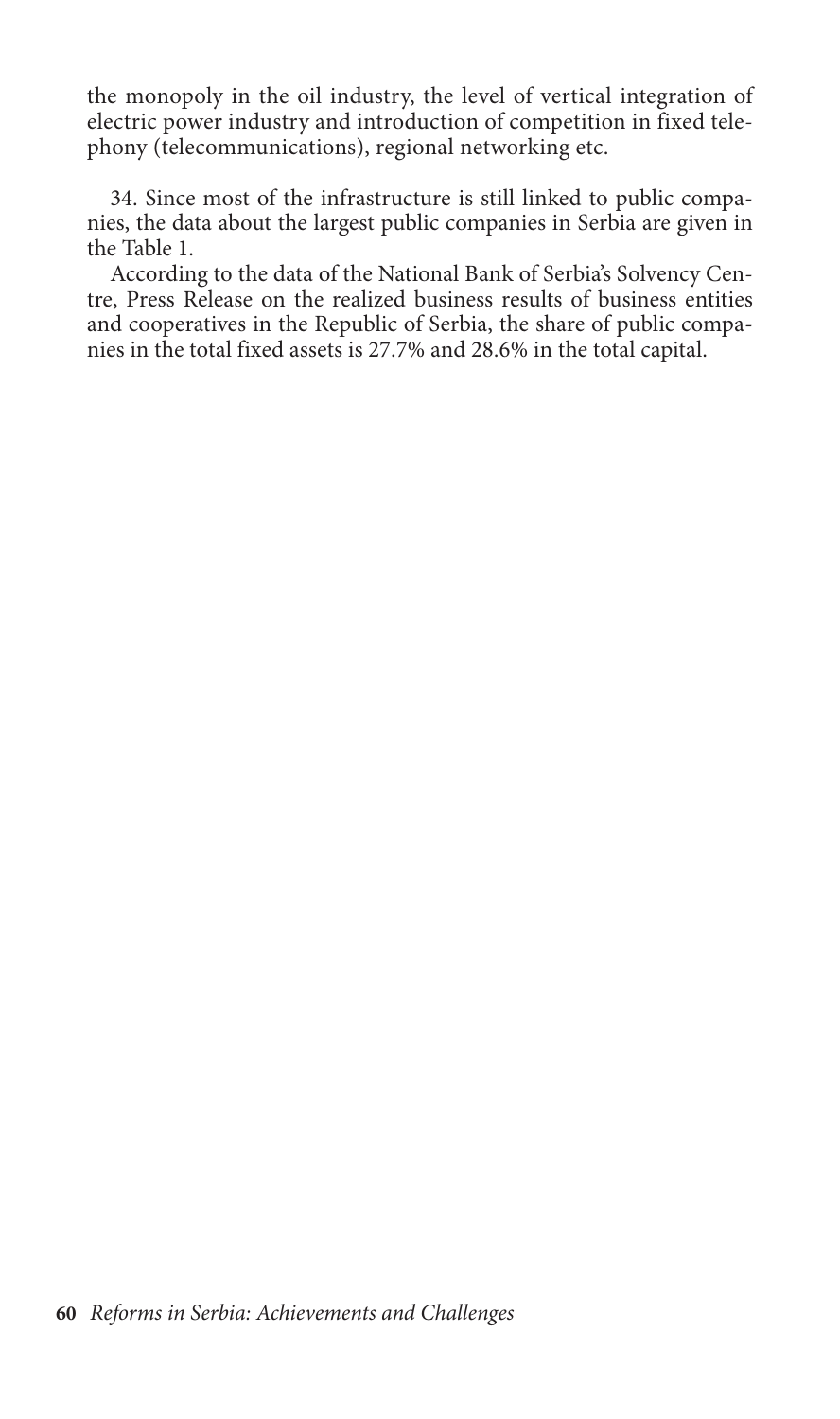| mrise               |
|---------------------|
| S                   |
| Σ<br>به.            |
|                     |
|                     |
| parameters on publi |
|                     |
|                     |
|                     |
|                     |
| π<br>Sasic          |
|                     |
|                     |

|                                                 | income 2006<br>Operating | employees, 2006<br>Number of | Pre-tax profit<br>margin, 2006 | Equity 2006                | Return on equity<br>2006 |
|-------------------------------------------------|--------------------------|------------------------------|--------------------------------|----------------------------|--------------------------|
| Oil Industry of Serbia                          | 257,431                  | 13,152                       | 2.8%                           | 93,734                     | 7.6%                     |
| Electric Power Industry of Serbia               | 103,633                  | 34,789                       | 0.1%                           | 308,370                    | 0.0%                     |
| Telekom Srbija                                  | 62,552                   | 10,639                       | 25.2%                          | 98,777                     | 16.0%                    |
| Srbijagas                                       | 45,681                   | 1,007                        | 0.3%                           | 10,352                     | 1.3%                     |
| Roads of Serbia                                 | 21,196                   | 1,105                        | $-20.7%$                       | 89,670                     | $-4.9%$                  |
| Serbian Railways                                | 20,897                   | 21,604                       | $-31.8%$                       | 169,425                    | $-3.9%$                  |
| <b>IAT Airways</b>                              | 13,454                   | 1,930                        | $-9.1\%$                       | $\mathop{\rm NA}\nolimits$ | N/A                      |
| Belgrade Heating Plants                         | 9.294                    | 2,388                        | $-18.0%$                       | 9,235                      | $-18.1%$                 |
| GSP Beograd - Belgrade Public Transport Company | 7,851                    | 6,877                        | $-3.2%$                        | 12,758                     | $-14.9%$                 |
| Water Supply and Sewage of Belgrade             | 6,264                    | 2,970                        | 2.4%                           | 25,383                     | 0.6%                     |
| "Nikola Tesla" Airport                          | 3,575                    | 698                          | 16.4%                          | 11,463                     | 5.1%                     |
| TOTAI                                           | 551,828                  | 97,159                       | 1.8%                           | 829,167                    | 4.7%                     |

*Infrastructure* **61**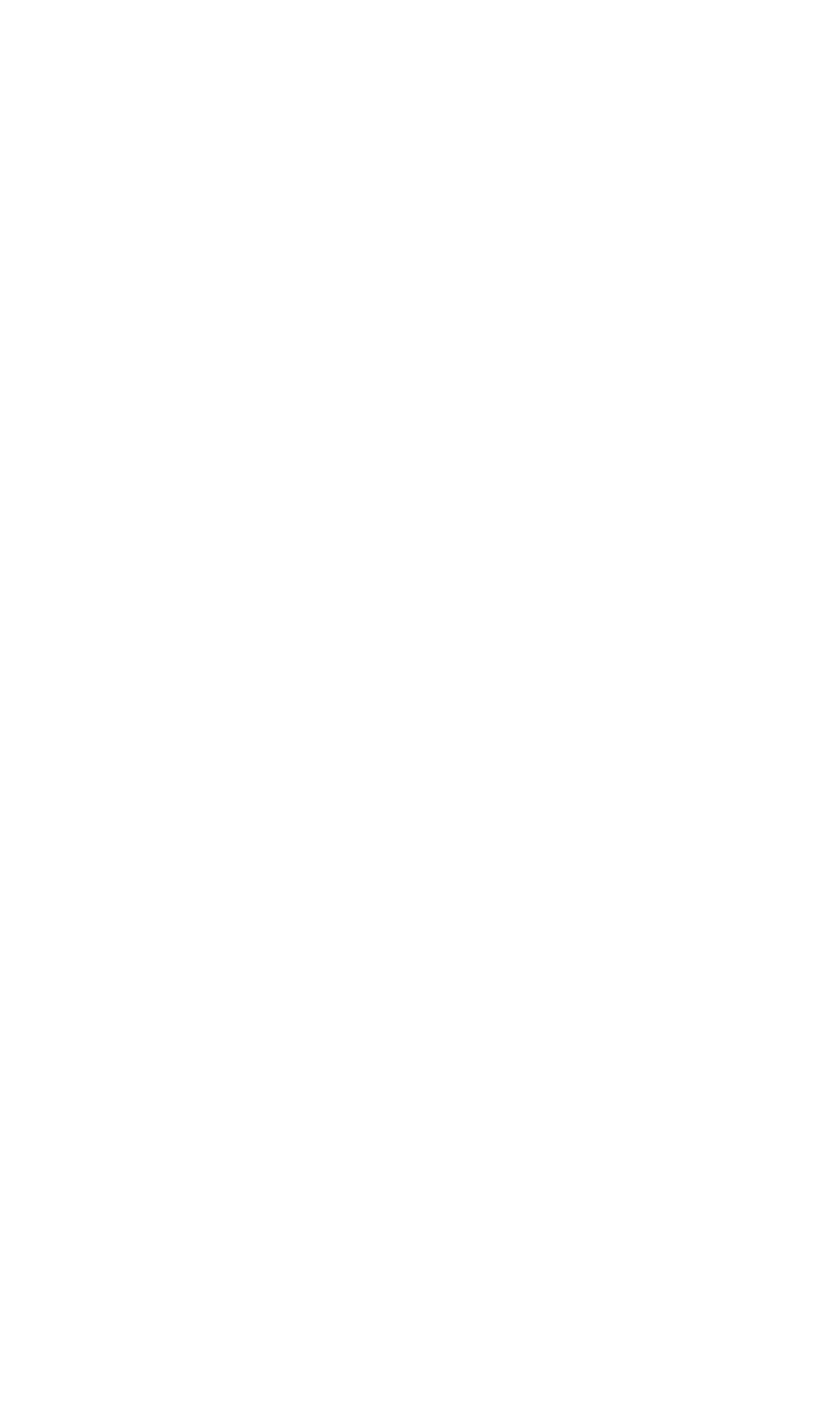### Health Care System

1. The basis for the reform of the health care system in Serbia was set in 2002 in the documents Health Care Policy and the Vision of Health Care System Development and then the Strategy and Action Plan of the Health Care System Reform until 2015. The most important system laws were adopted in the mid-2000: The Law on **Medicines and Medical Devices** (2004), Health Care Law, Health Insurance Law and Law on Health Workers' Chambers (December 2006) as well as several sector laws: Law on Protection of the Population from Communicable Diseases and the Sanitary Inspection Law (2004), Law on Drugs Precursors and the Red Cross Law (2005). A certain number of bylaws (rulebooks) are still in the process of making. The Health Council was not set up due to the delay in the constitution of the health workers' chambers that are appointing their representatives to this body. That is why the Health Care Development Plan and Program that the Assembly is supposed to adopt was not passed.

2. In the period 2002–2008 **numerous multi-sector strategies** that affect the health care system development were adopted.<sup>19</sup> Besides those, there are strategic documents that directly determine the health system development such as the National Strategy in the Fight Against HIV/AIDS (2005), Strategy for Youth Development and Health (2006), Tobacco Control Strategy (2007) and Mental Health Development Strategy (2007) and two national programs – Program for Protection of the Population from Communicable Diseases from 2002 to 2010 (2002) and Program for Protection of the Population from Tuberculosis (2005). A few of the strategic documents of the Ministry of Health have been prepared but not adopted: Strategy for Provision of Adequate Quantity of Safe Blood and Blood Products, Public Health Strategy, Safe Food Strategy, National Strategy against Drugs and Alcohol and National Strategy for Prevention and Control of Mass Non-infectious Diseases.

<sup>19</sup> Poverty Reduction Strategy (2003), Action Plan for Children (2004), The Roma Action Plan formulated within the Strategy for Integration and Granting New Authority to the Roma (2005), Strategy for the Elderly (2005), Strategy for the Youth (2008) and Strategy for Prevention and Protection of Children against Harassment (2008).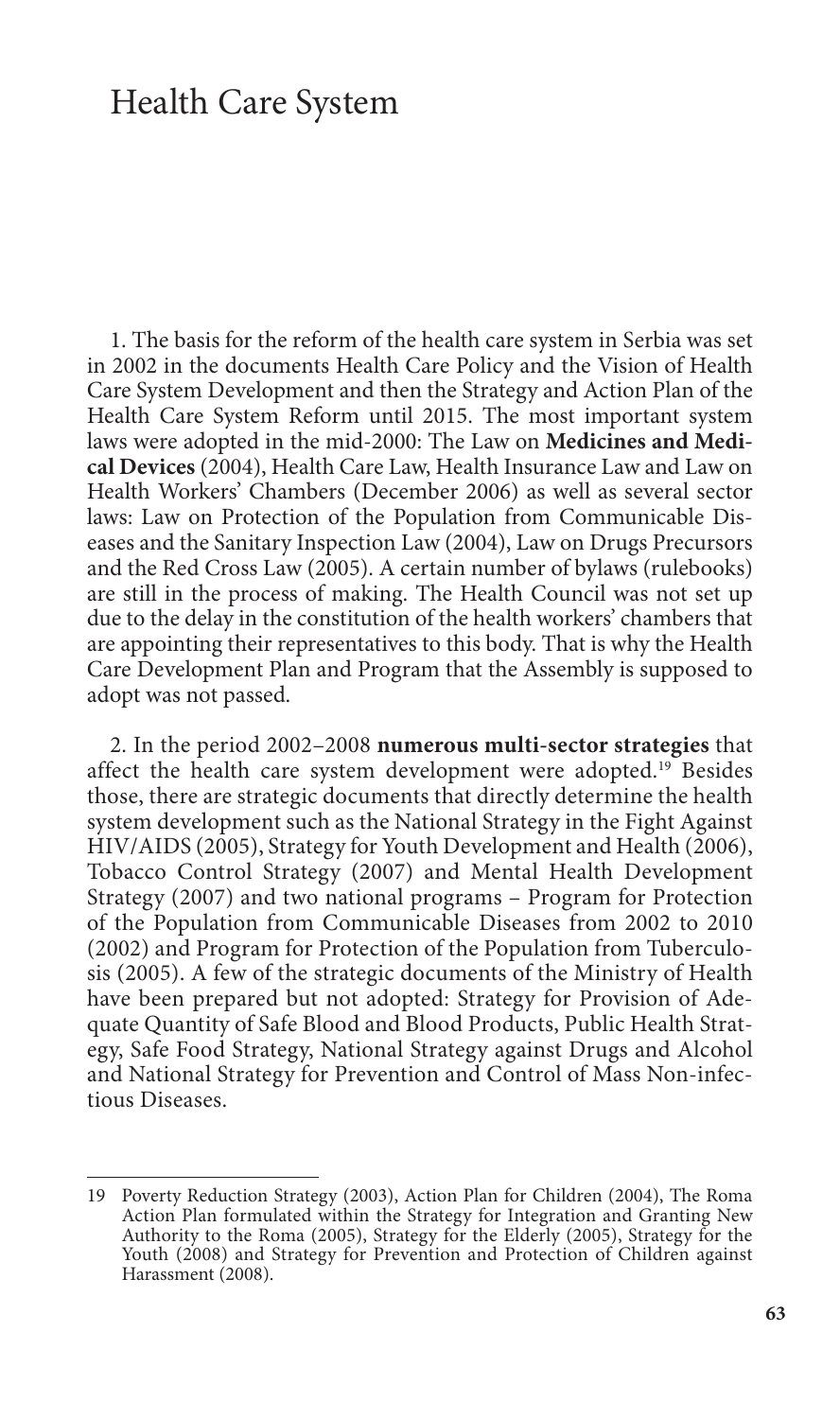3. So called *preventable and premature mortality* is dominating the death of the citizens of Serbia. According to the data from 2006 the leading causes of death are related to cardiovascular diseases (56.1%) and malignant diseases (21.5%), injuries, poisoning and consequences of external factors' activities (4.4%) and symptoms, signs and pathological clinical and laboratory signs (3.1%) which are all diseases and conditions that could be prevented by timely activity of the health care service and they affect the people in the most productive period of their lives. This kind of mortality structure indicates, among other things, the quality of health service work as well as the attitude of the population towards its own health. Among the *health risk factors*, the most significant individual risk factor is smoking, followed by physical inactivity, insufficient intake of fruit and vegetable, high blood pressure and high cholesterol level in the blood.20 The health survey of the Serbian population including 6,156 households in 2006 indicated the reduction in smoking frequency by 6.9% compared to 2000, increase of physical activity, increase in high blood pressure frequency, increase of alcohol consumption, riskier traffic behavior but also better knowledge of health risks and more frequent monitoring and counseling in the state health institutions regarding the risk of chronic non-infectious diseases.

4. One of the fundamental health policy goals is to have a **patient/ beneficiary in the center of the health system**. A person to protect the patient's rights has been appointed at the institution level, the rights and obligations of the patients have been better defined in the new Health Care Law and there were several national campaigns for promotion of these rights ("You are Entitled"); also better communication was established between the health workers and health service beneficiaries ("Health Comes with a Smile"). Recently a "white telephone" has been introduced in the Ministry of Health for questions, complaints and comments of the beneficiaries. The satisfaction of the beneficiaries with the health service work monitored for four years through the national survey has increased, more in the primary than in secondary health care. The health institutions, HIF and the Ministry of Health improved transparency of their work by setting up and regularly updating their websites.

5. The health care system in the state sector is characterized by a **welldeveloped network of health institutions on the primary health care level** (PHCs, health stations and ambulances), **secondary** health care level (general and special hospitals) and **tertiary** health care level (clinical-hospital centers, clinics and clinical centers). The reform of provision and delivery of health service to the population included, first of all, the reconstruction of health institutions, equipping them with modern equipment,

<sup>20</sup> Disease and injury burden in Serbia, 2003.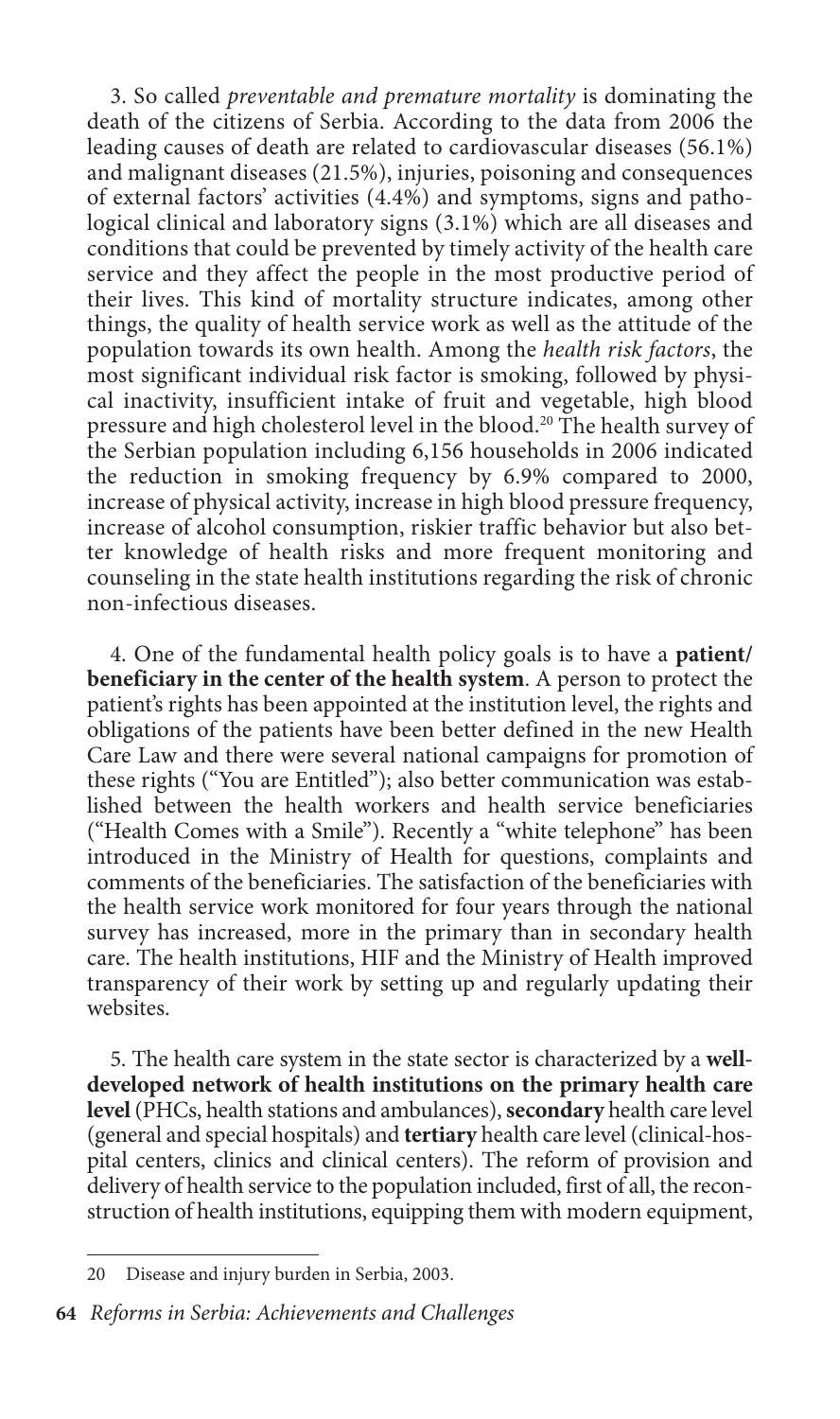network rationalization regarding the health institutions and the number of available beds, and then the improvement of the quality and efficiency of the work. At present the working conditions of the health system employees are significantly improved, all the necessary equipment has been purchased, especially the equipment of high technological value (ultra-sound scan, laboratory equipment, angio-halls, scanners, magnetic resonance and other); there is a better definition and division of the institutions according to the health care level; the rationalization of the number of available beds has been executed and there was the introduction of monitoring and ranking of the health institutions according to the results concerning the continual improvement of the health care quality. The so called curative orientation in health service delivery was substituted with health promotion and disease prevention through the establishment of health centers for prevention within the PHCs, development of programs for prevention of risk behavior and early detection of the most common diseases, as well as strengthening of public health. A significant reform was conducted in dentistry by keeping only child and preventive dentistry and emergency interventions within the state sector. The costs of other dental services have been transferred to the citizens.

6. **The private sector** still lags greatly behind in regulation and control. There were some small steps in recognizing the medicines issued on prescription in private practice, the contracting process for diagnostics services for which there are long waiting lists is in progress (scanner and magnetic resonance) as well as therapy services, like IVF. Still there is the important issue of its more complete functional and financial integration into the health system.

7. **Health staff development and planning** was one of the reform priorities. The state health sector had a total of 108,975 employees in 2007 which is by 17.2% less than in 2000. The reduction was achieved by rationalization through the voluntary lay-offs with severance packages for over 14 thousand workers. The consultant hired to analyze the human resources in the health system of Serbia estimated that there was a good provision of all medical profiles to the population and that there was a surplus of doctors of 10% (compared to the work performance) and a 25% surplus of non-medical workers of uneven geographical distribution which cannot be explained by demographic characteristics of the population or their health problems. Moreover, it was pointed out that the professional roles and responsibilities of the employees were rigid, the planning was centralized and based on obsolete norms, and the skills and trainings of health workers did not comply with the changes in the system.

8. The number of unemployed doctors has increased, despite the employment of 200–300 doctors and 700 nurses a year. On the other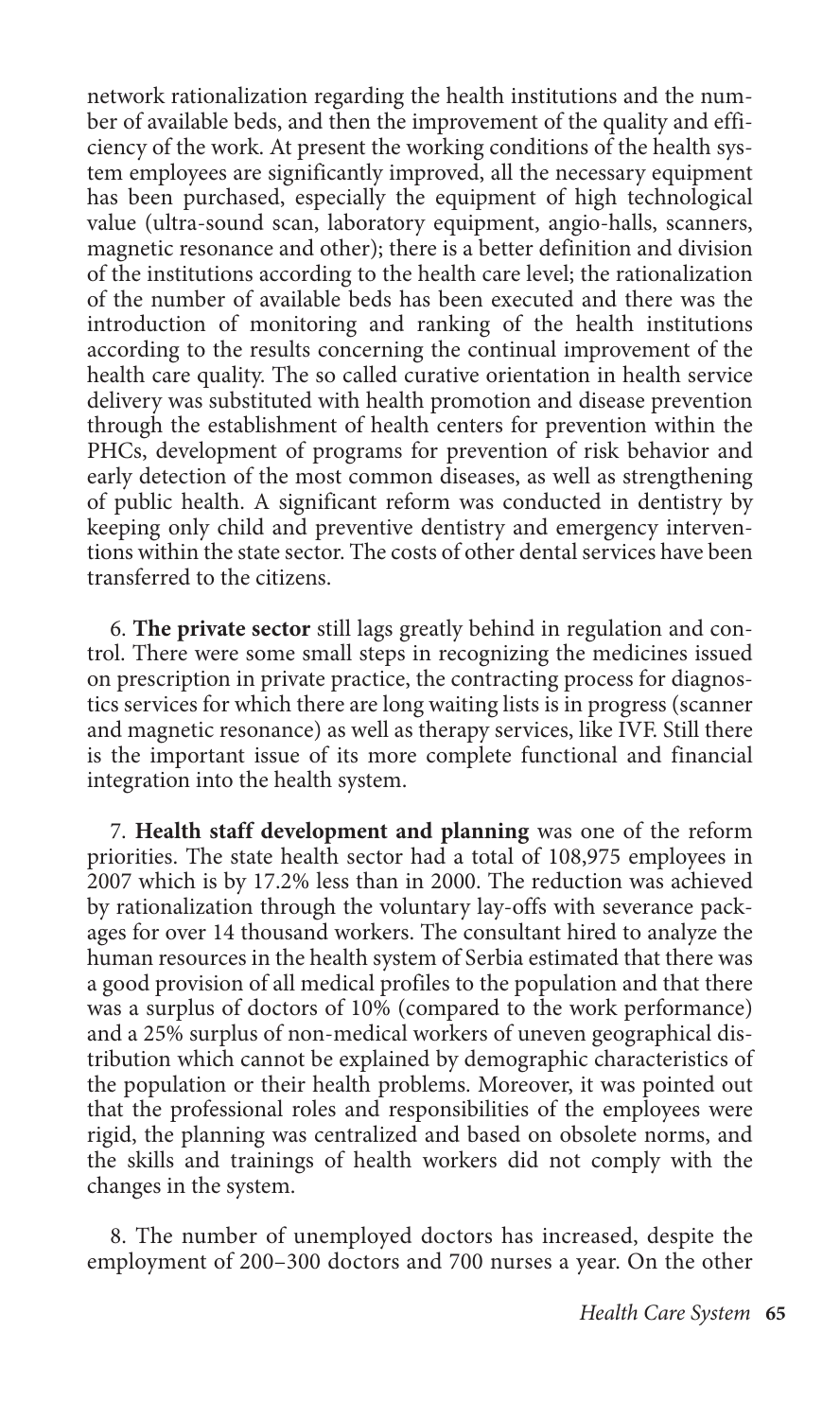hand, due to the "rationalization" process there is a demand for some other medical profiles (radiologists, anesthesiologists, cardio surgeons) as well as medical nurses for providing care in hospitals. There has not been a significant unemployment reduction due to the uncontrolled inflow of all medical profession profiles. According to some estimates, three to four times more people are being educated than the system actually needs. Unless the need for staff is carefully planned on the government level (and *numerus clausus* introduced) and unless there is some change of how the faculties and schools are financed, it will not be possible to solve the current unfavorable situation. The productivity of the people employed in the system does not match the investments so far, i.e. according to the results of the analyses, the increase in the coverage of population by health workers is not accompanied by better performance or more significant health improvement of the population.

9. In the last several years considerable means were invested in various forms of education and training of the health workers, especially in the public health sector (Public Health School Center was opened at the Faculty of Medicine in Belgrade) and the EU has granted funds in the amount of 5 million Euros to establish a national center for education in the area of health management. By establishing health workers' chambers the process of licensing was regulated and initiated. Professional satisfaction of the employees has increased based on the national survey in all the state health institutions, especially the satisfaction with the conditions of work, equipment and relations between the people. They are still dissatisfied with their income although the employee salaries in the health care system have considerably increased in the last period.

10. **Financing the health care system** is a critical point in the health care system reform in Serbia. The share of the overall costs for the health care in the domestic product was 7.6% in 2007 and it has slightly increased since 2000 (table 1). The per capita health care cost increased from 131 Euros in 2003 to 230 Euros in 2007 (the estimates say it will be 255 Euros in 2008). The IT system development in the republican Health Insurance Fund (HIF) resulted in the establishment of the insuree database and better control of costs and sick leaves. All debts were settled in 2007 and the financing of health institutions was stabilized. The medicines and medical supplies procurement was improved and the number of medicines from a so called "positive list" has doubled since 2004 (700 generic medicines). Around 1.2 million citizens of Serbia have no insurance and not enough money is allocated from the budget in order to provide the health care standard that 6.5 million health insurees and members of their families have, which badly affects the equity of the health care system and availability of health service to these vulnerable groups (uninsured, refugees and internally displaced persons).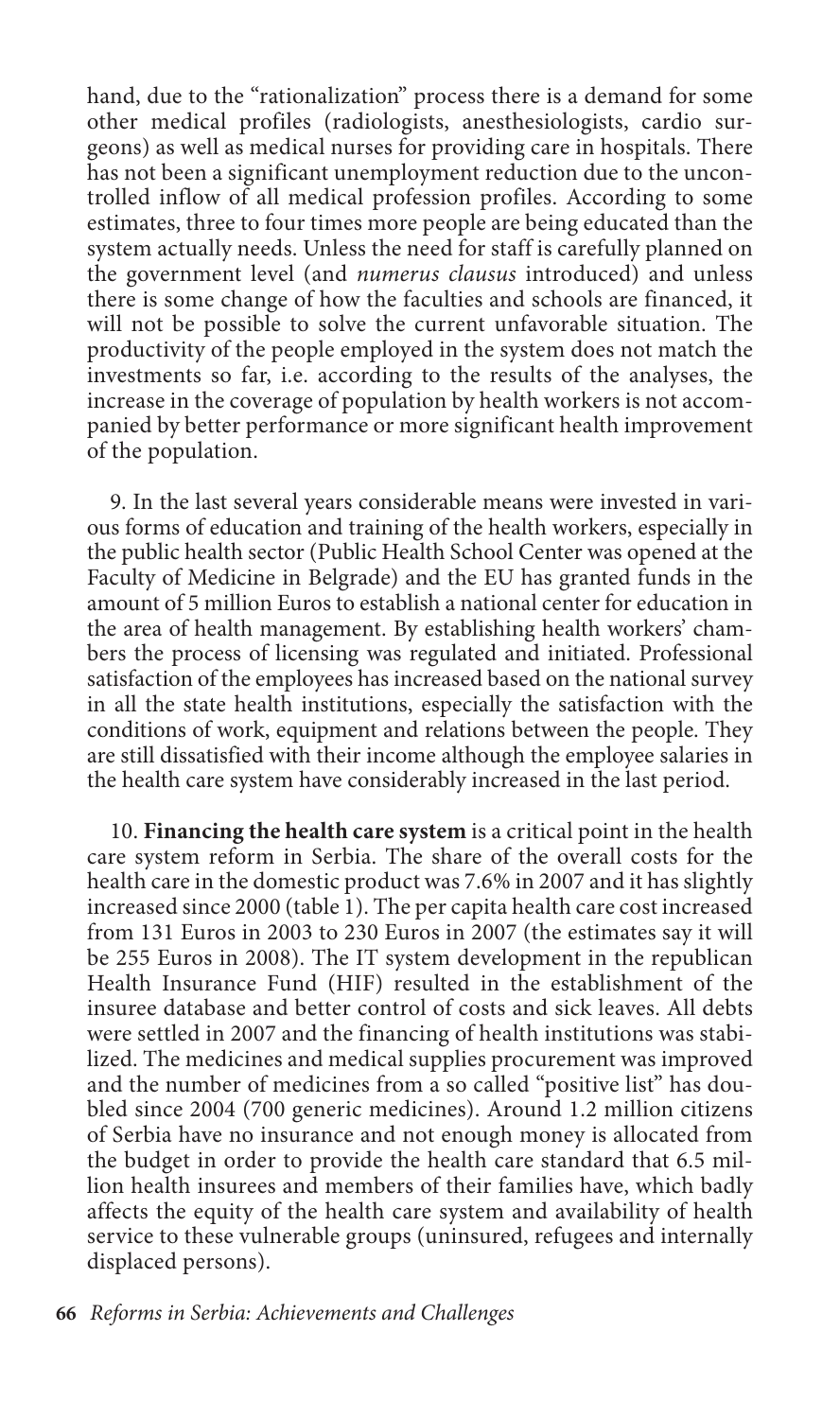| <b>Selected indicators</b>                                                     | 2000 | 2001 | 2002 | 2003 | 2004 | 2005 | 2006 |
|--------------------------------------------------------------------------------|------|------|------|------|------|------|------|
| Total health care<br>expenditure as a % of<br>GDP                              | 7.1  | 7.3  | 8.3  | 8.3  | 8.0  | 8.0  | 7.6  |
| External resources for<br>health care as a % of<br>GDP                         | 1.1  | 1.2  | 0.5  | 0.5  | 1.3  | 0.5  | 0.8  |
| State health care<br>expenditure as a % of<br>total expenditure                | 67.4 | 66.0 | 70.7 | 72.4 | 71.6 | 71.9 | 71.0 |
| Private sector<br>expenditure as a % of<br>total expenditure                   | 32.5 | 34.0 | 29.3 | 27.6 | 28.4 | 28.1 | 29.0 |
| "Out of the pocket"<br>spending as a % of the<br>private sector<br>expenditure | 85.2 | 85.3 | 85.3 | 85.3 | 86.4 | 86.7 | 86.7 |
| Total per capita health<br>care expenditure (Euros)                            | 51   | 84   | 131  | 170  | 199  | 2.12 | 247  |

#### **Table 1 The health care expenditure in the Republic of Serbia from 2000 to 2006**

*Data source*: The National Health Account (NHA) sub-project of the World Bank "Health Project in Serbia," Ministry of Health of the RS, Belgrade, 2003–2008

11. One of the priorities in the following period is definitively the **change in the health system financing**. Unless there is change in the financing, so that money does not follow the existing structure and staff but the patients' movements through the system, there will be no increase in the efficiency and quality of work as the most important intermediary goals of the health system. There were no considerable improvements concerning the payment of service providers for their work. As a result, there is low efficiency and productivity of work as well as a lack of incentive for improving the quality of the service provided to the citizens. At the primary health care level a doctor of choice is introduced as a "gatekeeper at the entrance to the system" and he will be paid according to the number of beneficiaries who decide to be treated by him. Capitation formula is being developed for several years with the support of the World Bank and the EU projects. At the secondary health care level a hospital payment system is being developed according to the model of similar diagnostic groups, but this process is still in progress, also with the World Bank's support. The primary health care is much more interested in the introduction of changes in the manner of payment of the health service providers for their work while changes at the secondary and especially tertiary health care are accompanied by much greater resistance.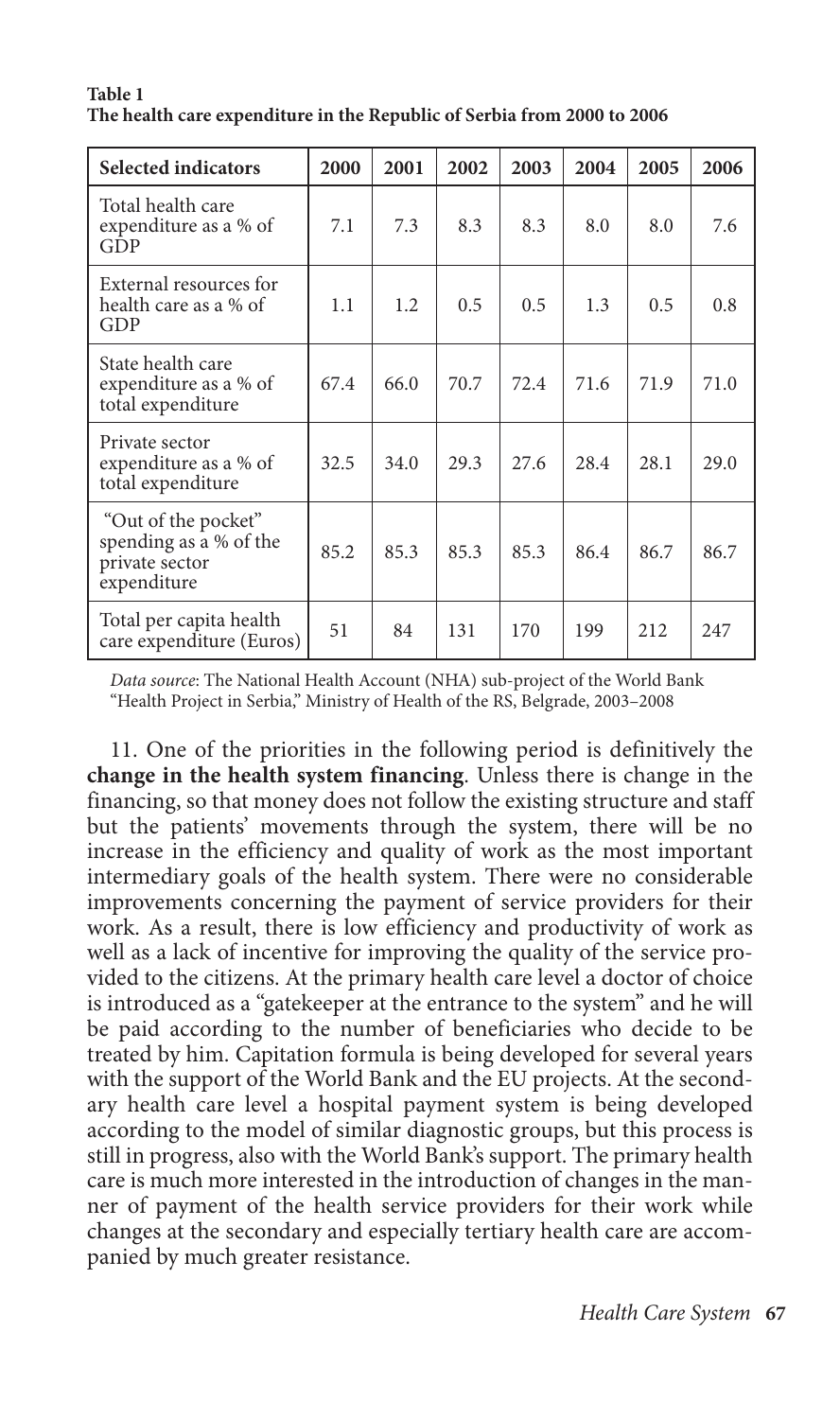12. The operation of the National Health Insurance Fund should be considerably improved by strengthening the control and regulatory functions (control of the contribution payments is not within their mandate), especially at the level of subsidiaries the work of which is still insufficiently transparent. The population is getting old which will additionally burden the health funds. Thus, it is important to formulate strategies for obtaining financial means from other sources. So far, one dinar from every pack of cigarettes sold is the only additional source of financing the health care and it is spent for stimulating the promotion of health and prevention of smoking (1/3 of the total fund), purchase of anti-tumor drugs (1/3) and equipping the angio-hall (1/3) for improved diagnostic of cardiovascular diseases. One of the priorities is financial protection of beneficiaries from "out of the pocket" payments that can affect their standard of living, especially the vulnerable groups whose access to health service might be jeopardized. Thus, according to the new *Rulebook on co-payment (personal participation of insured persons in the health care costs)* the poor people who earn less than the minimum personal income are exempt from paying. The current political environment implies that the emphasis will be on the social justice and greater socialization of all risks which could slow down the changes in the area of financing.

13. Inclusion of the private sector in the health system will partially be realized through the development of a voluntary health insurance. The founding document is being prepared although it is still not certain whether this type of insurance will be a part of HIF or an independent institution. The licensing of health workers will provide an insight into the exact number of full-time employees in the private sector which is about to be better regulated although it was not identified as a priority in the health system development. The attempt to include this sector into the continuous quality improvement program failed although the reporting on the health service utilization and registered morbidity has improved. The private sector of the health system is subject to regular inspections in the last couple of years.

14. **Priorities of the health care system reform concerning the level of health system management** (so called good business practice) are advancement of management on all levels, especially better control mechanisms and greater accountability for the needs and expectations of beneficiaries, above all the non-medical expectations relating to satisfaction, better communication and enforcement of health care rights. The fight against corruption is also found in this group of priorities, especially charging for the services from mandatory insurance and transferring the patients to the private sector, as well as strengthening the inspection service for better quality control and work efficiency.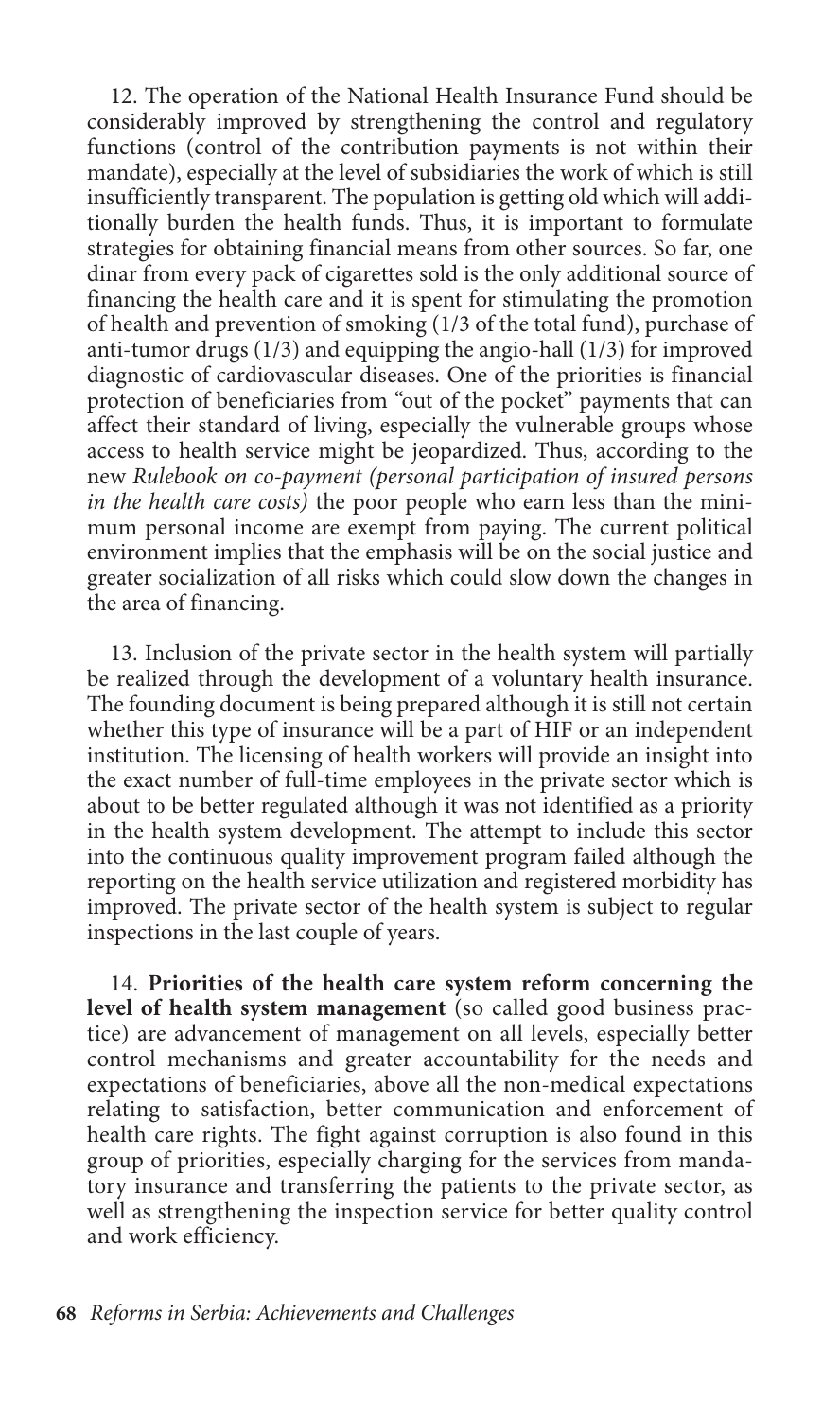15. **Promotion of health and prevention of diseases** on all levels should be the basic strategic orientation for the improvement of health of the citizens of the Republic of Serbia having in mind that a lot has been invested into buildings, equipment and provision of medicines and medical devices. Development, careful implementation and evaluation of programs for prevention of risk factors, prevention, eradication and control of mass non-communicable diseases, screening, especially malignant diseases with timely and efficient treatment and rehabilitation – all those are just initiated activities and the results of their effect on people's health will be visible in the future.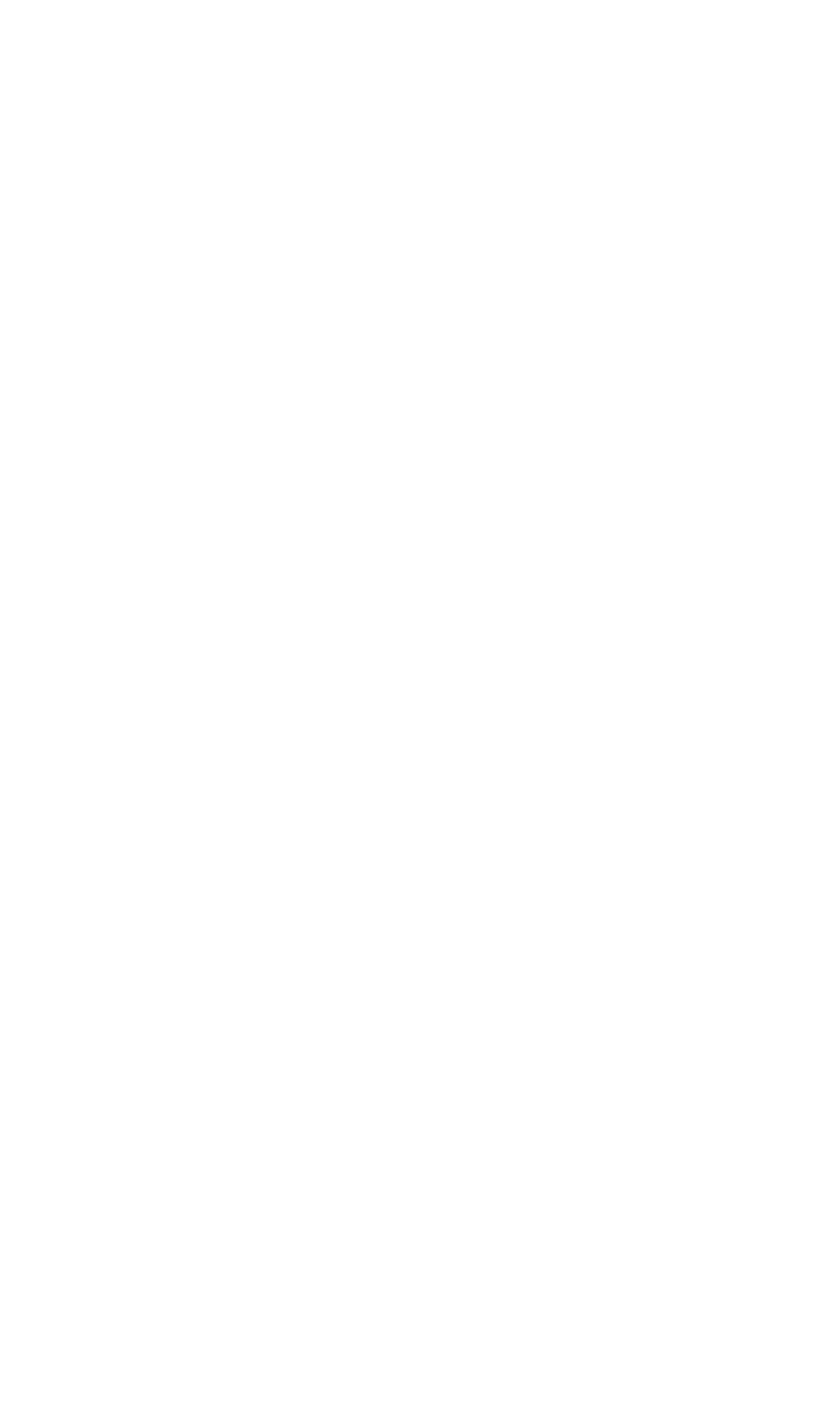### Social Protection

#### **The reforms so far**

1. After the changes of October 5, the social security network was completely ruined, so the first activities in the social protection were directed to stabilizing the system. With considerable donor support the servicing of debts accumulating for many years has started, as well as establishing regular payments of remuneration, renovating the homes for beneficiaries' accommodation, etc. The long-term strategic orientations were formulated through the inter-sector and sector strategies, and above all through the Poverty Reduction Strategy (2003) and Social Protection Development Strategy (2005).

2. **The system of remuneration** was considerably altered by the legal amendments in the first years of transition. The Law on Financial Support of Families with Children (2002) and Amendments to the Law on Social Protection and Provision of Social Security of the Citizens (2004) brought about the annulment of differences in criteria for allocating the remunerations and the introduction of the single absolute poverty line on the republic level, providing the maintenance of actual remuneration value by indexing the cost of living, with continual access to rights. Moreover, the amount based on the right to have third parties' care and assistance for old and disabled persons was greatly increased, especially for the beneficiaries with the highest degree of disability. Along with that the measures of social policy were separated from the measures of population policy. Child allowance was defined exclusively as a social policy measure, the universal right to child allowance was revoked, the amount of the allowance became the same regardless of the order in which the children were born and better targeting of the poor was provided by precisely defining the income and assets that are taken into consideration in identifying the right. The families with children with special needs, self-supporting parents, foster parents and guardians were put in a much favorable position. Parental allowance (a one-off cash benefit given at the birth of a child) is introduced as a birth incentive measure.

3. While the number of financial family support (MOP) beneficiaries declined during the 1990-ies, mainly as a result of the fact that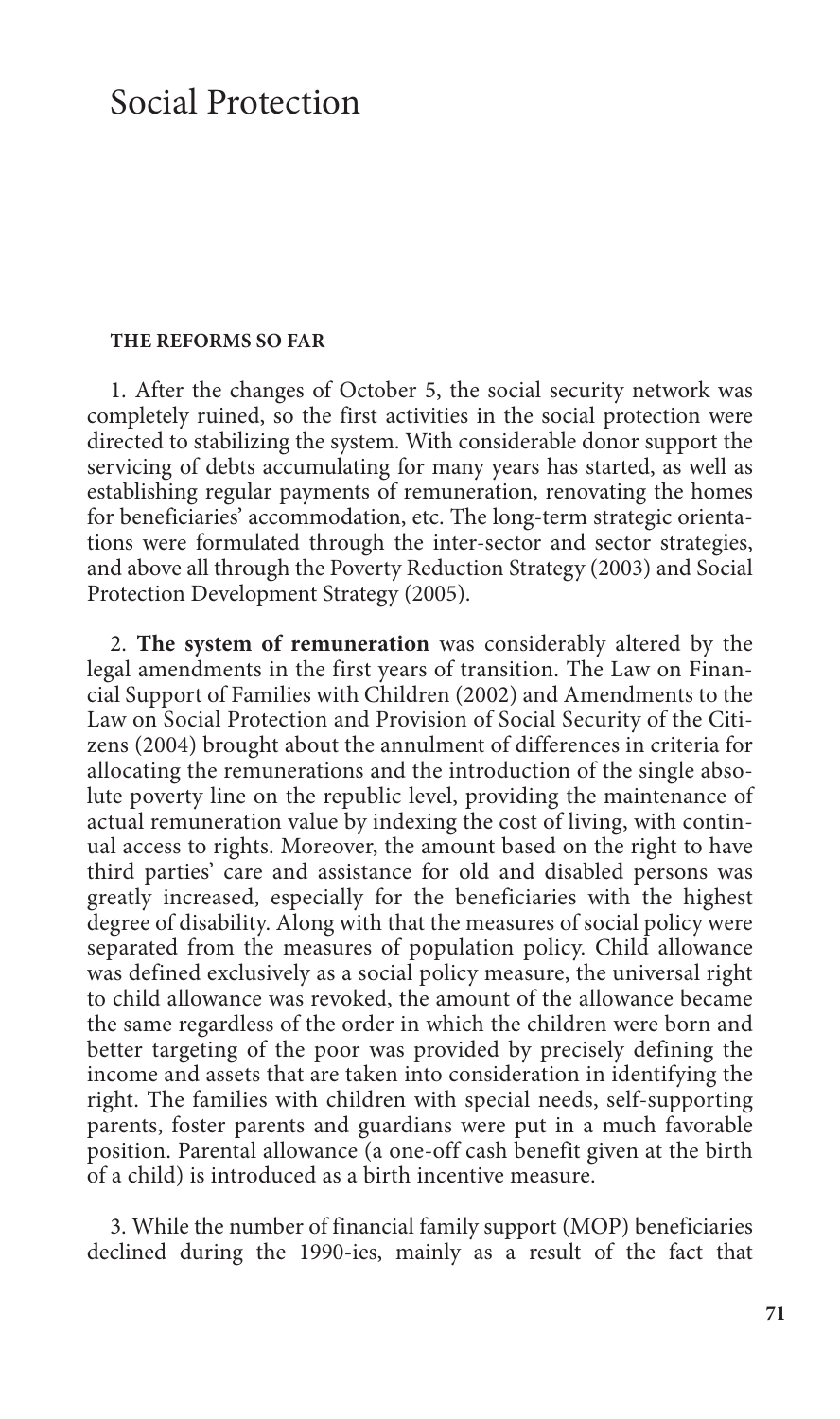remunerations were not regularly paid, the number of beneficiaries has grown after the year 2000, especially after the adoption of new legal solutions which were directed to that goal. According to the 2007 data over 50 thousand families receive the financial family support (MOP), which is approximately 130 thousand individuals. Over 3 billion dinars (only 0.12% of GDP) was allocated for this purpose from the budget. The average monthly amount was around 5000 dinars per family, and 2000 dinars per individual. Along with the funds from a national level, almost all municipalities in Serbia pay the so called one-off pecuniary aid, mainly to the same beneficiaries. The beneficiaries of financial family support with children have the right to receive the child allowance at the same time.

4. Contrary to these developments, the number of child allowance beneficiaries has declined as expected, in accordance with the new policy and it decreased from 590 thousand in 2001 to 430 thousand in 2007. At present the child allowance is 1700 dinars per child (the increased amount is 2200 dinars), and the overall financing cost is 7.6 billion dinars (0.3 % of GDP).

5. The latest Living Standard Measurement Survey in Serbia indicates that the changes allowed better targeting and aiming at the poor and that the efficiency of the social programs providing for most of the total spending of the poorest households has increased.<sup>21</sup>

6. There were two mechanisms for the implementation of reforms in the **social welfare service** area: reform projects and special funds for financing the projects at the local level. First the Fund for Financing the Associations of the Disabled Persons was established (2002) and then the Social Innovation Fund (2003); both as mechanisms for the alternative social welfare development, changes at the local level and the introduction of the NGO sector in service delivery. Both funds represent the mechanisms of decentralization and reform of the system since they finance the projects at the local level and new alternative services that are not a part of the system or are not developed enough. As a result of reform efforts in the service area there was a considerable increase in the number of children in foster families (from 1600 in 2001 to almost 4000 children in 2007, whereas there are only 750 children in the homes for children without parental care compared to over 2200 before the commencement of reforms); there was an increase in the number of beneficiaries of home care and assistance, day care for children and adults with disability; also the protected housing development has started, as well as personal assistant service and shelters for the victims of family violence. In the previous

<sup>21</sup> Statistical Office of the Republic of Serbia, World Bank, DFID, Living Standard Measurement Survey – Serbia 2002–2007, 2007, page 76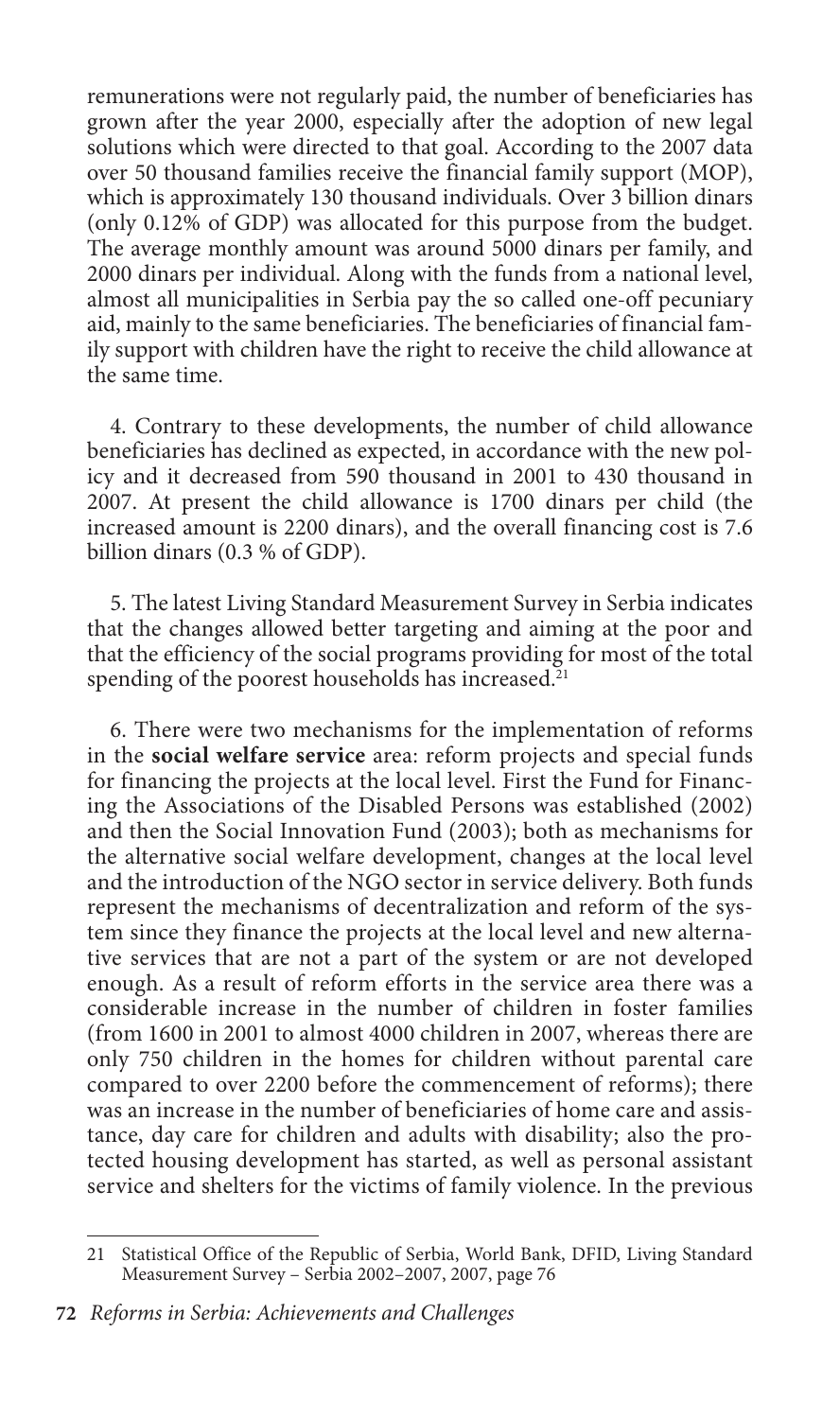year there was an improvement in the design of the minimum standards of social welfare service as well as in the support and monitoring mechanisms. In over two thirds of the municipalities in Serbia the design of the plans for social welfare development is in the final phase, well supported by the donors.

### **Strategic orientation of further changes**

It is necessary, in the medium-term, to examine the **cash benefits,**  both from the aspect of targeting and administrative procedures and the aspect of census adequacy and the amounts of the benefits alone. The earlier surveys clearly showed the flaws of both institutes, for example, the right to child allowance of the families with children which are not poor (mistake of inclusion), excluding the right to financial support of poor families (mistake of exclusion), inadequate equivalency scales in the system of financial family support that are in favor of small households, excessive requests concerning the administrative procedures which, on one hand, include the elements of self-targeting, but on the other hand, create an obstacle for many of the poorest families to enforce their rights to cash benefits. In line with the redefined role of the social work center it is necessary to resolve the dilemmas concerning the identification of the administrative procedures for the enforcement of rights and further IT strengthening, both on the local and national level, in order for the system to function better.

7. Strategically, one of the important issues in this area is the inclusion of some form of active participation of cash benefits beneficiaries. The active participation can have different forms and it can be individualized, up to the level of a single beneficiary. In principle, it includes the conditioning of aid, but it can also mean additional amounts of cash benefits for certain forms of conditioning. Determining the amounts of additional benefits in case of a job engagement is surely one of the greatest challenges in designing the activation schemes. Depending on the identified basic problem the beneficiary may be referred to public works engagement, to retraining and additional training, to attend the adult education program but also to family therapy, therapy for addictive diseases etc. Within the child allowance institute it is possible to provide for high school children to enforce their right to child allowance not only if they attend the classes regularly but also if they attend the unpaid programs to gain practice and working experience, to have additional schooling, to belatedly finish the primary school etc. It is also of importance to carefully identify the beneficiaries who could be temporarily or permanently exempt from these programs, for example pregnant women and self-supporting parents with small children, individuals taking care of a severely disabled household member etc. Designing the activation schemes is a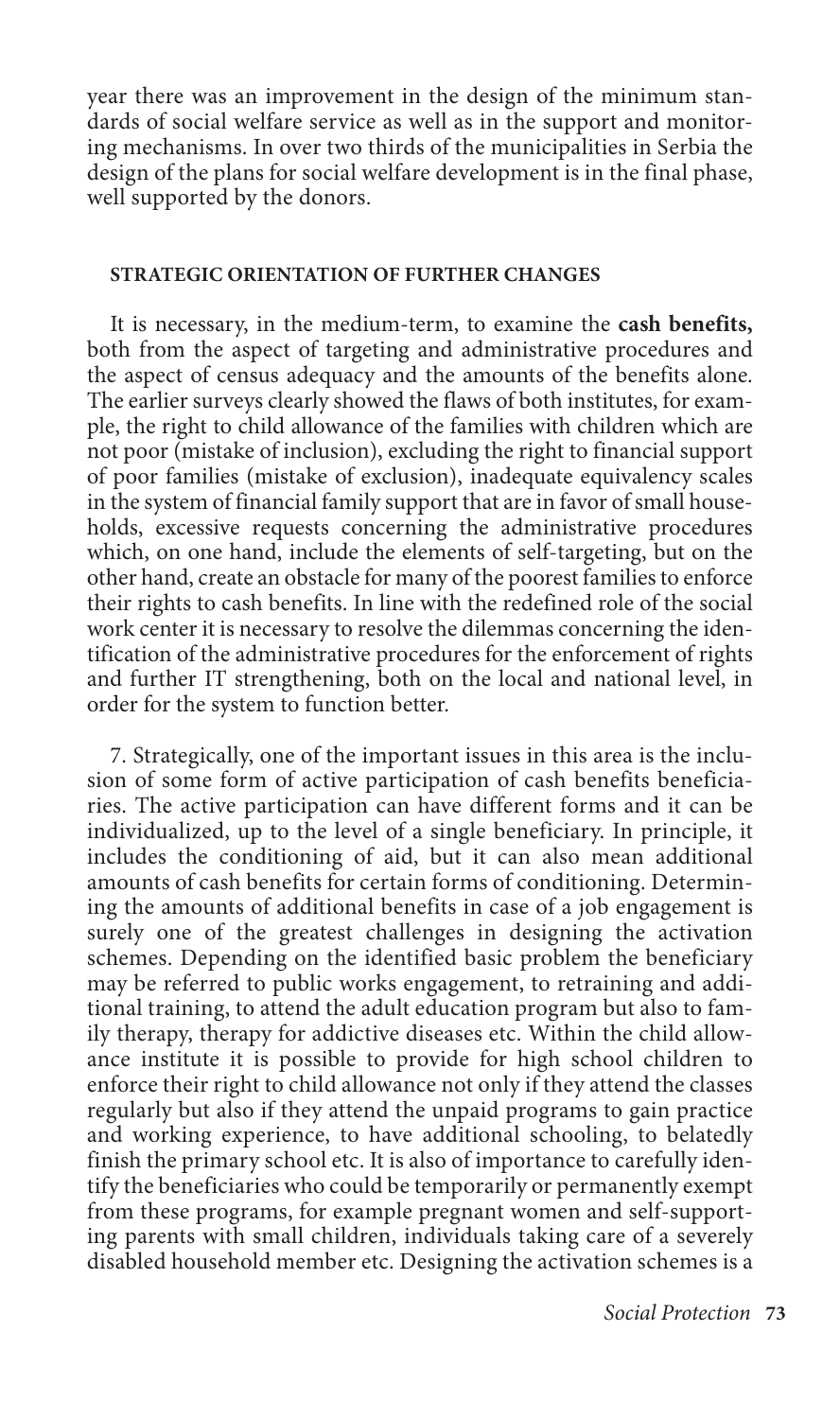special challenge having in mind the accessibility of certain services necessary for the implementation of programs on the local level. Including the activation elements into the social assistance scheme should contribute to the better targeting of cash benefits beneficiaries, exclusion from the "rights" of those engaged in gray economy, but also in the social inclusion of the most vulnerable groups. It is of great importance that the formulation of activation programs for social welfare beneficiaries is harmonized with the appropriate programs designed for the unemployed, both on the strategic and implementation level. It is also necessary to properly define the roles and cooperation between the local self-governments, social work centers and the national employment service.

8. Decentralization, deinstitutionalization and further development of alternative social welfare services remain the most important strategic development orientations in the **area of services.**

In the medium-term one can primarily expect the decentralization of competence in the area of services of residential protection of the old to Vojvodina and Belgrade. There is an option to transfer this competence to other cities in Serbia as well. In the same period one can expect the completion of reform processes in the protection of children and youth without parental care which would allow for this competence to be decentralized in the same manner.

9. Deinstitutionalization and further development of alternative social welfare services must be considered within the uniform reform efforts. Both processes are also inseparable from the process of institution transformation, in order to ensure that the resources trapped in the residential institutions do not represent an obstacle but an integral part of the system change. Further reforms include the reduction in the share of institutional protection, significant improvement in the quality of institutional protection for those beneficiaries for which it is still necessary and strong development of all alternative services forms. The objective of the medium-term reforms is for these so called alternative services to become the main form of protection and for residential protection to become a short-term solution, the last option.

10. The further development of alternative social welfare services includes the provision of additional funds for their financing from a national level. In the long-run, it is obvious that financing of the social welfare services within the local government's mandate has to be continuously supported in a regulated way from the national budget at the central level. Instead of being unmarked, these transfers should be earmarked in order to ensure that they are not spent for other purposes but exclusively for social welfare. At the same time, it does not mean that every dinar would be earmarked according to the type and scope of the service it should be spent on. The transfer amount could be formulated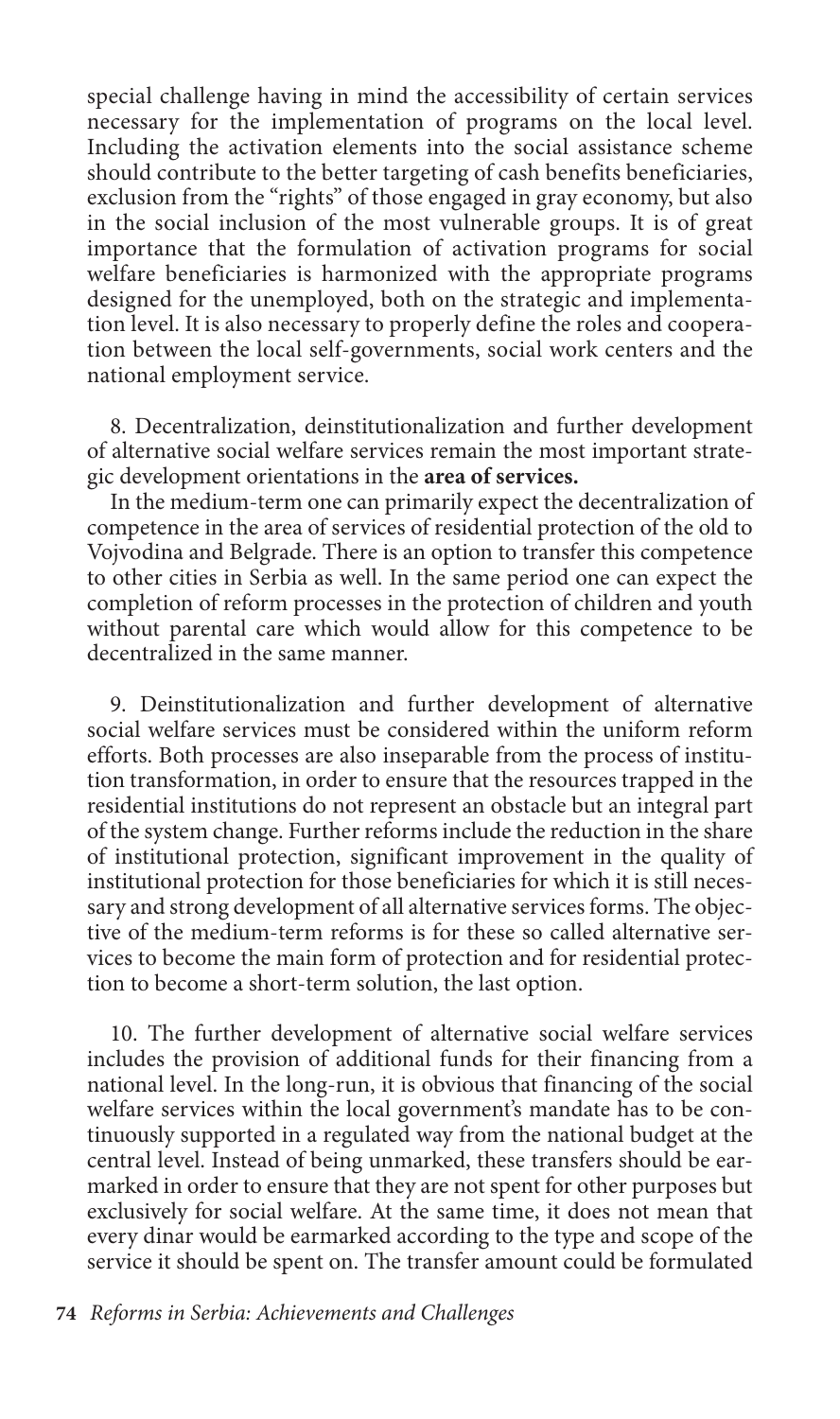so that it is allocated to the municipalities on the basis of a formula that would consider the per capita fiscal capacity of the municipality but also the need for social welfare services. Due to the limited budgetary capacity in the medium-term, the additional funds from the central budget intended for the social welfare service development could be transferred only to less developed municipalities, for example, those whose local budget is below the national average and all in a form of some sort of complementary grants. Coming back to the topic of decentralization within this context, the main issue of social welfare service decentralization is not just the issue of "lowering the competence" from the central to the lower levels of government but it is also the issue of encouraging development of those services that are already totally within the local self-government mandate and the development of which is the ultimate strategic goal that needs to enable the advancement of the situation for certain vulnerable groups.

11. In the area of service delivery it is necessary to ensure the separation of the role of the service buyer/financier from the role of the service deliverer, to stimulate competition and include the non-governmental stakeholders in the service delivery area, to solve the issue of beneficiary participation in the service cost in a more rational way etc. At the same time, it is necessary to formulate and clearly define the new role of the social work centers and their function in the system. In the medium-term, Serbia should finalize the establishment of all regulatory mechanisms that are the necessary precondition of the further social welfare development: formulating the minimum service standards, rules for licensing and accreditation of the service providers but also the strengthening of control mechanisms on the national and local levels. Strengthening of the professional capacity is a particularly important precondition for the accomplishment of all strategic goals of social welfare.

### **Passive and active labor market policy**

1. **The loss of a huge number of jobs** in the state-owned and socially-owned sector was an expected result of transition and commencement of privatization process in 2001. The challenge facing the economic policy makers was twofold. On one hand, it was necessary to provide a sufficiently generous compensation for the workers facing the loss of their jobs so as not to jeopardize their existence while they are unemployed, as well as to ensure the political sustainability of the reforms. On the other hand, it was necessary to increase the chances for employment of the unemployed people, both by improving their relative chances through participation in the active labor market programs and by stimulating greater employment opportunities in the economy as a whole.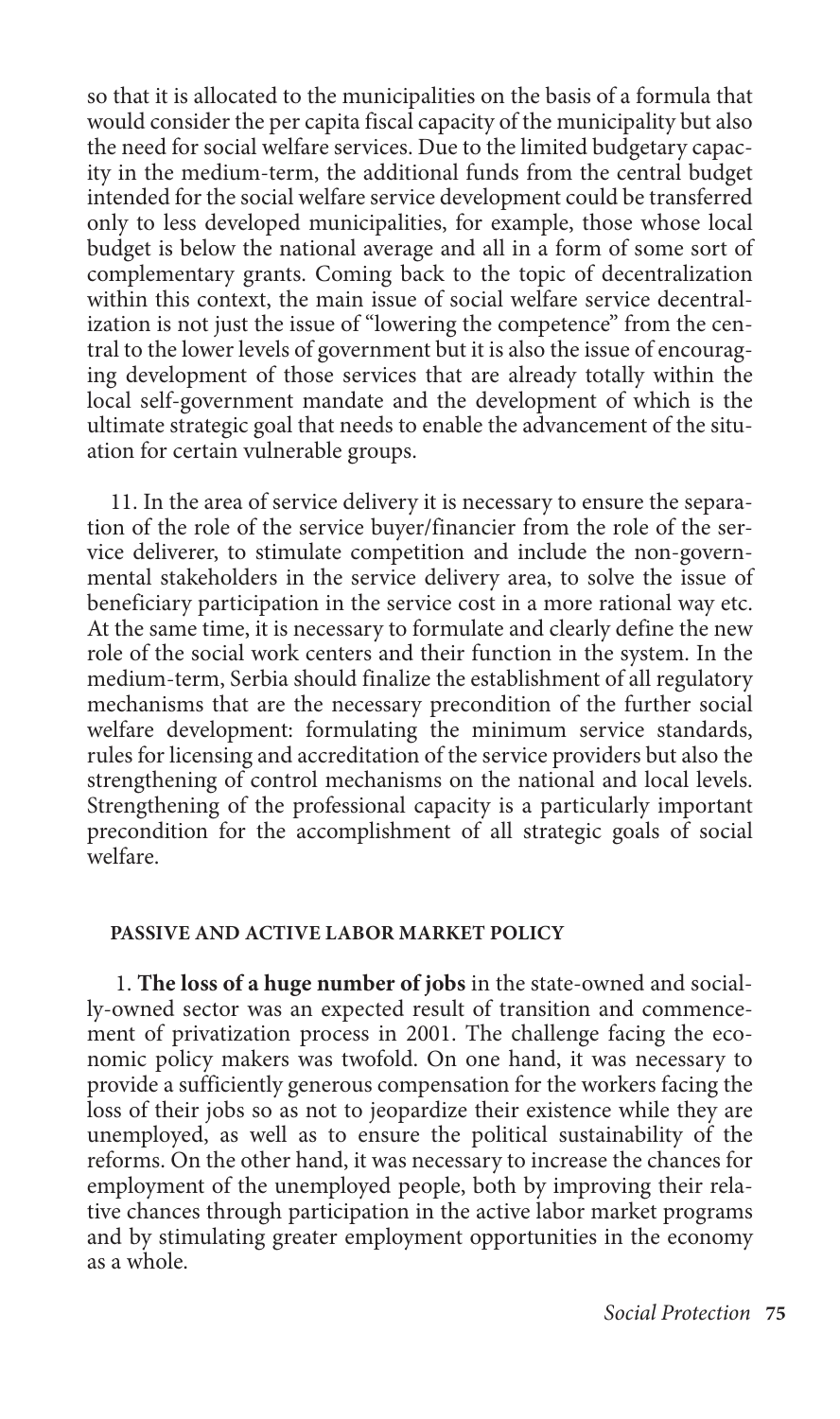2. Generally speaking, greater success was accomplished in temporary financial provision for the workers who lost their jobs than in their re-employment. However, the costs of the unemployment benefit and severance were very high and were growing over the observed period and the efficiency of their usage was questionable. Relatively small funds were spent on the active labor market policy and its range was limited. Broadly speaking, there was no consistent employment policy since, as a rule, no one took into the account the effects of general reform policies and employment measures and the possibility of creating new jobs.

#### **Table 1 Funds spend on benefits**

|      | Benefit,<br>average<br>number of<br>beneficiaries | <b>Benefit</b><br>costs, in<br>mil. din | Active<br>programs,<br>in mil. din | Benefit,<br>% of the<br>programmatic<br>budget of NES | Active<br>programs, %<br>of the NES<br>budget |
|------|---------------------------------------------------|-----------------------------------------|------------------------------------|-------------------------------------------------------|-----------------------------------------------|
| 2000 | 47,393                                            | 758                                     | 521                                | 59.3                                                  | 40.7                                          |
| 2001 | 51,156                                            | 2,429                                   | 1,057                              | 70.2                                                  | 29.8                                          |
| 2002 | 69,566                                            | 4,716                                   | 1,306                              | 78.3                                                  | 21.7                                          |
| 2003 | 90,995                                            | 7,891                                   | 881                                | 90.0                                                  | 10.0                                          |
| 2004 | 76,584                                            | 11,404                                  | 410                                | 96.5                                                  | 3.5                                           |
| 2005 | 63,295                                            | 12,639                                  | 1,545                              | 89.1                                                  | 10.9                                          |
| 2006 | 75,059                                            | 15,850                                  | 1,540                              | 91.1                                                  | 8.9                                           |
| 2007 | 71,334                                            | 17,920                                  | 2,165                              | 89.2                                                  | 10.8                                          |

*Source*: Financial reports of the National Employment Service, 2000–2007

3. The **unemployment benefit system** inherited from the 1990 ies **was rather generous** and characterized by high replacement ratio and benefits were received over long periods, up to 36 months; even much longer for certain categories. However, during the 1990 ies the share of the beneficiaries of the benefit in the number of registered unemployed persons did not exceed 5–6% which made it possible for the benefits to be fully financed from the unemployment insurance.

4. Although it was expected that the number of unemployment benefit beneficiaries would increase with the beginning of mass lay-offs, there was only a moderate increase, and the scope of beneficiaries has never much exceeded 10% of the number of registered unemployed persons (maximum number of beneficiaries – 91,000 was reached in 2003). The reason is the establishment of the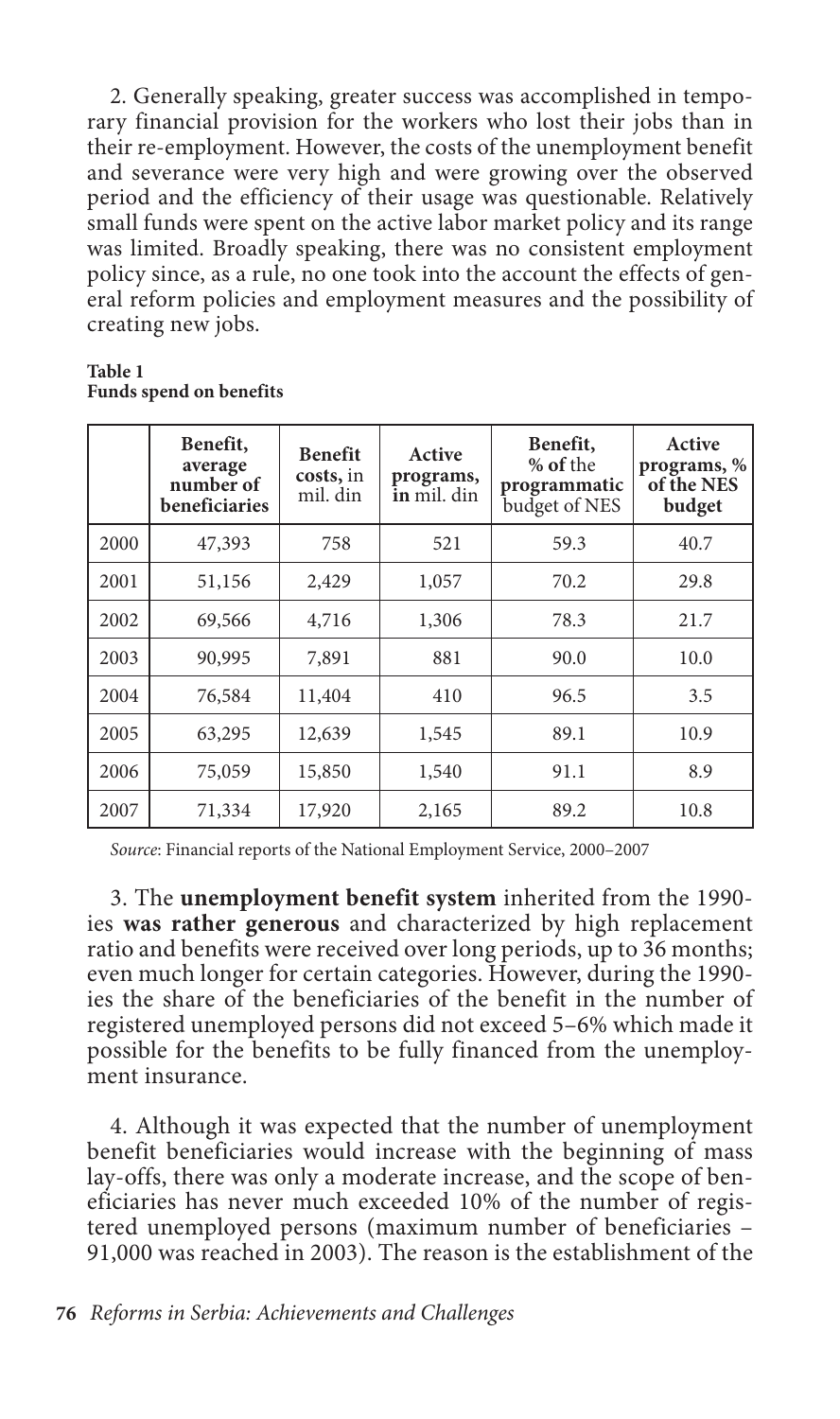transition fund in 2002 which provided for the relatively high severance to the fired workers but with the simultaneous loss of the right to use the benefits.

5. The new law adopted in 2003 reduced the rights on the grounds of insurance in case of unemployment, but the rules remained relatively generous in comparison. The maximum duration of benefit receipt is 24 months. The replacement ratio was defined as 60% of the employed person's average salary in the last three months, with the reduction to 50% after three months of usage until the right to receive the benefit expired. However, since it was regulated that the minimum benefit cannot be lower than the minimum salary, for many beneficiaries the replacement ratio is considerably higher, and for some even higher than 100%. Having in mind the fast growth of the average salary and high replacement ratio, the overall expenditures for unemployment grew very quickly and in 2007 they reached 2000 million Euros, (almost 1% of GDP) which was almost 90% of the total programmatic budget of the National Employment Service.

6. **The transition fund was established in 2002** as a part of the Social Program intended for the surplus of employees with the aim to accelerate the restructuring and privatization of the sociallyowned and public enterprises through the provision of stimulative severances (above the legal minimum) for voluntary collective dismissals, as well as to facilitate the re-employment of the "surplus" of workers through establishment of transition centers for counseling, training and additional education. Huge funds of almost 300 million Euros were cumulatively spent on payments of stimulative severances for around 150 000 workers in the period from 2002 to 2007, which on average accounts for around 0.4% of GDP a year. On the other hand, the transitional centers and other activation services of the Social Program did not show any significant results in the reemployment of the surpluses. The budget for 2008 provides for almost 90 million Euros to be allocated for severances through the Transition Fund. One should bear in mind that the overall sum of severances paid to the dismissed workers is considerably higher.

7. The implementation of active labor market policy programs belongs to the primary competence of the National Employment Service (NES). The reform of NES began in 2001 and it intensified after the adoption of Law on Employment in 2003. The intermediary and advisory work with the beneficiaries is particularly enhanced by introducing the individual action plans for those unemployed for a long time and members of vulnerable groups, then introducing employment fairs, job clubs and strengthening the contact with employees. The training programs remained relatively modest in scope. The two main programs in the area of employment subsidies are support to the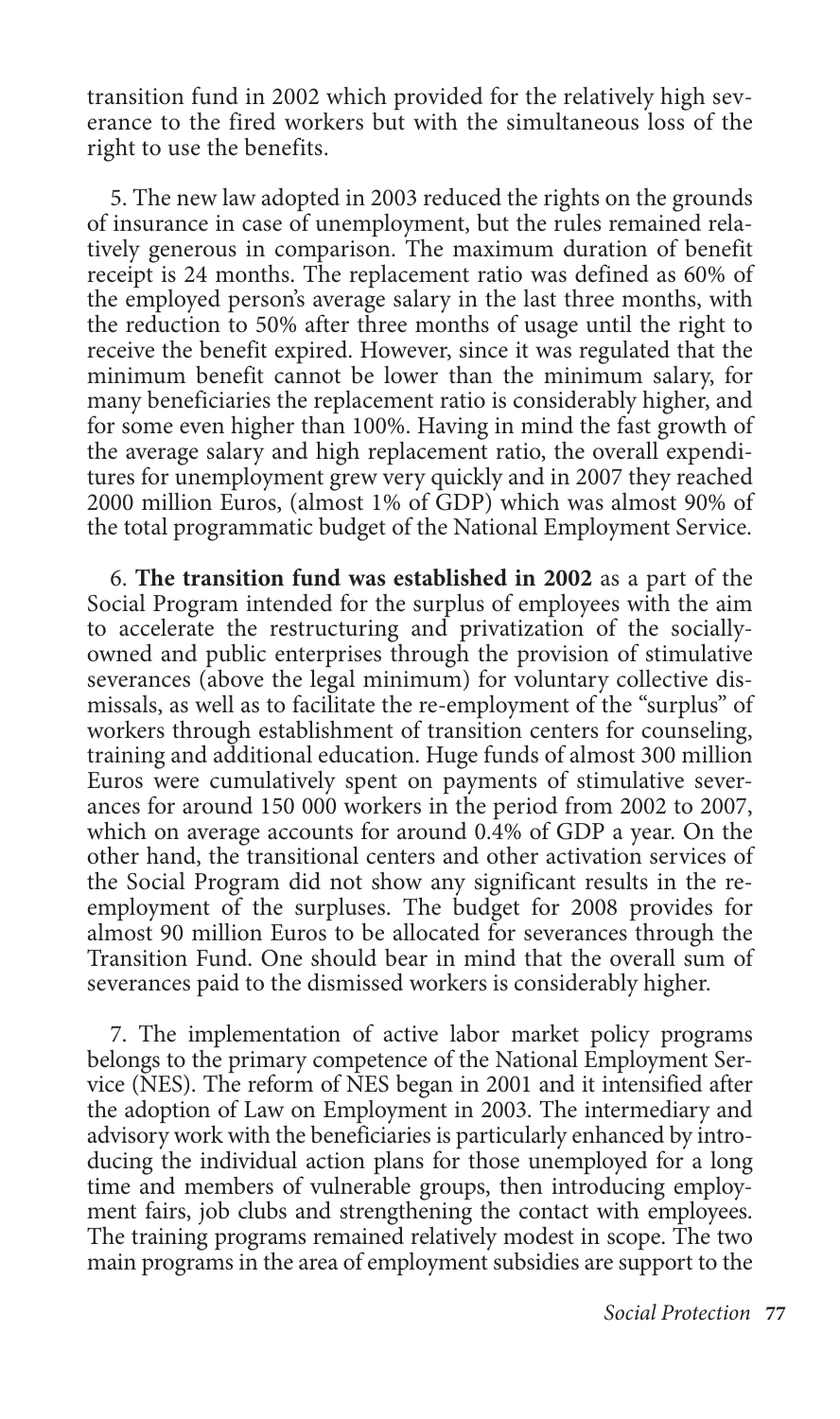self–employment and the so called regional employment programs, as subsidies to the employers for new employment.

8. Despite the significant progress, the NES **still hasn't reached the satisfactory degree of efficiency.** The number of advisors compared to the number of the unemployed persons is very unfavorable. The mechanisms for monitoring, process evaluation and the evaluation of active programs' effects have not been established, as well as the system for forecasting the labor market flows. The greatest progress was made in the area of **intermediation and advisory service. The trainings** are mostly of a general type, and relatively small means are allocated for them despite the growing "skills gap". **Subsidies for self-employment** were given to a considerable number of beneficiaries, around 5000 a year on average but the new businesses survival rate seems (in the absence of official reports and evaluations) rather disappointing. On the other hand, the subsidies for the employers seem to suffer more from the deadweight effect, and they were awarded in a very arbitrary manner e.g. equally to the developed and undeveloped regions. **The public works programs** were also conducted during 2006 and 2007. In principle, they are mainly supposed to provide a temporary financial support and working experience to the discouraged, long-term unemployed, poor workers and in that way increase their future ability of being employed. In practice, this goal was sometimes in the shadow of subsidizing useful local activities relatively independent of the degree of engagement of the members of particularly vulnerable groups.

9. **Further reforms in the area of institutional regulation and practical implementation of the passive an active labor market programs are necessary.** It is necessary to change the Law on Employment and Unemployment Insurance in order to establish a consolidated annual planning of active labor market programs within the regular budgetary cycle, having in mind all the incentive measures for employment that are also being implemented through the other state agencies. That should be the first step to conducting the practical integrated national employment policy. The other recommendation for the amendment of the law concerns the introduction of stronger incentives for the activation of the unemployed persons, especially the unemployment benefit beneficiaries through reducing the period of receipt of the benefit and replacement ratio on one hand, and on the other, in case they find a job earlier, keeping the right to receive a part of the benefit until the maximum deadline expires. Finally, the process evaluation and the evaluation of the active programs net effects should be institutionalized.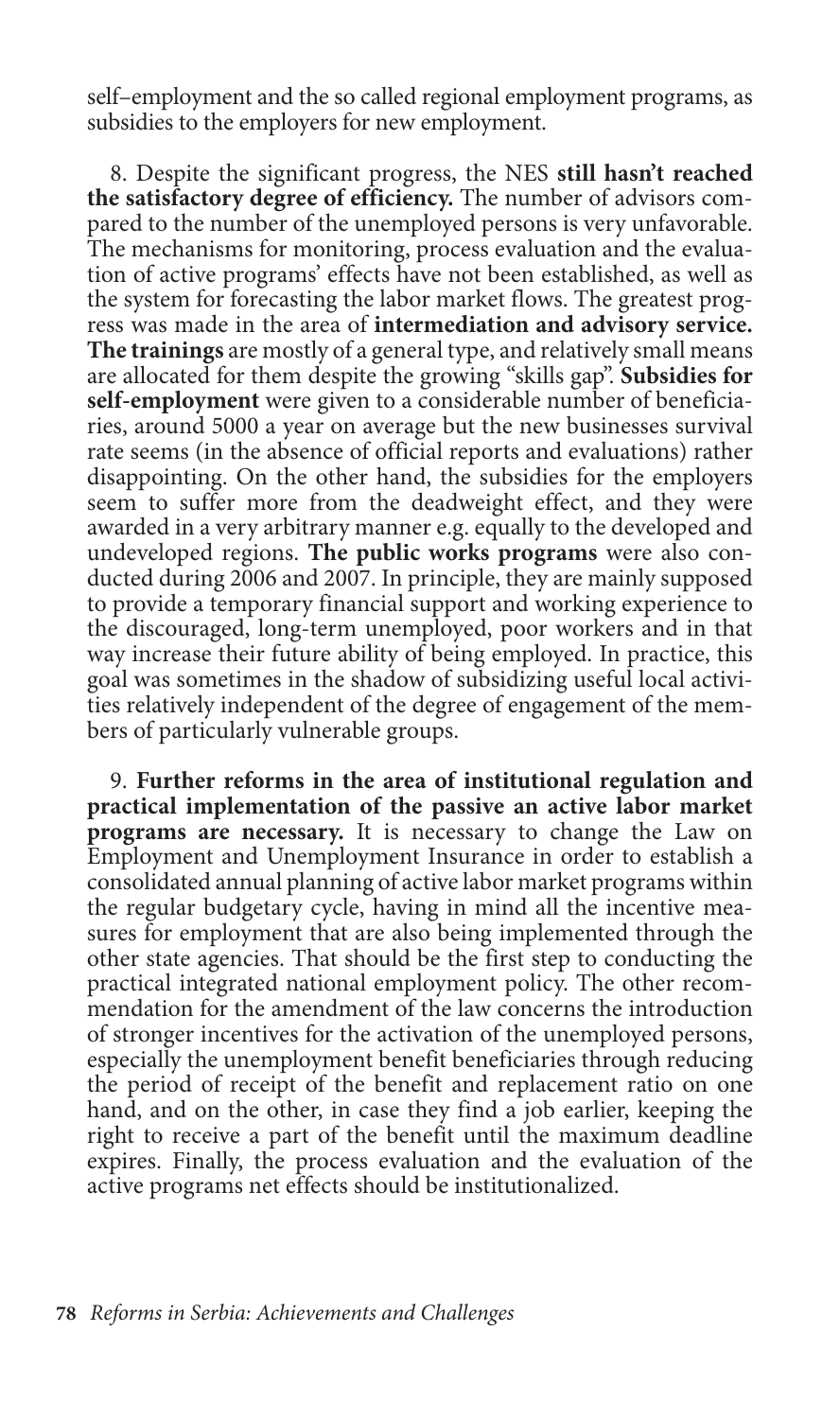# Education

### **Development since 2000**

1. The situation in the area of education was in many ways distressing in 2000: the teaching staff was lacking professionalism, the curriculum and textbooks were obsolete, the school network was inadequate and unrestored, the financing system was not transparent, the student achievements were low. In a situation like that the education reform became a priority. There are two directions of changes in the period after 2000:

2. **Stabile growth of investment** into education, growth of salaries and investment into renovation and equipment of school buildings. The percentage of GDP set aside for education was increasing from 2.7% in 2001 to 3.7% in 2007 and there has been an evident stable growth of the employee salaries at the rate of 20–30% a year from 2000 and with a multiple leap in 2000 and 2001. The investments into renovation and equipment of school buildings have also considerably increased<sup>22</sup> but in the budget of the Ministry of Education there is still an excessive share of salaries to the detriment of development programs, approximately 90%. The need for a successive increase of GDP percentage for education up to the level of 6% became widely accepted and stated in many inter-sector strategic documents in Serbia.

3. **The development of educational policy and education reform** with periodical cessations. There are two different phases of the education system reform in the period 2000–2008:

*The changes in the period 2000–2004*23. The beginning of changes was marked by a new strategy of education development<sup>24</sup> based on the analyses and local consultations. The Law on Fundamentals of Educational System and Upbringing from 2003 encompassed all the anticipated and initiated changes in pre-university education with the

<sup>22</sup> So, for example, the number of students per computer in high schools declined from almost 1:100 at the beginning of 2000s to around 1:18 in 2008.

<sup>23</sup> For details see Kovac Cerovic, T. et all (2004): Quality Education for All. Belgrade, Ministry of Education and Sports, or Quality Education for All, The Challenges of Education Reforms in Serbia at www.see-educoop.net

<sup>24</sup> T. Kovac Cerovic and Lj. Levkov (ed): Quality Education for All, A Way Toward the Developed Society, Ministry of Education and Sports, Belgrade, 2002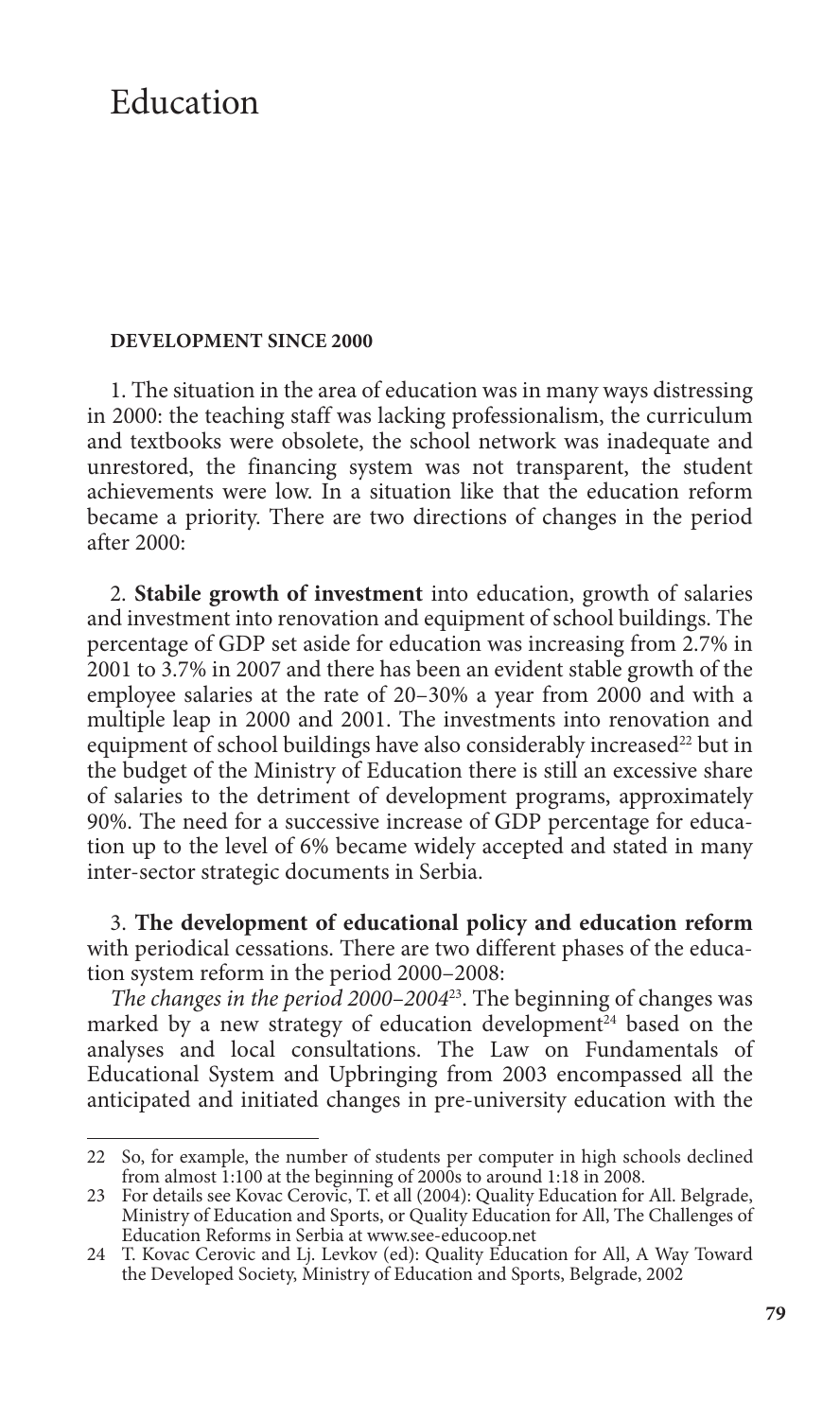implementation period until 2011. New institutions for education development support were created, professional standards for teachers were introduced (licensing, professional development and advancement), as well as the new regulation of the curriculum based on outcomes and standards (national curriculum framework, school program) and new quality assurance system (external evaluation through final exams, national and international testing and redirection of the inspection system to the school quality assurance system). The school development planning became obligatory, the school autonomy was increased, the textbook publishing policy was liberalized and the introduction of the mandatory preschool education starting from 2007 was announced. The reorganizing of the vocational secondary school network began in line with the labor market needs (the new educational profiles started being introduced and the creation of the mixed secondary schools with different profiles was allowed). The preparations for the future decentralization of the system began at that time. The effects of these changes however, were not fully accomplished because after the year 2004 the reforms slowed down.

*The changes in the period 2004–2008.* With the adoption of the Law on Higher Education in 2005 the compliance with the Bologna process begun. The Universities introduced the new curricula and reduced the duration of studies from around 11 years in 2001 to around 7 years in 2007. In secondary education the piloting of the new educational profiles continued and in 2006 the Vocational Education Development Strategy was adopted. However, the implementation is slow, due to the resistance of the teaching staff among other things. The experimental classes were introduced in 146 vocational secondary schools, with 53 new or innovated profiles in 13 areas of work, with the new curriculum and accompanied by teaching staff training and equipping the schools. Around 18,000 students (6.5% of the secondary school students) were enrolled into the new educational profiles in 2007. A new IT profile was introduced to comprehensive secondary schools (gymnasiums) with two classes each in 11 schools in central Serbia. In primary education, pursuant to the Amendments to the Law on Fundamentals of Educational System and Upbringing from 2004 a part of reform innovations was cancelled (curricula were again regulated through the content, the education system structure was kept in two cycles, the teacher licenses were not renewable) and the other part was postponed (external final exams). However, during this period the work on the school development plans was continued, as well as the in-service teacher training, liberalization of the textbook publishing policy and finishing of EMIS. The implementation of the mandatory preschool education began in 2006. The existing capacity, however, is not sufficient for the complete outreach of children, especially in the big cities. A School without Violence Project was initiated in cooperation with UNICEF in 2005 and 110 primary schools (around 10%) took part.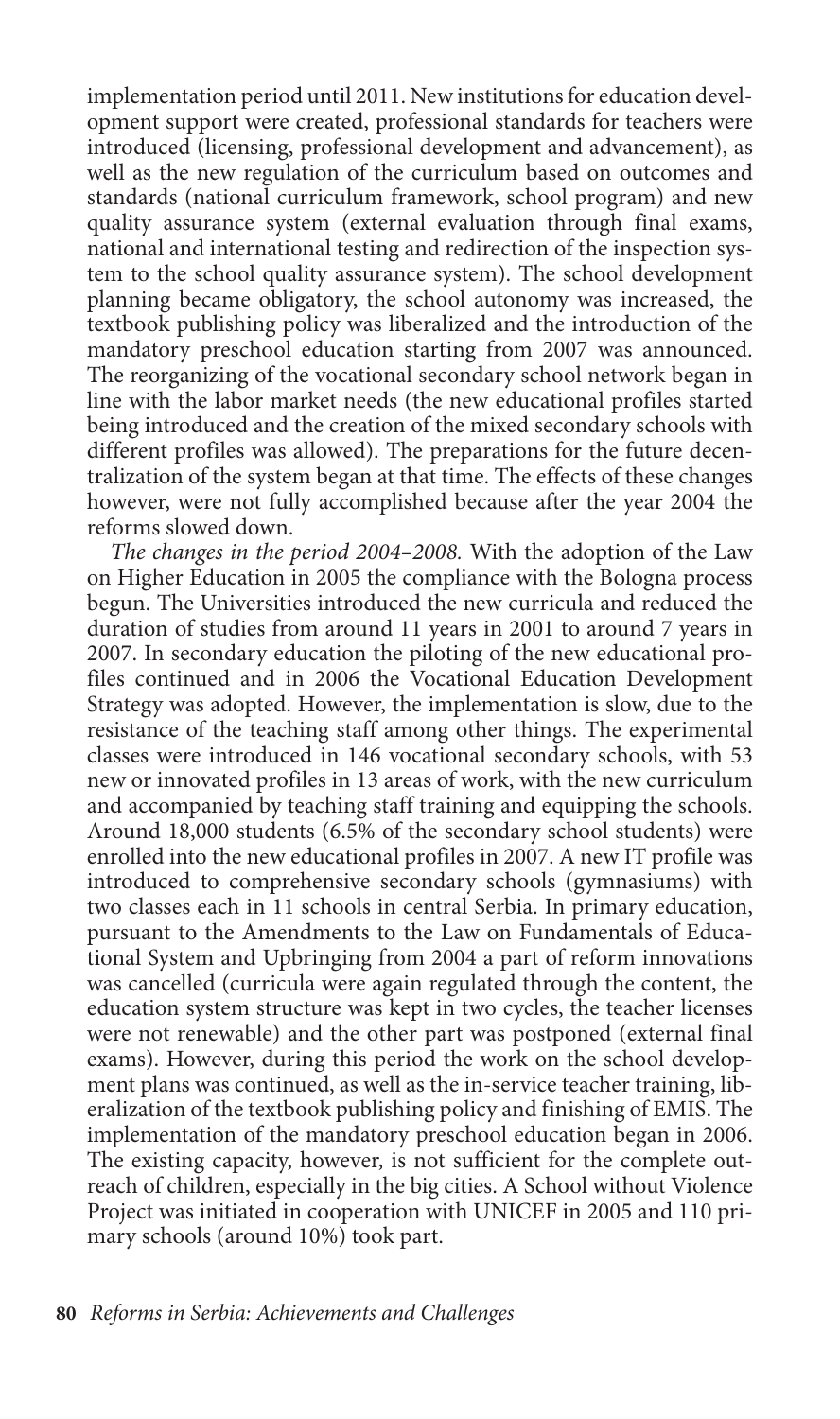4. Despite the previous changes, the education system has still not responded to **several basic challenges:**

- Low education quality. The international surveys PISA and TIMSS for education outcome assessment at the end of the primary education show that the achievement in Serbia is below the average, 25and the results from 2006 are worse than those from 2003. The pupils in Serbia are behind the average OECD achievement for about one year in mathematics and science, and about two years in reading literacy. This could be the result of inadequacy of the fact-oriented curriculum that does not prepare the pupils for the transfer of knowledge into the new areas and situations in life. A high dispersion of scores in Serbia cannot be explained by the influence of social and economic status or the regional differences but mostly by the differences among the schools and teachers, which points to the lack of standards regarding the quality of the teaching process and the teachers themselves.
- The Roma children are not covered by preschool education; only 30% of them complete the primary education and only 10% enroll further to a higher education level. Moreover, the Roma children are more frequently referred to special schools from which there is no access to further education or labor market. The Action Plan for the Roma Education is mostly not implemented.
- Inclusion of children with special needs into the regular kindergartens and schools began in 2005 but for now, it exists only as an initiative of the non-governmental and international organizations. The strategic documents that are supposed to regulate this area are still not adopted and the pilot initiatives in 10 cities in Serbia are taking place without clear guidelines from the ministry.
- Serbia is one of the rare European countries that did not pay attention to additional needs of *the poor children in education.*  Although schooling is free, it requires substantial financial participation of the parents; the schools do not offer free or subsidized meals. The first step in giving scholarships to poor students according to the social criterion was not taken until 2008: 1000 scholarships and tutoring of the scholarship holders will be financed out of NIP funds.
- The system that should respond to the needs of *literacy, retraining and additional training* actually does not exist. The adult education was reduced from 80 schools in the 80-ies to only 14. The qualification training for employment is offered by the National Employment Service but only for known employers and without a certificate that would have a lasting validity. The Strategy for Adult

<sup>25</sup> OECD (2004): *Learning for Tomorrow's World: First Results from PISA 2003*, and OECD (2006): *Assessing scientific, mathematical and reading literacy*. Paris: OECD Publications www.pisa.oecd.org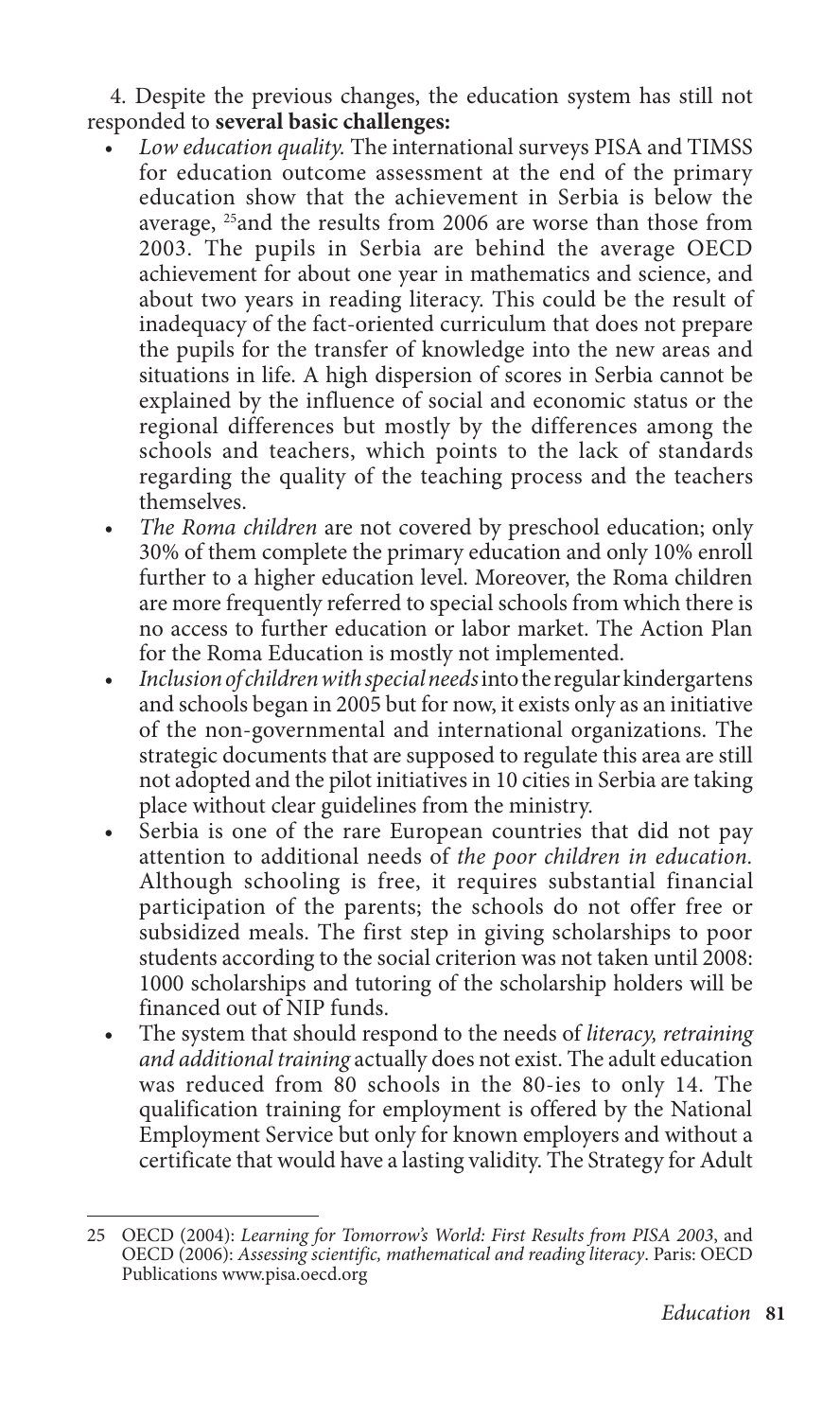Education was adopted by the end of 2006 but it was not applied so far.

5. **Inefficiency of the education system is growing. A** constantly declining teacher to student ratio is an unfavorable indicator; it went from 1: 16.5 in primary schools and 1:13.6 in secondary schools in 2000, to 1:13.8 in primary and only 10.7 in secondary schools, while the OECD average is 15.2 and 13.0. Such a trend is financially unsustainable. It does not only reflect the demographic decline in the number of students but the increase in the number of teachers during the recent years. The increase was partially justifiable due to the introduction of new elective subjects, new profiles and limiting the size of the class to 30 students, but it is not accompanied by the reduced number of teachers in schools that educate the profiles of which there is a surplus. The main source of inefficiency is still the inadequate school network, i.e. a great number of small schools (more than 300 with less than 5 students).

# **Future challenges and possibilities**

6. The present education system shows serious signs of growing disfunctionality and inefficiency. Without some considerable change these system mistakes will only enhance which represents a serious risk for the development of the country. The priories should be the following:

- *Develop an adult education system, especially for the younger* population (20–34 years of age, who represent around 50% of the unemployed) so that the premises and human resources of primary and secondary school are used to the maximum. Additional option and gain would be if the capitation formula would be used in payment for the adult education which would ensure the interest of schools and contribute to acquiring experience of the new way of financing.
- • Accelerate and *finish the reform of the vocational secondary education* aiming at full compliance with the labor market needs. This asks for closing down the schools that educate the profiles of which there is a surplus on the market and expansion of new and innovative profiles. The status of the vocational subject teachers who are specialized in profiles that no longer have access to the market could be solved by severance, while other teachers could be redirected to the adult education.
- *Reduce the attrition in primary education*. The basic mechanisms for that are twofold: on one hand, it is necessary to enhance the social benefits for poor children (scholarships, meals, textbooks), and on the other hand, to increase the attractiveness of learning and quality of the teaching process through the curriculum reorganization, in-service training of the teachers, new quality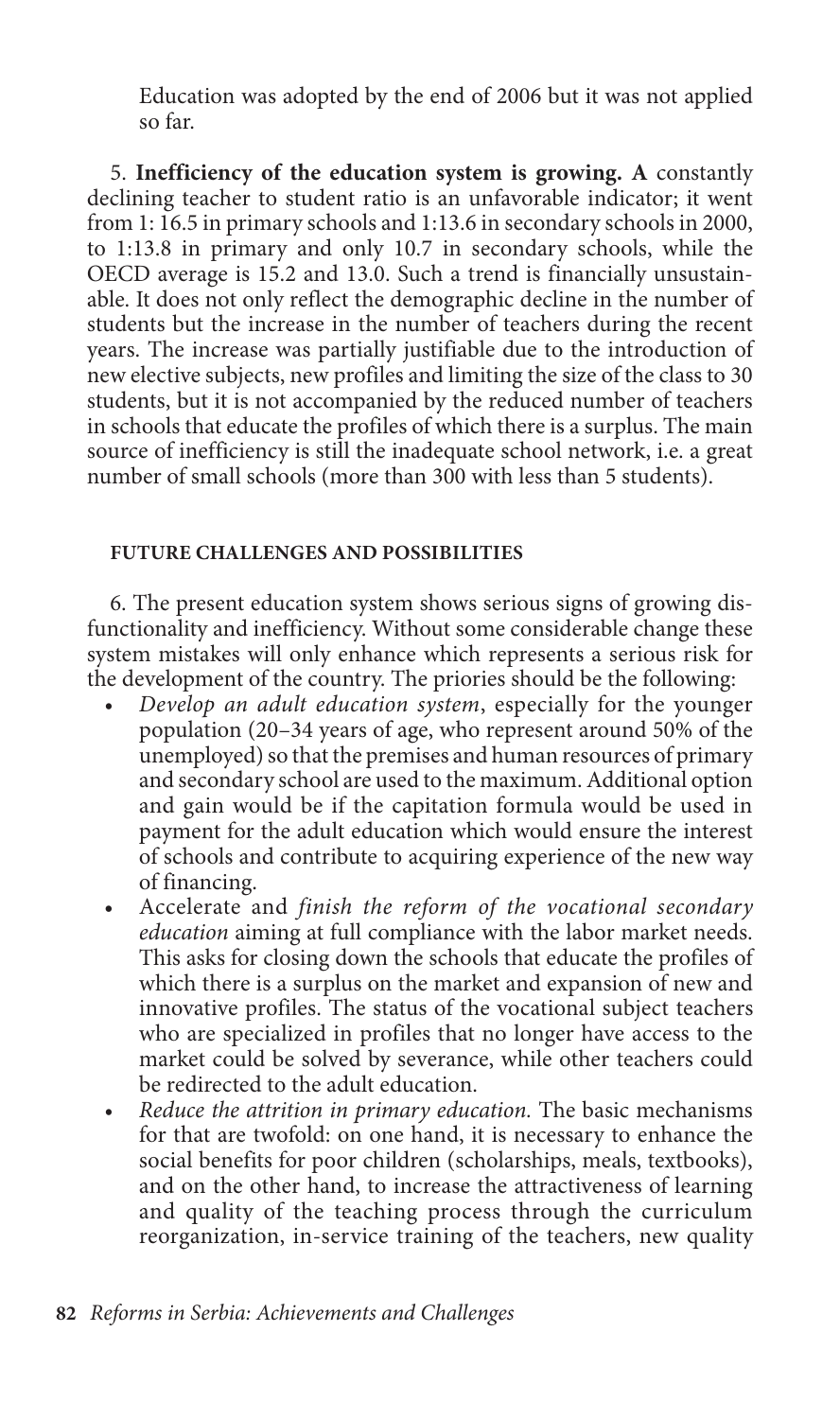assurance mechanisms etc. The results of these changes will also contribute to the increase of the primary education quality.

- Increase the capacity and quality and prolong the duration of *preschool education* in a selective way, i.e. use the positive effects of early learning to the maximum, especially for the vulnerable groups. A good option here would be to have the financing according to the capitation formula with stimulative weights for inclusion of the children from vulnerable groups and transfer of means from the budget to the municipalities, since the responsibility of the municipalities in this education segment is already the greatest. Until the system has been completely set up it is necessary to introduce an affirmative initiative for the enrolment of children from these groups.
- • Gradually introduce a new way of *financing education according to the capitation formula* in order to raise the internal efficiency of the system. Along with the piloting of capitation formula in preschool education and adult education, it is necessary to carefully try out the weights in city schools, but also in the environments where education is inevitably more expensive (where the ethnic minorities live, around Roma settlements or in the areas where small schools are located). The introduction of a new way of financing should happen in phases within several years, with the possibility of postponement for the municipalities with low capacity and/or the necessity for serious school network adjustment. Special attention should be paid to make the weights seem stimulative and to include the children with special needs and children from vulnerable groups.

7. **Decentralization.** Despite the initial attempts to increase the role of municipalities and schools, the education system remained highly centralized and the first experiences abounded in negative examples (political disputes within the school boards, the municipalities defaulting in payment for the in-service training etc), so the responsibility of parents and school accountability towards the beneficiaries were reduced rather than increased. Since the education standards have not yet been adopted, the issue of access to education has not been solved, EMIS has not been completed, the final exams and all the other control mechanisms have just started and there is not enough educational policy knowledge on the local level, the swift decentralization without the necessary preliminary requirements would not contribute to the education quality increase. However, in order to have a long-term efficiency, the preparations must continue.

8. There are **three more additional challenges** that need to be quickly addressed with special attention: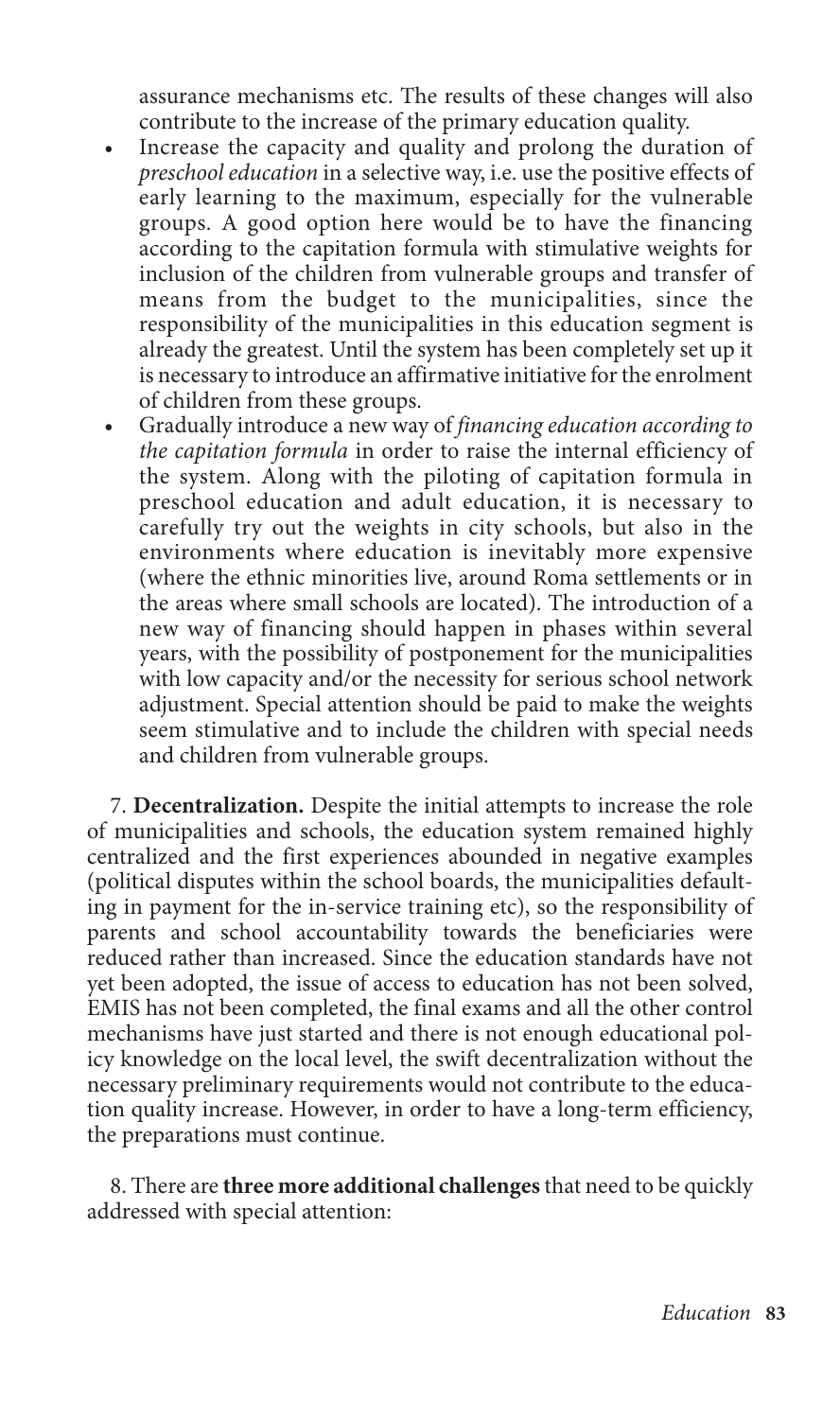8.1. *Teaching staff.* Serbia still does not have a coherent policy regulating the teaching vocation (attracting, educating, advancing the teachers and promoting the teaching profession and competencies). The ongoing higher education reform could, to a great extent, respond to the needs of pre-university education and creation of contemporary staff through interdisciplinary teaching, increasing the share of practice in the preparation of teachers, inter-university links in order to obtain teacher competencies and offers for lifelong learning of the teachers.

8.2. *Financing*. Apart from the insufficient designation of funds and internal inefficiency, Serbia is not using any other potential sources for increasing the allocations for education. Neither the donations for education nor the employers' investments are encouraged.

8.3. *General knowledge of the system* and educational policy options in Serbia is very low. There are no specialized studies or institute for education policy, the financing of applied research is poor, and the publications in the area of education policy are not a part of the practice. Therefore, simultaneously with the reform implementation, it is necessary to increase the knowledge of this area both among the professionals and in general public, and by doing so ensure better understanding of the changes and greater participation in them.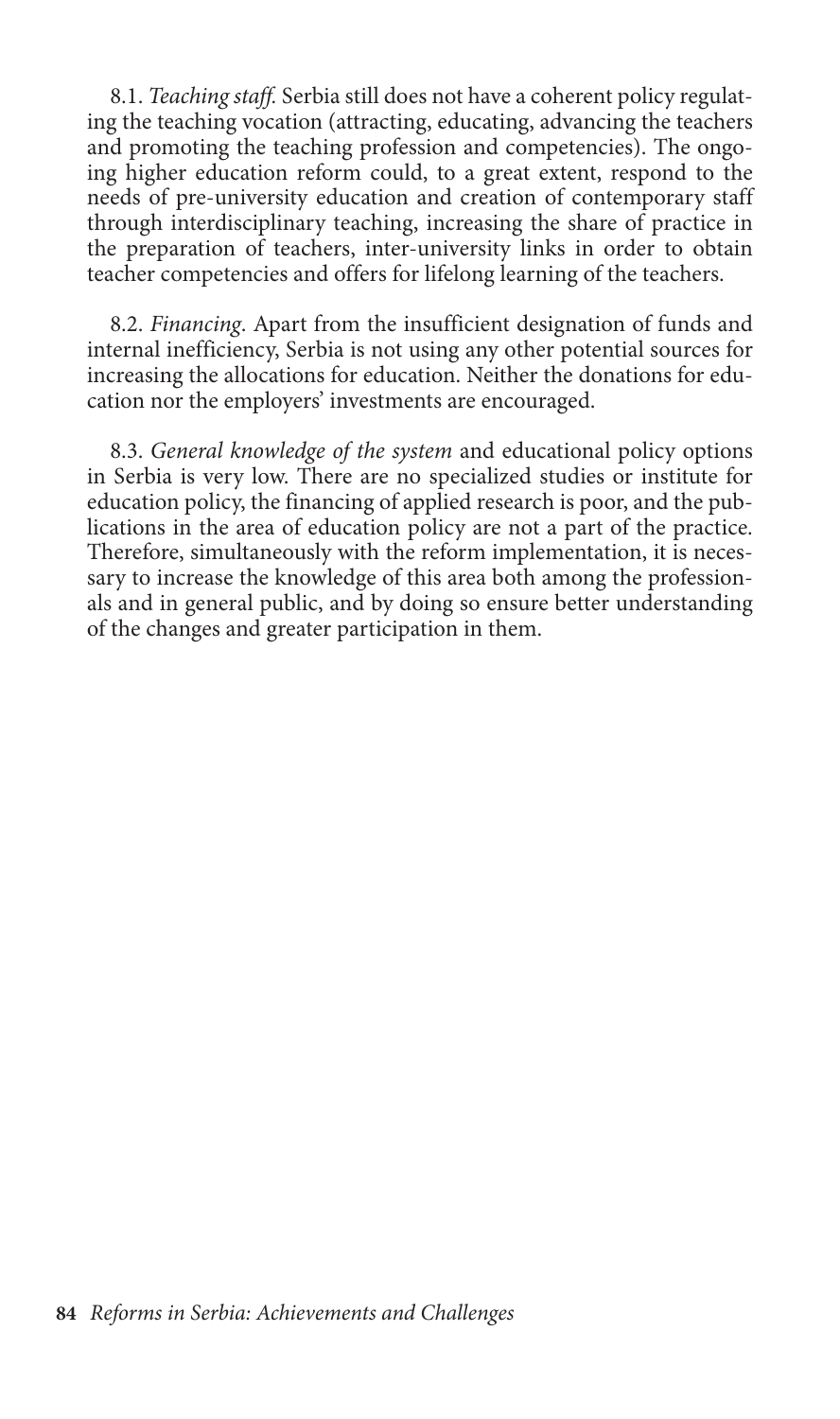# Pension Insurance

1. Generally speaking, the **pension system in Serbia is still facing serious difficulties.** It seriously burdens its financiers (the employees and the budget) while pensioners believe they receive insufficient pensions. A system no one is satisfied with is doubtlessly at crisis point. According to the financial aspect, pension system is undergoing crisis since it has been facing considerable deficits in revenues in comparison with expenditures: Pension and Disability Insurance (PIO) Fund's deficit is sometimes hidden, sometimes open, but always present.

2. Peak of difficulties in pension financing was reached in the course of 1990-ies, during crisis, UN sanctions and economic regress, with redundancies, avoidance of contribution payments and widespread gray economy. Financing urged for more inventive solutions, particularly due to the fact that pensioners were a significant electoral body. Hence, adjustment to reduced resources was not carried out by formal decrease in pensioners' rights, but by applying other methods: twelve pensions were rarely paid during one year, in the period 1994–1995 pensions were reduced in illegal manner – by an ordinary act of the Serbian Government (this resulted in the so-called large debt), the pensions were paid in tokens for electricity; since the pensions were several months late the debt to pensioners was constantly devalued through inflation etc.

Latest basic figures are the following:

|               | Average pension,<br><b>RSD</b> | Number of<br>pensioners |
|---------------|--------------------------------|-------------------------|
| Employed      | 14,996                         | 1,279,239               |
| Self-employed | 14,533                         | 48,491                  |
| Farmer        | 5,613                          | 229,392                 |
| Total         |                                | 1,557,122               |

#### **Table 1 Pensioners 2007**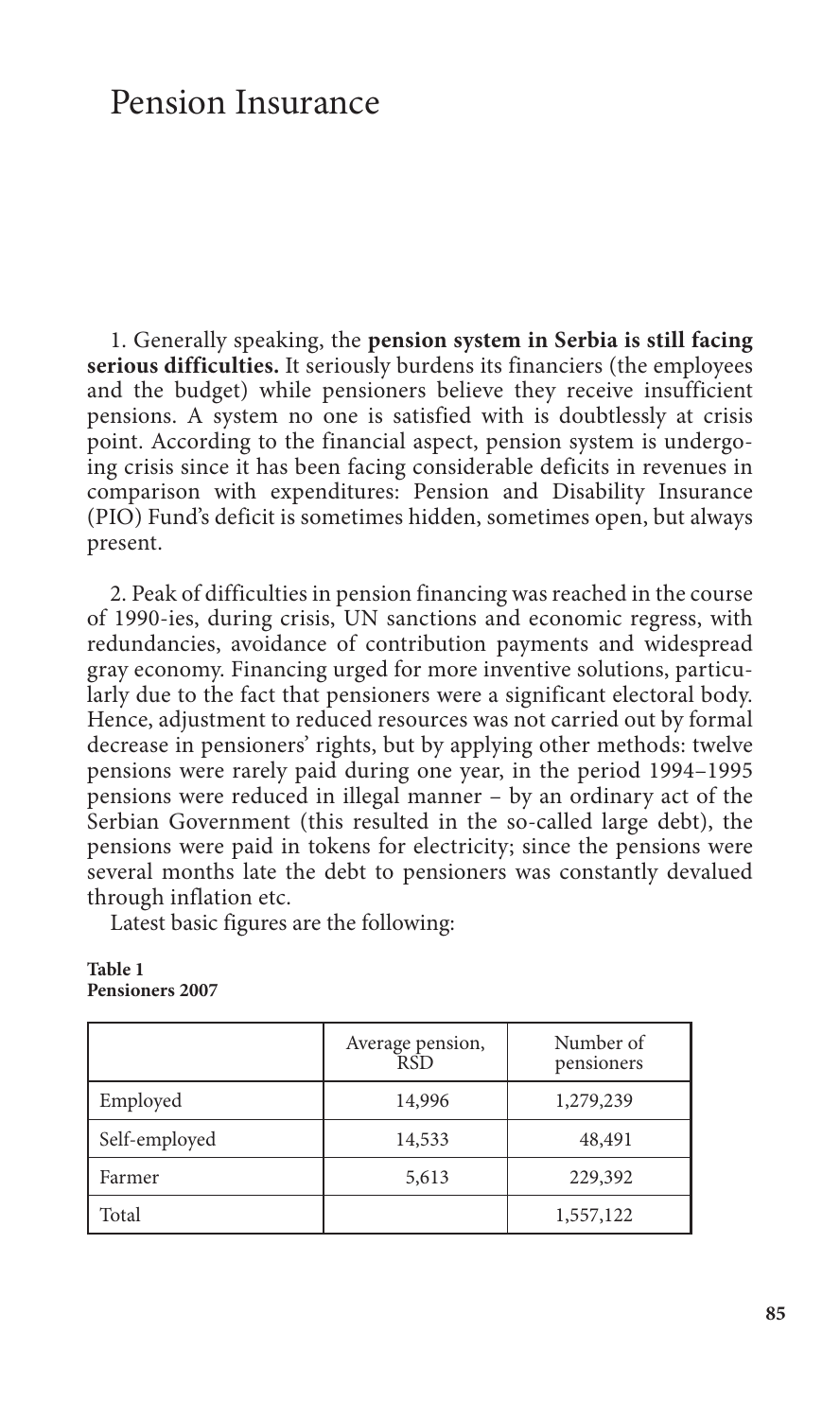Average pensions in February, 2008 were 17,789 (employed), 17,340 (self-employed) and 6,650 (farmer), which resulted in the total average pension of 16,610 RSD.

## **History of changes**

3. Several important steps in pension system reform were made in the course of 2001:

- regular payments of twelve pensions per year were achieved,
- • pension reform strategy in Serbia was examined and it was concluded that there was no need for a reform by the so-called three-pillar World Bank's model due to significant transitionrelated expenses, underdeveloped financial market in Serbia and insufficiently convincing experiences of other countries; advantage was given to the reform of existing public pension system and introduction of voluntary private insurance,
- pension contribution rate was lowered from 32 to 19.6%, which, together with reduction of other contributions, was supposed to stimulate employment and abandonment of gray economy; Pension Fund deficit was covered by the Republic's budget,
- pension age limit was raised by three years, from 55 to 58 for women and from 60 to 63 for men, with a minimal age limit raised from 50 to 53; hence, Serbia caught up with other transition countries that started with these changes earlier, but mainly opted for gradual raising of the age limit; the main purpose was to downsize the number of pensioners in medium-term timeframe,
- pensions were no longer indexed in line with the salaries; the so-called Swiss formula was introduced, i.e. pensions were harmonized by combining the pay increase and costs of living increase, with the same weight; thus, the average pension increase was decelerated in terms of average pay increase, in order to decrease the already unsustainable deficit in the pension fund.

A very rapid growth of real salaries in the course of the following years resulted in higher pensions, regardless of the Swiss formula that was supposed to slow this process down in comparison with the salaries, which it did. However, salaries went up quicker than the GDP. At the same time, the raised retirement age limit brought about more moderate effects during the first application years, whereas decrease in the pension contribution seriously deteriorated the pension system finances, as well as the budget.

4. The new Law on the Pension and Disability Insurance from April, 2003 was the next step with the following crucial changes: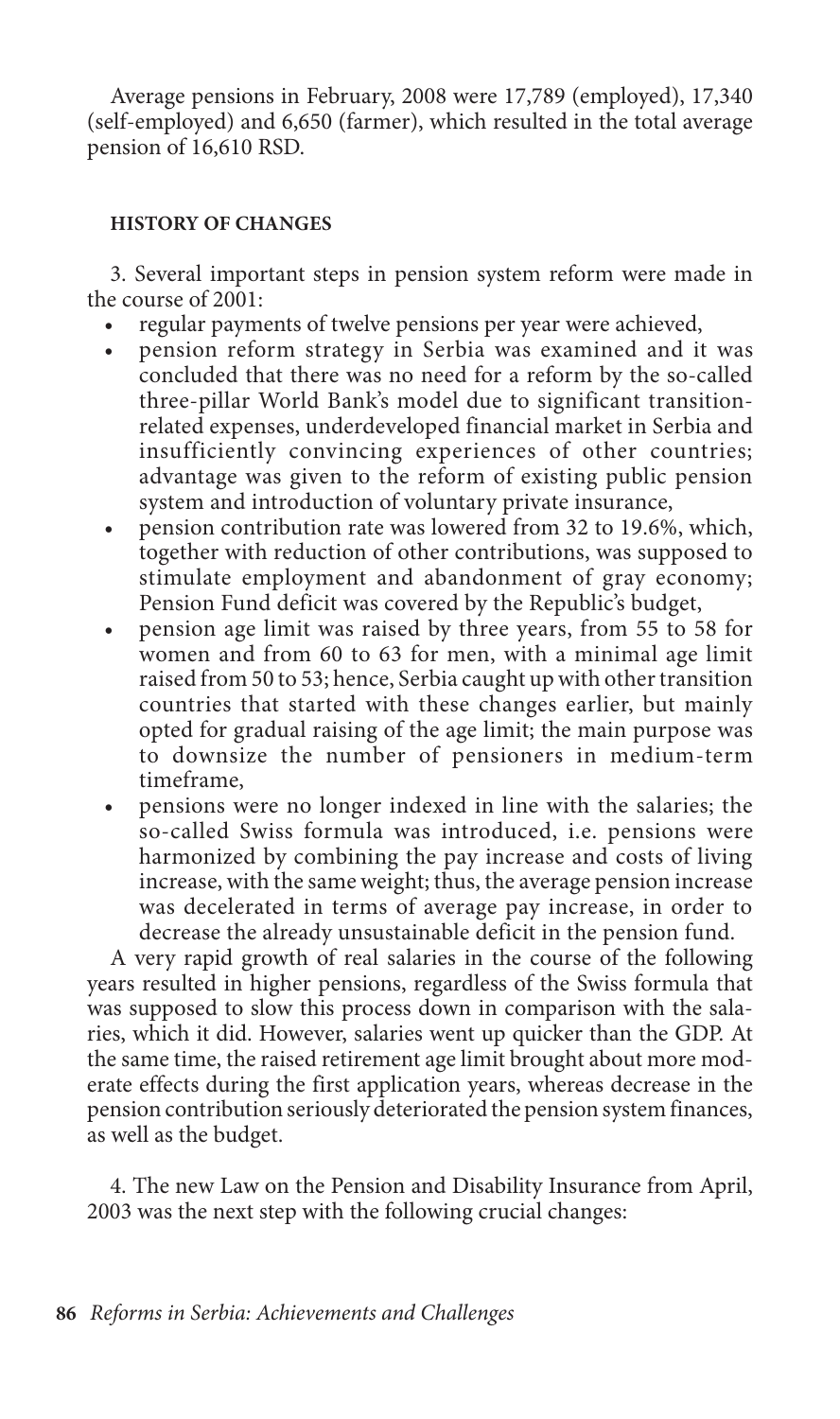- definition of pensions on the basis of salary during the whole service, which improved the equity of the system, but failed to bring any direct financial effects,
- compulsory pension insurance categories were expanded and compulsory contributions were paid for authors' fees and work in students' cooperatives, which increased revenues by several billion dinars,
- certain categories of insurees' huge benefits were reduced and, what is more important, stricter and more narrow rights were introduced for disability pensions. This, together with greater control of exercising these rights significantly slowed down the inflow of new disability pensioners. Their current excessive number will, however, still burden the fund's finances for a long time,
- • with reference to insurance of agriculturalist, which is in permanent collapse, insurance liability was reduced to only one household member and certain relaxations were granted for debts settling, which should have increased their interest in joining the system and paying the contributions. This however did not take place.

5. Slow implementation of former pension reforms, as well as certain deterioration of macroeconomic performances resulted in new changes in pension regulations in 2005, supported by IMF:

- retirement requirements were tightened up, i.e. the age limit was raised by two years, both for the old age and family pensions, which is a continuation of the age limit raising policy initiated in 2001; the goal was again the same – to reduce the number of pensioners in the long-term; this change will be carried out in course of four years and all envisaged values should be reached by 2010,
- index allocation mechanism was altered: the Swiss formula (equal weight of price and salary rise) was replaced by costs of living indexing. This is a radical conceptual change since pension rise would lag even more behind the salary rise. Hence, pensioners would not be able to take part in the country's economic progress, but would be constantly maintained on the same real income level (this may not take place if inflation is high, and only twice a year due to revalorization); two solutions have been envisaged for transitional regime: firstly, transition from the Swiss formula to costs of living to be implemented gradually until 2009; secondly, by the end of 2008, the average pension should not be reduced to below 60% of the average salary, otherwise special corrections are to be made and average pension increased to 60%.

6. The 2005 amendments to pension regulations would result in significant savings in a part depending on indexation and raising the age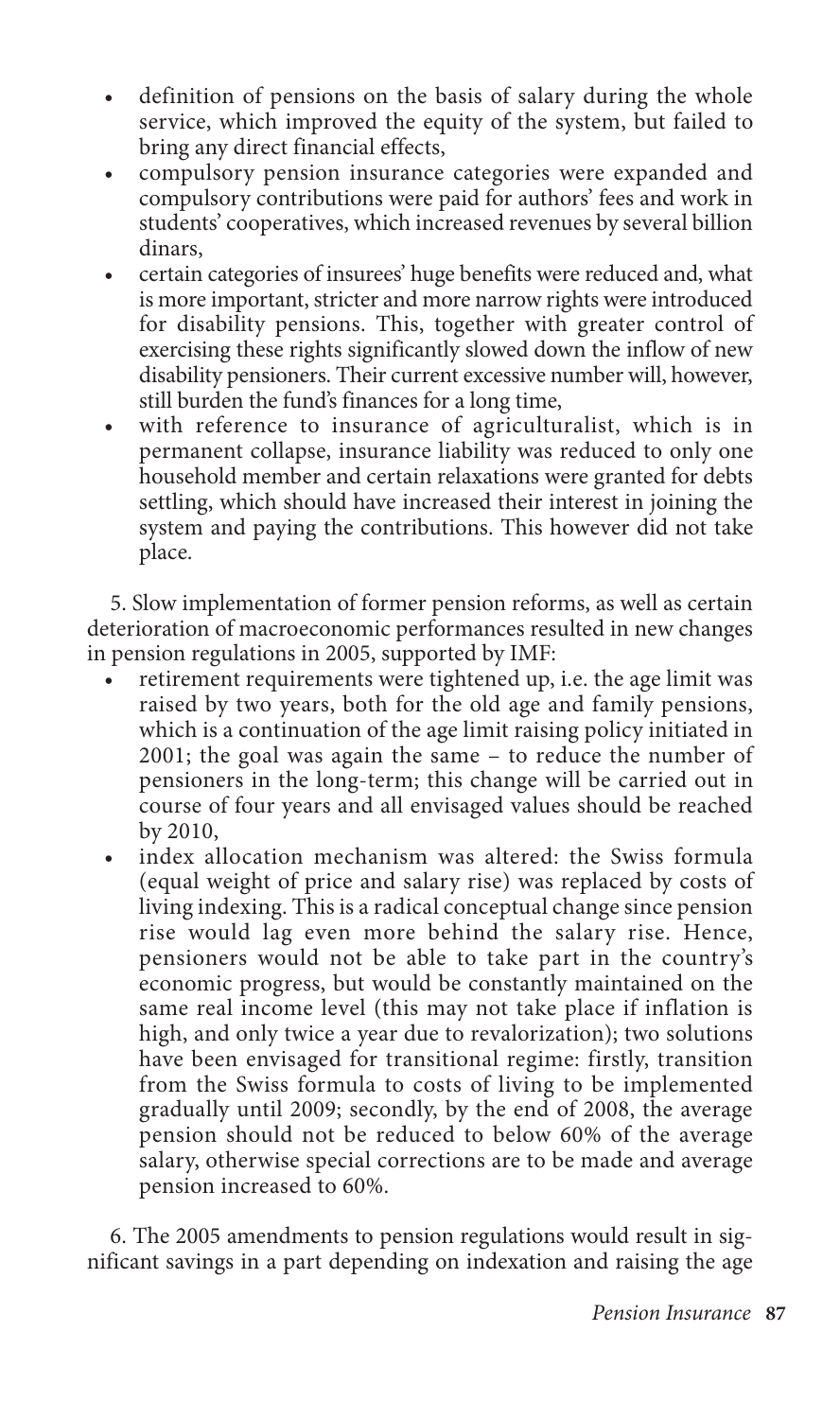limit, but only after 2010, when, on one hand, all pension fund debts are settled towards the pensioners and when, on the other hand, transitional solutions give way to basic solutions that should come in force.

Nonetheless, the application of this solution related to pension indexation by costs of living may not last long since pensions in Serbia are not very high and the expenditure control policy through non-increase of real pensions may hardly be acceptable for a longer period of time in a poor, developing country. It is unfair to exclude for a long time one segment of the population from enjoying the economic growth results. Thus, there have been more and more requests lately urging for the change of indexation mechanism, even before it fully came into power.

Speaking from the financial aspect, 2001, 2003 and 2005 reform changes of the pension system brought alleviation, but did not resolve fundamental, long-term issues related to its functioning. Moreover, changes resulting in biggest savings are very hard to sustain for a longer period of time, which implies that improvement of the pension system financial position is of a limited duration.

#### **Basic issues**

7. **There are two basic issues** related to the Serbian pension system:

The first one is *short/mid-term* and of financial nature: high expenditures (310.5 billion RSD in 2007), i.e. a very high share of Pension and Disability Insurance (PIO) system expenditures in the gross national product (12.5% GNP in 2007), which decreases the standard of living and hinders economic growth. This percentage is common in modern world – similar percentage is to be found in a number of European countries (Italy, Austria, France, etc.) – but there are also many countries with significantly lower burden. All countries with similar share undertake reforms to reduce it, to disburden economy and make it more competitive in the global market.

The second one is *long-term* and demographic: the number of active insurees and pensioners ratio is deteriorating as time goes, which increases pension financing burden; this ratio in Serbia today is only 1.6: 1, which implies that one pensioner is financed by 1.6 employees; this is partly caused by a very low employment rate in Serbia and partly by ageing of the population and worsened young to old people ratio. This ratio should be 3:1 or more for facilitated pension financing.

#### **Possible solutions**

We would review four options for overcoming these difficulties: the first two deal with short and medium-term and the other two with longterm solutions.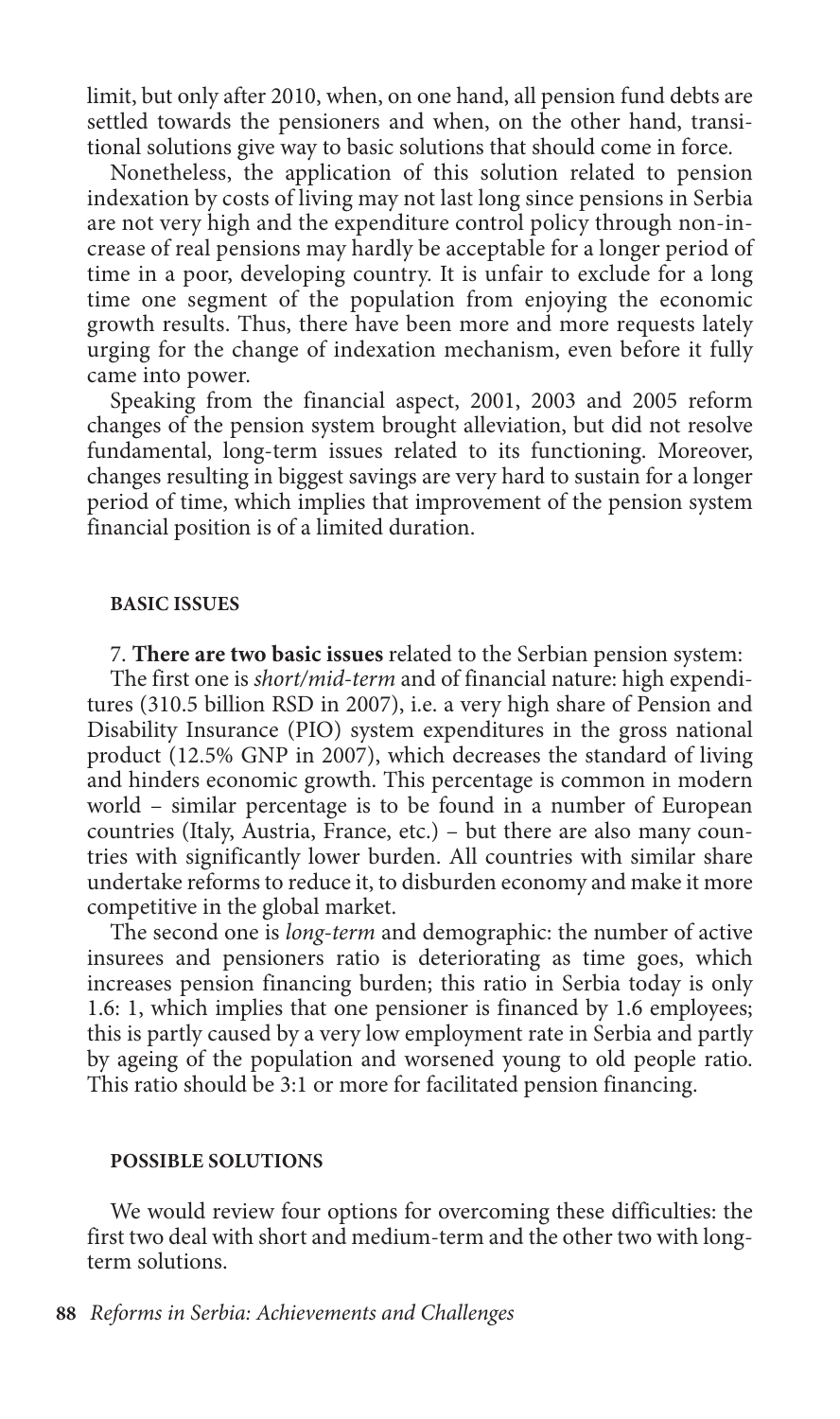8. **The first option: do not undertake anything**. It is based on a belief that pension system has been well adjusted in the course of the last reforms, that it cannot be significantly further improved without bigger social and political expenses and that it is necessary to wait for a certain period of time so that full positive effects of the current reforms are visible. This would, then, considerably improve the financial position of both pension system and pensioners themselves in medium-term and long-term period.

The future effects of the age limit increase are in favor of this option that will downsize the number of pensioners. The current indexation mechanism would be able to improve even more radically the financial position of the pension system; however its longer duration is practically unachievable, due to this very radical characteristic and maintaining of pensioners at the current level of purchasing power. Since indexation will definitely be changed, then future effects of economic growth on the pension system would depend on a chosen indexation mechanism. There is one cruel rule here: the more favorable indexation is for the pensioners, the less favorable it is for the pension system. Topical political agreement to increase the average pension to 70% of the average salary and return to indexation of pensions by incomes is particularly risky since this will put a great pressure on the Serbian budget.

9. **The second option: further changes of the current pension system parameters in restrictive direction.** There is, however, not much room left for such changes after the latest changes to pension system in 2005. The age limit for retirement was raised to 65 for men, which is, in the long-run, an acceptable maximum not only due to political reasons, but also for social and health-related reasons. There is no maneuvering with pension indexation for further deceleration of real pensions' growth. Moreover, it will change in a more favorable direction for pensioners.

The financial position of the pension system may be enhanced by increased pension contribution rate. This is, nonetheless, usually avoided lest workforce becomes more expensive, competitiveness and investment attractiveness is worsened and employment fails to be stimulated. In addition, experiences show that tendency to avoid payment of contributions is seriously increased at contribution rates over 20%, including the escape of the employees from the formal to the gray economy.

The age limit for the retirement of women may be the only serious candidate for a more restrictive policy in the forthcoming period. It is now five years lower then with men in Serbia, which is obviously unfair and has been abandoned in the world, like in Slovenia for example. Particularly when we know that the average lifespan of women is longer than that of men. Obstacles to this change are exclusively of political character, i.e. the reluctance of governments so far to face probable women's protests.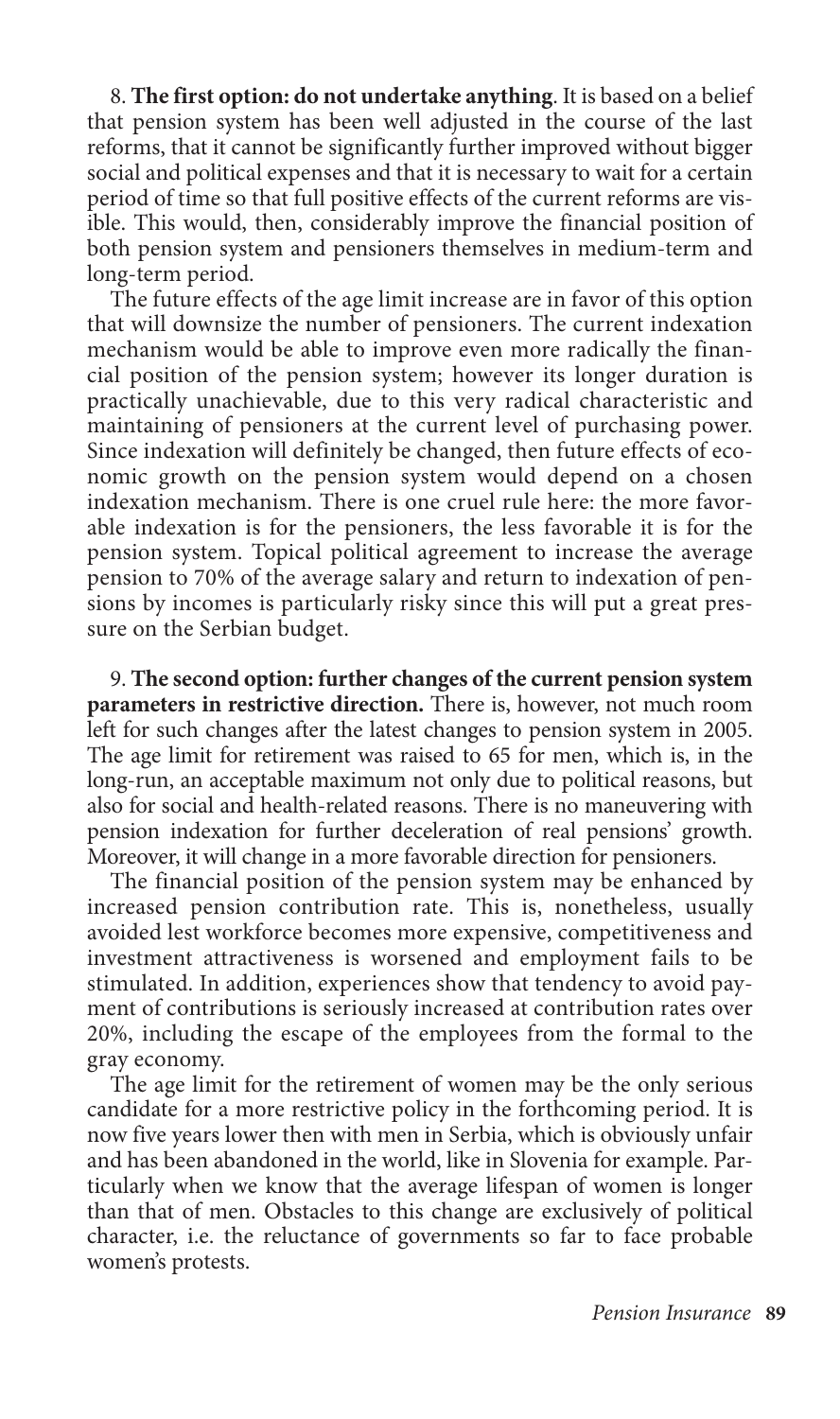10. **The third option: reform according to the so-called World Bank model**, which has three pillars (components):

- state-run, non-funded, based on current financing and modest by its range, as provision of minimal income in the old age,
- • compulsory, private, capital funded, based on individual saving accounts, and
- private voluntary.

The reasons that made the 2002 Government abandon this plan may be valid even today:

- it is neither certain nor proved in economic theory and other countries' experiences that this type of reforms resolve pension issue, i.e. bring benefits to both country and pensioners,
- this type of reform imply high transition cost since one generation of employees should pay two pensions – of current pensioners and their future pension through savings,
- it is not certain that today's insufficiently developed capital market in Serbia would be able to sustain this high inflow of pension capital and ensure high return, and
- it is not certain that the current state's regulatory and monitoring capacity is sufficient to provide the proper functioning of the private pension funds.26

11. **The forth option: capitalization of the existing pension system,** i.e. the creation of financial reserves that would be able to, at least partly, finance the future, ever greater, obligations towards pensioners. The new investment fund should be the institution in charge. Resources for the fund would be provided by the state mainly from the public enterprises capital and shares left after privatization and they would bring return on investment (shares, bonds, etc.), and the fund would, at estimated moment, start (co)financing pension obligations of the Pension and Disability Insurance Fund. To sum up, it is easier to finance tomorrow's pensions from an additional capital fund then without it.

Many countries have such a fund. It has proved very successful in a number of developed countries (Canada, Ireland, France, New Zealand, Spain, the Netherlands, Norway, etc.), on the basis of professional management and focused on commercial objective only during investing – maximization of yield. The crucial issue for Serbia is whether the following could be provided: (1) money for the fund, in a competition with various consumption forms, and (2) good fund management, which implies professionalism and without the state's interference.<sup>27</sup>

<sup>26</sup> The Study will be completed soon by J. Bajec, G. Matković, B. Mijatović and K. Stanić: *Introduction of compulsory private pension funds into the Serbian pension system – adequacy and feasibility,* dealing with the issue.

<sup>27</sup> See a study by B. Mijatović: *Capitalisation of the pension insurance in Serbia,*  CLDS, 2008.

**<sup>90</sup>** *Reforms in Serbia: Achievements and Challenges*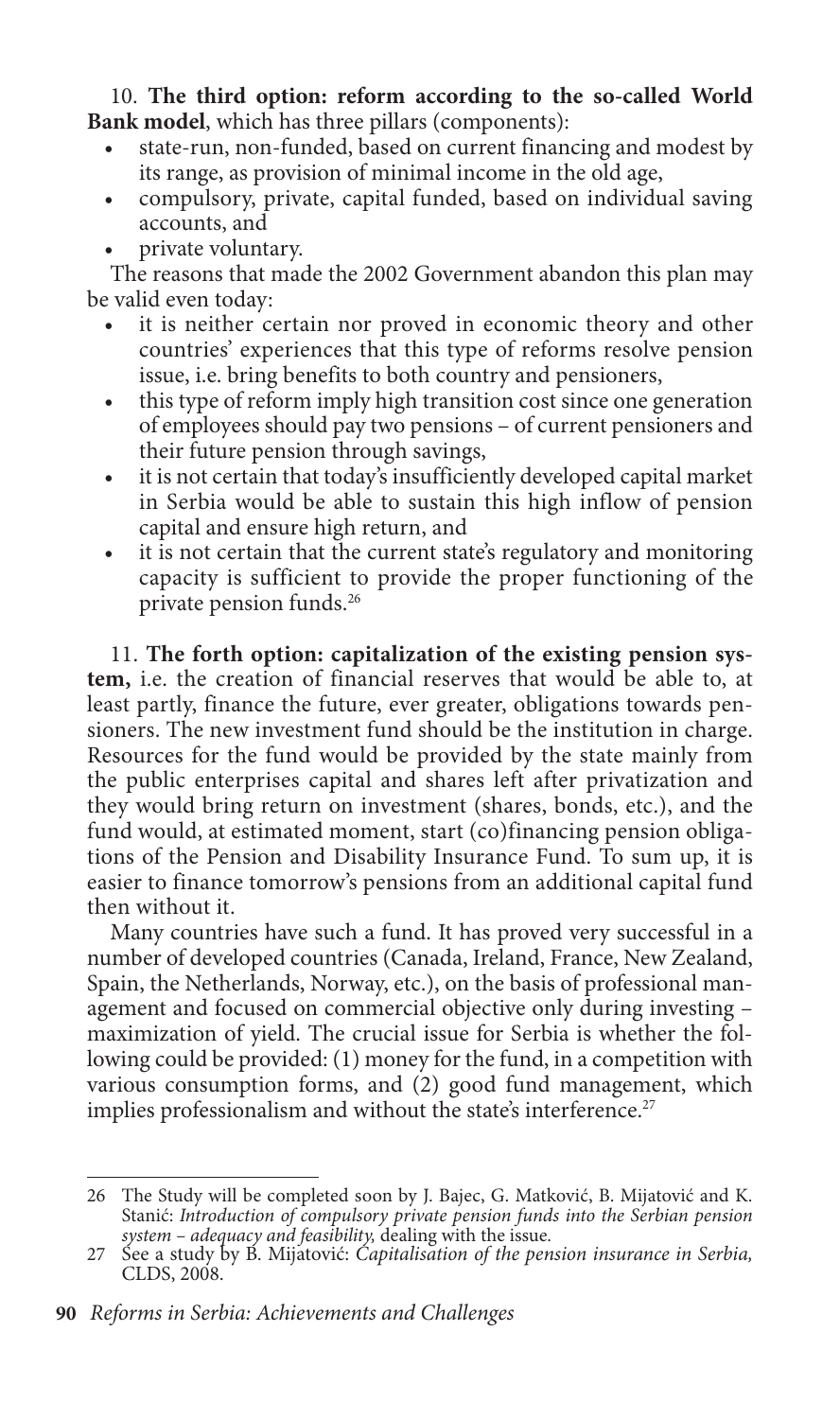Apart from these huge conceptual issues, it is also necessary to resolve the important issues related to the agriculturalists' insurance (low payment of contributions; alternatives: termination of unpopular insurance with insurees or serious intensifying of payments collection), military pensioners (issue related to integration into existing civilian system), pension administration efficiency (collection of payments, insurees' registry, etc.), introduction of social pensions (for those without pension insurance; it would significantly increase the expenditures), etc.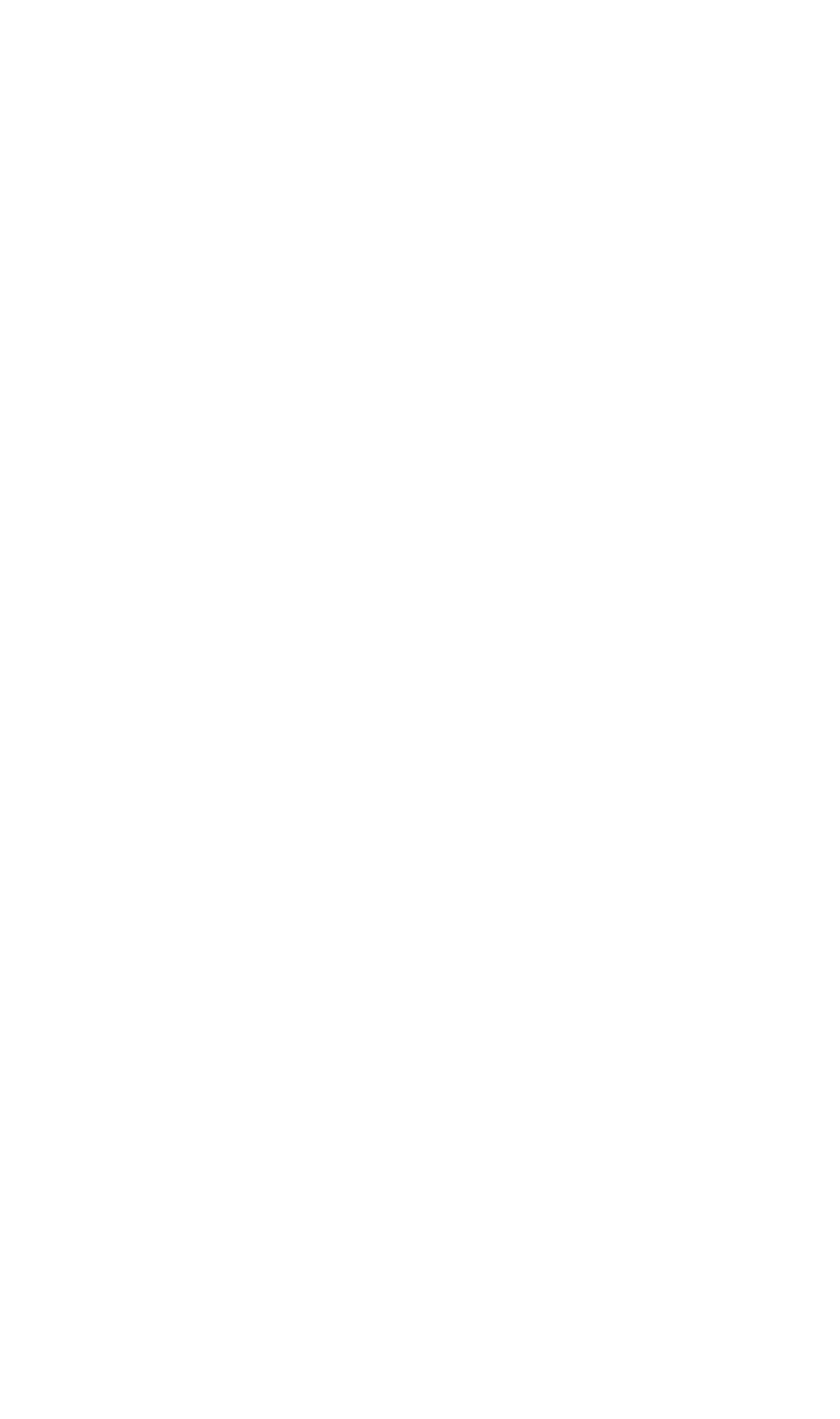# Governance in Serbia: Key Obstacles for Its Improvement

1. The governance in Serbia is analyzed according to six basic elements, i.e. governance indicators:<sup>28</sup> (1) democracy and accountability; (2) political stability and absence of violence, (3) government effectiveness, (4) regulatory quality, (5) rule of law and (6) control of corruption. Based on the available assessments, composite indices were established for each of the stated indicators (maximum value is 2.5 and minimum value  $-2.5$ ; the higher the value, the better the governance).<sup>29</sup>

#### **Table 1 Governance quality**

| Governance<br>criteria                            | 2005    | 2004    | 2003    | 2002    | 2000    | 1998    | 1996    |
|---------------------------------------------------|---------|---------|---------|---------|---------|---------|---------|
| Democracy and<br>accountability                   | 0.12    | 0.11    | 0.14    | $-0.30$ | $-0.29$ | $-1.05$ | $-1.45$ |
| Political stability<br>and absence of<br>violence | $-0.91$ | $-0.89$ | $-0.90$ | $-1.03$ | $-1.33$ | $-2.01$ | $-1.29$ |
| Government<br>effectiveness                       | $-0.31$ | $-0.12$ | $-0.50$ | $-0.61$ | $-0.80$ | $-1.11$ | $-0.71$ |
| Regulatory quality                                | $-0.53$ | $-0.52$ | $-0.68$ | $-0.62$ | $-0.90$ | $-1.90$ | $-1.45$ |
| Rule of law                                       | $-0.81$ | $-0.78$ | $-0.97$ | $-0.99$ | $-1.14$ | $-1.06$ | $-1.26$ |
| Control of<br>corruption                          | $-0.55$ | $-0.55$ | $-0.55$ | $-0.77$ | $-1.13$ | $-1.03$ | $-0.98$ |

Evidently there was a significant and sustainable change for the better in Serbia in the last ten years and this finding cannot be affected even by certain fluctuations recorded after 2000. Even more so, since these fluctuations are smaller than the standard error of estimation of each of the composite indicators.

<sup>28</sup> Kaufmann, D. *et al.* (2006): Governance Matters V: Aggregate and Individual Governance Indicators, World Bank Working Paper

<sup>29</sup> All the data downloaded from *www.govindicators.org*.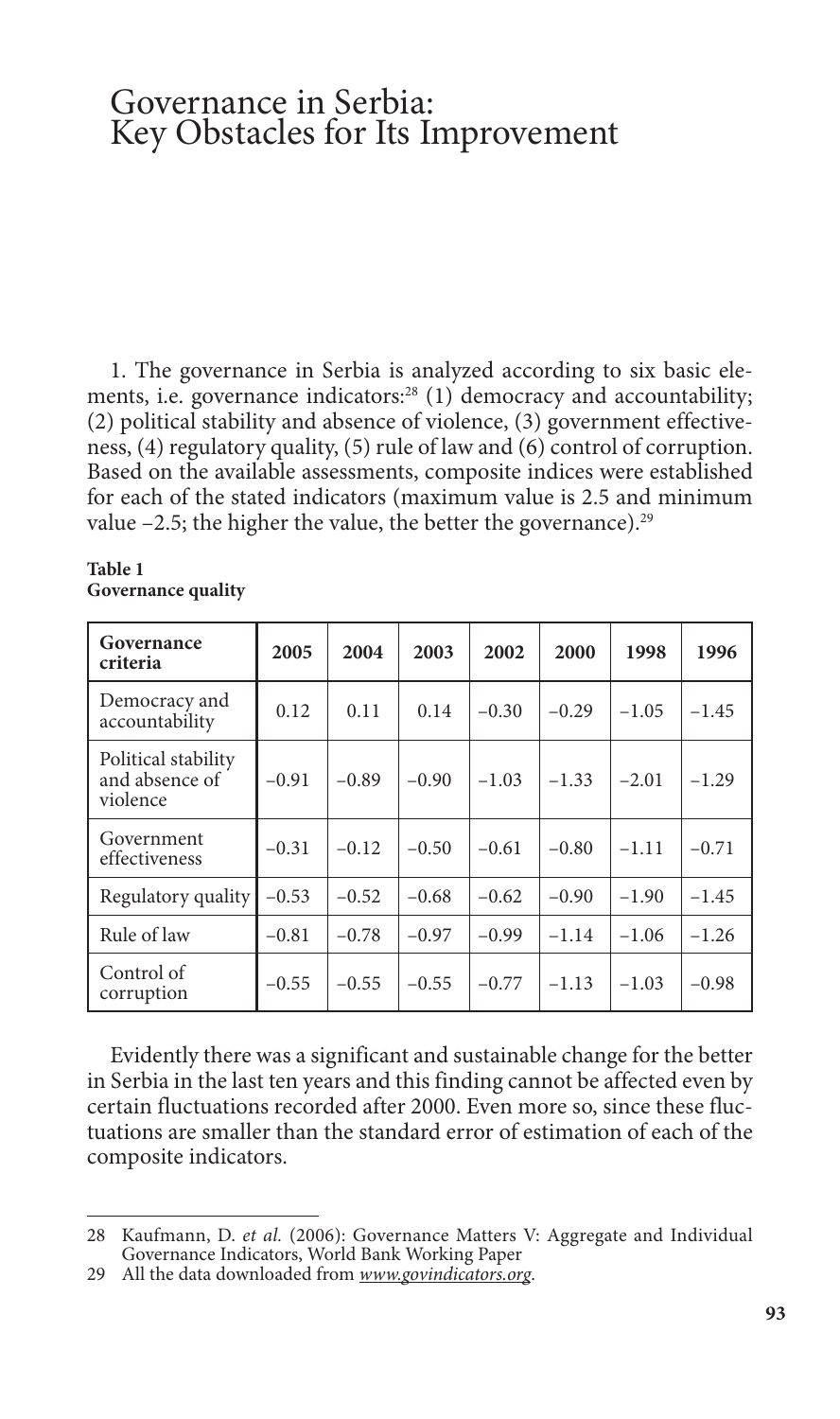2. **The legislative power** in Serbia has been formed at multiparty parliamentary elections since 1990. During the first years of multiparty system there were some problems in the election process itself but in time the elections became free and fair so, in that respect, Serbia is a mature democracy at present day. The existence of a proportional electoral system (regardless of a relatively high census) enables a great number of relatively small parties to survive in the parliament i.e. it results in the need to create complex and often ideologically contradictory coalitions that affect the functioning of the executive power. It is probable that the advantages of a proportional electoral system in the early phases of a multiparty system have already been exhausted, so the issue of electoral system reform arises probably in order to guide towards the introduction of the elements of a majority electoral system.

3. A great number of presidential and parliamentary elections in Serbia in the last eight years held without any significant incident and with power being peacefully handed down by those who lost, shows that Serbia has entered a mature phase of democracy although accountability still, more or less, boils down to the elections. The freedom to express oneself and to organize enables the accountability. However, this accountability is made difficult by the media environment in Serbia which, although there is no strict government control, is still greatly influenced by the political parties and interest groups.

4. All the relevant political players in Serbia accept the political framework defined by the constitution and the chances for political violence on that ground are very slim. The problems regarding the political instability and the chances for political violence to occur, exist in connection to political developments that are not directly linked to the political scene in Serbia and its competition (above all, the Kosovo status).

5. The National Assembly as the legislative body has not shown any greater self-initiative so far in the law making process, especially regarding the influence on the content of the law, i.e. the coordination between the different laws that affect the same government policies. The dominance of party politics i.e. the dominance of the executive power in the Assembly is reflected in the fact that a great number of laws has been passed at the Government's proposal and at emergency sessions, without public discussion and possibility to discuss argumentatively the good and the bad sides of the proposed law. The greatest number of laws was adopted in the same form as their proposal and the ruling majority in the Assembly provided the "voting machine". Thus, by saving time, the number of laws passed has increased (especially in the period from 2004 through 2007) but there is a decline in the quality of legal solutions and their mutual compliance. The National Assembly practically does not have professional staff that could provide unbiased support partywise to the MPs, i.e. to the appropriate boards in the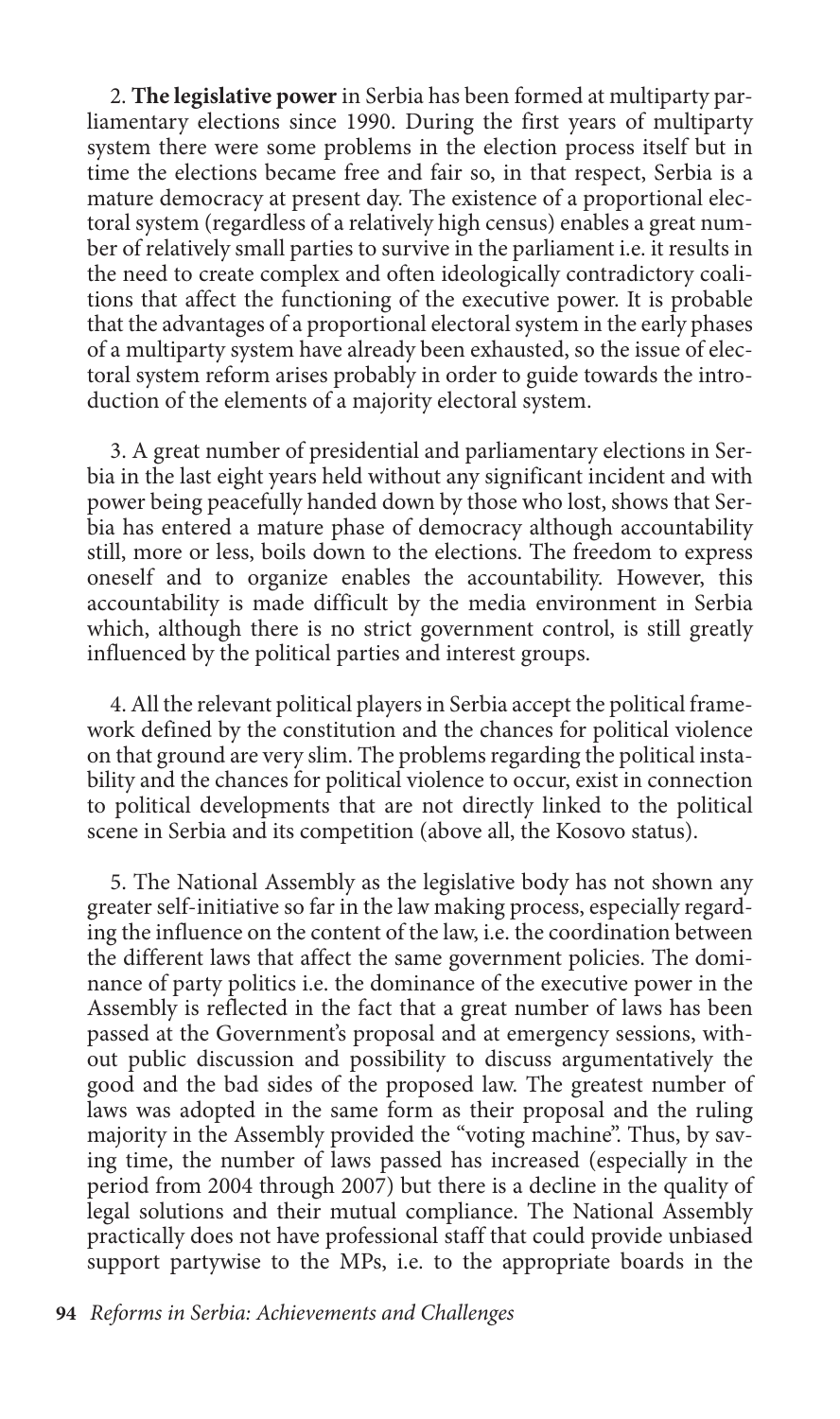discussion on the legal proposals. The national assembly institutional capacity building project did not come across the support of the MPs, i.e. the parliamentary political parties.

6. **The executive power** in Serbia, especially since 2000, has been based on constituting large and fragile coalitions. This situation is a result of a fragmented Serbian political party scene and sustainable division of voters. That is why not a single political party can form the government independently, so they are forced to form a coalition. Therefore, these coalitions arise from necessity and usually there is not even an elemental ideological closeness between the coalition partners. Moreover, there is no mutual trust between the coalition partners which results in a so called vertical division of executive power in which a particular political party on its own completely controls the ministry assign to it ("vertically"). In this manner a certain balance within the ruling coalition has been accomplished since every party is unrestricted in its own ministry. Such organization of executive power inevitably leads to its growing "politicalization" in a sense that there is a dominance of party policy over the interests of an efficient executive power. Furthermore, such division diminishes the possibility of creating a professional, non-partisan public administration since there is a strong incentive to each political party to appoint "its people" to the ministry under its control. Although the introduction of a state secretary function and redefining of the position of assistant minister have been, at least allegedly, motivated by bringing professionalism into the state administration, it turned out that, among other things, due to such coalition structure and vertical division, it resulted in appointment of politically suitable staff.

7. The coalition trait of executive power (the coalition coming out of necessity and not ideological or program closeness) inevitably resulted in the fact that the executive power structure became absolutely subordinate to the coalition needs in order for all the coalition partners to be satisfied. That is why the number and composition of ministries drastically varies i.e. the number and job description of the deputy Prime Minister, in order to find a suitable position for each key player. The functionality of solution comes second. Especially in the case of forming the so called "super" ministries (like the Ministry for capital investments), it leads to neglect of certain areas which are not a priority for such ministries (like for example, utilities). Such organization of executive power is also very unstable since after each elections there are new elements for forming a coalition, i.e. new ambitions of coalition partners.

8. Such organization of executive power creates great problems in passing strategic decisions regarding the public policies, especially those that affect numerous sectors and thus, exceed the competence of one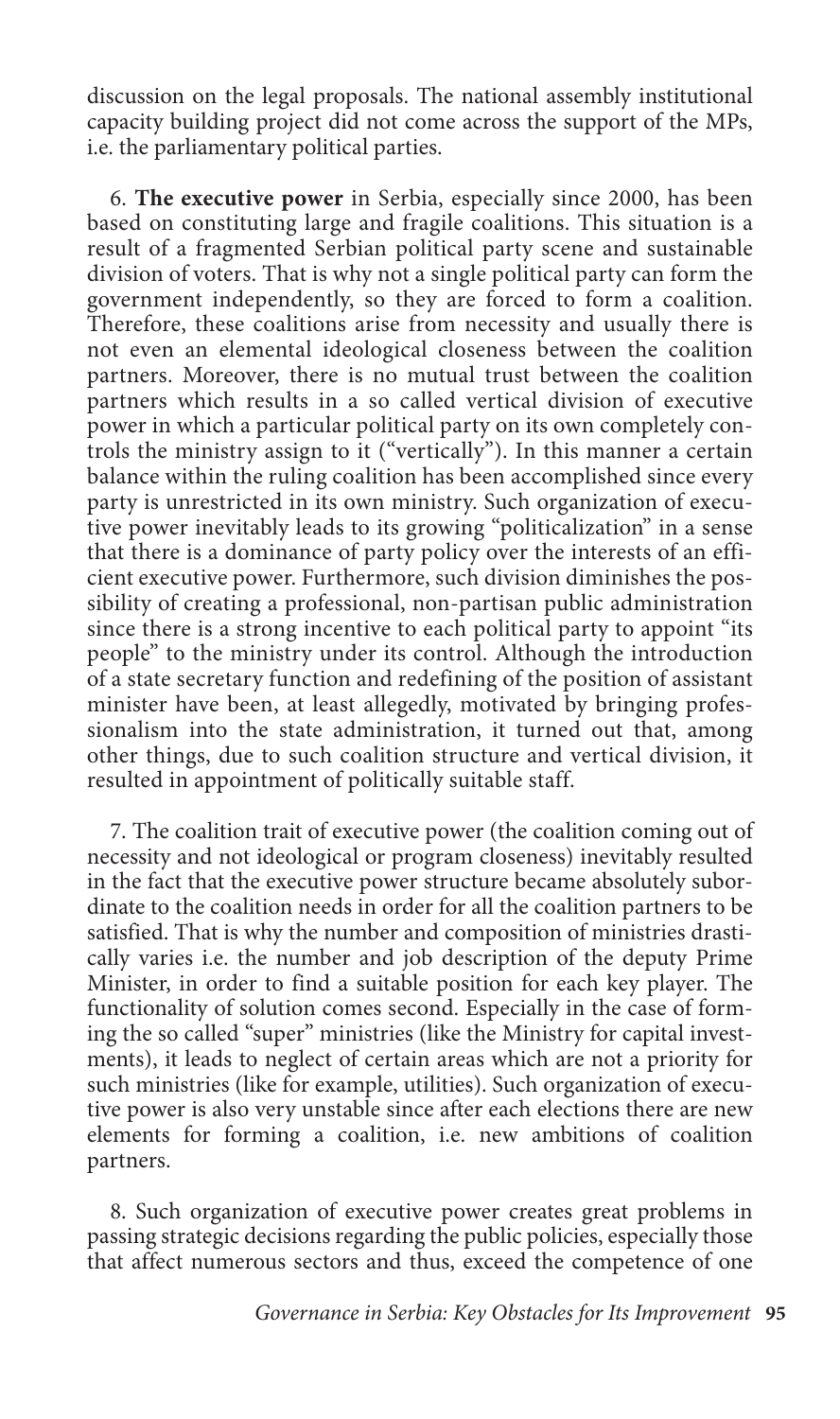ministry. The consultancy process is reduced solely to the fact that ministries give their opinion on, for example, a draft law. Those opinions are very often an element in the process of political trade in which the services between political parties that compose a coalition are exchanged. There is no formalized process for the Regulatory Impact Analysis which means there is no possibility to check the consequences of passing a certain regulation. Only the existence, i.e. the function of the Legislative Secretariat provides some kind of internal consistency of regulations proposed by the government i.e. their compliance with the Constitution. Since a huge majority of laws are passed according to the "urgent procedure" the public discussion on the draft law where experts and all the stakeholders could express their opinion, comments and suggestions is becoming very uncommon. The ministries are not at all involved in the advocacy of the public policies they are proposing, either within the government itself, or in the wider public. The executive power does not feel the need to do anything like that at all. Everything mentioned is causing a very low quality level of the public policies i.e. the propositions of the laws submitted to the National Assembly by the executive power.

9. The executive power in Serbia is followed by an inherent political instability. Since the introduction of a multiparty pluralism in Serbia only one government has lasted the whole mandate and not a single government has managed to do that since 2000. Besides the already mentioned fragmented political scene, the instability is caused by numerous exogenous factors i.e. external political shocks. In such conditions, the executive power of a very uncertain duration and already mentioned incentives in the area of party politics is not encouraged to start a comprehensive public administration reform, since it is focused on obtaining the maximum benefit while in power with high discount rate. Although the Government has passed the Public Administration Reform Strategy the final goal of which is "to ensure a high quality service to the citizens and create such a state administration in Serbia that will greatly contribute to the economic stability and quality of the state standard", it is evident that in case of the state administration reform the Government is focused on this segment of administration that directly communicates with the citizens, and to a lesser extent to that state administration segment that would provide the increase of the governance quality, i.e. the business environment improvement.

10. Although the situation in the public administration is not satisfactory, there is the impression that there is no considerable falling behind the other comparable countries, especially not after eight years of transition. It became evident during the preparation of the SAA (Stabilization and Association Agreement) that the administrative capacity of the public administration is relatively high, especially compared to some other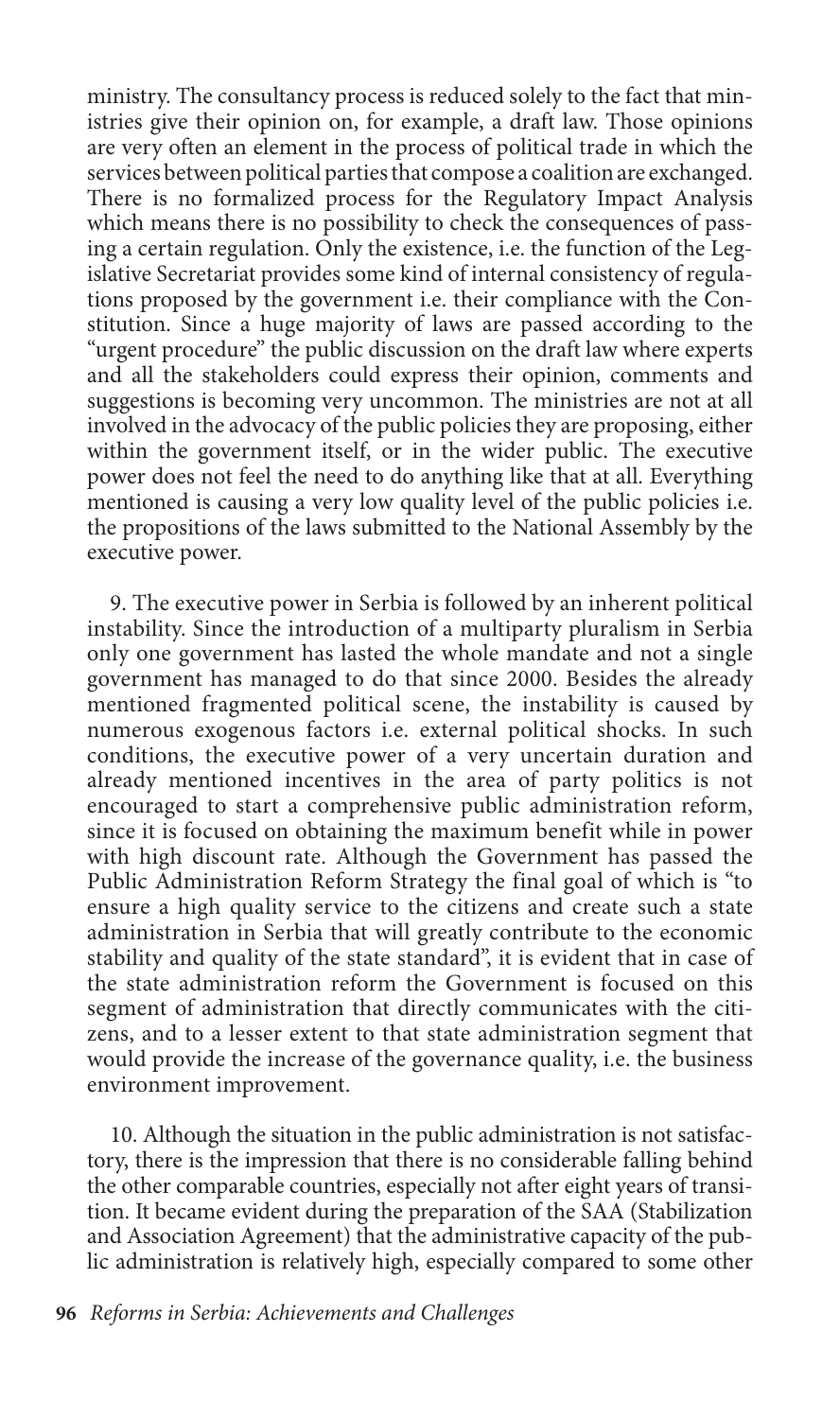countries in the region. However, considering the domination of the party politics in the process of passing and implementing the public policies, it is of key importance in Serbia to provide the strengthening of the public administration independent of the party politics and increasing its mandate in forming the public policies on one hand, and implementing the public policies on the other, in order to provide the rule of law in the widest sense of the word i.e. the rule of unbiased laws and equality of all citizens before the law and those who enforce it.

11. The basic problems of the public administration come from its heritage, especially from the 1990-ies. While during the communist rule the public administration was relatively well developed and capable of accompanying the functioning of the state in the socio-economic system of that time, the disappearance of that system brought, on one hand, completely new demands and a need to adjust the public administration to the new, and in many ways unfinished institutional framework, and on the other hand, completely discredited the state governed by the private interest groups and thus the public administration itself. The aforementioned discreditation followed by inadequate salary policy in the state sector lead to the adverse selection. On one hand, majority of the best civil servants transferred to work in appropriate jobs in the private sector that was able to offer much higher salaries. On the other hand, people without integrity joined the state administration to some extent and for them the possibility to earn money through corruption was far above the expected income from regular salary. Although this process was present in all the segments, this adverse selection was nowhere so evident as in (at that time, Federal) Customs Administration.

12. The unresolved government issues, like the future of the common state of Serbia and Montenegro, made the public administration reform (its modernization and professionalism) difficult, in a sense of separating it from party politics. The dissolution of the federal state, for example, lead to a drastic increase in the number of employees in the national public administration (from 8,000 to over 27,000), far exceeding the needs occurring with the transfer of functions from the federal to the republic level. It resulted in the need to solve the burning issue of surplus labor which pushed the essential state administration reform aside.

13. The key political decision-makers, i.e. the political parties do not see any benefit from the public administration reform and increasing of its efficiency. For them, such administration represents only the limitation of the short-term goals realization while the long-term goals are not of greater importance under the conditions of high discount rate of politicians. Therefore, until now the key players did not have an autochthonous motive to reform the state administration but they did that unwillingly, mostly under the pressure from the donors,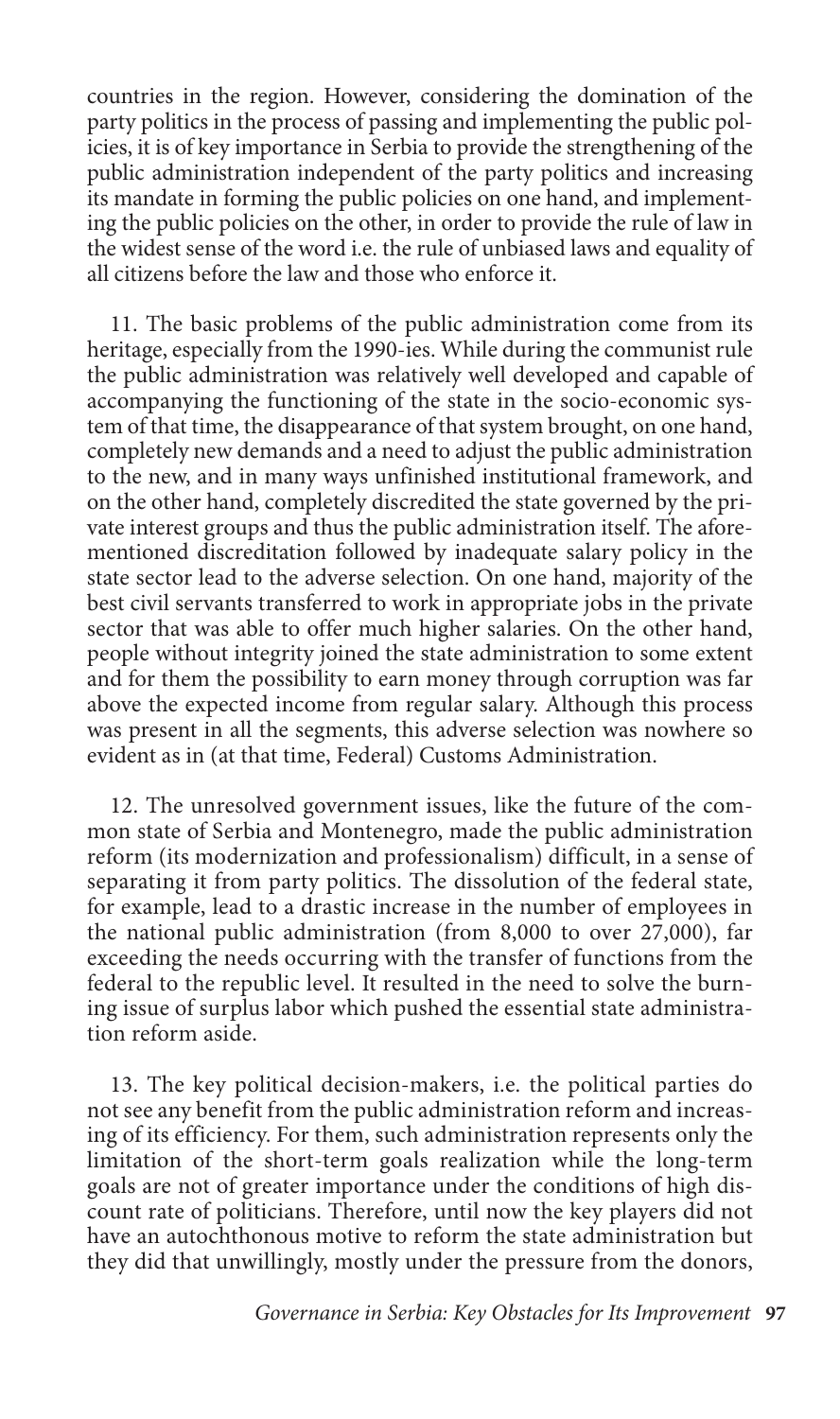i.e. the international factors. In other words, there was no political will for a serious, thorough and comprehensive state administration reform and the little that was done was mostly due to the reduced maneuvering space with regard to the international factors.

14. Even though the period of the worst adverse selection regarding the public administration was certainly over already at the beginning of this decade, there is still the problem of recreating the adequate public administration staff. Namely, the development and strengthening of the private sector in the country, especially with the creation of new jobs due to the foreign direct investments, leads to the salary increase for competent people, especially those seeking employment for the first time. The current state administration salary system is simply not competitive and disables the administration to attract the most competent people. Besides, there are no specialized educational institutions for training the state administration staff at the level of specialized graduate studies (Masters).

15. The said situation in the public administration and rather gloomy prospects for its further reform and qualification directly affect the governance, first of all in the area of support to the key decision makers in the process of formulating and applying the state policies, i.e. with regards to the governance. The key decisions are still made and implemented according to the "political feeling" in the surrounding where administrative and professional capacities are still rather low. The decisions are not made on the basis of topical discussion in which there would be a thorough analysis of both good and bad sides of every possible decision, i.e. the discussion where alternative options would be ranked and decisions made based on the concept of opportunity costs – what is missed by making a certain decision, i.e. by opting for a particular state policy.

16. New demands, i.e. challenges of governance that the state authority (the executive power, primarily) is faced with, in conditions where little was done to reform the public administration, resulted in the fact that the existing public administration could not offer solutions for these demands in many segments. Since the existing institutions, i.e. state bodies could not successfully and quickly be reformed, all the governments, starting from the year 2000, started establishing numerous new institutions (bodies), mostly new agencies and administrations. Even when the executive power was not directly competent for their establishment (like independent agencies, i.e. regulatory bodies), then it was the initiator, most frequently by proposing the appropriate law. Very often a surplus of bodies was formed, with unclear mandate and competence that was overlapping with the already existent bodies. That was the result of two factors. First, the unclear concept, i.e. the state administration reform strategy – no one knew what the purpose was. Second,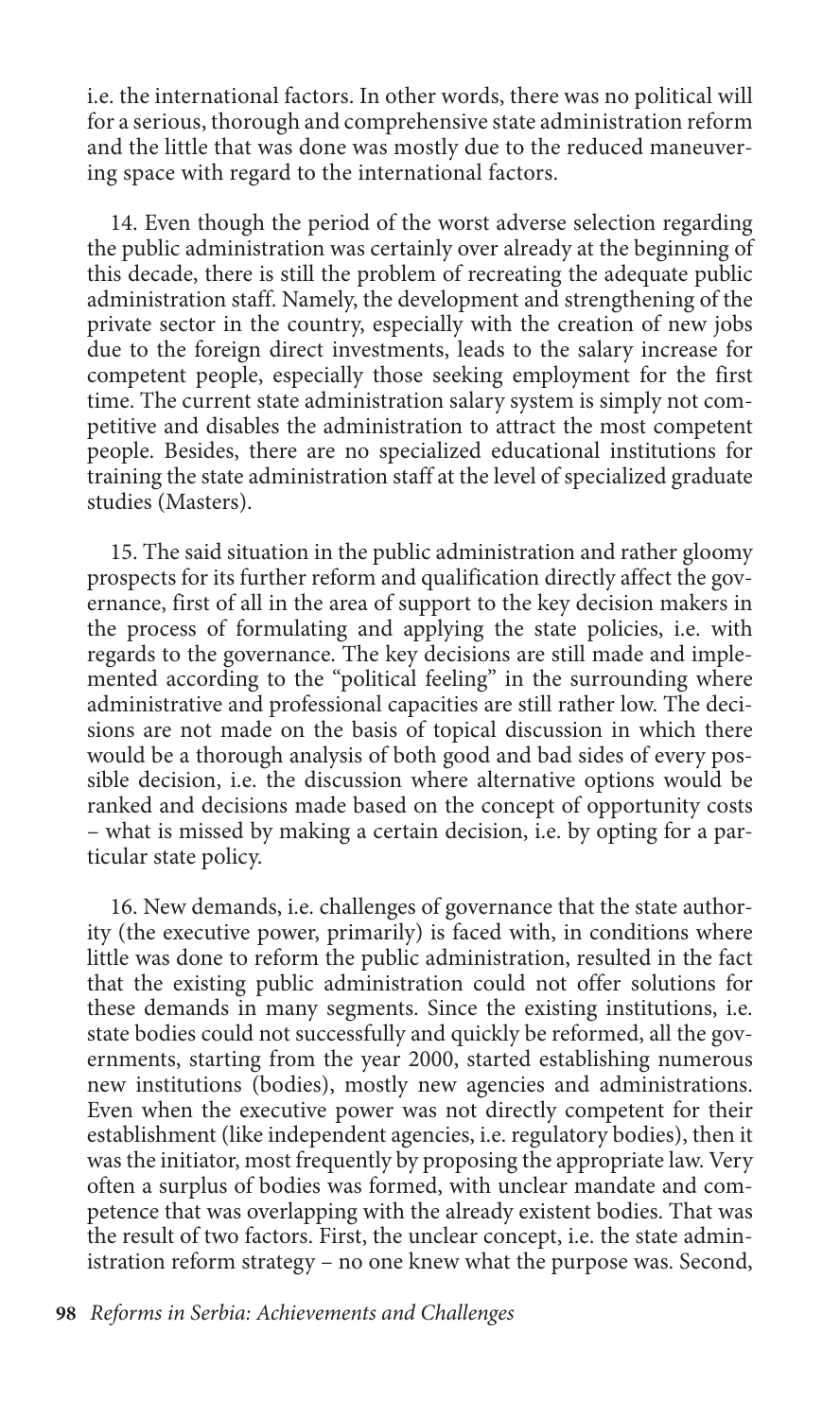the influence of the international factor; different representatives of international organizations i.e. different donor organizations were expressing their views on the "best practice", that is to say, their opinions on how the regulatory framework should be formed. The lack of local knowledge in this area, as well as the lack of motives to enter into the discussion and potential conflict with the international factors, enhanced their activity even more.

17. The **new regulatory bodies** and the process of their establishment were accompanied by numerous problems, like providing the appropriate financing (budgetary funds) and adequate business premises; the establishment also became more difficult because of the search for suitable personnel acceptable to all. The delay in establishing the regulatory bodies was also accompanied by slowness, actually by falling behind in passing the appropriate bylaws (at all levels: legislative power, executive power and the regulatory bodies themselves), so the newly formed regulatory bodies, even though they were established, could not start working and fulfilling their duties. Hence, those who were primarily supposed to take into account the enforcement of law, by their behavior caused the situation where the laws that came into effect were not implemented. This resulted in a paradox – instead of reducing the regulatory uncertainty, which was allegedly the idea behind the establishment of new regulatory bodies, it was increased since there was no sign as to when, for example, the legislative body or the executive power would pass the appropriate bylaws. The technical part of this problem could probably be solved with the introduction of a suspensive effect category (concerning the entry into force – *vaccacio legis*), although it is necessary to ensure that those who pass the bylaws have a strong incentive to do that before the suspensive effect deadline expires.

18. A huge number of newly established regulatory bodies have the status of independent bodies i.e. the bodies that are, or should be more independent from the partisan politics and private business interests than the executive power,. The main precondition of regulatory body independence is to be elected by the parliament and not appointed by the government. The results of a detailed analysis of the independence degree of Serbian regulatory bodies, based on the generally accepted modern technology, are given in the table below.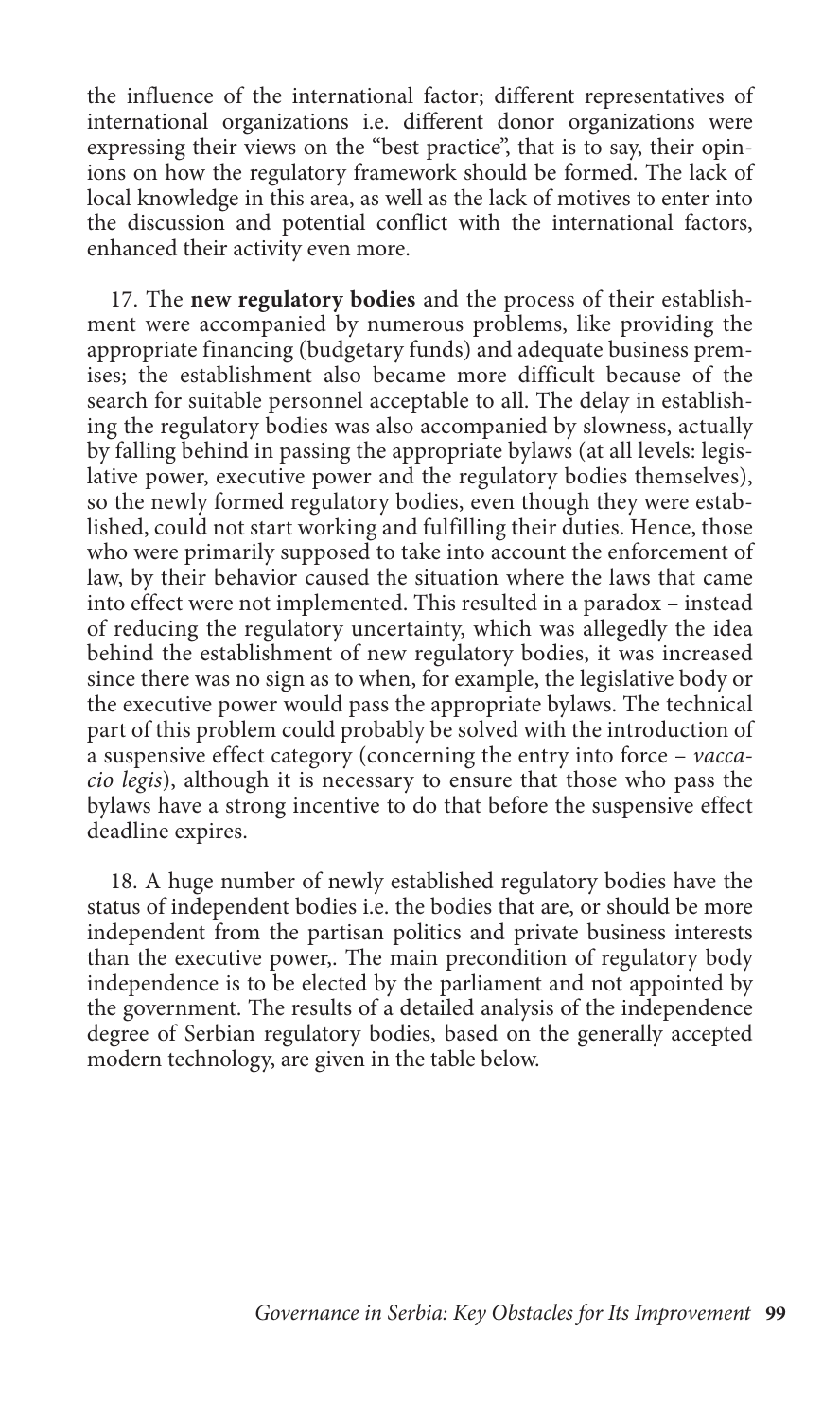#### **Box 1 Securities Commission**

Securities Commission was established in 1990 and the members are appointed and dissolved by the National Assembly. So, the Commission belongs to the independent (of executive power) regulatory bodies. It is under its competence to regulate all the securities transactions, i.e. all the procedures in those transactions. The Commission has sufficient competence but not a complete regulatory capacity so it could not be said that Commission is adequately fulfilling its competencies. In many cases, however, there is no way for the Commission to directly implement its decision. For example, the Commission may order the enterprise to publish the prospectus but it cannot force the enterprise to do that, in other words, it does not have the mechanisms to punish the enterprise that avoids doing that. Furthermore, in some situations the Commission has no wider range of possibilities for punishment, and it can apply only the most severe one (for example, taking the permit away from a broker), and that is why it is abstaining from any such measure. The party in the dispute in which the Commission makes the decision or declares a sanction, has the right to institute an administrative dispute (a perfectly excusable procedure of including the next instance), but instituting the administrative dispute prevents the enforcement. Also, the Commission has little possibility to work on the prevention of market disruptions, for example, in the case of "market integrity protection", primarily caused by manipulative activity.

The Commission has a possibility, in accordance with the law, to pass the bylaws. However, the current version of the Law on Securities has considerably limited the original competence of the Commission in creating the regulatory norm, primarily concerning the different rulebooks that define the manner of work, i.e. the way the Commission itself has to act in different cases. By charging the legally prescribed fees, the Commission acquires original revenues that are higher than its expenditures, but has no possibility to autonomously manage its revenues and define its budget. Furthermore, the Commission's independence regarding the personnel is also in danger since the process of candidacy and selection is performed in the Assembly but under great influence of the political parties. The number of Commission employees is not sufficient, even more so since many of them are not qualified in order to perform efficient work in this regulatory body.

The main dilemma concerning the future of this body is the concept of the financial services regulation. The growing number of countries is opting for a concept of one regulator of integrated financial services that, along with the securities market and its organizations, would include the banking services, insurance etc. Such concept means the central bank would be reduced to its monetary policy function. The outset of such integrated regulator however, may be within the central bank itself; in other words, establishing a separate department of the central bank for regulation of integrated financial services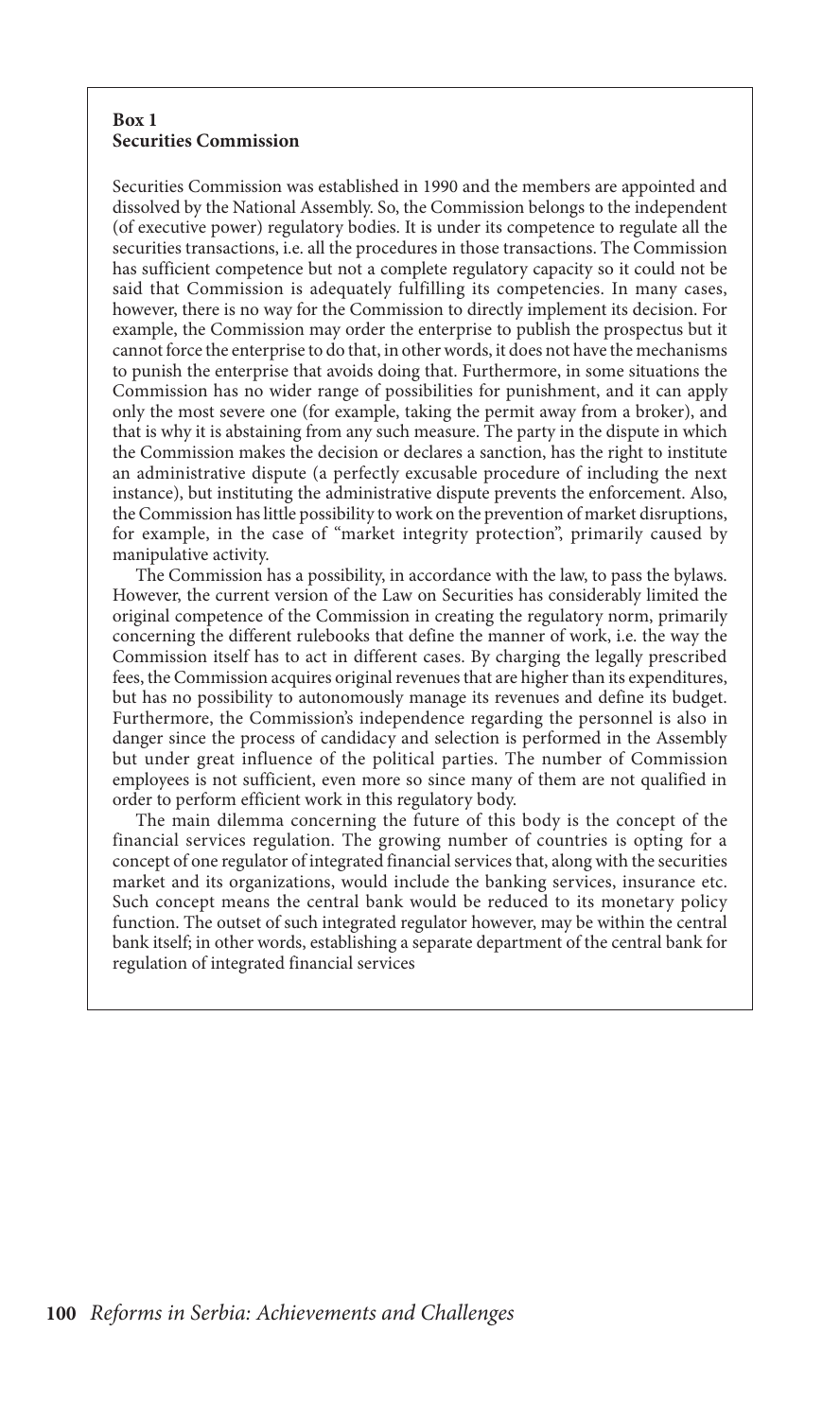## **Table 2 Independence of regulatory bodies**

| Title                                                                 | Condition<br>to get 1<br>point | Commission<br>for Protection<br>of Competition | Broadcasting<br>Council | Energy<br>Agency | Telecom-<br>munications<br>Agency | Securities<br>Commission |
|-----------------------------------------------------------------------|--------------------------------|------------------------------------------------|-------------------------|------------------|-----------------------------------|--------------------------|
| The President<br>and the<br>members are<br>elected by the<br>Assembly | yes                            | $\mathbf{1}$                                   | $\mathbf{1}$            | 1                | $\mathbf{1}$                      | $\mathbf{1}$             |
| Members are<br>proposed<br>exclusively by<br>the<br>government        | no                             | $\mathbf{1}$                                   | $\mathbf{1}$            | $\mathbf{0}$     | $\boldsymbol{0}$                  | $\mathbf{1}$             |
| Technical<br>knowledge of<br>the area<br>requested                    | yes                            | $\mathbf{1}$                                   | $\mathbf{1}$            | $\mathbf{1}$     | $\mathbf{1}$                      | $\mathbf{1}$             |
| Fixed<br>presidential<br>mandate                                      | yes                            | $\mathbf{1}$                                   | $\,1$                   | $\mathbf{1}$     | $\mathbf{1}$                      | $\mathbf{1}$             |
| Possibility of<br>a second<br>mandate                                 | yes                            | $\mathbf{0}$                                   | $\mathbf{1}$            | $\mathbf{0}$     | $\overline{0}$                    | $\overline{0}$           |
| Duration of<br>the mandate                                            | >3 years                       | $\mathbf{1}$                                   | $\mathbf{1}$            | $\mathbf{1}$     | $\mathbf{1}$                      | $\mathbf{1}$             |
| The<br>government's<br>consent on<br>the budget is<br>necessary       | no                             | $\mathbf{1}$                                   | $\mathbf{1}$            | $\mathbf{0}$     | $\boldsymbol{0}$                  | $\mathbf{1}$             |
| Someone's<br>consent<br>regarding the<br>pricelist is<br>necessary    | no                             | $\mathbf{1}$                                   | $\mathbf{0}$            | $\mathbf{1}$     | $\overline{0}$                    | $\mathbf{1}$             |
| Passing<br>decisions in<br>collective<br>manner                       | yes                            | $\mathbf{1}$                                   | $\mathbf{1}$            | $\mathbf{1}$     | $\mathbf{1}$                      | $\mathbf{1}$             |
| Complaint<br>exclusively to<br>the court                              | yes                            | $\mathbf{1}$                                   | $\mathbf{1}$            | $\overline{0}$   | $\mathbf{1}$                      | $\mathbf{1}$             |
| "Quarantine"<br>after the<br>mandate has<br>expired                   | yes                            | $\boldsymbol{0}$                               | $\mathbf{0}$            | $\mathbf{0}$     | $\overline{0}$                    | $\overline{0}$           |
| Number of<br>points                                                   |                                | 9/11                                           | 9/11                    | 6/11             | 6/11                              | 9/11                     |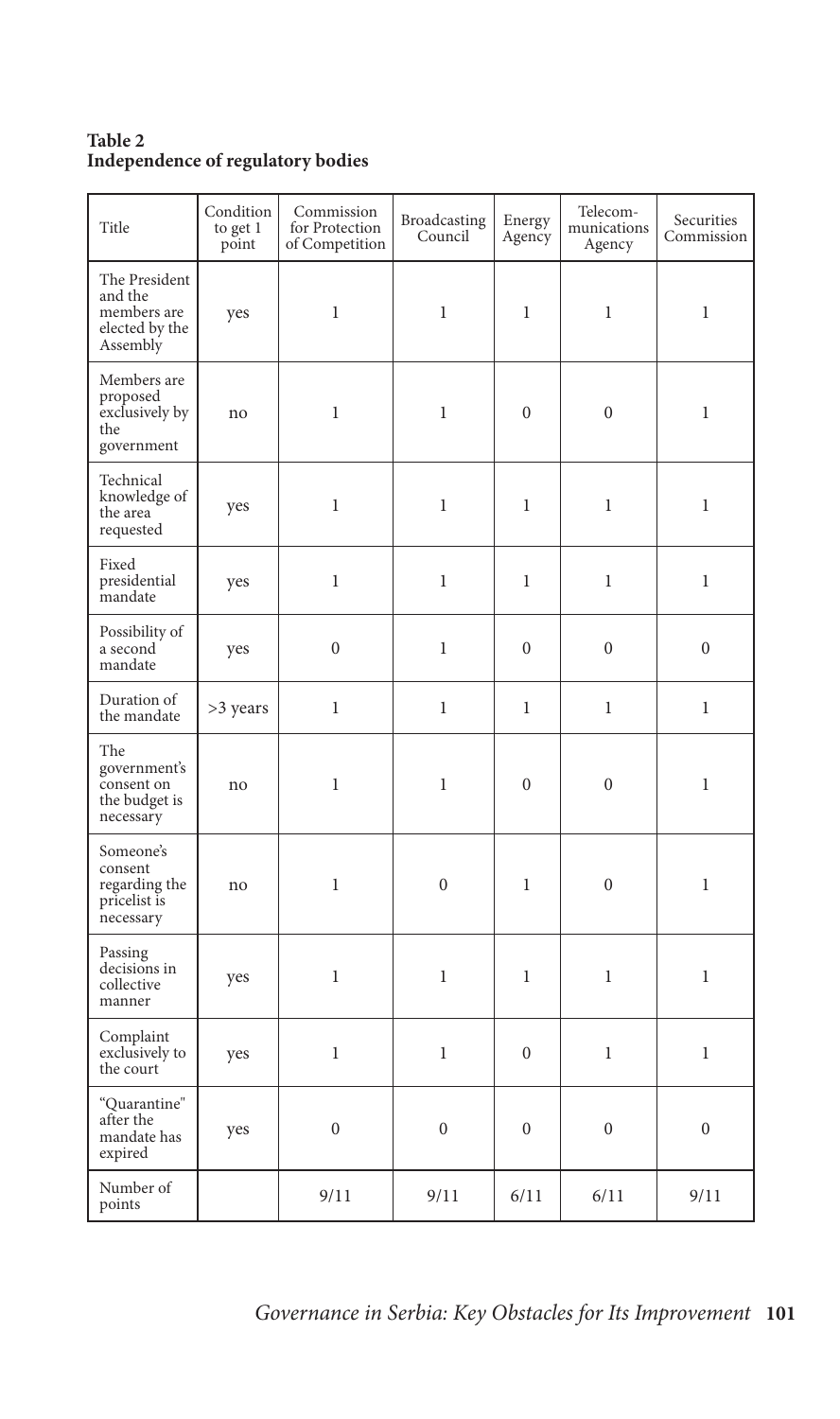19. The scores in the table show several things. Firstly, from a formal point of view, the institutions are relatively highly independent. Secondly, those that perform the task that practically no one has performed before them are more "independent". Two institutions (dealing with energy and telecommunications) are significantly less independent that the other three according to this analysis. The possible explanation is that this was the case of transferring the competences from the ministries that were unwilling to accept that and thus, contributed to the fact that even the formal independence was at a lower level.

#### **Box 2 Commission for Protection of Competition**

The passing of the Law on Protection of Competition in 2005 facilitated the establishment of a modern body that is supposed to deal with antimonopoly policy, i.e. the policy of competition protection. The problem is that the Law is inappropriate since many of its provisions are not well formulated. Since the law prescribes a very low threshold for notification , i.e. concentration approval, the Commission was swamped with a huge number of requests from the start which resulted in unnecessary delay of the concentrations (mergers and acquisitions i.e. takeovers). There was a financial incentive for such behavior since according to the Commission pricelist there was a high charge for these "services". The Commission's competence is too wide and it was focusing on the most controversial area of competition protection policy (concentration control) and spent a lot of effort on a couple of big cases, instead of dealing with far easier and indisputable issues in the area of competition protection, like abuse of dominant position and especially, horizontal agreements, i.e. cartels. The Commission does not have the right to punish but only to order the restoration of the previous condition. Punishing, by a very odd legal solution, belongs to the competence of the low level administrative courts. Still, the Commission's competence is very wide and it is not adequately fulfilled since there are no essential resources. The wrong strategic decisions within the Commission itself led to such Commission's operation. Although the comparative experience showed that the bodies for the protection of competence should concentrate in their early phase on the advocacy of the competition protection idea, the Commission did not address that issue at all.

The Commission has very high revenue, since it is charging for its services. A very low threshold for registering the concentration and a huge number of cases in which the Commission considers the concentration and charges for this service resulted in the revenue that is higher than the expenditure. However, the Commission does not have a sufficient number of employees, especially if one is to consider the staff competence. Namely, the greatest number of employees of the Commission is taken from the former federal Antimonopoly Commission and is simply not capable of performing the tasks of competition protection in the market economy.

Although the law is comprehensive, its implementation is linked to numerous bylaws. So far a certain number of acts have been passed and from a formal point of view, they are enabling the enforcement of the Law but in essence, they are deficient since they do not prescribe appropriately the actions and procedures like, for example, the procedure for defining the relevant market. Also, some of the bylaws which are of key importance for the improvement of the Commission's work have not been passed, like the Enactment on banned agreements which are exempt from the ban.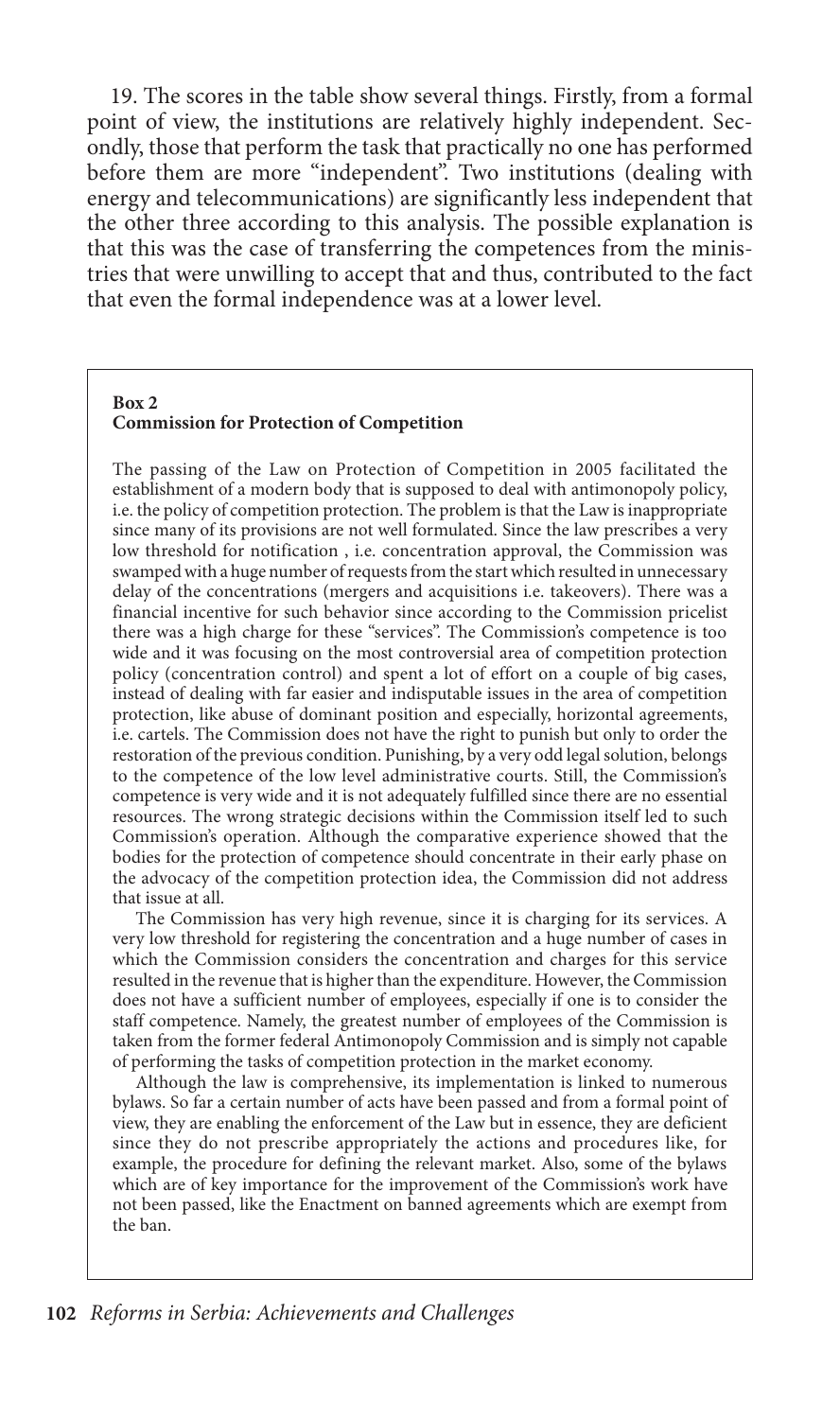20. **Judiciary,** as the third branch of government, is of special importance for good governance, since this branch of government has, within the division of power, a control function over the other two branches of government, primarily over executive power. Moreover, the judiciary is one of the basic components of the rule of law as one of the key elements of good governance. The judiciary is faced with numerous assaults on its independence which is best seen in political struggles concerning the manner of appointing, or removing the judges. These struggles should also be seen in the light of inherited personnel structure in judiciary, the one that was to be found in judiciary bodies in 2000. On one hand, political parties, i.e. the legislative and executive power, wanted to control not only the election process but the candidacy of the judges and the initiation of the process of their removal to the greatest extent possible. Such control of the personnel issues would enable the ruling political parties to control this branch of government; in other words, it would jeopardize its independence. On the other hand, the dominance of the Great personnel council regarding the proposal process would provide that the judges themselves completely control the process of electing new colleagues. Thus, the basis for reproduction of dissatisfactory judicial personnel structure is created, as well as for avoiding the lustration process which was initiated several times. Moreover, there is a widespread opinion within the judicial system that the judicial independence means that judiciary is not accountable to anyone for its work.

21. During the 1990-ies the judiciary experienced a strong negative selection. Whereas during the one-party socialist system the judiciary had a certain reputation and the judges had a decent financial and social status, none of that remained with the introduction of a multiparty system and progress of the market economy. The degradation of reputation and relative income made many judges, the better ones mostly, to opt for a private practice where they could earn much more. Furthermore, the participation of judiciary in political, especially election manipulations, lessened their reputation. Such features of the personnel structure add a special element to consideration of the independence issue.

22. The organization of judiciary is not adequate. From the territorial organization aspect, a wide network of courts with a great number of judges was inherited. The number of judges is the same as in Argentina (with almost five times more people and a federal structure of the state), and six times more than in Denmark (a country with somewhat smaller population and 7.5 times bigger GDP). At the same time, there is a great backlog of cases. The main reason is because the judges are inefficient since there is no team work culture. In most of the cases the judge is "one man band", meaning he/she does all the additional tasks that the court clerks are supposed to do for him. The reasons for the lack of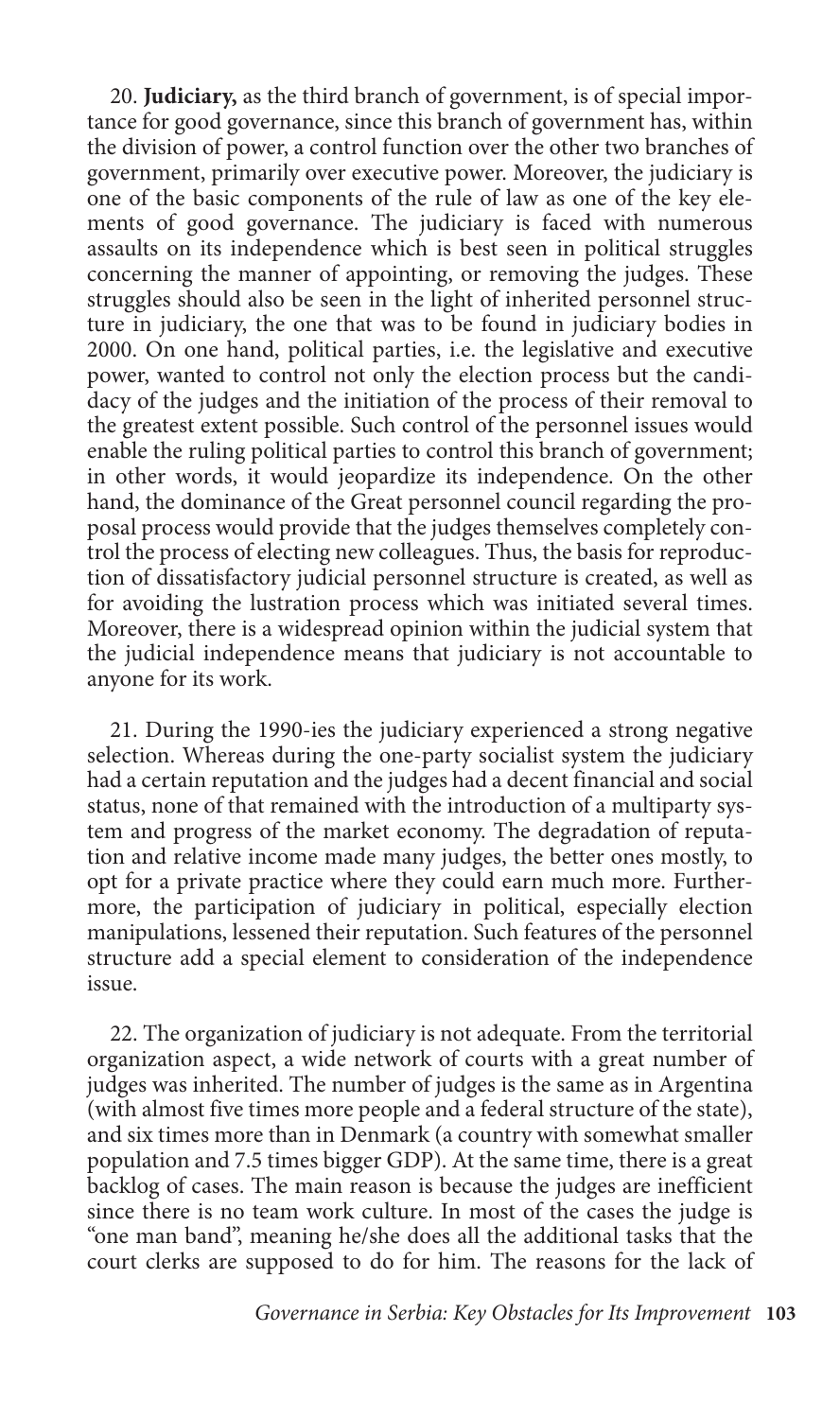cooperation can be found on both sides. Furthermore, regardless of the lack of this immediate cooperation, the quality of court clerks, to the extent to which they perform the tasks, in no way contributes to the efficiency of judiciary.

23. Many organizational changes in judiciary that were planned and stipulated by law have simply not been implemented. The administrative court, as a second instance court in the case of administrative proceedings, was not established and the burden was not taken from the Supreme Court regarding its present appeal function. That is why the Supreme Court, consisting of a great number of judges, cannot focus on its main functions and that is the improvement and provision of uniformity of judicial practice. Moreover, the Supreme Court is not active in advocacy of judiciary and its interests. Instead it is reduced to public exchange of accusations with the representatives of executive power, mostly through the media. The longstanding and consistent negation of the existence of corruption and other abuses in the judiciary after the unveiling of such cases, even in the case of a Supreme Court judge himself, did a lot of damage to the Supreme Court's reputation and the reputation of the judicial power as a whole.

24. The research showed that, from the beneficiary's point of view, inefficiency and incompetence are bigger problems of judiciary power than the corruption itself. A part of the inefficiency problem lies in inadequate process rules. The passing of new laws that simplify and accelerate the procedure resulted in significant progress regarding the judiciary efficiency (the average time for enforcing contractual compliance is reduced for more than 1/3).

25. The Government of Serbia adopted the National Judicial Reform Strategy. Independent of the content of the Strategy, which is a very general document, there is a feeling that it was adopted "under pressure" from the international factors and that the executive power itself had no strong political will to dedicate itself to this job. This is indirectly seen from the fact that two years after the adoption of this strategy very little has been done to implement it even though the strategy itself anticipates short-term measures that were supposed to be implemented by the end of the last year inclusive.

26. The basic dilemma regarding the improvement of administration through judicial reform is whether the political parties actually want the judiciary to reform. To great extent it depends on the political parties' goals i.e. whether strong, independent and efficient judiciary can contribute or hinder the fulfillment of those goals. It is to be expected that further stabilization of political party scene, its gathering into bulks, and extending the time horizons of political parties (lowering their discount rate) will create political incentives for judiciary reform in that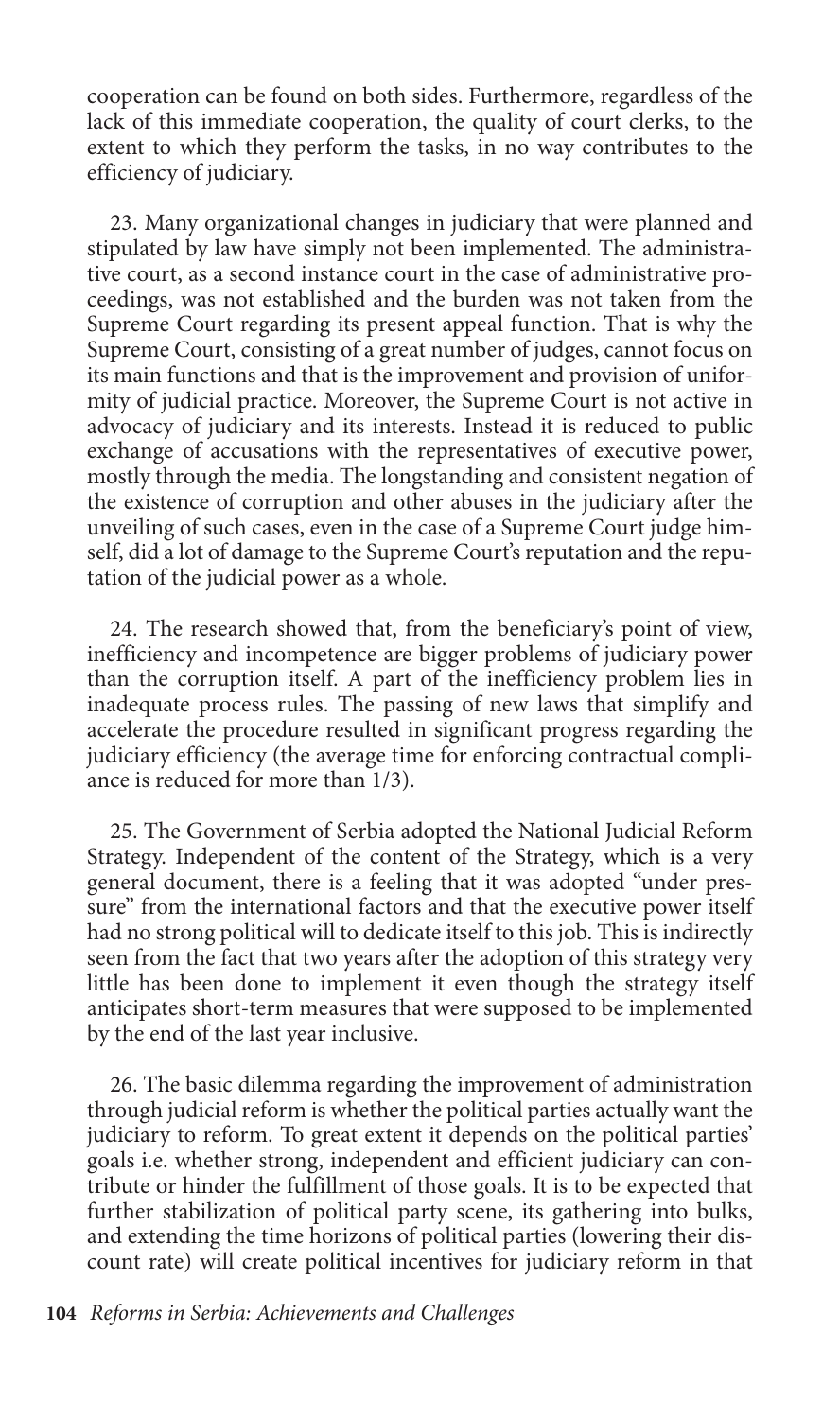sense. Regarding the foreign issues, the process of approximation to the EU represents an additional incentive for such measures, both within the framework defined by the SAA and the framework that could potentially provide Serbia with the status of the candidate country for the membership.

27. **The level of corruption** in Serbia declined after the peak it probably reached in 2000. Independent research of the entrepreneurs showed that there was a decline not only in the spread of administrative corruption (measured by the number of corruption transactions) but in its intensity, too (measured by the average size of the bribe). Indirect state policies regarding the fight against corruption, primarily linked to the state policies in the area of liberalization and deregulation (prices, foreign trade etc.) as well as the state policies in the area of public procurement, diminished the incentives to the companies to act corruptively i.e. the incentives to the civil servants to obtain bribe by extortion or collusion.

### **Box 3 The Anti-Corruption Council**

The Anti-Corruption Council is established as advisory body of the Government of Serbia with the mandate to "oversee the activities in the fight against corruption, to propose … measures to be taken … and monitor their implementation and give initiatives". However, the activities of the Council so far have been directed towards specific cases of corruption and in those cases the Council took an investigative function. Moreover, the analysis of the cases the Council has chosen, show that the issue was not only the alleged corruption but different non-corruptive forms of law violations were considered, and in many cases certain state policies were examined (privatization policy, for example) from the aspect of their social relevance. Such deviations from the basic competence led to the conflict within the Council itself (a great number of people left this body) but it also led to the conflict with the founder – the Government of Serbia.

One of the main complaints of the Council regarding the founder was that the financing was insufficient and irregular but the justification of such a complaint can only be seen on the basis of a clear mandate and agenda. Even more so since there was an unresolved issue within the Council itself as to whether its members should work on voluntary basis or be paid for it. Certainly in a situation when high-quality associates have not been professionally engaged, it is not possible to obtain high-quality legal and economic analysis which is evident from the available Council's reports. The Council itself practically has no employees and to a great extent, everything comes down to voluntary work.

Obviously, the Council's work has not been accompanied by appropriate bylaws but the main problem originates from disrespect of the bylaw by which the Council was established. It is certain that the Council, as it is, has no future, but there is still the open issue of advisory function since the proposed solution for the Agency for Fight against Corruption does not cover that function.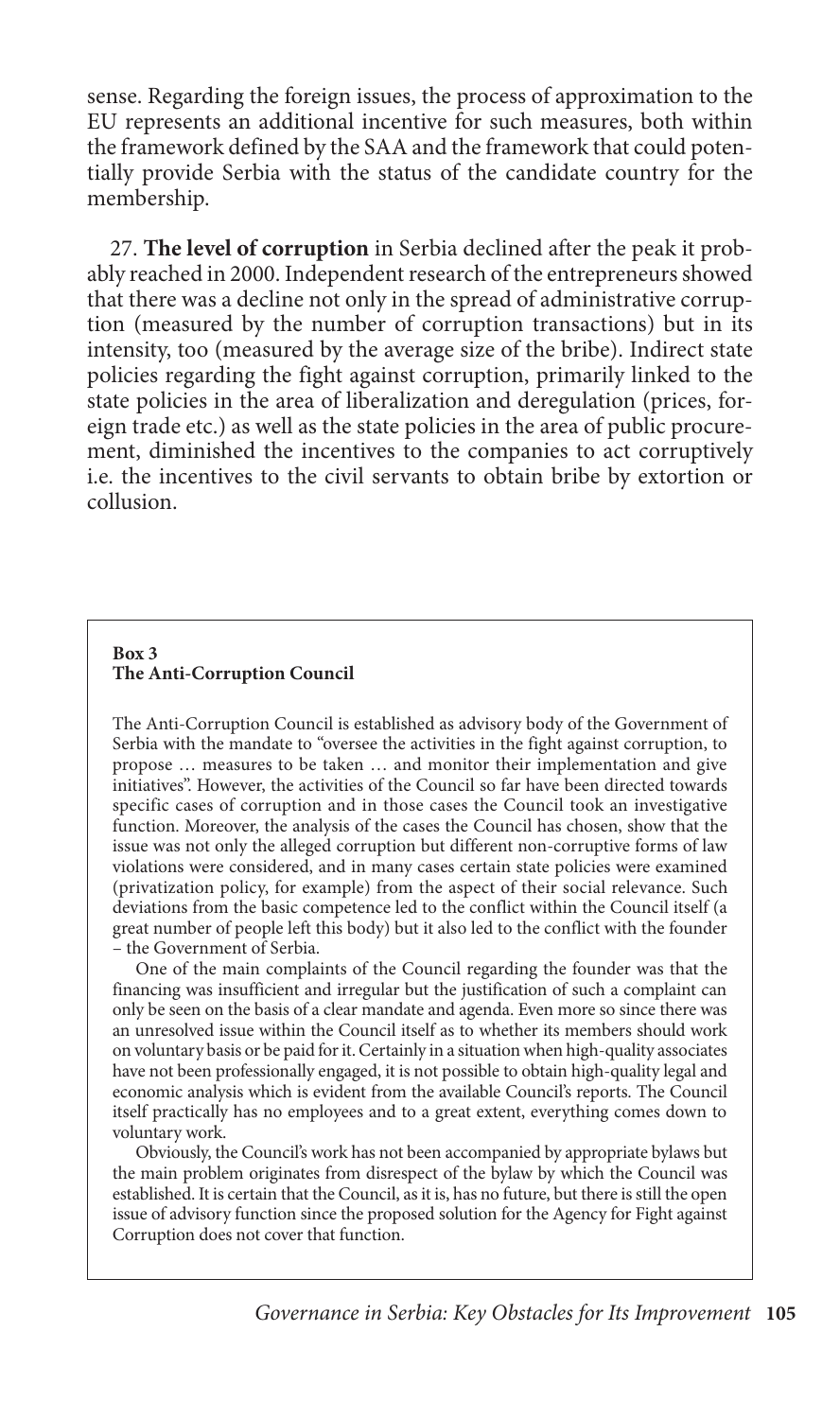28. There is no reliable data on political corruption developments (regardless of whether it is administrative corruption or state capture). Although the political parties gladly put this topic on their agenda and use it for political struggle, especially during the pre-election campaign, public opinion researches do not show that the corruption issue is of crucial importance for the voters, that is to say, they do not consider it to be the greatest social problem (it is ranked only at  $4<sup>th</sup>$  place). Most probably the political parties estimated that this kind of insistence on corruption phenomenon (regardless of whether someone is in power or not) brings good results to political rating. Still, one should not make definite conclusions about the existence and degree of political corruption based on that.

29. Besides definitive success achieved regarding the indirect policies of fight against corruption, for direct measures the success was disputable. There was a lot of wandering about on that issue, especially as to whether the direct fight against corruption should be left exclusively to the "classic" bodies of state (police, prosecution, courts) or the new, specialized anti-corruption institutions should get more involved in that. While in the first period after the year 2000, the new specialized anticorruption institutions were rather popular, the experience with the Anti-Corruption Council led to the turning towards the "classical" institutions, which were undoubtedly successful in the last couple of years in unveiling corruption hubs in the public administration (wrongly called "the mafias").

30. The National Assembly adopted two key laws regarding the direct fight against corruption, political corruption above all, and those are the Law on Financing Political Parties and Law on Prevention of Conflict of Interest. Still waiting to be adopted is the proposal of the Law on the Agency for Fight against Corruption the mandate of which would be the implementation of exactly these two laws. The Law on Financing Political Parties is too restrictive, so all the political parties have an "alibi" not to implement it consistently while the penalty provisions of the Law on Prevention of Conflict of Interest are too mild. If the proposal of the Law on the Agency for Fight against Corruption is adopted, the mandate of the existing Anti-Corruption Council will cease, which means that even the nominal, advisory function of this body will be lost, that is, the executive power will no longer be in a position to receive institutionalized opinions on the possibilities for the fight against corruption.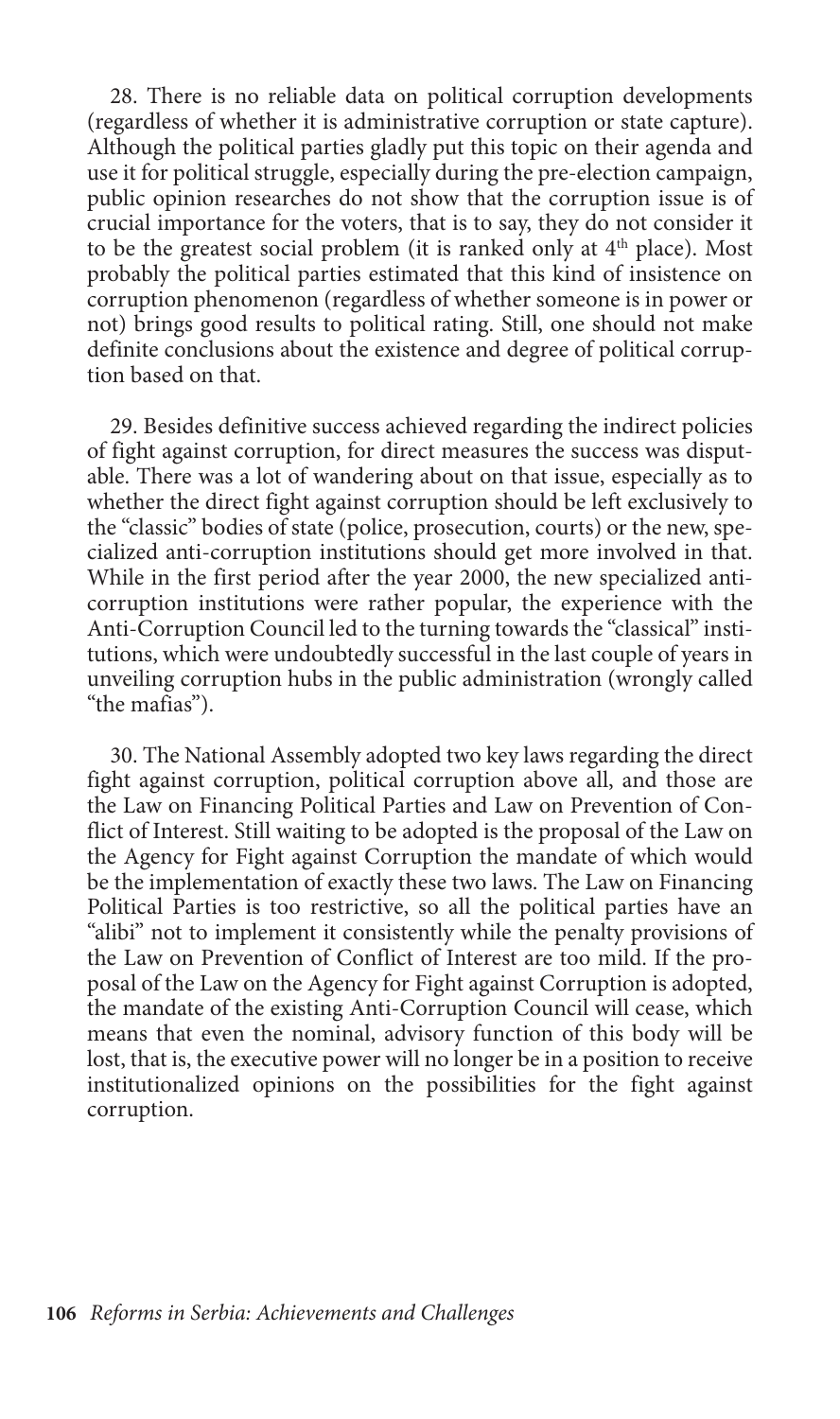#### **Box 4 Public Procurement Office**

Pursuant to the Public Procurement Law adopted in 2003 two new bodies were established, the Public Procurement Office and the Commission for the Protection of Bidders' Rights. The Public Procurement Office was established as a separate organization of the Government of the Republic of Serbia whose job was to establish a system of public procurement that will be economical, efficient and transparent and enable the strengthening of competition, equal treatment for all bidders and eradication of corruption. The Commission for Protection of Rights (formerly the Commission for the Protection of Bidders' Rights) was established with the aim to protect the rights of bidders and public interest in all the phases of the proceedings for the granting of public procurement agreement. Neither the Public Procurement Office nor the Commission may be considered as independent bodies, since the head of the Office, i.e. the members of the Commission are appointed by the Government. The proposal of the new Public Procurement Law that is to be adopted in the National Assembly of the Republic of Serbia changes the current solution considerably. Namely, the members of the Commission for the Protection of Bidders' Rights will be elected by the National Assembly at the Government's proposal.

Since the Law started being implemented there was an evident improvement regarding the transparency and competition compared to the period before the adoption of the Law. Competitive measures like publishing the public invitation and free competition among the bidders increased their share from 0 % in 2001 to 36% in 2002 in order to reach 73% in 2006.

However, there are many technical problems in the implementation. Namely, the area is very complex and the institutions in Serbia are not used to conducting procurement in line with the procedures prescribed in advanced. That is why there was a huge pressure on the Public Procurement Office in a sense that they were asked to explain and give advice but they did not have the capacity to fully respond to these demands. As an illustration of the problems facing the Office we mention the data from 2005: there were 80,000 bidders, 12,000 ordering parties and 250,000 agreements. There are around 25 employees in the Public Procurement Office and it is quite clear that the Office cannot deal alone with all the problems relating to the public procurement.